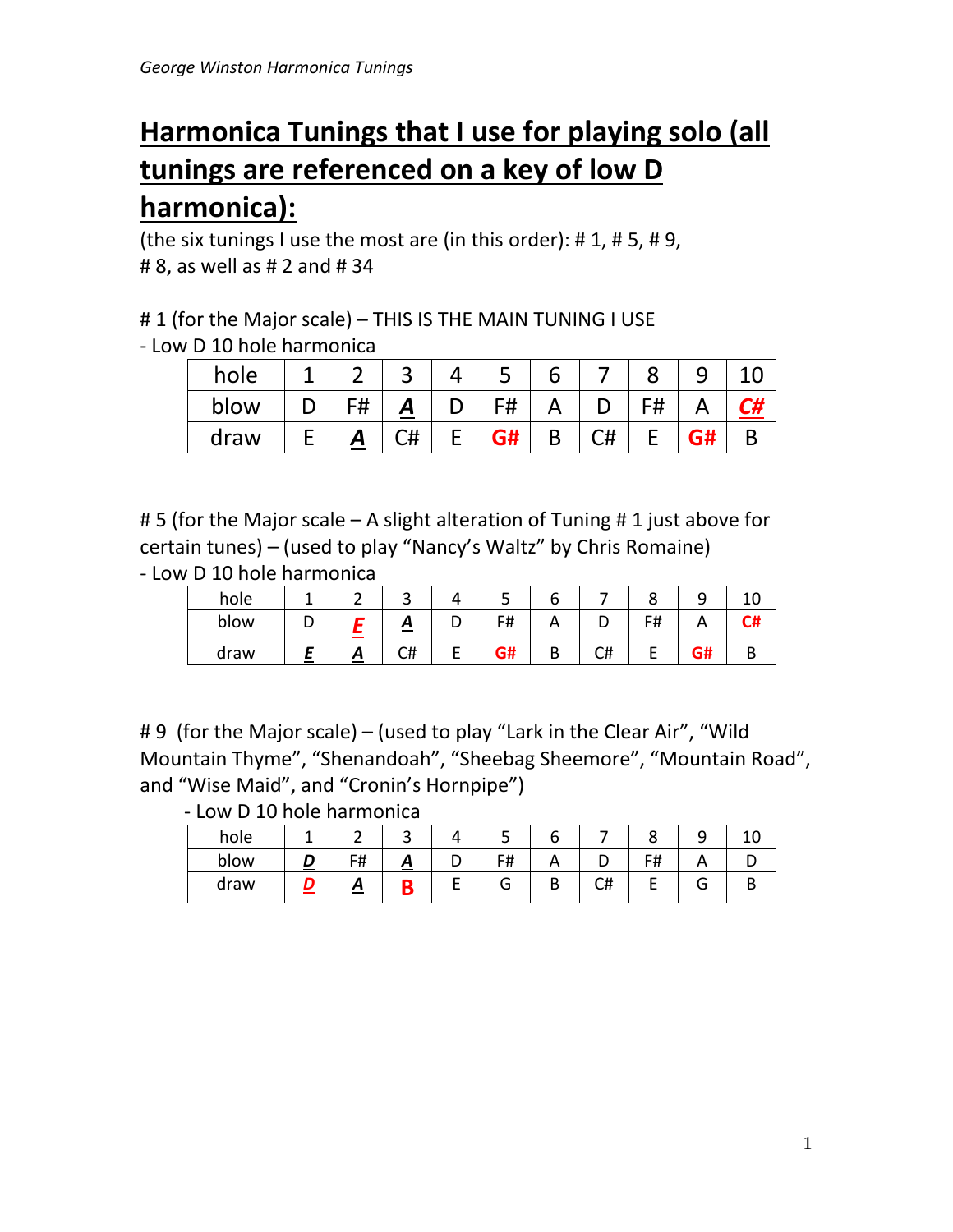# 8 (for the Major scale) A slight alteration of Tuning # 9 just above – (used to play "Bonaparte's Retreat", "Fisher's Hornpipe", "Sterling Castle" [aka Laird of Drumblair"], and "Welcome to My Feet Again")

| hole |    |    |   |    |   |    |    |   |  |
|------|----|----|---|----|---|----|----|---|--|
| blow | F# | Ξ  |   | F# |   |    | F# |   |  |
| draw | Ξ  | C# | ▃ | G  | В | C# |    | л |  |

- Low D 10 hole harmonica

# 2 (for the Major scale) –An alteration of Tuning # 1 to use a HIGH drone note with the melody below it (I actually use a key of Low A Hohner Thunderbird harmonica for this, to play in the second position in the key of E, so it is referenced in two keys here) – (used to play "Pretty Saro", "Angeline the Baker", "Farewell to Taiwaithe" and "Arirang")

- Low D 10 hole harmonica

| hole |    | ٮ                  |   | ت  |          |    | O  |   |    |
|------|----|--------------------|---|----|----------|----|----|---|----|
| blow | F# | Δ<br>Ξ<br>$-$ or B | ◡ | F# | <u>r</u> |    | F# | ≏ | C# |
| draw | A  | C#                 |   | G# | D<br>D   | C# |    | Л |    |

- Low A 10 hole harmonica

| hole |   |    | ┑                     |   | ت  | O  |    | 8  | a | 10 |
|------|---|----|-----------------------|---|----|----|----|----|---|----|
| blow | A | C# | Ε<br>=<br>$-0r$<br>F# | Α | C# |    |    | C# | = | G# |
| draw | D |    | G#                    | B | D# | F# | G# | В  |   | F# |

# 34 –An alteration of Tuning # 2 to use a HIGH drone note with the melody below it (I actually use a key of Low A Hohner Thunderbird harmonica for this, to play in the second position in the key of E, so it is referenced in two keys here), tuned for the Dorian Mode [minor scale with flatted 3rd &7th notes]) – (used to play "Shady Grove")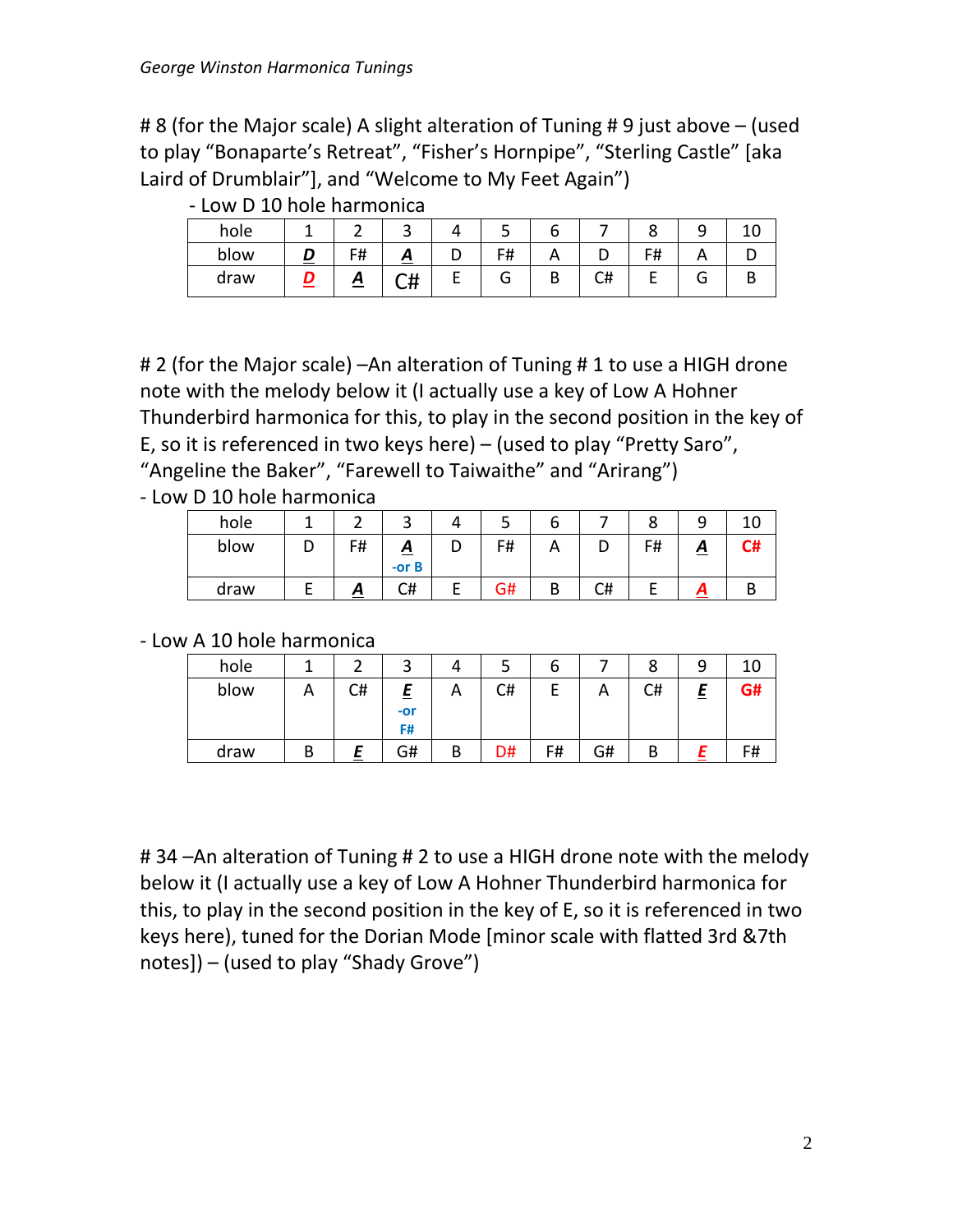| hole |                  | ີ                          |   |    | ь | Õ |          | 10 |
|------|------------------|----------------------------|---|----|---|---|----------|----|
| blow | G<br>$-0r$<br>F# | $\underline{A}$<br>-or $B$ | D | F# | A | G | <u>д</u> |    |
| draw | <u>A</u>         |                            |   | G  | B | E | A        | B  |

#### - Low D 10 hole harmonica

## - Low A 10 hole harmonica

- I also use this tuning on a Low D harmonica

| hole |    | ∽ |   |        | o |    |       | 10  |
|------|----|---|---|--------|---|----|-------|-----|
| blow | F# | Α | D | F#     | A | C# | F#    |     |
|      |    |   |   |        |   |    | $-0r$ | -or |
|      |    |   |   |        |   |    |       |     |
| draw | G  | B |   | -<br>G | В | υ  | л     | Ŋ   |

 I use these tunings, and the others below, to play solo instrumental pieces (1) splitting the harmonica into 2 sections by placing and moving the tongue on or between the holes, as I learned from my main harmonica mentor Sam Hinton, and (2) retuning the harmonica so certain songs could be played in certain positions, as I learned from my other main harmonica mentor Rick Epping (I learned how to retune, and *to* retune from Rick). *I retune the harmonicas to fit the songs*, since the diatonic harmonica only has *seven notes* (like having just the seven "white notes" of the piano and not having the five "black notes"), I often retune one or more of the "white notes" to become "black notes" as needed for the songs.

When experimenting with tuning, one does not have to tune notes *down* [normally done by filing a bit off of the part of the reed near where it is attached], but you can put a little bit of **Blu Tack** (a putty-like substance available at hardware stores, stationary stores, or online) on the free end of the reed to lower the note – then it can be removed to have the note be what it was before for comparison (raising notes have to be tuned up by filing the free end of the reed).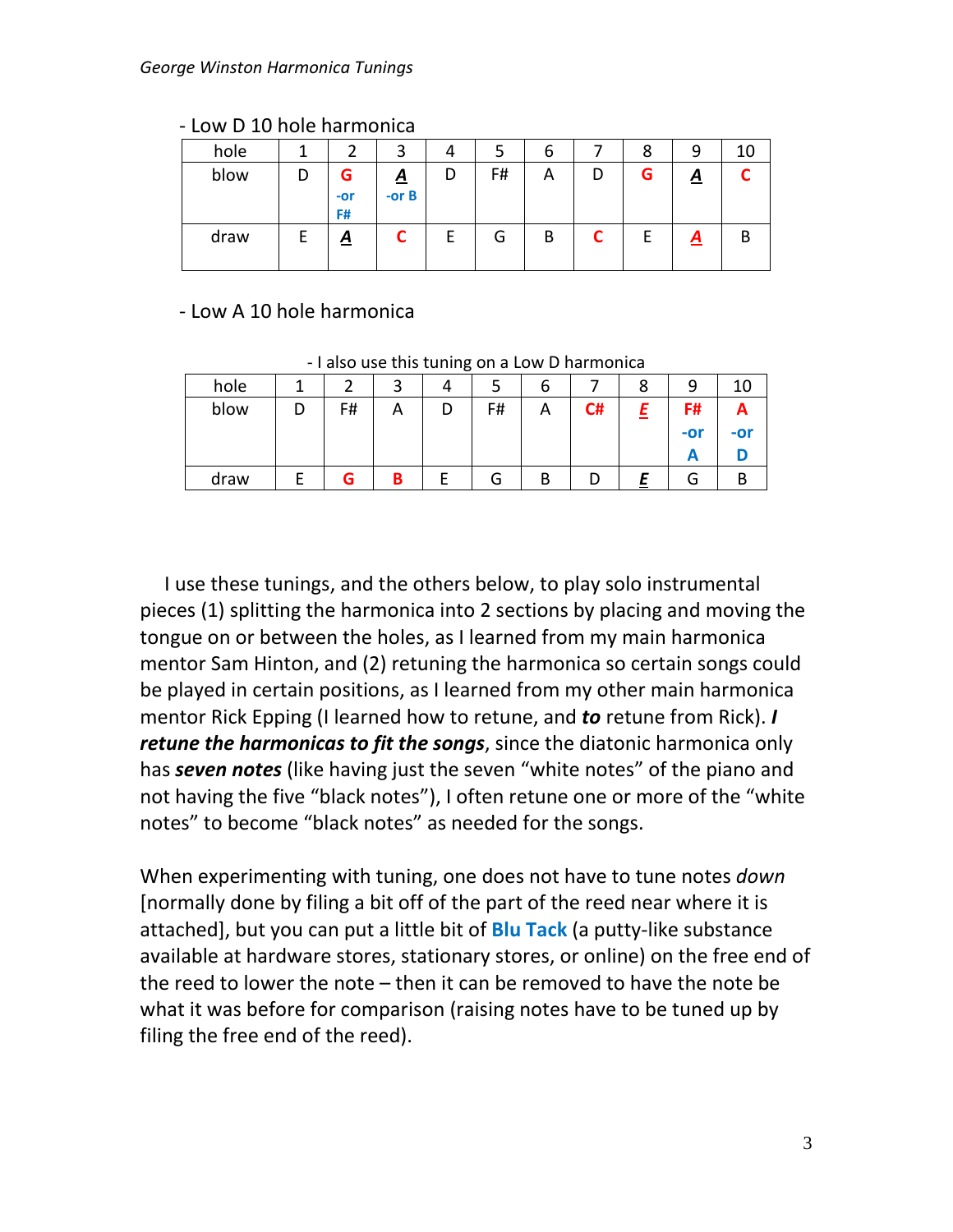I rarely bend notes, since there is always a bass part being played with the left side of the mouth to compliment the melody being played on the higher notes with the right side of the mouth.

 I play mainly in the 2nd position (see the next section below, item #3, for harmonica positions), and the 1st position (the key that is stamped on the harmonica), and also sometimes in the 3rd position, and very occasionally in the 5th position, and the 7th position (aka the 12th position in the chromatic language.

 Since I am only playing solo, and am always retuning the harmonicas, so far I don't play anything in the 4th position or the 6th position, but Rick Epping sometimes uses those two positions, and well as also mainly playing in the 1st, 2nd, and 3rd positions. Brendon Power sometimes plays in the 4th position as well as the 1st, 2nd, and 3rd positions. Richard Hunter sometimes plays in the 5th position, as well as the 1st, 2nd, and 3rd positions. Steve Baker sometimes plays in the 4th and 5th positions, as well as the 1st, 2nd, and 3rd positions. Howard Levy plays in all 12 chromatic positions (including the 7 diatonic positions).

 Everything I do on the harmonica I can trace to something that Sam Hinton (who played almost everything in the 1st position)or Rick Epping has done (as well as the multi- instrumentalist Old Time musician Curt Bouterse – see the next paragraph). The first retuning and playing I did (and still the basis for most of my playing) came for a tuning Rick Epping came up with around 1968 and that I first heard him play in around 1975, of tuning the notes of the holes 5 draw and 9 draw up a half step, and then playing in the Major Scale in the 2nd position (others may have independently come up with this type of tuning, but Rick was the first one I heard play in it, and he has subsequently come up with many more tunings).

Many of these tunings may or may not be suitable for single line playing and improvising as the Standard Harmonica Tuning. I always play solo and I almost never play a song with a single part (any more than I would just play a right hand part on the piano), and when I did that in the past, it was because I hadn't found or made a tuning and a position to play that song in with the accompanying part. I generally play the melody on the right side and the bass notes on the left side, but I sometimes play a high drone on the right side with the melody on the *left*, making tunings so that can happen. I was inspired to do this by the Old Time musician and multi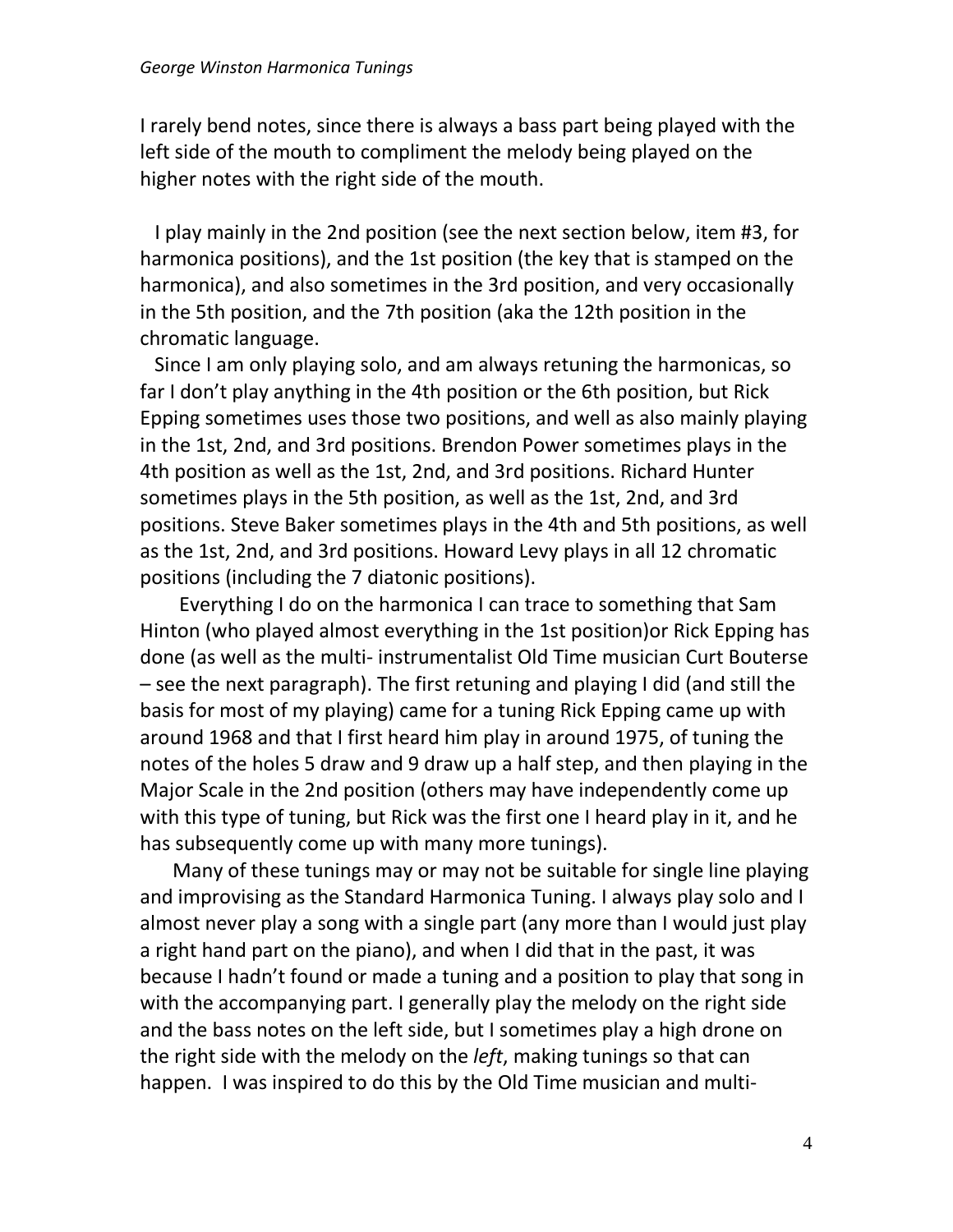instrumentalist Curt Bouterse, from his playing of some Old Time tunes on the ancient free-reed Asian bamboo pipes (and ironically the ancestor of the modern harmonica), the *khean* (or sometimes spelled *kean*, or *khen*).

When playing in a tuning in a particular harmonica position, one actually has FOUR tunings, by, while playing in the same way, tuning the harmonica from the (1) **Major Scale** (the **Ionian Mode**), to the three most common other modes for (Western) traditional music:

- 2. The **Mixolydian Mode**, achieved by tuning the Major 7th notes down a half step to the flat 7th notes (for reference, in the key of C, this would be tuning the B notes down to B flat).
- 3. The **Dorian Mode**, achieved by tuning the Major 7<sup>th</sup> notes and the Major 3rd notes down a half step to the flat 7th notes and the flat 3rd notes (in the key of C, this would be tuning the B notes down to B flat, and the E notes down to E flat).
- 4. The **Aeolian Mode**, achieved by tuning the Major 7th notes, the Major 3rd notes, and the Major 6th notes down a half step to the flat 7th notes, the flat 3rd notes, and the flat 6th notes (in the key of C, this would be tuning the B notes down to B flat, and the E notes down to E flat, and the A notes down to A flat).

# **Some things to note when looking at the tunings:**

- 1. Notes in red are ones retuned from the Standard Tuning. Notes in **BLUE** in smaller type below a note are other notes that that reed could also be tuned to.
- 2. "**Richter**" in this doc will mean that the same note occurs in two or more different places on the harmonica – they are indicated by an underline and are in *italics* (and, again they are in **RED** if they have been retuned from the Standard Tuning). This name comes from the Standard Tuning on the diatonic harmonica, invented by Joseph Richter in 1826, that has the same 5th note of the scale (in the 1st position) on hole 2 draw & hole 3 blow. Here I decided to use his same to describe *any* tuning I use where the same note occurs as a blow note & a draw note.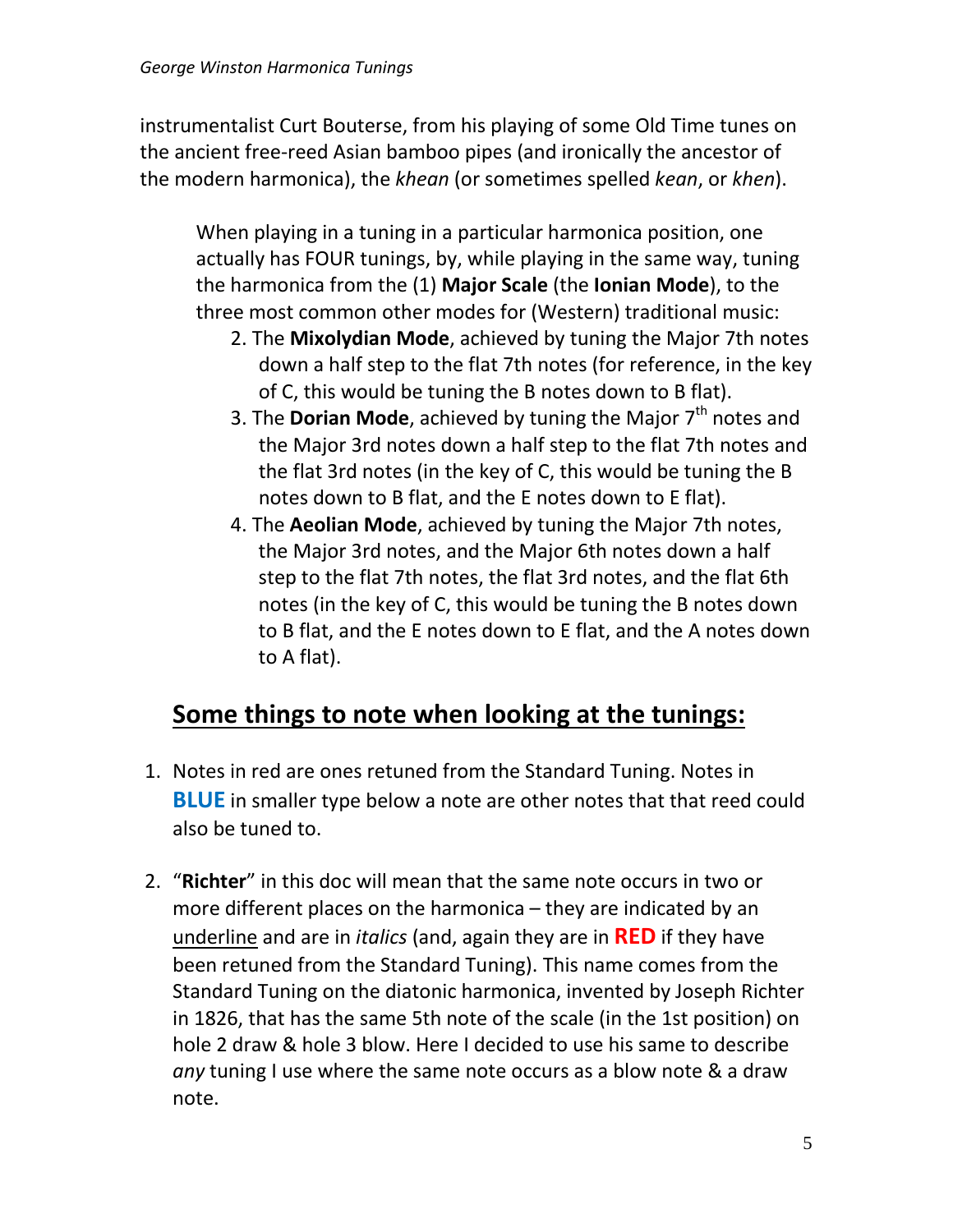- 3. *Positions* on the harmonica are defined like this (on a standard diatonic harmonica that is *not* retuned): the 1st position is the key stamped on the harmonica, and each successive 5th interval up is the next position – for example, in a harmonica coming from the factory in the key of D (not designation Majors or minors here for the keys, as they vary with the tunings:
	- 1st position, in the key of D Major, playing with that note as the first note of the scale (the key stamped on the harmonica);
	- 2nd position, in the key of A Major, playing with that note as the first note of the scale;
	- 3rd position, in the key of E minor, playing with that note as the first note of the scale;
	- 4th position, in the key of B minor, playing with that note as the first note of the scale;
	- 5th position, in the key of F# minor, playing with that note as the first note of the scale;
	- 6th position, in the key of C# minor, playing with that note as the first note of the scale.
	- 7th position (aka 12th position in the chromatic language), in the key of G Major, playing with that note as the first note of the scale.

- [on a key of key of C harmonica for reference, the 7 positions in order (again, going up in fifth intervals) would be in the keys of C, G, D, A, E, B, and F].

Almost all songs, especially for solo harmonica playing, are played in the **1st**, **2nd**, and **3rd** positions. In all the positions the harmonica can often be retuned to be able to play certain chords that enhance the songs played, and to have the harmonica be in the desired mode in that position. For example, I experimented with tuning the harmonica to the Major scale (the Ionian Mode) in all seven diatonic positions to see what would work for me (three of them did) – see tunings #1, #7, #8, and #12 in the section of *Tunings I Use* below, and also tunings #5, #6, #7, and #8 in the lower section of *Theoretical Tunings.*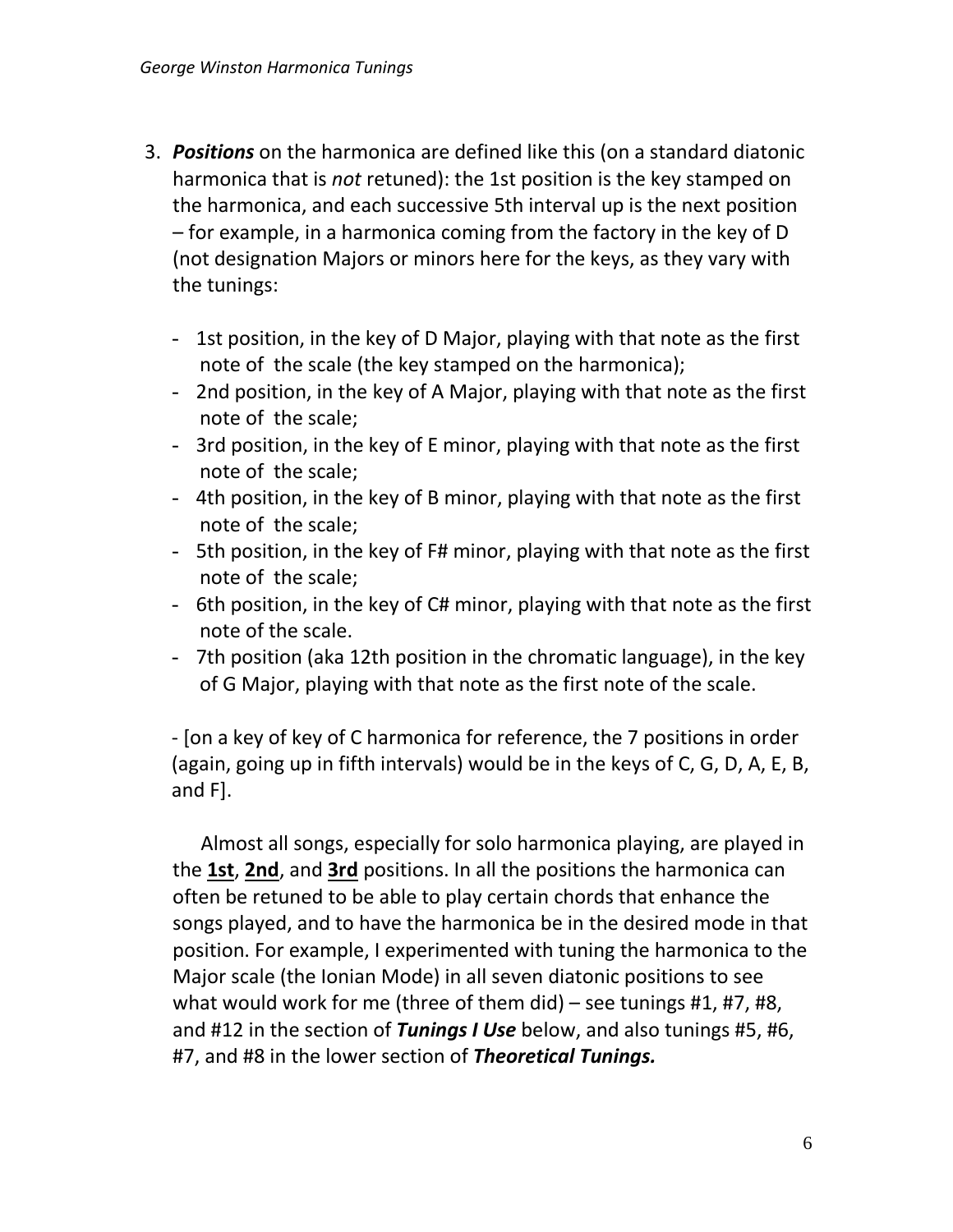I have also played one solo song in the **5th** position (in Tuning #1 below), and also have experimented with playing solo in the **7th** position (aka the **12th** position in the chromatic language) [in Tuning #12 below].

Rick Epping has also played solo in the **6th** position (see Tuning #15 below in the *Theoretical Tunings* section below), and Brendon Power and Rick Epping have played in the **4th** position (see Tunings #42 and #43 in the *Theoretical Tuning Section* below towards the end of this document).

Howard Levy also plays solo in the **7th** position (aka the **12th** position in the chromatic language)

And Howard Levy uses single note lines with bends and overblows and overdraws, and plays in all 12 of the *chromatic* positions (with the chromatic 7th position, the chromatic 8th position, the chromatic 9th position, the chromatic 10th position, the chromatic 11th position, and the diatonic 12th position (aka the 7th position as I am referring to it here) on the diatonic harmonica, in all 12 of the keys on a single harmonica, but in this document reference is made to just the 7 diatonic positions.

 The positions follow the 7 modes in a (here a diatonic) circle of 5ths, with each position (from the 1st to the 6th position) having one for flatted note added to alter the Major scale as you go up the positions numerically – the mode of the 2nd position has the mode you get to by counting 5 notes up the eight note scale from the 1st position; the mode of the 3rd position has the mode you get to by counting 5 notes on up the eight note scale (counting up to the next octave with the notes repeating again in the next higher octave) from the 2nd position, etc.

For example in Standard Tuning (without retuning any of the notes from the Standard Tuning on the harmonica):

- the 1st position is the Ionian Mode, or the Major scale (no flatted notes);
- the 2nd position is the Mixolydian Mode (one flatted note changed from the Major scale - the 7th note of the scale);
- the 3rd position is the Dorian Mode (two flatted notes changed from the Major scale - the 7th and the 3rd);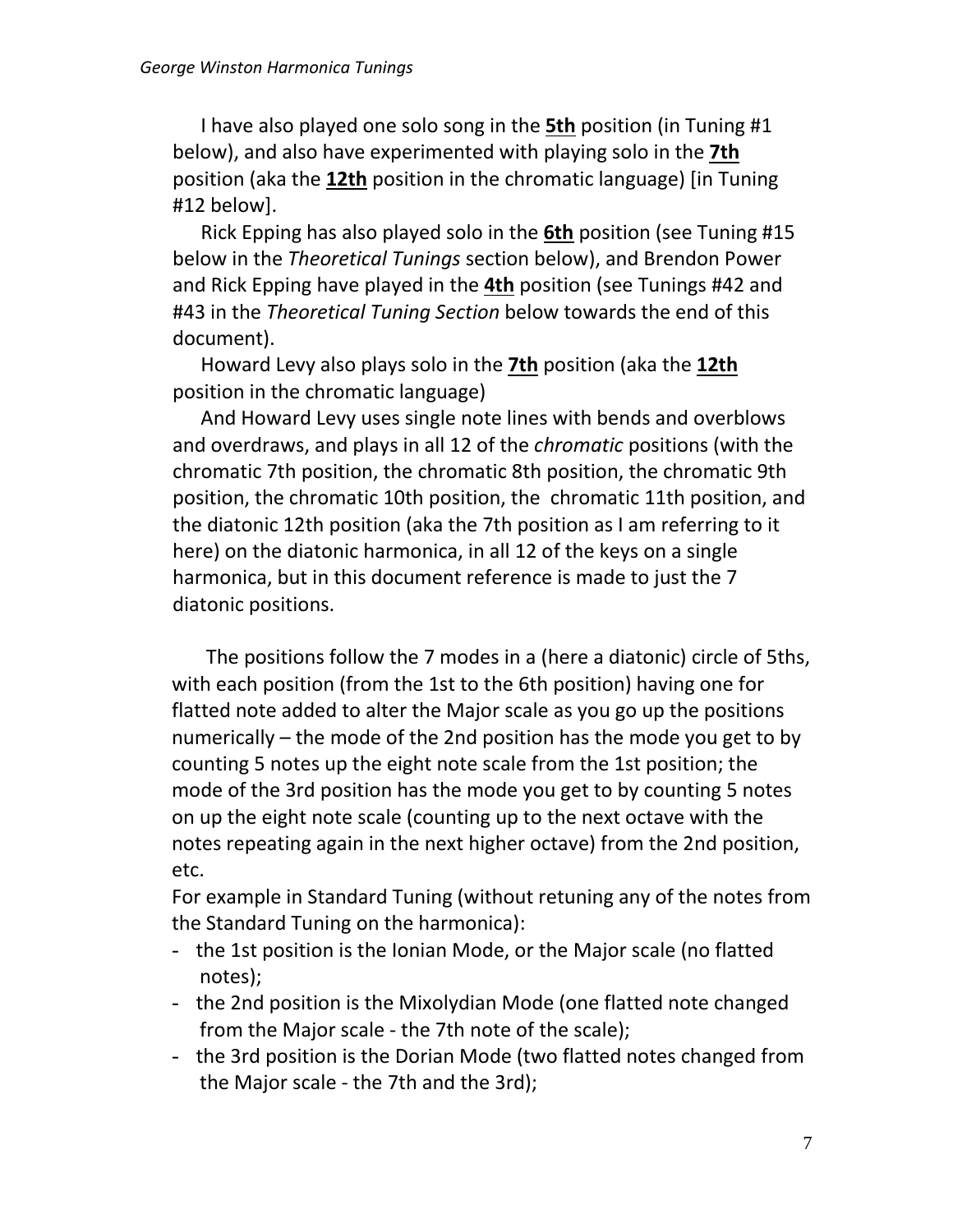- the 4th position is the Aeolian Mode (three flatted notes changed from the Major scale - the 7th, the 3rd, and the 6th);
- the 5th position is the Phrygian Mode (four flatted notes changed from the Major scale – the 7th, the 3rd, the 6th, and the 2nd);
- the 6th position is the Locrian Mode (five flatted notes changed from the Major scale – the 7th, the 3rd, the 6th, 2nd, and the 5th);
- and the 7th position (aka the 12th position in the chromatic language) is the Lydian Mode (one *sharped* note changed from the Major scale – the 4th).

==another interesting correlation is each position corresponds to the relative minor key or the relative Major key in this way: in the position that is 3 positions ahead of the first key numerically [except for the 5th position, where it is 4 positions ahead] (when needed, keep on counting past the 7th position, starting again at the 1st position when counting up, like when you are counting up the notes on a piano when reaching a new higher octave) = (these keys are noted here as on a key of C harmonica):

- the 1st position, C Major key Ionian Mode, or the C Major scale (no flatted notes), corresponds with its relative minor key, A minor, three positions ahead in the 4th position, in the Aeolian Mode (three flatted notes changed from the Major scale - the 7th, the 3rd, and the 6th);
- the 2nd position, the G Major key Mixolydian Mode (one flatted note changed from the Major scale - the 7th note of the scale) corresponds with its relative minor key, E minor, three positions ahead in the *5th position*, in the Phrygian Mode (four flatted notes changed from the Major scale – the 7th, the 3rd, the 6th, and the 2nd),
- the 3rd position, the D minor key Dorian Mode (two flatted notes changed from the Major scale - the 7th and the 3rd) corresponds with its relative Major key, F Major, in the 7th position (aka the 12th position in the chromatic language), four positions ahead in the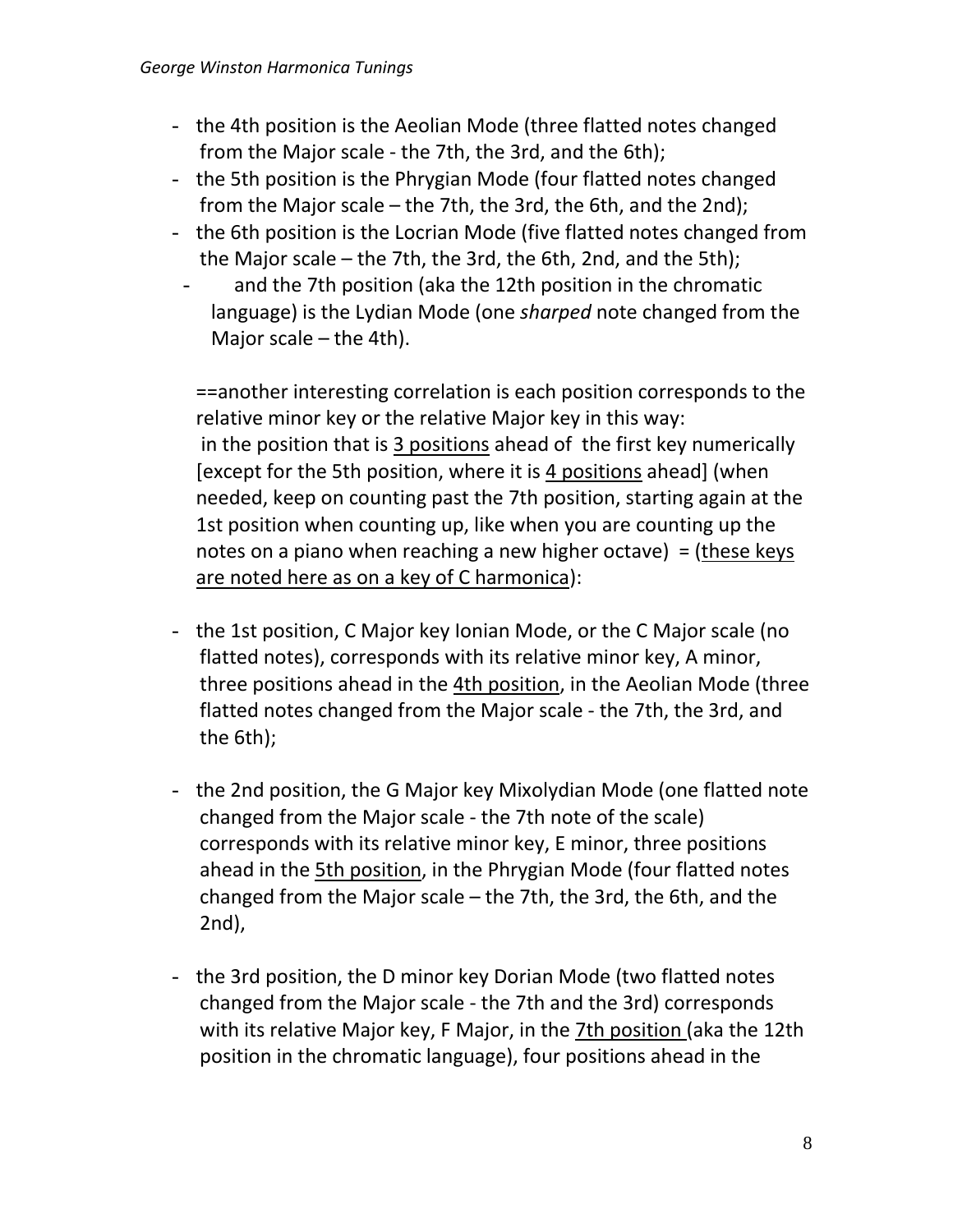Lydian Mode (one *sharped* note changed from the Major scale – the 4th);

- the 4th position, the A minor key Aeolian Mode (three flatted notes changed from the Major scale - the 7th, the 3rd, and the 6th), corresponds with its relative Major key, C Major, four positions ahead in the 1st position, in the Major scale (the Ionian Mode);
- the 5th position, the E minor key Phrygian Mode (four flatted notes changed from the Major scale – the 7th, the 3rd, the 6th, and the 2nd), corresponds with its relative Major key, G Major, four positions ahead in the 2nd position, in the Mixolydian Mode (one flatted note changed from the Major scale – the 7th);
- the 6th position is the B minor key Locrian Mode (five flatted notes changed from the Major scale – the 7th, the 3rd, the 6th, 2nd, and the 5th), corresponds with its most related key, G Major, three positions ahead in the 2nd position, in the Mixolydian Mode (one flatted note changed from the Major scale – the 7th);
- and the 7th position (aka the 12th position in the chromatic language) is the F Major Lydian Mode (one *sharped* note changed from the Major scale – the 4th), corresponds with its relative minor key, three positions ahead in the 3rd position, the D minor key, in the Dorian Mode (two flatted notes changed from the Major scale the 7th and the 3rd).

## [**see #4 below for more on the modes**]

 The positions would shift in the same way with each tuning, The next numerical position up in number would have one more flatted note (lowered a half step) added to the altering of the Major scale than the previous numerical position (and the previous position numerically has one less flatted note). The slight exception to this is the 7th position (aka the 12th position), which has one more note *sharped* (raised a half step, here the sharped 4th note of the Major scale) than the 1st position, since one *less* note is flatted (aka one more note is sharped) as the positions go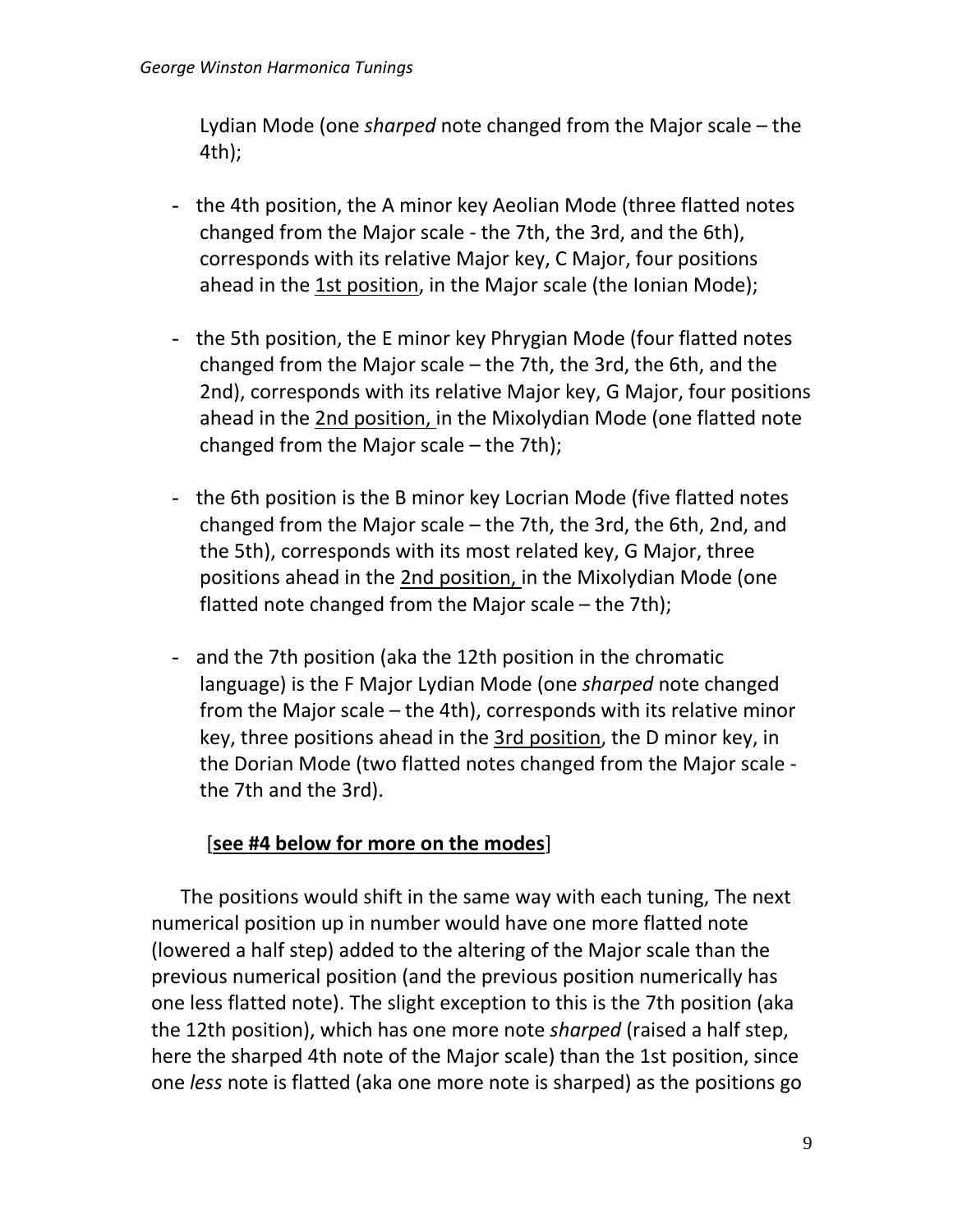down in number – this one exception is, as you go numerically *up* in positions, that the 7th position (aka the 12 position) will be *six* accidentals (flats or sharps) different from the 6th position (rather than one accidental different – this takes into account the five other keys/ positions of the 12 note *chromatic* scale that are not covered here in this 7 note *diatonic* essay (the other chromatic positions in the key of C would be the 7th position [the key of F sharp {aka G flat}, the 8th position [the key of C# {aka D flat}], the 9th position [the key of A flat], the 10th position [the key of E flat], the 11th position [the key of B flat], and the 12th position [the key of F - aka the 7th position in the diatonic language]

- For example if the harmonica is tuned with holes 5 & 9 tuned up a half step, so that the *2nd position* is the Major scale (the Ionian Mode with no flatted notes), then:
- the 3rd position is the Mixolydian Mode (one flatted note changed from the Major scale - the 7th note of the scale);
- the 4th position is the Dorian Mode (two flatted notes the 7th and the 3rd);
- the 5th position is the Aeolian Mode (three flatted notes the 7th, the 3rd, and the 6th);
- the 6th position is the Phrygian Mode (four flatted notes the 7th, the 3rd, the 6th, and the 2nd);
- the 7th position is the Locrian Mode (five flatted notes the 7th, the 3rd, the 6th, 2nd, and the 5th);
- and the 1st position (aka 12th position in the chromatic language) is the Lydian Mode *(*(one *sharped* note changed from the Major scale – the 4th).
- 4. **Modes** taking a Major scale and making seven scales, starting the scales on *each of* the seven notes in the Major scale – one at a time, making *each* of the seven notes the *starting* tonic note (the "1")

A.  $-$  These are listed here in the key of  $C$  – relating to an octave of white notes from low to high in an octave (called "diatonic")– and relating to each mode with what notes are altered from the Major scale (the "white note" scale with no flatted or sharped notes):

1. Ionian Mode – from C up to C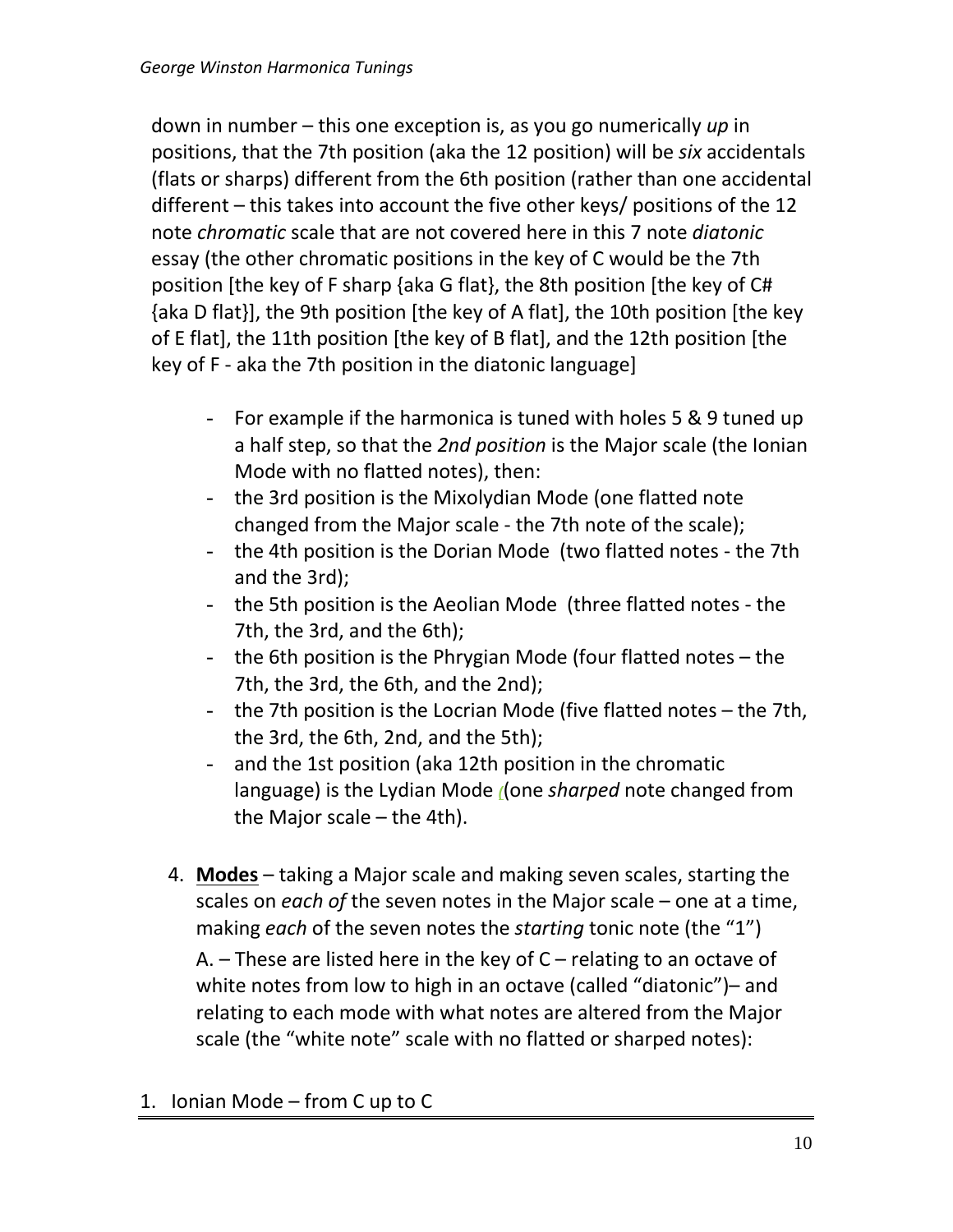- the standard Major scale with no flatted or sharped notes. This is the most common mode in traditional Irish music, and for Appalachian fiddle tunes, and for traditional and popular American and Western European songs.

- within this Mode is the often used Major Pentatonic scale, Pentatonic, with the 1st, the 2nd, the 3rd, the 5th, and the 6th. - the Major Pentatonic and minor Pentatonic Scales are related – if you play the C Major Pentatonic scale (C-D-E-G-A), but have the first note as the A, then it becomes the A minor Pentatonic Scale (A-C-D-E-G) - so a Major Pentatonic scale is the minor Pentatonic scale of the key 3 half steps down (its relative minor); and conversely, a minor Pentatonic Scale is the Major Pentatonic Scale of the key three half steps up (its relative Major).

## **MORE ON THE PENTATONIC SCALES**:

Modes based on the Major pentatonic scale there are three (of the mathematical possible 5) that are most used starting the pentatonic scale on:

1. the  $1st$  note – in the key of C, that would be the Major pentatonic scale of: C, D, E, G & A – this is a very common scale everywhere in the world, and is the basis for Chinese classical music;

2. the 6th note – in the key of C, that would be the relative A minor pentatonic scale (with a flat 3rd note (here the C note), and the flat 7th note (here the G note) of: A, C, D, E & G.

- The Blues scale – based on a minor Pentatonic (5 note) scale, with the 1st, flatted 3rd, 4th, (often adding in the sharp 4th), the 5th, and the flatted 7th. The 3rd is often played as a "neutral" note, in between the flatted 3rd and the natural 3rd.

– this is a very common scale everywhere in the world;

3. the 2nd note – in the key of C, that would be the D pentatonic scale of D, E, G, A, & C – this scale is *neither* Major *or* minor, but if feels like a minor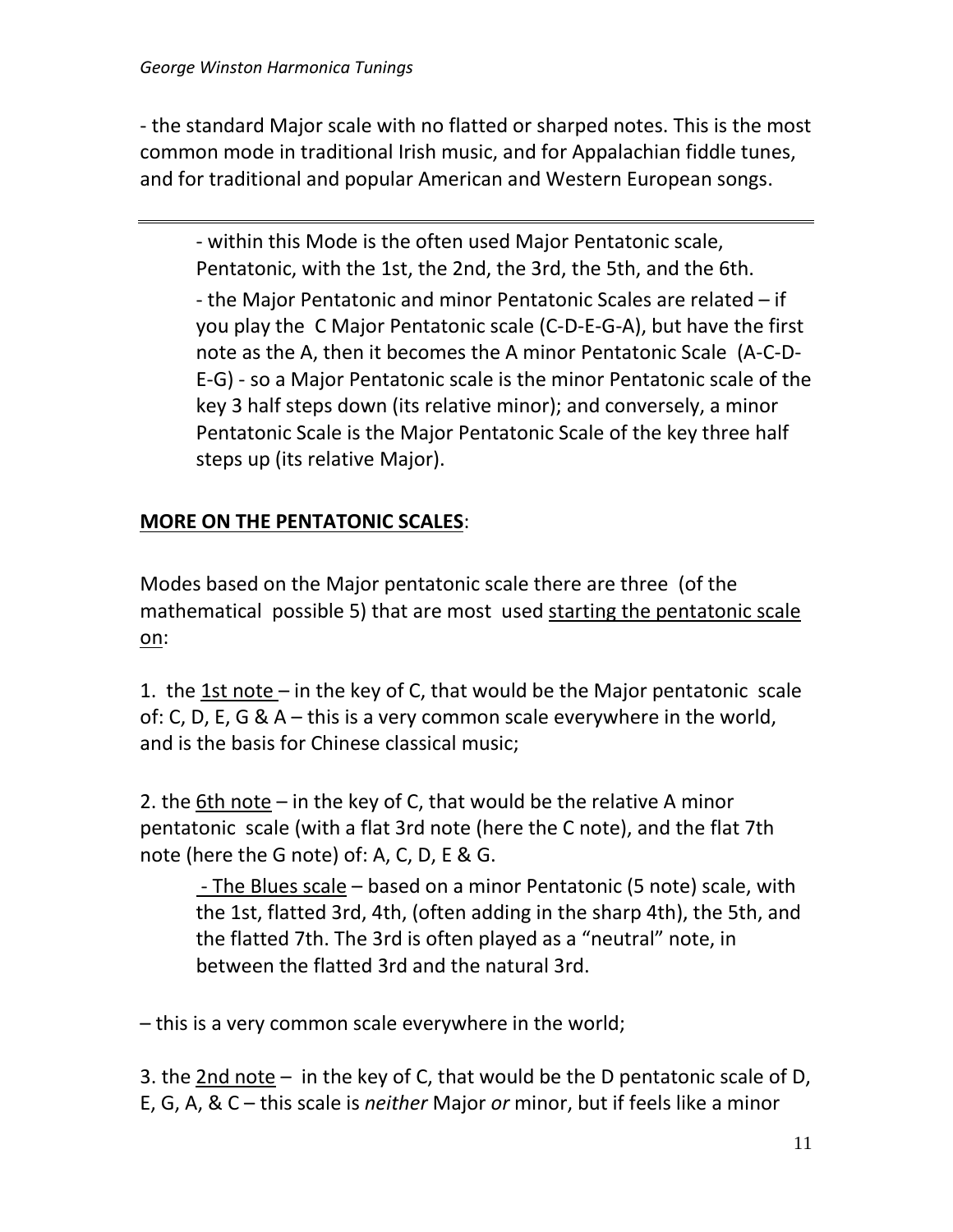scale because of the flatted 7th note in the mode (here the C note); but there is no minor (or Major) 3rd, so it isn't quite as dark as the minor pentatonic scale.

- this pentatonic mode is occasionally used for traditional Appalachian tunes (see Curt Bouterse's song *Felecita*), and occasionally Irish tunes (see *Bo Mhin Na Toitean* by the band Altan. The 2nd note of this mode (here the E note) is sometimes used as a substitute for (or in addition to) the minor 3rd note (would be the F note in this situation)

- in this pentatonic mode, treating it as the tonic mode, the i (here of the key of D), the complimentary mode , the v (here in A minor), would be the often used pentatonic scale mentioned above in #2, starting on the A note (with the notes A,C,D,E, & G). This would be the D key (neither minor nor Major) and a complimentary A minor, staying in the notes of the mode for both keys.

4. the 5nd note – in the key of C, that would be the E pentatonic scale of E,G,A,C, & D - this is a minor scale, used as a complimentary scale, the v, to the often used pentatonic scale mentioned above in #2, starting on the 6th note (with the notes A,C,D,E, & G), treating that mode as the i (in A minor). This is used in traditional Korean music, as an A minor and a complimentary E minor, staying in the notes of the mode for both keys.

5. In addition there is another pentatonic scale of C, E, F, G, & B that is the main scale for traditional music in Okinawa.

- (this Major scale Ionian mode corresponds with the C Major chord, the I chord).

- (this mode corresponds with the C Major chord, the I chord).

6. Dorian Mode – from D up to  $D$  – with flatted 3rd and 7th notes –.

Used in many Irish and Celtic tunes, such as Drunken Sailor; in some Appalachian fiddle tunes; often used in Jazz improvisation as a scale, and especially for the chords of this mode, especially starting in the early 1960s with saxophonist John Coltrane's work in with pianist McCoy Tyner, and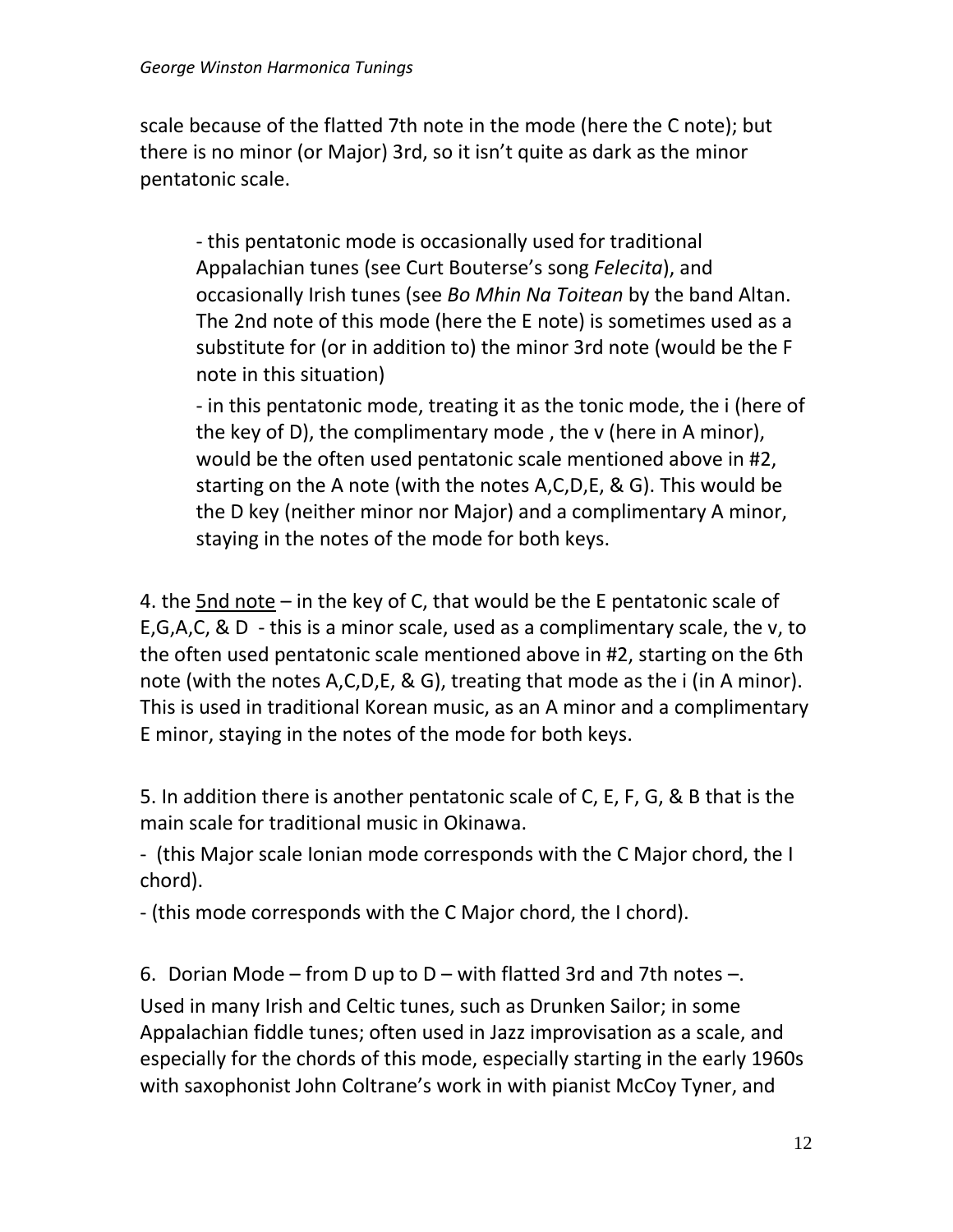also composer/ arranger/ saxophonist Oliver Nelson. Also used for R&B and Soul songs such as Bill Withers' Use Me and Love Potent No. 9, rock songs such as She's Not There, Latin songs, such as Mas Que Nada and Nena Na Na, and New Orleans R&B songs, such as Dr. John's Right Place Wrong Time, I Walk on Guilded Splinters, You Swore, and Holdin' Pattern.

- Within this Mode is the often used Blues Scale, based on a minor Pentatonic (5 note) scale, with the 1st, flatted 3rd, 4th, (often adding in the sharp 4), the 5th, and the flatted 7th. The 3rd is often played as a "neutral" note, in between the flatted 3rd and the natural 3rd.

- Again, the Major Pentatonic and minor Pentatonic Scales are related – if you play the C Major Pentatonic scale (C-D-E-G-A-C), but have the first note as the "A", then it becomes the A minor Pentatonic Scale - so a Major Pentatonic scale is the minor Pentatonic scale of the key 3 half steps down (its relative minor); and conversely, a minor Pentatonic Scale is the Major Pentatonic Scale of the key three half steps up (its relative Major).

--- (this mode corresponds with the D minor chord, the ii chord).

7. Phrygian Mode – from E up to E - with flatted 2nd, 3rd, 6th, and 7th notes – used in traditional Spanish music, as in the song "Malaguena"; and for traditional Middle Eastern music. Also in these traditions sometimes the 3rd is *not* flatted, and sometimes the 2nd is flatted when the 3rd is not flatted.

- (this mode corresponds with the E minor chord, the iii chord).

8. Lydian Mode – from F up to F - with sharped 4th – often used in a scale in jazz improvisation from the late 1940s on. An example is the beginning of Leonard Bernstein's song *Maria*, from West Side Story. This mode is also often used in classical music from India (the Kalyan basic scale, called *thats*, and for the Yaman Kalyan Raga), and sometimes in traditional Eastern European and Balkan music.

- (this mode corresponds with the F Major chord, the IV chord).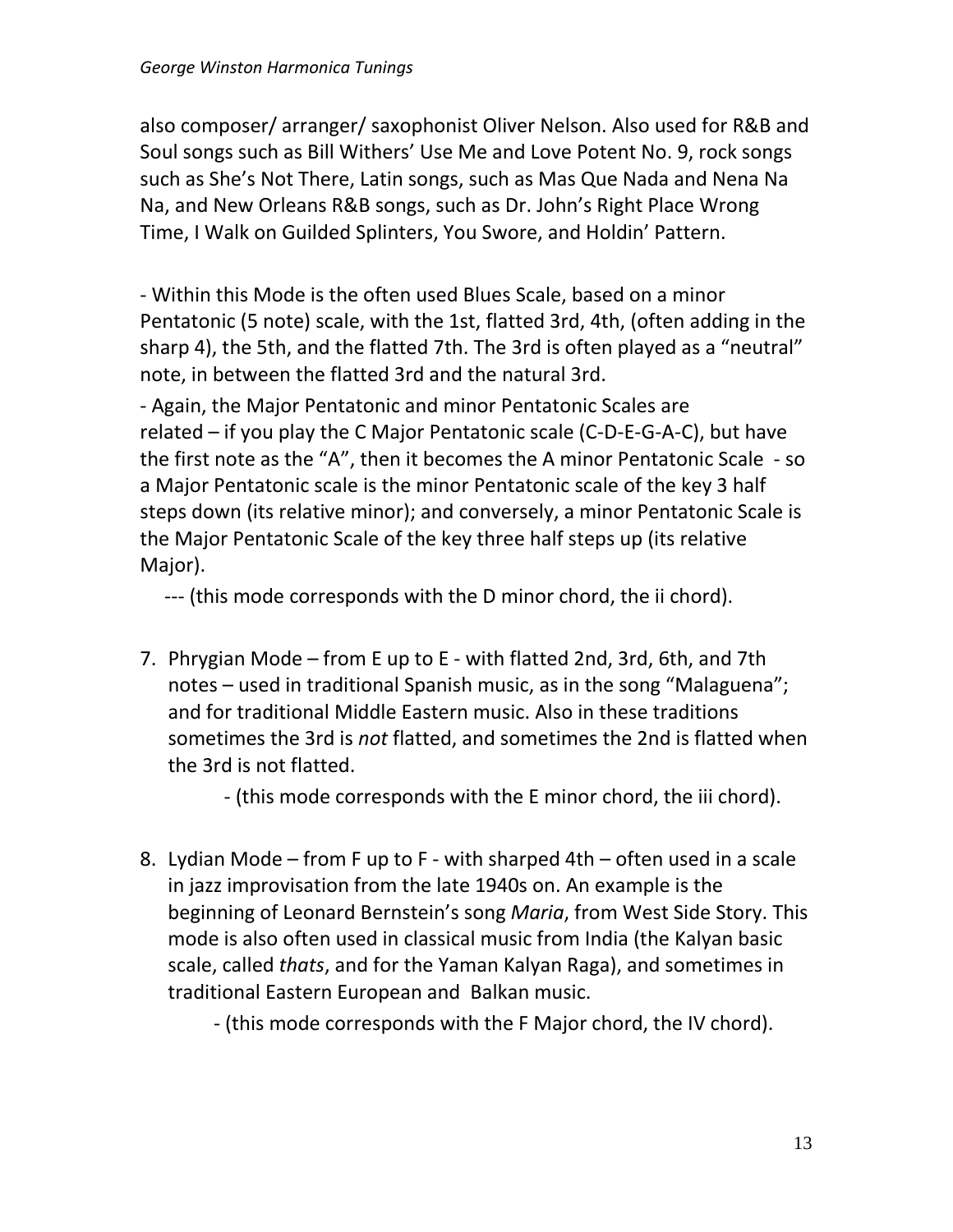9. Mixolydian Mode – from G up to G - with flatted 7th – Used in many traditional Scottish tunes, and in traditional Irish tunes, and airs, such as *She Moves Through the Fair* and the late Ewan MacColl's *The First Time Ever I Saw Your Face;* also used in some American Appalachian fiddle tunes; often used in in Blues, jazz, Soul music, Latin music, and rock.

This Mode is also one of the ones most often used in classical music in India, and is the one most associated with music from India by the rest of the world (the Khamai basic scale, one of the ten main scales called *thats*, and is used for the popular *Gavati* Raga); also used in Latin music; and from the 1950s and 1960s on, influenced by the Blues and the Boogie Woogie pianists, the Mixolydian Mode often became the "new I chord" with the flatted 7th note in it.

 This Mode (and the shifting of Modes described above) was used in many R&B, rock, and popular songs in the 1950ʻs and the 1960ʻs, such as: *Bo Diddley, Not Fade Away, On Broadway, I Only Have Eyes for You, If I Was a Carpenter, Dancing in the Street, We Gotta Get Out of this Place, Ferry Cross the Mersey, White Bird, Only in America, Five O'Clock World, If You Could Read My Mind, My Generation, Hey Gyp, Hey Little One, The Lonely Bull, The Lonely Surfer, Theme from The Endless Summer*, *The First Time Ever I Saw Your Face* (composed by the late Scottish singer Ewan MacColl), *Norweigan Wood* (very Scottish influenced), The Doors' *L.A. Woman* and *Soul Kitchen* and *Twentieth Century Fox,* and many of Chuck Berry's songs, including *Memphis*.

- (this mode corresponds with the G Major chord, the V chord).

10.Aeolian Mode – from A up to A - with flatted 3rd, 6th, and 7th; used for some traditional Irish tunes such as *Butterfly Jig*; the English song *Greensleeves* sometimes uses the Aeolian Mode (and it sometimes uses the Dorian Mode). Also, the European Harmonic minor Scale is the same as the Aeolian Mode, with the 7th note not flatted

- (this mode corresponds with the A minor chord, the vi chord).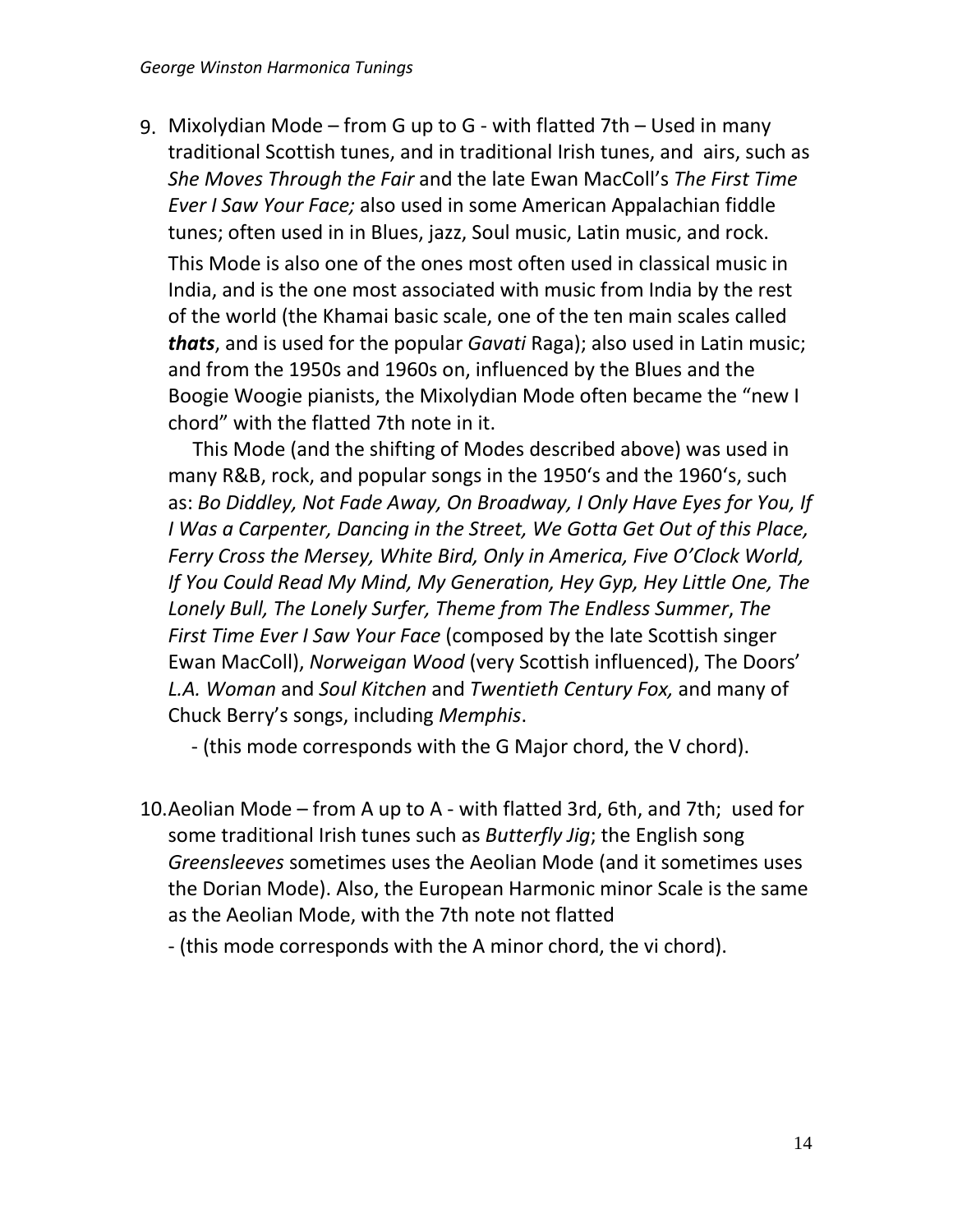11.Locrian Mode – from B up to B -with flatted 2nd, 3rd, 5th, 6th, and 7th – [it is basically the Mixolydian Mode up a Major third interval – it is not often used as a mode in itself]

- (this mode corresponds with the B diminished chord, the vii diminished chord).

B. the Modes also could be organized in a "Circle of 5ths" – that is, for each 5th interval you go up, another note is flatted (these are also the seven positions for playing the diatonic harmonica):

- 1. C (no flats)
- 2. G (one flat)
- 3. D (two flats)
- 4. A (three flats)
- 5. E (four flats)
- 6. B (five flats)
- 7. F (in the diatonic scale this is a flatted fifth interval above the B, and it is much more convenient to just say that the 4th note is sharped.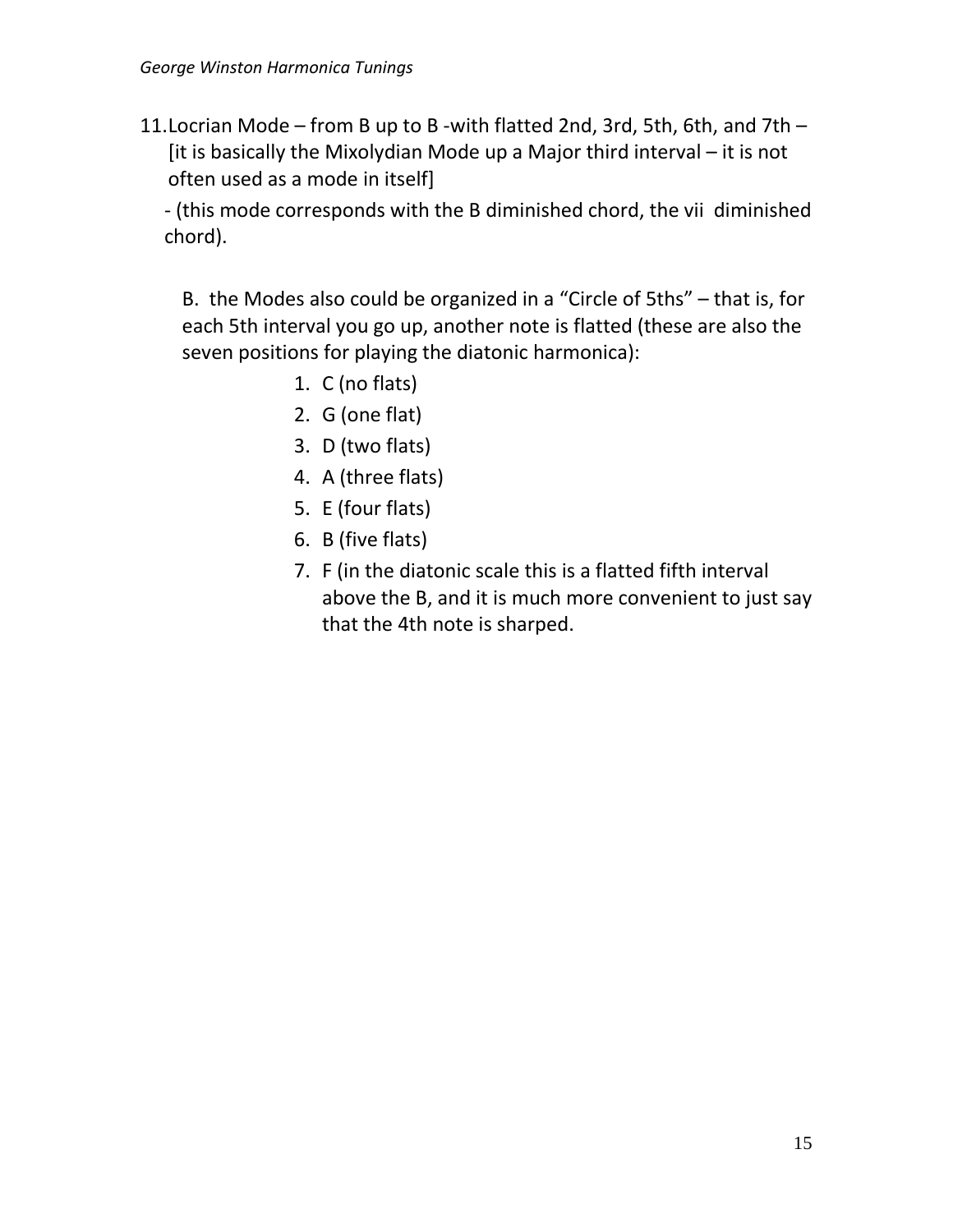# **TUNINGS THAT I USE (OR ARE CURRENTLY EXPERIMENTING WITH):**

## **I. MAJOR SCALE TUNING GROUP**:

# 1. *When I play a normal 10 hole harmonica, this is the main tuning I use.*

| hole |    |    |           |   |                                              |    |    |    |
|------|----|----|-----------|---|----------------------------------------------|----|----|----|
| blow | F# | A  | F#        |   |                                              | F# |    | C# |
| draw |    | C# | <b>G#</b> | B | $\overline{C}$ $\overline{C}$ $\overline{H}$ |    | G# |    |

A. for playing in the 2nd position, in the key of A, in the Major scale - single Richter (for playing the 1st note of the scale as a low drone on hole 2 draw & hole 3 blow with the melody higher than that).

> – chords (or partial chords) available in this position are the A Major chord (the I chord), the C# minor chord (the iii chord), the D Major chord (the IV chord), the E Major chord (the V chord), and the F# minor (the vi chord).

B. also for playing in the 3rd position, in the key of E, in the Mixolydian Mode (Major scale with flatted 7th note) - single Richter (for playing the 4th note of the scale as a low drone on hole 2 draw & hole 3 blow with the melody higher than that).

> - chords (or partial chords) available in this position are the E Major chord (the I chord), the F# minor chord (the ii chord), the A Major chord (the IV chord), the C# minor chord (the vi chord), and the D Major chord (the VII chord).

 C. also for playing in the 5th position, in the key of F# minor, in the Aeolian Mode (minor scale with flatted 3rd, 6th, & 7th notes) - single Richter (for playing the 3rd note of the scale as a low drone on hole 2 draw & hole 3 blow with the melody higher than that).

> – chords (or partial chords) available in this position are the F# minor chord (the I chord), the C# minor chord (the v chord), the D Major chord (the VI), and the E Major chord (the VII chord).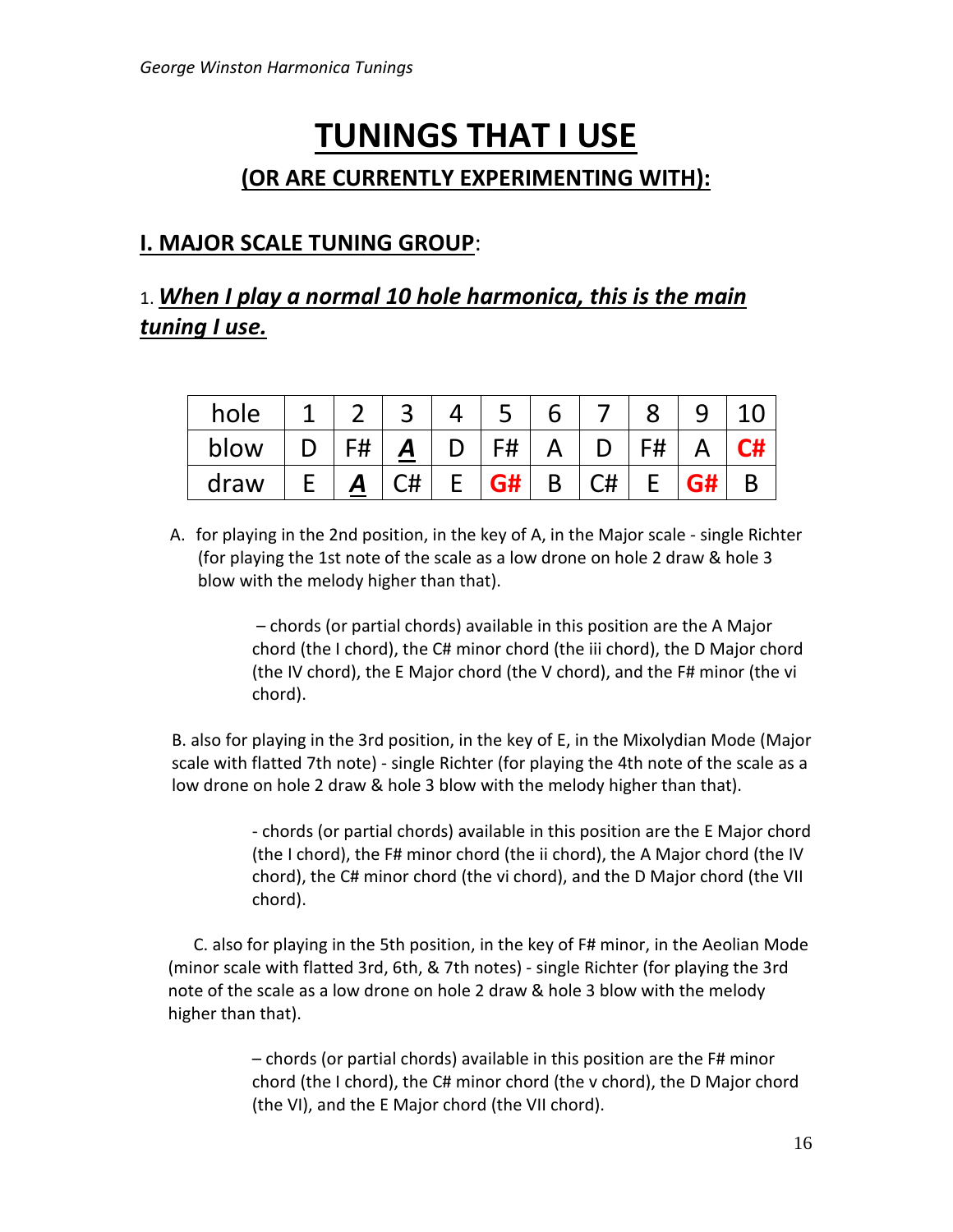| hole |    |    |           |          |               |    |    |
|------|----|----|-----------|----------|---------------|----|----|
| blow | F# | Α  | F#        | $\Delta$ | $\mathbf{D}$  | F# | C# |
| draw | A  | C# | <b>G#</b> | B        | $\mathsf{C#}$ |    |    |

I also sometimes use a Low D 12 hole harmonica, made for me by Rick Epping - Tuning based on the Rick Epping "5&9 Draw Raised Notes Tuning" on a 10 hole harmonica (they are holes 6 & 10 on this 12 hole harmonica) -

A. for playing in the 2nd position, in the key of A, in the Major scale - triple Richter (for playing the 1st note of the scale as a very low drone on hole 1 blow & draw with the melody higher than that; and for playing the 1st note of the scale as a low drone on hole 3 draw & hole 4 blow with the melody higher than that; and for playing the 3rd note of the scale as a high drone on hole 11 blow & hole 12 draw with the melody lower than that).

> – chords (or partial chords) available in this position are the A Major chord (the I chord), the C# minor chord (the iii chord), the D Major chord (the IV chord), the E Major chord (the V chord), and the F# minor (the vi chord).

B. also for playing in the 3rd position, in the key of E, in the Mixolydian Mode (Major scale with flatted 7th note) - triple Richter (for playing the 4th note of the scale as a very low drone on hole 1 blow & draw with the melody higher than that; and for playing the 4th note of the scale as a low drone on hole 3 draw & hole 4 blow with the melody higher than that; and for playing the 6th note of the scale as a high drone on hole 11 blow & hole 12 draw with the melody lower than that).

> - chords (or partial chords) available in this position are the E Major chord (the I chord), the F# minor chord (the ii chord), the A Major chord (the IV chord), the C# minor chord (the vi chord), and the D Major chord (the VII chord).

 C. also for playing in the 5th position, in the key of F# minor, in the Aeolian Mode (minor scale with flatted 3rd, 6th, & 7th notes) - triple Richter (for playing the 3rd note of the scale as a very low drone on hole 1 blow & draw with the melody higher than that; and for playing the 3rd note of the scale as a low drone on hole 3 draw & hole 4 blow with the melody higher than that; and for playing the 5th note of the scale as a high drone on hole 11 blow & hole 12 draw with the melody lower than that).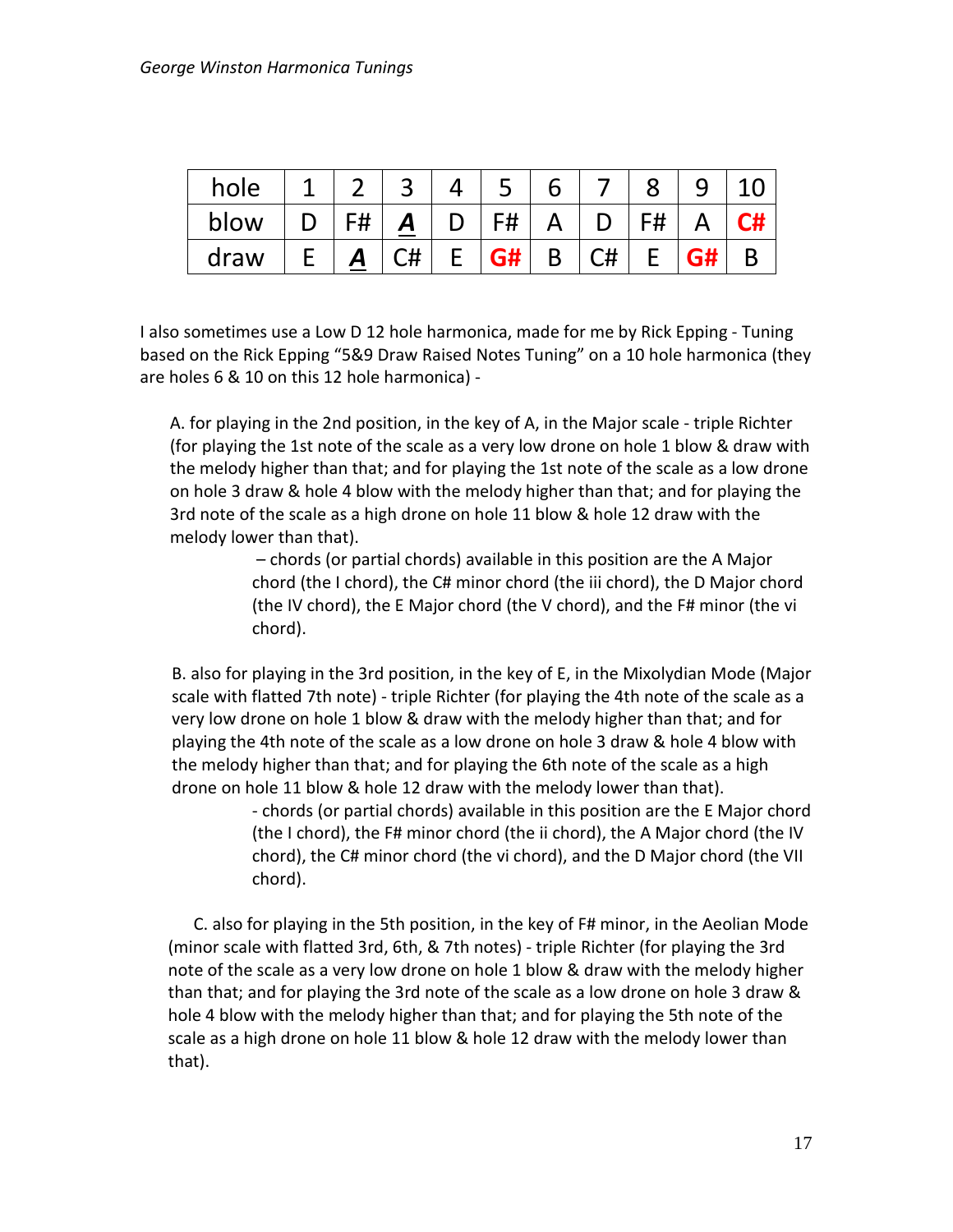– chords (or partial chords) available in this position are the F# minor chord (the I chord), the C# minor chord (the v chord), the D Major chord (the VI), and the E Major chord (the VII chord).

| hole |                 |   | ⌒<br>ر          |          | ٮ | o  |   | 8  | 9  | 10 | 11        | $\mathbf{1}$ |
|------|-----------------|---|-----------------|----------|---|----|---|----|----|----|-----------|--------------|
| blow | $\underline{A}$ | D | F#              | <u>A</u> | D | F# | ⌒ | D  | F# | n  | <u>C#</u> |              |
| draw | <u>A</u>        |   | $\underline{A}$ | C#       | г | G# | B | C# |    | G# | B         | <u>C#</u>    |

#### **- I have also used a variation of the 12 hole tuning just above**,

with two more Richter situations in the first two holes blow and draw:

A. for playing in the 2nd position, in the key of A, in the Major scale

- quadruple Richter (for playing the 4th note of the scale as a low drone on hole 1 blow & draw with the melody higher than that; and for playing the 5th note of the scale as a low drone on hole 2 blow & draw with the melody higher than that; and for playing the 1st note of the scale as a low drone on hole 3 draw & hole 4 blow with the melody higher than that; and for playing the 3rd note of the scale as a high drone on hole 11 blow & hole 12 draw with the melody lower than that).

– chords (or partial chords) available in this position are the A Major chord (the I chord), the C# minor chord (the iii chord), the D Major chord (the IV chord), the E Major chord (the V chord), and the F# minor (the vi chord).

| hole |        | ◠        | ົ  | 4               |        | ь  |   | 8  | 9      | 10 | 44        | 1 ግ |
|------|--------|----------|----|-----------------|--------|----|---|----|--------|----|-----------|-----|
| blow | D      | $\equiv$ | F# | $\underline{A}$ | D      | F# | A | D  | F#     | Α  | <u>C#</u> |     |
| draw | D<br>= |          | ≏  | C#              | −<br>► | G# | B | C# | −<br>E | G# | B         | L#  |

- another variation of the 12 hole harmonica tuning just above could be used, on a 13 hole harmonica with five Richter situations:

A. for playing in the 2nd position, in the key of A, in the Major scale

- quintuple Richter (for playing the 4th note of the scale as a low drone on holes 1 draw & 2 blow with the melody higher than that; and for playing the 5th note of the scale as a low drone on holes 2 draw & 3 blow with the melody higher than that; and for playing the 6th note of the scale as a low drone on holes 3 draw & 4 blow; and for playing the 1st note of the scale as a low drone on hole 3 draw & hole 4 blow with the melody higher than that; and for playing the 3rd note of the scale as a high drone on hole 11 blow & hole 12 draw with the melody lower than that).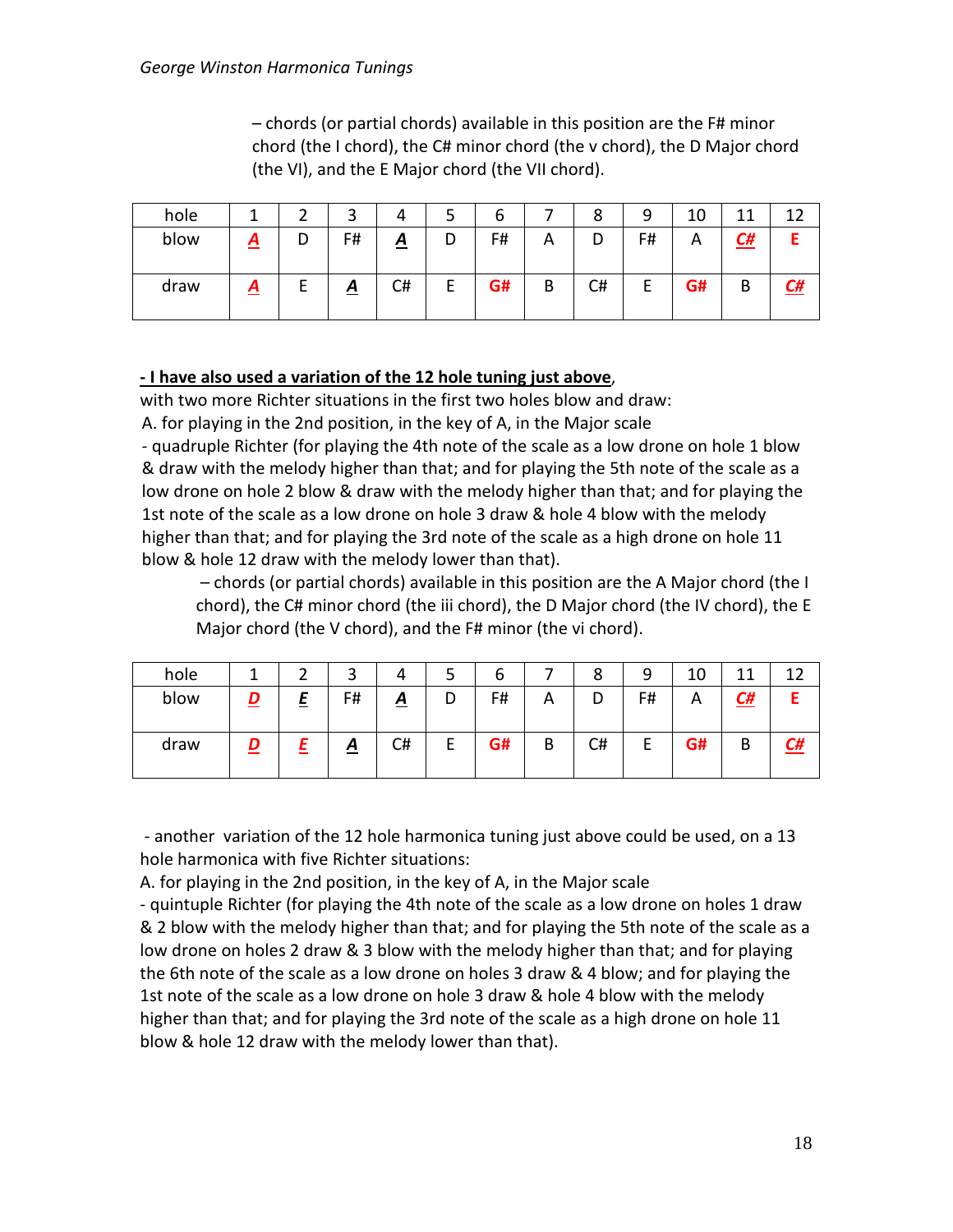– chords (or partial chords) available in this position are the A Major chord (the I chord), the C# minor chord (the iii chord), the D Major chord (the IV chord), the E Major chord (the V chord), and the F# minor (the vi chord).

| hole |          |   | ว         |                 | ͻ               | b       |    | 8 | 9  | 10 | 44<br>+ + | ៱<br>∸∸   | 13        |
|------|----------|---|-----------|-----------------|-----------------|---------|----|---|----|----|-----------|-----------|-----------|
| blow | <u>л</u> |   |           | <u>F#</u>       | $\underline{A}$ | υ       | F# | A | D  | F# | А         | <u>C#</u> |           |
| draw | D        | ≞ | <u>F#</u> | $\underline{A}$ | C#              | г<br>E. | G# | В | C# | ட  | G#        | D<br>D    | <u>C#</u> |

- another 13 hole version of this tuning would be (with quintuple Richter, adding in to the 12 hole harmonica [for second position playing] the 1st note of the scale on hole 1 blow & draw) :

| hole |          |   | ⌒<br>ر | 4               | ٮ               | ь      |    | 8 | 9  | 10 | 44 | 1.        | 12<br>⊥J  |
|------|----------|---|--------|-----------------|-----------------|--------|----|---|----|----|----|-----------|-----------|
| blow | <u>д</u> | − | =      | F#              | $\underline{A}$ | υ      | F# | Α | D  | F# | A  | <u>C#</u> |           |
| draw | <u>д</u> |   | =      | $\underline{A}$ | C#              | -<br>E | G# | В | C# |    | G# | В         | <u>C#</u> |

Here is the same 12 hole tuning converted to a key of F harmonica (for playing in the 2nd position in the key of C) for comparison – (*the listing of the tuning also in the key of C for comparison will only be here in this tuning #1, not in other tunings*):

| hole | -<br>- | $\tilde{}$ |          | ے        |   |        | ◡ | $\tilde{\phantom{a}}$ | ᅩ      | -- | -- |
|------|--------|------------|----------|----------|---|--------|---|-----------------------|--------|----|----|
| blow |        | <u>r</u>   | <u>_</u> |          | n | ∽<br>◡ |   | $\sqrt{ }$            | -<br>∼ | -- |    |
| draw | -      |            | -        | -<br>. . |   |        |   |                       |        |    |    |

- the same tuning converted to a key of F (for playing in the 2nd position in the key of C) for comparison (for a normal 10 hole harmonica, it would be the same tuning as just above, without holes 1 and 12)

| hole |  |     |     |  | ۔ |  |
|------|--|-----|-----|--|---|--|
| blow |  | $-$ | ┌ \ |  |   |  |
| draw |  |     |     |  |   |  |

- ALSO: it would also be interesting to have a **Cajun accordion** tuned in this type of tuning (see just below) - the Cajun accordion starts with hole 2 with what is hole 1 on the harmonica, since there are buttons for the bass notes and chords on the left side of the accordion, with the bass notes of D and A, and the corresponding chords of D Major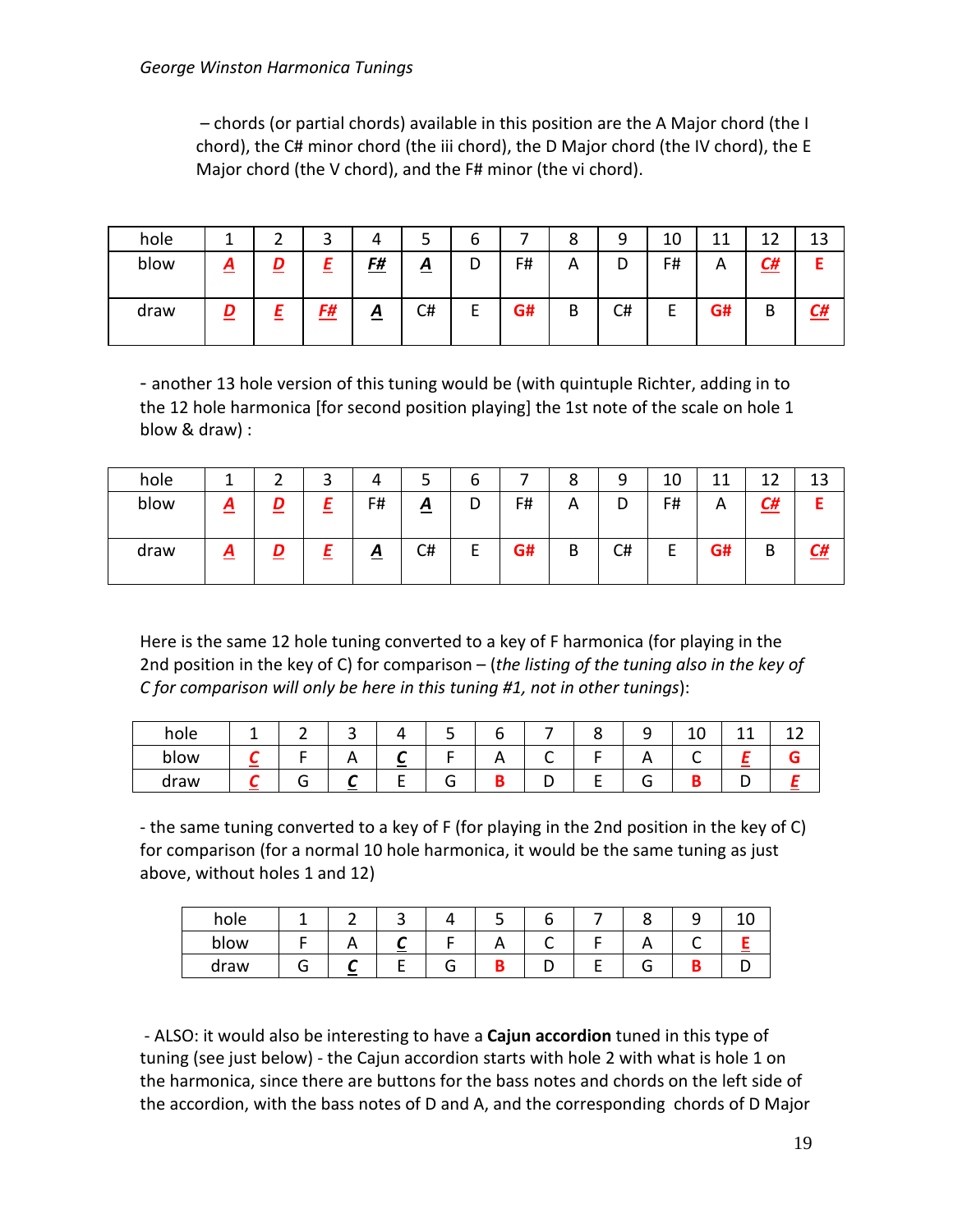#### *George Winston Harmonica Tunings*

and A Major – and it would be interesting to have a third button and chord of an E note and an E chord.

 - Master Cajun accordionist and builder Marc Savoy does offer altered tunings <http://www.savoymusiccenter.com/>- then on the right side click on "Accordions"

| hole |                    |    |    | ے        | u  |                  | ີ           | ۔ |  |
|------|--------------------|----|----|----------|----|------------------|-------------|---|--|
| blow | <b>C</b> H<br>דד ו | ≏  | F# | <u>_</u> | ∽  | C#<br>$\bm{\pi}$ | $\cdots$    | ы |  |
| draw | Ā                  | C# | G# | D<br>D   | C# |                  | ∼…<br>- 111 | ш |  |

--- the normal Cajun accordion tuning in the key of **D** is:

| hole |          |        |    |          |   |         | ۔ |  |
|------|----------|--------|----|----------|---|---------|---|--|
| blow | ᄄ<br>ד ו | ~<br>⋍ | F# | $\cdots$ | ◡ | с#<br>п |   |  |
| draw | ~        | C#     |    |          | ∽ |         |   |  |

--- and the normal Cajun accordion tuning in the key of **C** is:

| and the normal edgan accordion taning in the Key or <b>e</b> is. |  |  |  |  |  |
|------------------------------------------------------------------|--|--|--|--|--|
| hole                                                             |  |  |  |  |  |
| blow                                                             |  |  |  |  |  |
| draw                                                             |  |  |  |  |  |

2. Low D 10 hole harmonica - Tuning based on the Rick Epping "5&9 Draw Raised Notes Tuning" – (used to play "Pretty Saro", "Angeline the Baker", "Farewell to Taiwaithe", and "Arirang")

A. for playing in the 2nd position, in the key of A, in the Major scale – double Richter (for playing the 1st note of the scale as a low drone on hole 2 draw & hole 3 blow with the melody higher than that; and for playing the 1st note of the scale as a high drone on hole 9 blow & draw with the melody lower than that).

 – chords (or partial chords) available in this position are the A Major chord (the I chord), the C# minor chord (the iii chord), the D Major chord (the IV chord), the E Major chord (the V chord), and the F# minor (the vi chord).

B. also for playing in the 3rd position, in the key of E, in the Mixolydian Mode (Major scale with flatted 7th note) - double Richter (for playing the 4th note of the scale as a low drone on hole 3 draw & hole 4 blow with the melody higher than that; and for playing the 6th note of the scale as a high drone on hole 9 blow & draw with the melody lower than that).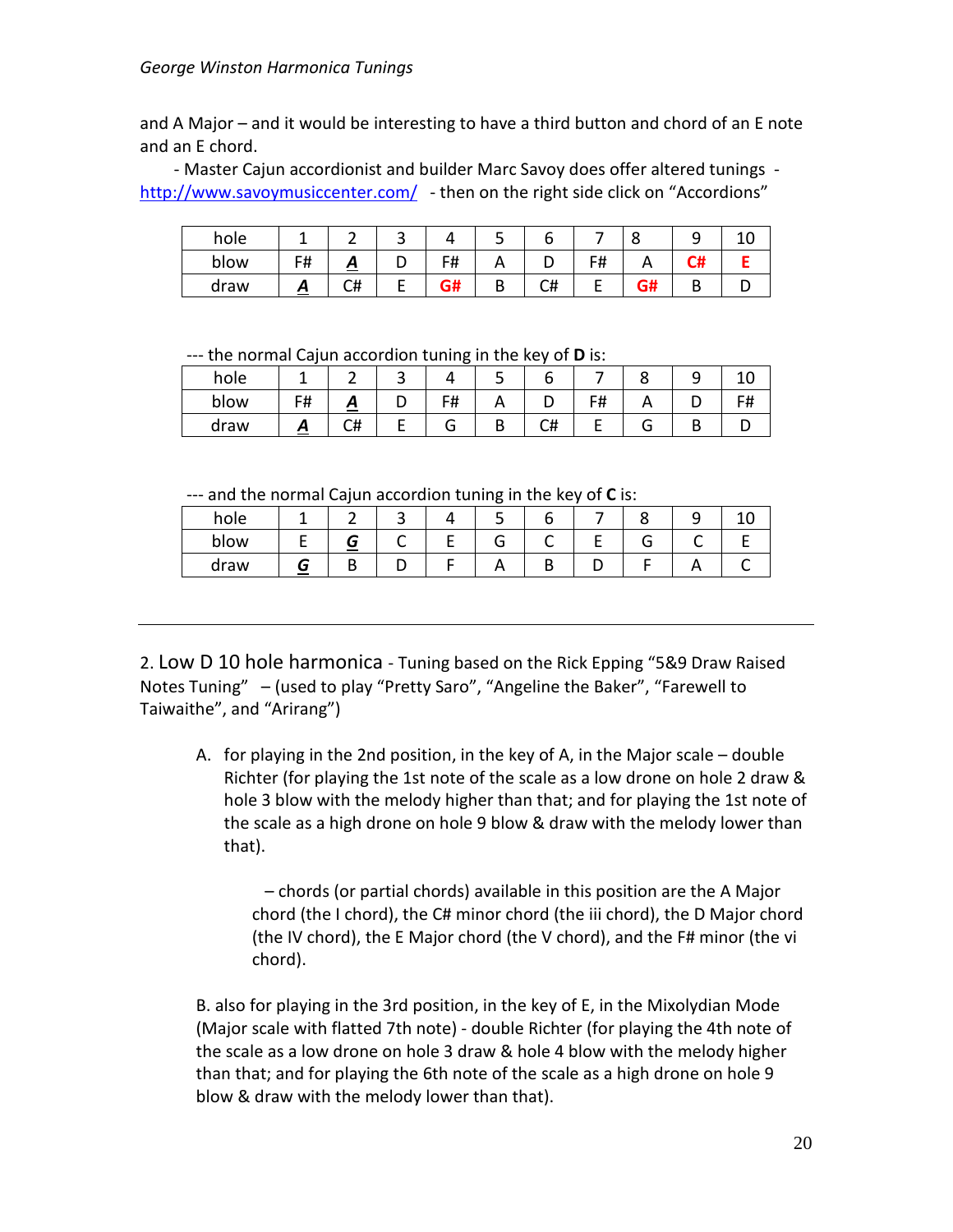- chords (or partial chords) available in this position are the E Major chord (the I chord), the F# minor chord (the ii chord), the A Major chord (the IV chord), the C# minor chord (the vi chord), and the D Major chord (the VII chord).

C. also for playing in the 5th position, in the key of F# minor, in the Aeolian Mode (minor scale with flatted 3rd, 6th, & 7th notes) - double Richter (for playing the 3rd note of the scale as a low drone on hole 3 draw & hole 4 blow with the melody higher than that; and for playing the 5th note of the scale as a high drone on hole 9 blow & draw with the melody lower than that).

– chords (or partial chords) available in this position are the F# minor chord (the I chord), the C# minor chord (the v chord), the D Major chord (the VI), and the E Major chord (the VII chord).

| hole |   |    |                      |   | ت  | о |    |            | ے                 |            |
|------|---|----|----------------------|---|----|---|----|------------|-------------------|------------|
| blow | ◡ | F# | <u>A</u><br>$-$ or B | ◡ | F# | n |    | F#<br>דד ו | $\mathbf{\Omega}$ | г.<br>- 77 |
| draw |   | Δ  | C#                   | ட | G# | В | C# |            |                   |            |

3. Low D 10 hole harmonica - Tuning based on the Rick Epping "5&9 Draw Raised Notes Tuning" on a 10 hole harmonica

- A. for playing in the 2nd position, key of A, in the Major scale– double Richter (for playing the 1st note of the scale on hole 2 draw & hole 3 blow with the melody higher than that; and with the 1st note of the scale as a high drone on hole 9 blow & hole 10 draw with the melody lower than that).
- B.

– chords (or partial chords) available in this position are the A Major chord (the I chord), the C# minor chord (the iii chord), the D Major chord (the IV chord), the E Major chord (the V chord), and the F# minor (the vi chord).

B. also for playing in the 3rd position, in the key of E, in the Mixolydian Mode (Major scale with flatted 7th note) – double Richter (for playing the 4th note of the scale on hole 2 draw & hole 3 blow with the melody higher than that; and with the 4th note of the scale as a high drone on hole 9 blow & hole 10 draw with the melody lower than that).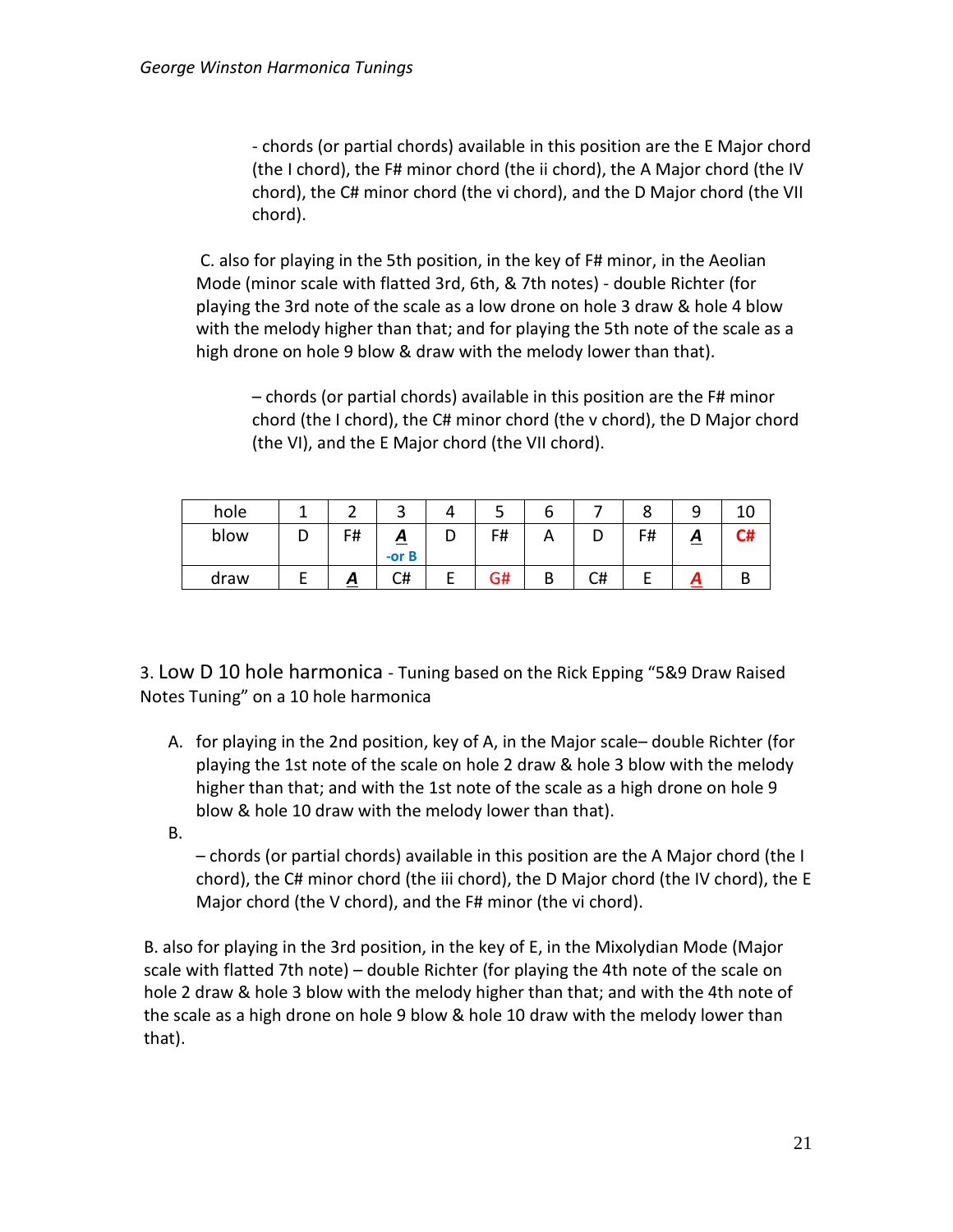- chords (or partial chords) available in this position are the E Major chord (the I chord), the F# minor chord (the ii chord), the A Major chord (the IV chord), the C# minor chord (the vi chord), and the D Major chord (the VII chord).

 C. also for playing in the 5th position, in the key of F# minor, in the Aeolian Mode (minor scale with flatted 3rd, 6th, & 7th notes) – double Richter (for playing the 5th note of the scale on hole 2 draw & hole 3 blow with the melody higher than that; and with the 5th note of the scale as a high drone on hole 9 blow & hole 10 draw with the melody lower than that).

– chords (or partial chords) available in this position are the F# minor chord (the I chord), the C# minor chord (the v chord), the D Major chord (the VI), and the E Major chord (the VII chord).

| hole |    | ັ            |   |          |    |                      | ـ                 |  |
|------|----|--------------|---|----------|----|----------------------|-------------------|--|
| blow | F# | $\mathbf{r}$ | ◡ | F#       |    | c#<br><del>ח</del> ו | $\mathbf{\Gamma}$ |  |
| draw |    | C#           | - | ~…<br>3# | し幵 |                      | - "<br>ית.        |  |

---------------------------------------------------------------------------------------------------------------------

4. Low D 12 hole harmonica - Tuning based on the Rick Epping "5&9 Draw Raised Notes Tuning" (Tuning #1 above) on a 10 hole harmonica (they are holes 6 &10 Draw Raised Notes" on this 12 hole harmonica)

A. for playing in the 2nd position, in the key of A, in the Major scale - quadruple Richter (for playing the 1st note of the scale as a low drone on hole 3 draw & hole 4 blow with the melody higher than that; for playing the 6th note of the scale as a drone on hole 2 blow & draw with the melody higher than that; for playing the 6th note of the scale as a low drone on hole 1 blow & draw with the melody higher than that; and for playing the 5th note of the scale as a high drone on hole 11 12 draw with the melody lower than that). Richter (for playing the 1st note of the scale as a very low drone on hole 1 blow & draw with the melody higher than that; and for playing the 1st note of the scale as a low drone on hole 3 draw & hole 4 blow with the melody higher than that; and for playing the 3rd note of the scale as a high drone on hole 11 blow & hole 12 draw with the melody lower than that).

– chords (or partial chords) available in this position are the A Major chord (the I chord), the F# minor (the vi chord), the E Major chord (the V chord, the D Major chord (the IV chord), and the C# minor chord (the iii chord).

B. also for playing in the 5th position, in the key of F# minor, in the Aeolian Mode (minor scale with flatted 3rd, 6th, & 7th notes) - quadruple Richter (for playing the 1st note of the scale as a drone on hole 2 draw & hole 3 blow with the melody higher than that; for playing the 7th note of the scale as a low drone on hole 2 draw & hole 3 blow with the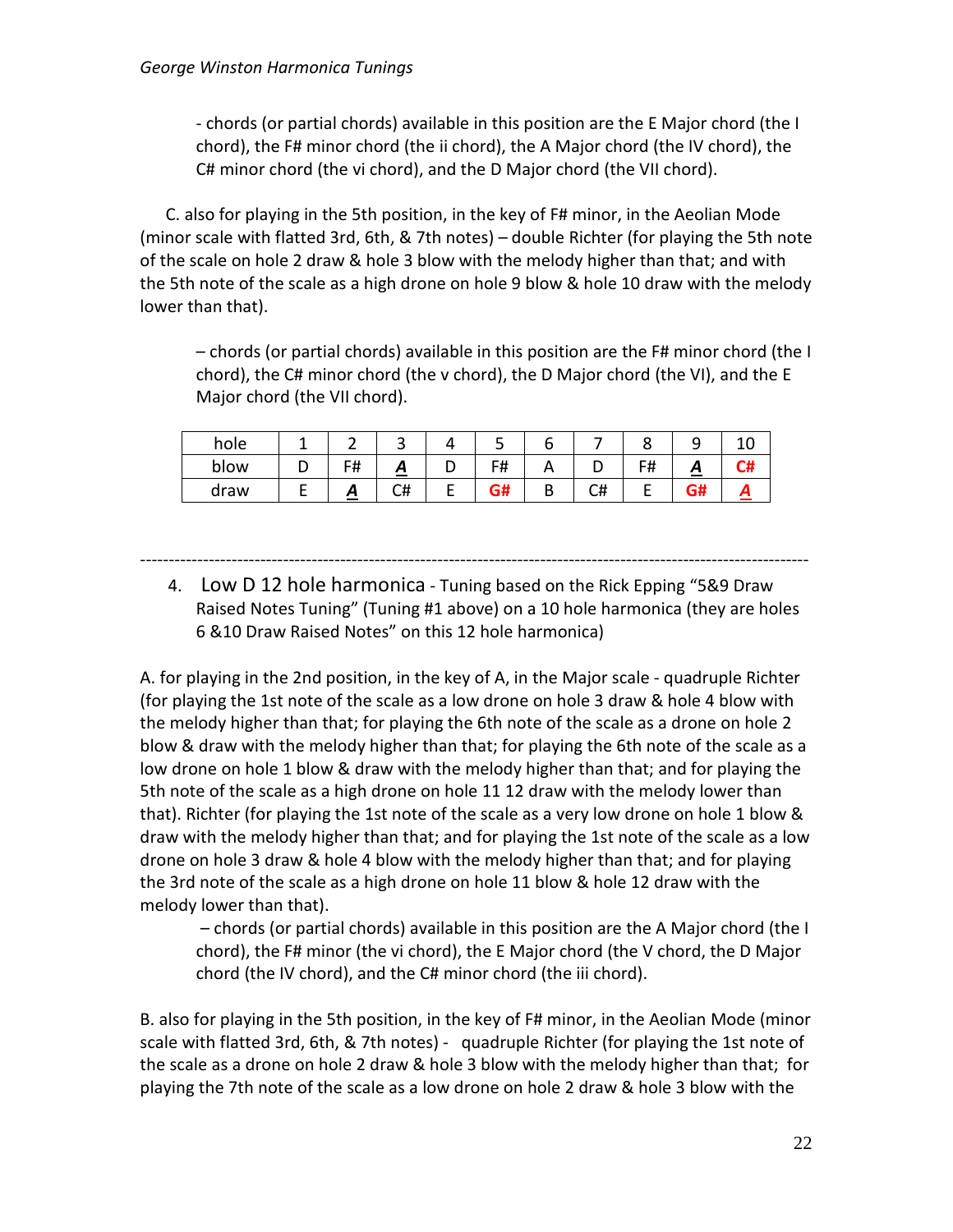melody higher than that; for playing the 3rd note of the scale as a low drone on hole 3 blow & hole 4 draw with the melody higher than that; and for playing the 5th note of the scale as a high drone on hole 11 blow & hole 12 draw with the melody lower than that).

– chords (or partial chords) available in this position are the F# minor chord (the I chord), the E Major chord (the VII chord), the A Major chord (the III chord), the D Major chord (the VI chord), and the C# minor chord (the v chord).

C. also for playing in the 3rd position, in the key of E, in the Mixolydian Mode (Major scale with flatted 7th note) - quadruple Richter (for playing the 1st note of the scale as a drone on hole 1 draw & hole 2 blow with the melody higher than that; for playing the  $2<sup>nd</sup>$  note of the scale as a low drone on hole 2 draw & hole 3 blow with the melody higher than that; for playing the 4th note of the scale as a low drone on hole 3 blow & hole 4 draw with the melody higher than that; and for playing the 6th note of the scale as a high drone on hole 11 blow & hole 12 draw with the melody lower than that).

- chords (or partial chords) available in this position are the E Major chord (the I chord), the F# minor chord (the ii chord), the A Major chord (the IV chord), the D Major chord (the VII chord), and the C# minor chord (the vi chord).

| hole |   |          | ົ<br>ٮ          | 4        |   | ╭<br>b |   | 8  | 9       | 10 |           | 1つ |
|------|---|----------|-----------------|----------|---|--------|---|----|---------|----|-----------|----|
| blow | מ | <u>—</u> | <u>F#</u>       | <u>A</u> | D | F#     | Α | D  | F#      | Α  | <u>C#</u> |    |
| draw |   | F#       | $\underline{A}$ | C#       | E | G#     | B | C# | r.<br>− | G# | B         | L# |

- a 13 hole version of this tuning [also based on tuning #1 above] would be (with quintuple Richter, adding in to the 12 hole harmonica [for second position playing] the 4th note of the scale on hole 1 blow & hole 2 draw with the melody higher than that) :

| $\overline{\phantom{0}}$ |                |   |    |                 |                 |        |    |   |    |             |    |           |           |
|--------------------------|----------------|---|----|-----------------|-----------------|--------|----|---|----|-------------|----|-----------|-----------|
| hole                     | л              |   | ت  | 4               | ٮ               | b      |    | 8 | a  | 10          | 11 | 1つ        | 13        |
| blow                     | $\overline{A}$ | D |    | <u>F#</u>       | $\underline{A}$ | D      | F# | Α | D  | F#          | Α  | <u>C#</u> |           |
| draw                     | n              |   | F# | $\underline{A}$ | C#              | ⊢<br>┕ | G# | В | C# | -<br>⊢<br>┕ | G# | В         | <u>C#</u> |

a 14 hole version of the tuning just above would be (with quintuple Richter plus, adding in to the 12 hole harmonica [for second position playing] the 4th note of the scale on hole 2 blow & hole 3 draw with the melody higher than that;, and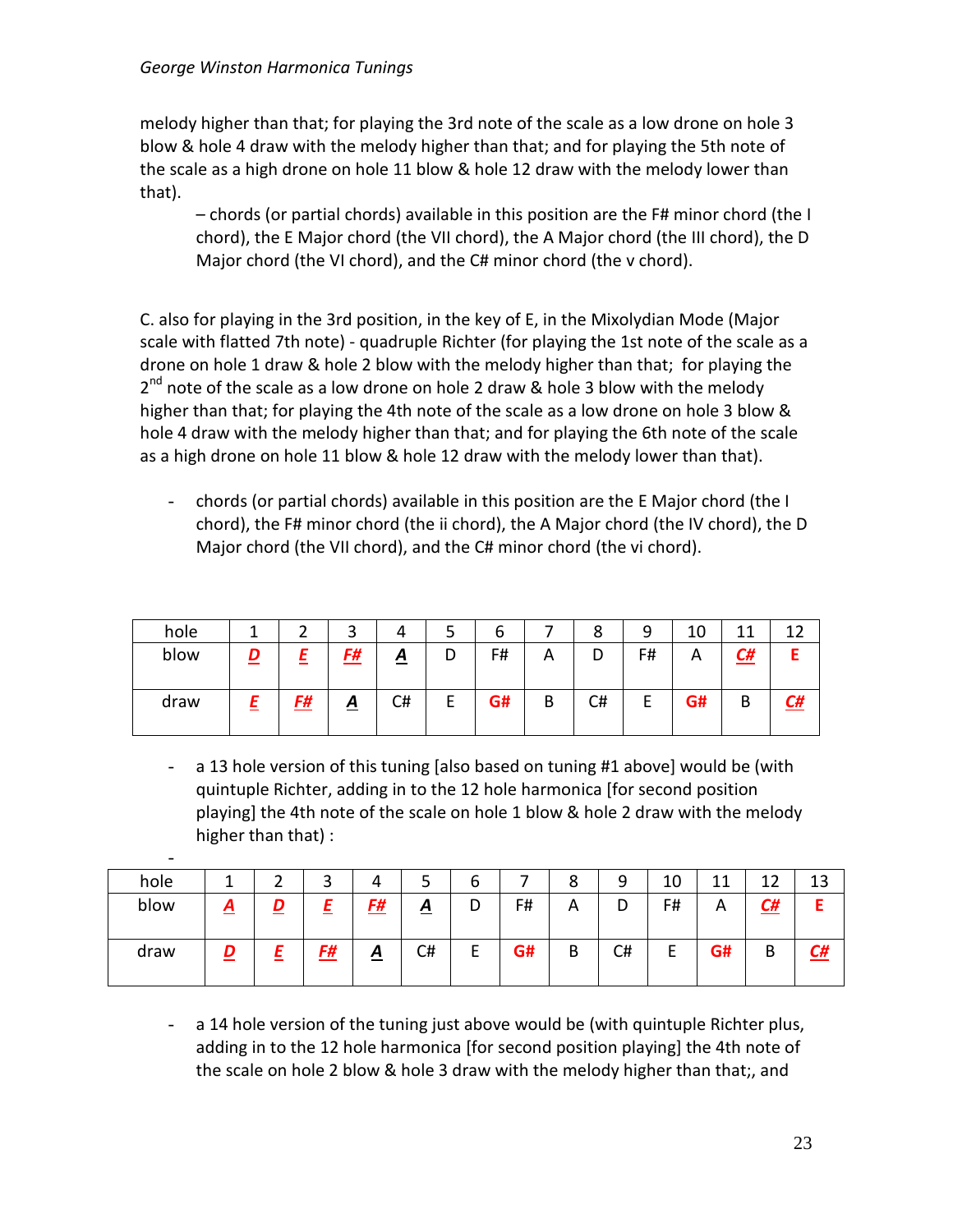#### *George Winston Harmonica Tunings*

the 1st note of the scale on 3 holes: hole 1 blow & draw, & hole 2 blow with the melody higher than that) :

| hole |   | ◠        | ⌒<br>ت | 4         | ر            | о        | -      | 8  | a | 10     | 11<br>ᆠᅶ | $\sim$<br>∸∸ | 13        | 14 |
|------|---|----------|--------|-----------|--------------|----------|--------|----|---|--------|----------|--------------|-----------|----|
| blow | ≏ | <u>д</u> | D<br>_ |           | <u>F#</u>    | <u>A</u> | -<br>ັ | F# | Α | D<br>ັ | F#       | Α            | <u>C#</u> |    |
| draw | ≏ |          | -      | <u>F#</u> | $\mathbf{A}$ | C#       | -      | G# | B | C#     | ►        | G#           | В         | C# |

- the 10 hole harmonica version of this tuning would be (for a normal 10 hole harmonica, it would be basically the same tuning as the 12 hole tuning above, without holes 1 and 12) – (double Richter with the tonic note on hole 2 draw & hole 3 blow with the melody above that; and the 6th note of the scale on hole 1 draw & hole 2 draw with the melody higher than that).

- (or it could triple Richter, with also the 6th note of the scale on hole 8 blow & draw):

- this tuning could be used for Appalachian fiddle tunes that temporarily modulate from the key of A Major (the key of the 1st note), to the key of F# minor (the key of the 6th note) - such as fiddler Marian Sumner's version of *Cherokee Shuffle,* fiddler Benny Thomasson's version of *Laughing Boy,* and Sam Hinton's *version of Christmas Eve.* Many other songs use this temporary modulation, and fiddlers sometimes substitute the minor vi chord (here the F# minor), in place of the Major IV chord (here the D Major), for a darker effect.

| hole |           |           | ◠               | 4 |    | b |    |       | a  |    |
|------|-----------|-----------|-----------------|---|----|---|----|-------|----|----|
| blow |           | <u>F#</u> | $\underline{A}$ | D | F# | А |    | F#    | n  | r# |
| draw | <u>F#</u> | <u>A</u>  | C#              | E | G# | В | C# |       | G# | B  |
|      |           |           |                 |   |    |   |    | $-Or$ |    |    |
|      |           |           |                 |   |    |   |    | F#    |    |    |

- or double Richter with the tonic note on hole 2 draw & hole 3 blow with the melody above it; and the 5th note of the scale on hole 1 draw & hole 2 draw with the melody higher than that
- this tuning could be used for Appalachian fiddle tunes that temporarily modulate from the key of A to the key of E [aka from the key of the I note to the key of the V note], tunes such as *Bonaparte's Retreat* [& that tune is almost always played in the key of D by fiddlers]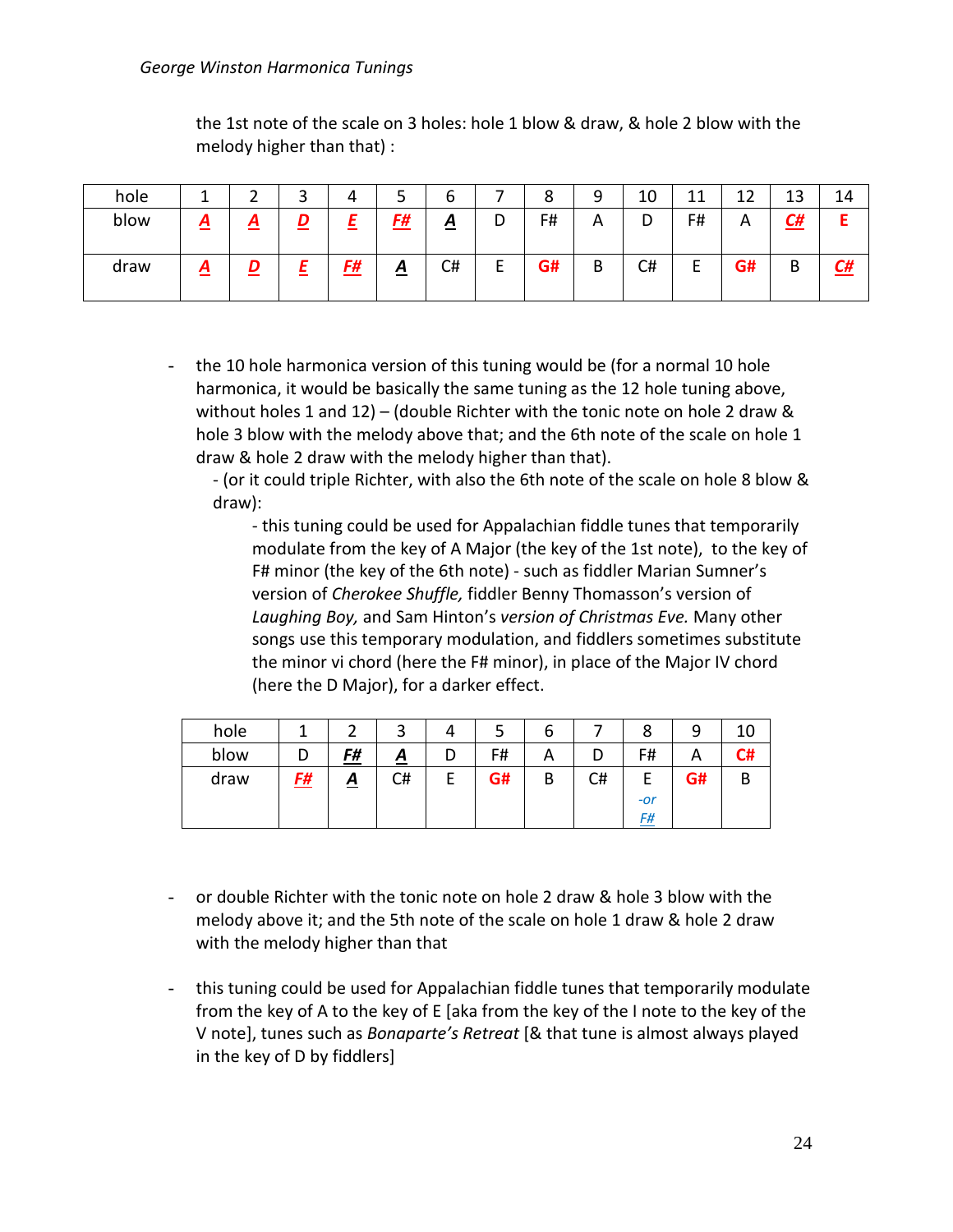- this tuning could also be used also for playing in the 3rd position, in the key of E, in the Mixolydian Mode (Major scale with flatted 7th note) - quadruple Richter (for playing the 1st note of the scale as a drone on hole 1 draw & hole 2 blow with the melody higher than that; for playing the  $2<sup>nd</sup>$  note of the scale as a low drone on hole 2 draw & hole 3 blow with the melody higher than that; for playing the 4th note of the scale as a low drone on hole 3 blow & hole 4 draw with the melody higher than that; and for playing the 6th note of the scale as a high drone on hole 11 blow & hole 12 draw with the melody lower than that):

| hole |          | ັ  |   | ر ـ     |        |    | ີ       | ັ |  |
|------|----------|----|---|---------|--------|----|---------|---|--|
| blow |          | ≏  | ◡ | с#      |        |    | c#<br>п |   |  |
| draw | <u>л</u> | C# | - | ~<br>5# | D<br>D | C# |         |   |  |

- or double Richter with the tonic note on hole 2 draw & hole 3 blow with the melody above it; and the 4th note of the scale on hole 1 blow & draw with the melody higher than that
- this tuning could be used for Appalachian fiddle tunes that temporarily modulate from the key of A to the key of D [aka from the key of the I note to the key of the IV note], tunes such as *Fire On the Mountain*, and also *Boating Up Sandy*, as arranged by Tom, Brad & Alice, from their album WE'LL DIE IN THE PIG PEN FIGHTING*.*

| hole |   | ັ  |   | ٠         |           |    |                 | ـ |  |
|------|---|----|---|-----------|-----------|----|-----------------|---|--|
| blow |   | ≏  | ັ | F#        | $\sqrt{}$ |    | с#<br><u> п</u> |   |  |
| draw | ≏ | C# | - | G#<br>vn. | ∼         | C# |                 |   |  |

Low D 10 hole harmonica - Tuning based on the Rick Epping "5&9 Draw Raised Notes Tuning" on a 10 hole harmonica (used to play "Nancy's Waltz" by Chris Romaine)

- or double Richter with the tonic note on hole 2 draw & hole 3 blow with the melody above it; and the 5th note of the scale on hole 1 draw & hole 2 draw with the melody higher than that
- this tuning could be used for Appalachian fiddle tunes that temporarily modulate from the key of A to the key of E [aka from the key of the I note to the key of the V note], tunes such as *Bonaparte's Retreat* [& that tune is almost always played in the key of D by fiddlers]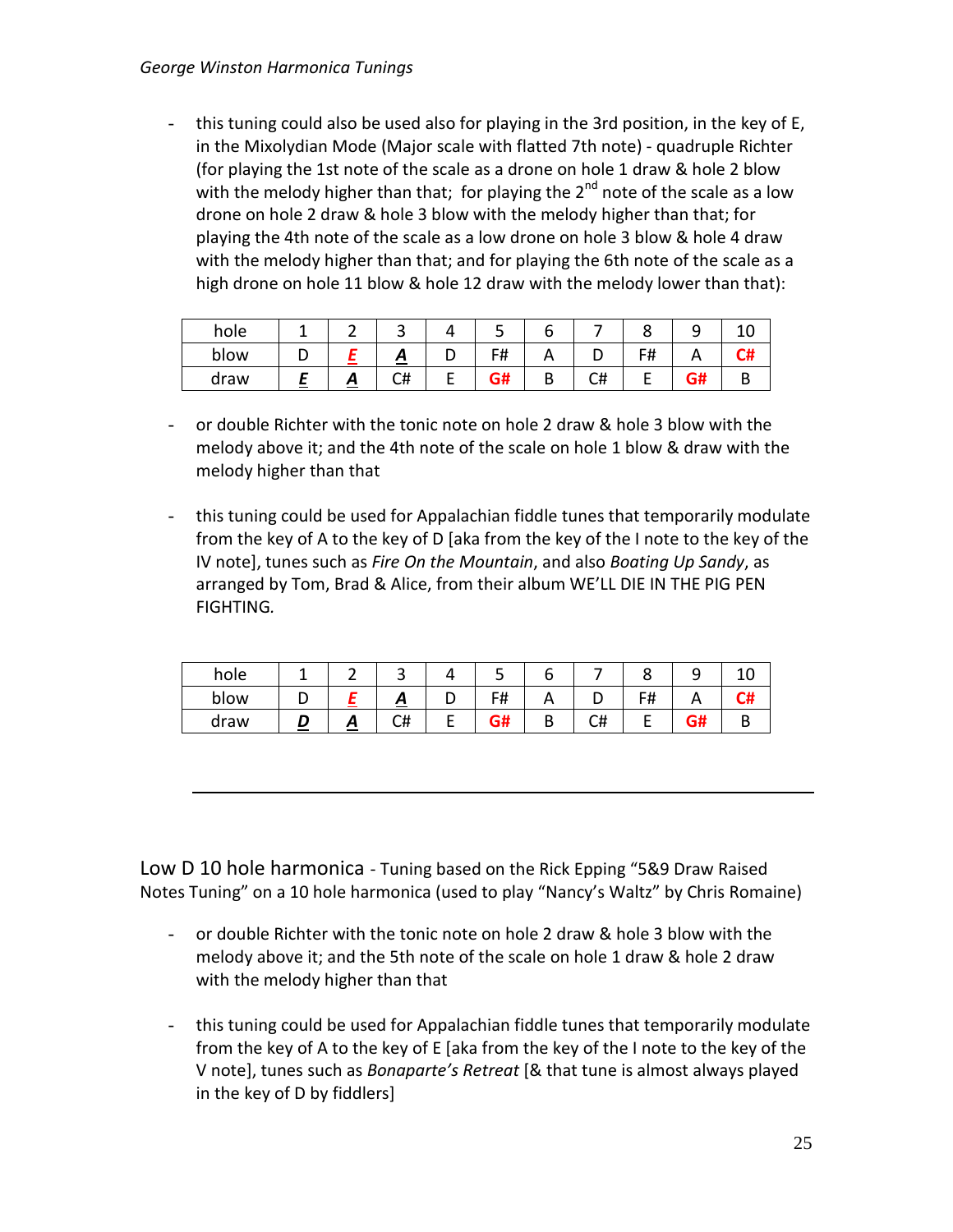this tuning could also be used also for playing in the 3rd position, in the key of E, in the Mixolydian Mode (Major scale with flatted 7th note) - quadruple Richter (for playing the 1st note of the scale as a drone on hole 1 draw & hole 2 blow with the melody higher than that; for playing the  $2^{nd}$  note of the scale as a low drone on hole 2 draw & hole 3 blow with the melody higher than that; for playing the 4th note of the scale as a low drone on hole 3 blow & hole 4 draw with the melody higher than that; and for playing the 6th note of the scale as a high drone on hole 11 blow & hole 12 draw with the melody lower than that):

| hole |   |          | ٮ              | 4 | ٮ  | о |    | о  |    |    |
|------|---|----------|----------------|---|----|---|----|----|----|----|
| blow |   |          | <u>д</u>       | ັ | F# | Α | ┕  | F# |    | C# |
| draw | = | <u>A</u> | C#<br>$-$ or B | c | G# | B | C# |    | G# | В  |

- 5. Key of A 10 hole harmonica Standard Tuning ("Straight harp")
- A. for playing in the 1st position, in the key of A, in the Major scale single Richter (for playing the 5th note of the scale on hole 2 draw & hole 3 blow with the melody higher than that).

- chords (or partial chords) available in this tuning are the A Major chord (the I chord), the B minor chord (the ii chord), the C# minor chord (the iii chord), the D Major chord (the IV chord), and the E Major chord (the V chord) & the E7th chord (the V7 chord).

B. also for playing in the 2nd position, in the key of E, in the Mixolydian Mode (Major scale with a flatted 7th note) – single Richter (for playing the 1st note of the scale on hole 2 draw & hole 3 blow with the melody higher than that).

> - chords (or partial chords) available in this tuning are the E Major chord (the I chord), the A Major chord (the IV chord), the B minor chord (the v chord), the C# minor chord (the vi chord), and the D Major chord (the VII chord).

C. also for playing in the 3rd position, in the key of B minor, in the Dorian Mode (minor with flatted 3rd and 7th notes).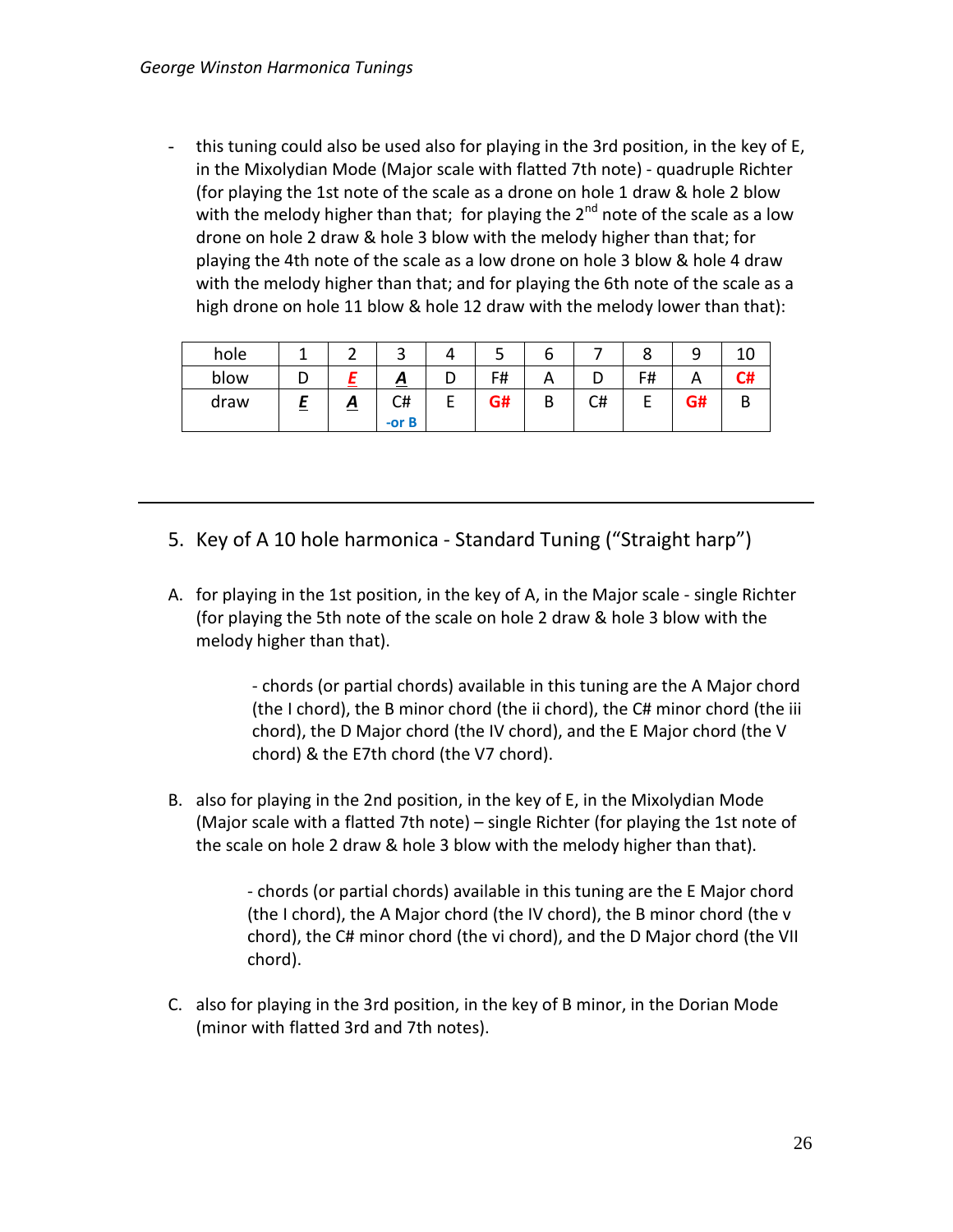- chords (or partial chords) available in this position are the B minor chord (the i chord), the C Major chord (the VII chord), the D Major chord (the III chord), and the E Major chord (the IV chord).

| hole |          |    | ے              |   | ٮ  | О  |    |    | ے |    |
|------|----------|----|----------------|---|----|----|----|----|---|----|
| blow | $\cdots$ | C# | <b>Service</b> |   | C# | -  |    | し井 |   |    |
| draw |          |    | G#             | D | ◡  | F# | G# |    |   | F# |

- And I often use Standard Tuning ("Straight harp"), on the key of Low D 10 hole harmonica –

#### = FOR THE LOW D HARMONICA:

A. for playing in the 1st position, in the key of A, in the Major scale - single Richter (for playing the 5th note of the scale on hole 2 draw & hole 3 blow with the melody higher than that).

 - chords (or partial chords) available in this tuning are the D Major chord (the I chord), the E minor chord (the ii chord), the F# minor chord (the iii chord), the G Major chord (the IV chord), and the A Major chord (the V chord) & the A7th chord (the V7 chord).

B. also for playing in the 2nd position, in the key of A, in the Mixolydian Mode (Major scale with a flatted 7th note) – single Richter (for playing the 1st note of the scale on hole 2 draw & hole 3 blow with the melody higher than that).

> - chords (or partial chords) available in this tuning are the A Major chord (the I chord), the D Major chord (the IV chord), the E minor chord (the v chord), the B minor chord (the vi chord), and the G Major chord (the VII chord).

C. also for playing in the 3rd position, in the key of B minor, in the Dorian Mode (minor with flatted 3rd and 7th notes).

- chords (or partial chords) available in this position are the E minor chord (the i chord), the D Major chord (the VII chord), the G Major chord (the III chord), and the A Major chord (the IV chord).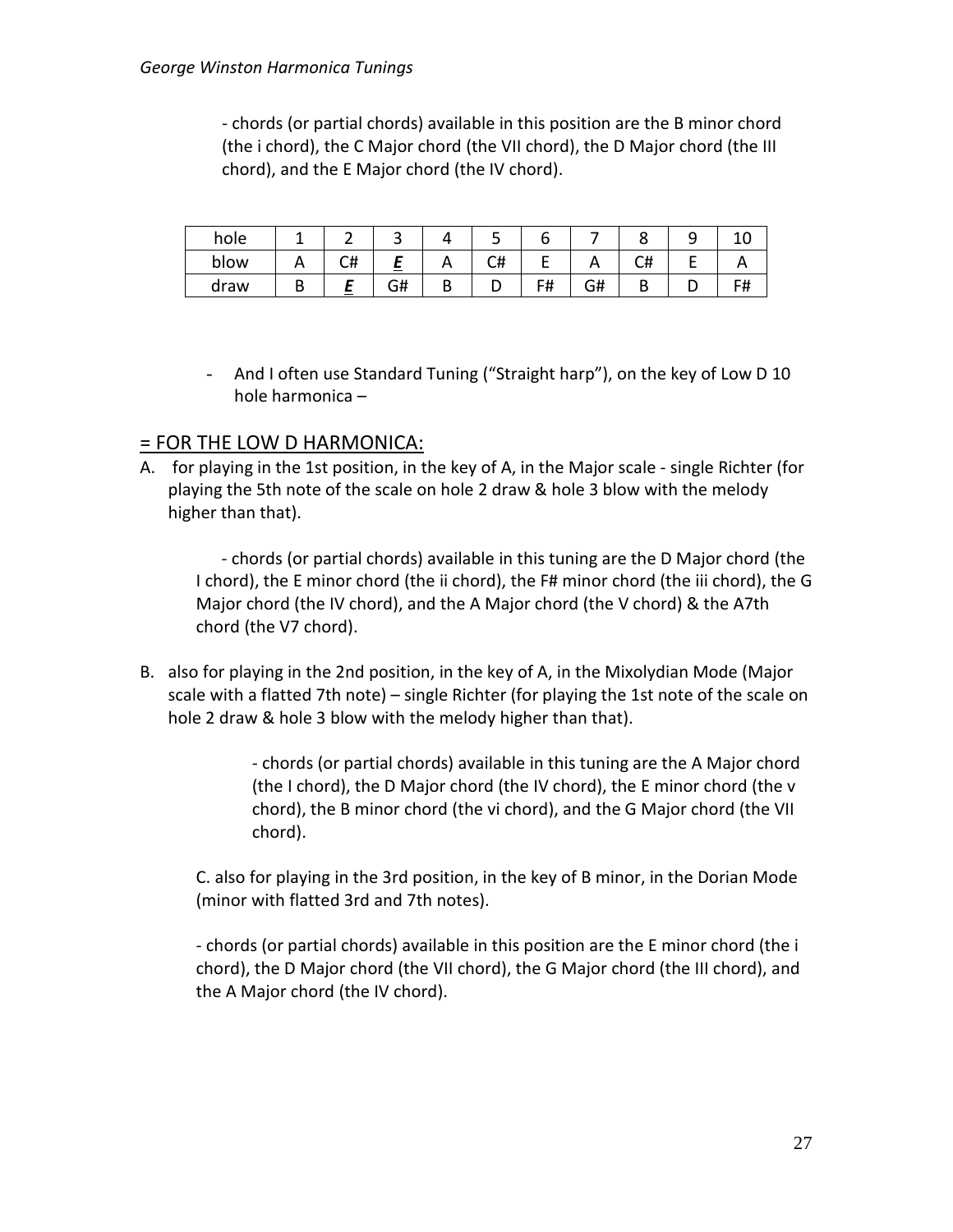| hole |         | ີ  |   |    |    |   |  |
|------|---------|----|---|----|----|---|--|
| blow | F₩<br>π | ≏  |   | F# |    |   |  |
| draw | ~       | C# | - |    | C# | э |  |

6. Key of A 11 hole harmonica - Standard Tuning ("Straight harp") - for playing in the 1st position - double Richter (for playing the 5th note of the scale in 1st position playing as a drone on hole 2 draw & hole 3 blow with the melody higher than that; and for playing the 1st note of the scale on hole 10 blow and hole 11 draw with the melody lower than that).

- [this tuning is the same as Standard Tuning, Tuning #6 above, except the hole 11 with the high Richter – it also has the same available positions and chords as Tuning #6 above].

| hole |   |    | ٮ      |   | ے        | u  |          | u      | ے | ⌒<br>⊥∪ |    |
|------|---|----|--------|---|----------|----|----------|--------|---|---------|----|
| blow |   | C# | $\sim$ |   | r#<br>∪π | -  | <u>n</u> | C#     |   | ≏       | C# |
| draw | D |    | G#     | ◡ |          | F# | G#       | D<br>D | ◡ | F#      |    |

- 7. Key of A 10 hole harmonica Based on Standard Tuning ("Straight harp") (used to play "Bonaparte's Retreat", "Fisher's Hornpipe", "Sterling Castle" [aka Laird of Drumblair"], and "Welcome to My Feet Again")
	- [this tuning is the same as Standard Tuning, Tuning #6 above, except the hole 1 draw is tuned down two half steps]
	- A. for playing in the 1st position, in the key of A, in the Major scale double Richter (for playing the  $1<sup>st</sup>$  note of the scale on hole 1 blow & draw with the melody note higher than that; and for playing the 5th note of the scale on hole 2 draw & hole 3 blow with the melody higher than that).

- chords (or partial chords) available in this tuning are the A Major chord (the I chord), the B minor chord (the ii chord), the C# minor chord (the iii chord), the D Major chord (the IV chord), and the E Major chord (the V chord) & the E7th chord (the V7 chord).

A. also for playing in the 2nd position, in the key of E, in the Mixolydian Mode (Major scale with a flatted 7th note) – double Richter (for playing the 1st note of the scale on hole 2 draw & hole 3 blow with the melody higher than that; and for playing the 4th note of the scale on hole 1 blow & draw with the melody note higher than that).

- chords (or partial chords) available in this tuning are the E Major chord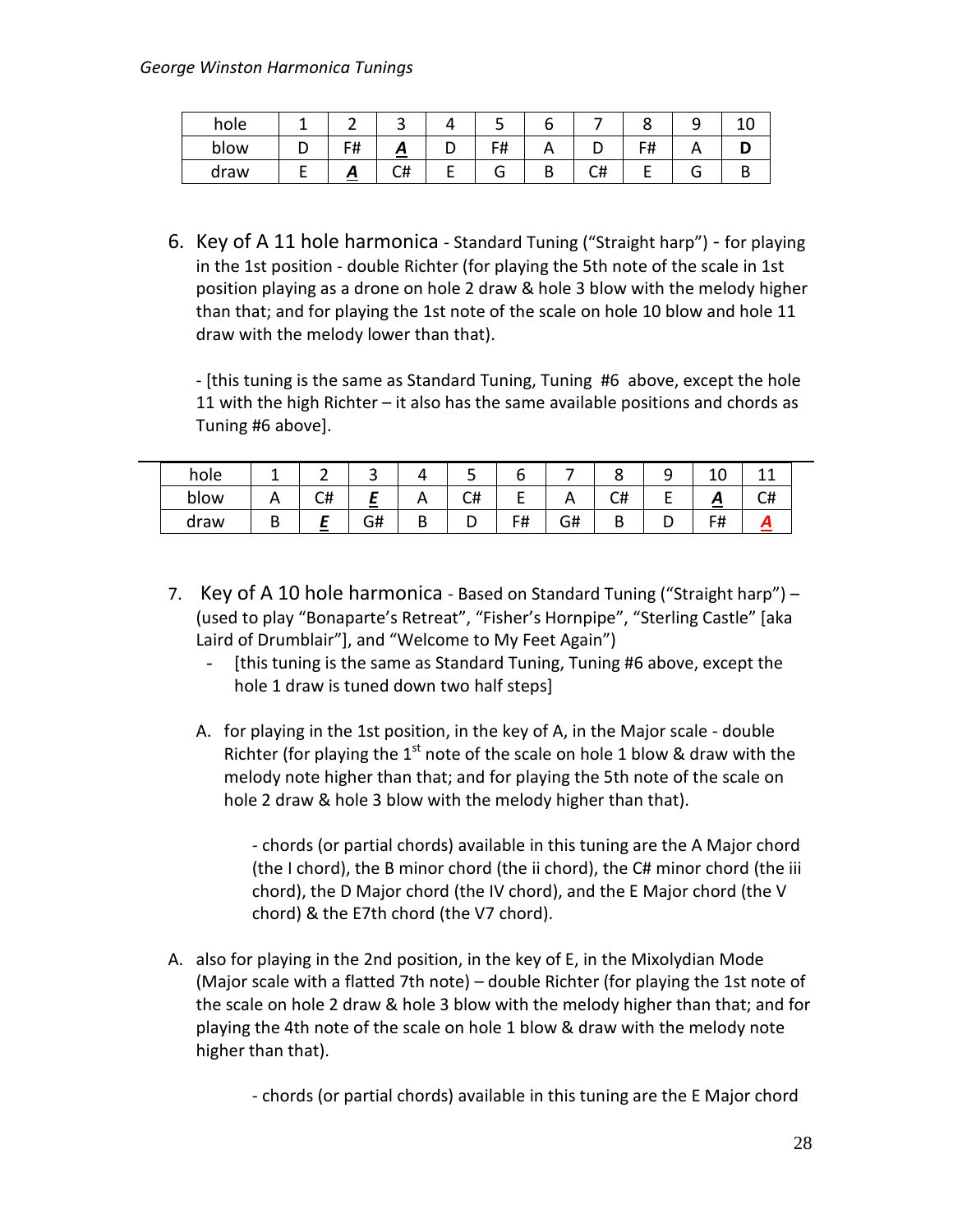| hole |   | . .<br>▃     | ∽<br>ٮ | ↵      | ی        |     |          | u  | ۔            | 10<br>ᅩ |
|------|---|--------------|--------|--------|----------|-----|----------|----|--------------|---------|
| blow | D | F#<br>דו     | A      | -<br>ັ | F#       | , , | ັ        | F# | $\mathsf{m}$ | ັ       |
| draw | ◡ | $\mathsf{A}$ | C#     | -      | ∽<br>. — | D   | ົີ<br>C# | -  | u            | B       |

(the I chord), the A Major chord (the IV chord), the B minor chord (the v chord), the C# minor chord (the vi chord), and the D Major chord (the VII chord).

| hole |   |    | ٮ      |   | ٮ  | o  |    |    |      |
|------|---|----|--------|---|----|----|----|----|------|
| blow | ≏ | C# | $\sim$ | А | C# |    |    | C# |      |
| draw | Δ | =  | G#     | B | υ  | F# | G# |    | - 11 |

- I more often also use this same tuning on a Low D harmonica:

#### = FOR THE LOW D HARMONICA:

A. for 1st position playing, key of D, in the Major scale – double Richter (for playing the 1st note of the scale as a low drone on hole 1 blow & draw with the melody higher than that; and for playing the 5th note of the scale as a drone on hole 2 draw and hole 3 blow with the melody higher than that).

> - chords (or partial chords) available in this tuning are the D Major chord (the I chord), the E minor chord (the ii chord), the F# minor chord (the iii chord), the G Major chord (the IV chord), and the A Major chord (the V7 chord) & the A7th chord (the V7 chord).

B. also for playing in the 2nd position, in the key of A, in the Mixolydian Mode (Major scale with flatted 7th note) – double Richter (for playing the 1st note of the scale on hole 2 draw & hole 3 blow with the melody higher than that; and for playing the 4th note of the scale on hole 1 blow & draw with the melody note higher than that).

> - chords (or partial chords) available in this tuning are the A Major chord (the I chord), the D Major chord (the IV chord), the E minor chord (the v chord), the F# minor chord (the vi chord), and the G Major chord (the VII chord).

- [Also, this tuning could also be retuned for 1st position playing in the Mixolydian, Dorian, and Aeolian Modes]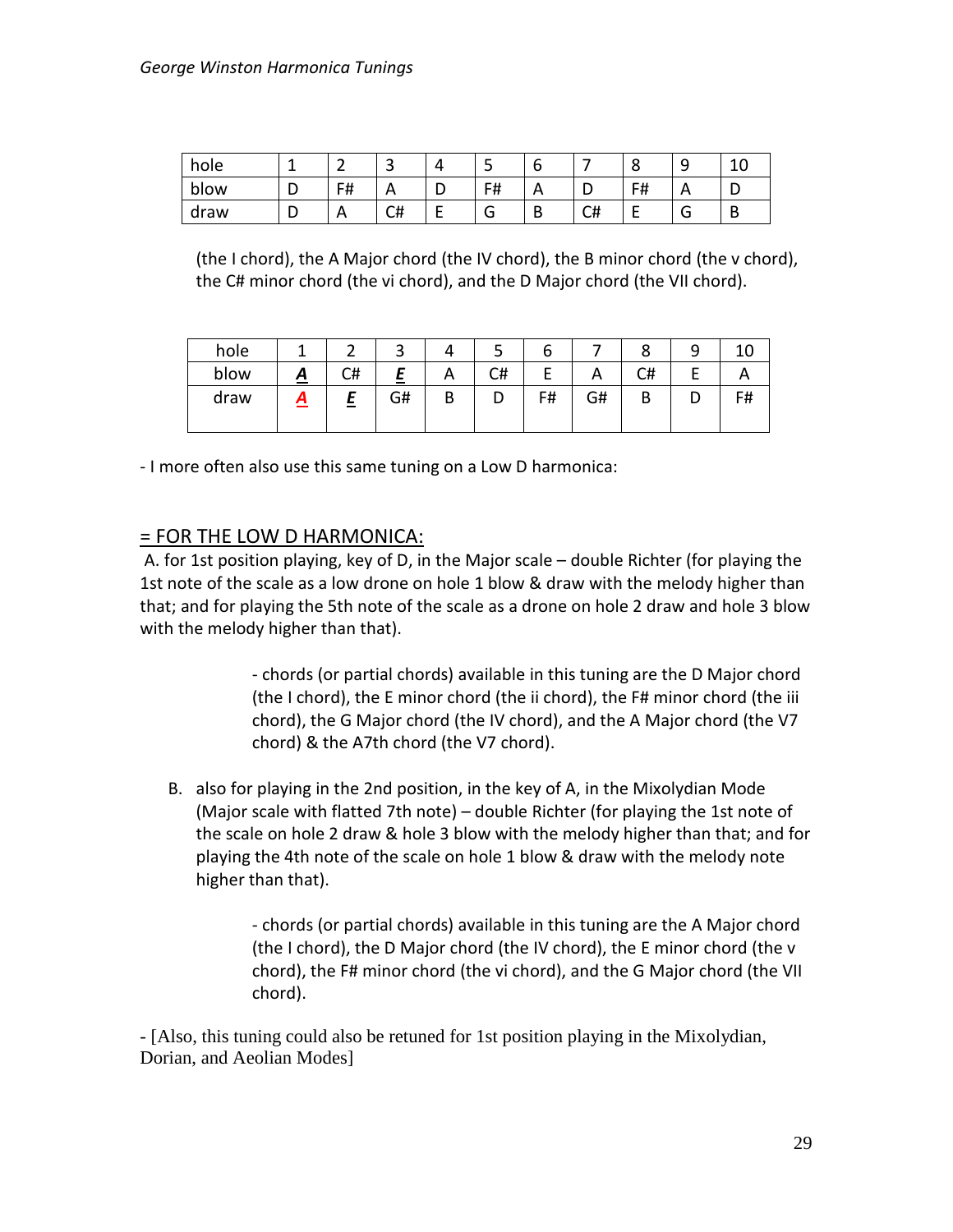*8.* Key of A 10 hole harmonica - based on Standard Tuning ("Straight harp") -

|--|--|

(used to play "Lark in the Clear Air", "Wild Mountain Thyme", Shenandoah", "Sheebag Sheemore", "Mountain Road", and "Wise Maid", and "Cronin's Hornpipe").

Based on Standard Tuning ("Straight harp") - for 1st position playing, key of A, in the Major scale – double Richter (for playing the 1st note of the scale as a low drone on hole 1 blow and draw with the melody higher than that; and for playing the 5th note of the scale as a drone on hole 2 draw and hole 3 blow with the melody higher than that).

- [this tuning is the same as Standard Tuning, Tuning #5 above, except the hole 1 draw is tuned down two half steps]
- A. for playing in the 1st position, in the key of A, in the Major scale double Richter (for playing the  $1<sup>st</sup>$  note of the scale on hole 1 blow & draw with the melody note higher than that; and for playing the 5th note of the scale on hole 2 draw & hole 3 blow with the melody higher than that).

- chords (or partial chords) available in this tuning are the A Major chord (the I chord), the B minor chord (the ii chord), the C# minor chord (the iii chord), the D Major chord (the IV chord), and the E Major chord (the V chord) & the E7th chord (the V7 chord).

B. also for playing in the 2nd position, in the key of E, in the Mixolydian Mode (Major scale with a flatted 7th note) – double Richter (for playing the 1st note of the scale on hole 2 draw & hole 3 blow with the melody higher than that; and for playing the 4th note of the scale on hole 1 blow & draw with the melody note higher than that).

- chords (or partial chords) available in this tuning are the E Major chord (the I chord), the A Major chord (the IV chord), the B minor chord (the v chord), the C# minor chord (the vi chord), and the D Major chord (the VII chord).

| hole |          |    | ∽<br>ٮ |   | ٮ  | o  |              | О  |   | ⊥∪ |
|------|----------|----|--------|---|----|----|--------------|----|---|----|
| blow | <u>д</u> | C# | ≞      | A | C# |    | $\mathsf{A}$ | C# |   | Α  |
| draw | ≏        | £  | F#     | B | D  | F# | G#           | В  | ◡ | F# |

- I more often also use this same tuning on a Low D harmonica: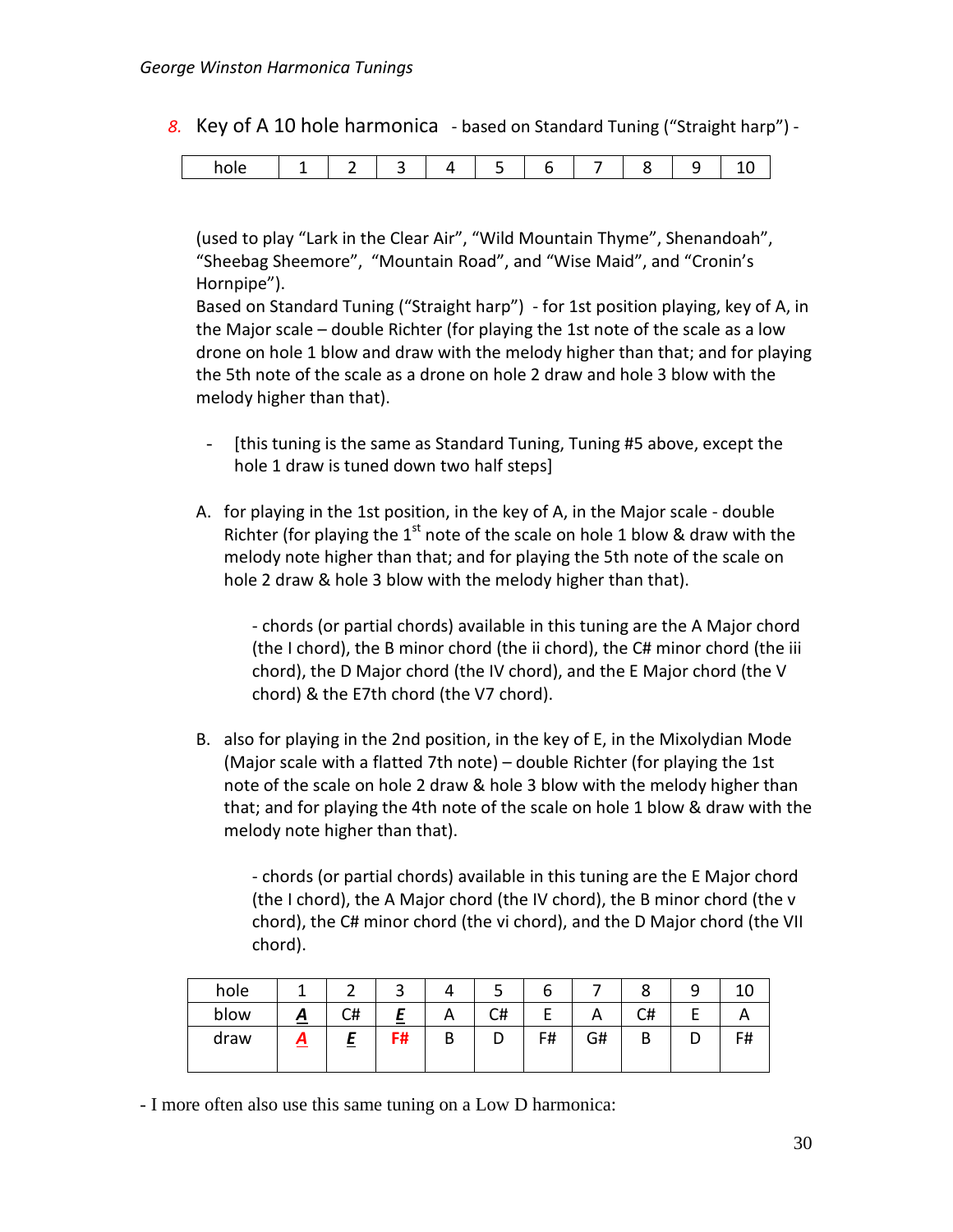| blow | $\sim$ | -<br> | ≃ | . |    | . |  |
|------|--------|-------|---|---|----|---|--|
| draw |        |       |   |   | ັີ |   |  |

### = FOR THE LOW D HARMONICA:

A. for 1st position playing, key of D, in the Major scale – double Richter (for playing the 1st note of the scale as a low drone on hole 1 blow & draw with the melody higher than that; and for playing the 5th note of the scale as a drone on hole 2 draw and hole 3 blow with the melody higher than that).

- chords (or partial chords) available in this tuning are the D Major chord (the I chord), the E minor chord (the ii chord), the F# minor chord (the iii chord), the G Major chord (the IV chord), and the A Major chord (the V7 chord) & the A7th chord (the V7 chord).

B. also for playing in the 2nd position, in the key of A, in the Mixolydian Mode (Major scale with flatted 7th note) – double Richter (for playing the 1st note of the scale on hole 2 draw & hole 3 blow with the melody higher than that; and for playing the 4th note of the scale on hole 1 blow & draw with the melody note higher than that).

- chords (or partial chords) available in this tuning are the A Major chord (the I chord), the D Major chord (the IV chord), the E minor chord (the v chord), the F# minor chord (the vi chord), and the G Major chord (the VII chord).

- [Also, this tuning could also be retuned for 1st position playing in the Mixolydian, Dorian, and Aeolian Modes

Key of A 11 hole harmonica – Standard Tuning ("Straight harp") -triple Richter (for playing the 1st note of the scale as a low drone on hole 1 blow & draw; and for playing the 5th note of the scale as a drone on hole 2 draw and hole 3 blow with the melody on the higher part of the harmonica (and it would be the 1st note of the scale in 2nd position playing); and for playing the 1st note of the scale on hole 10 blow and hole 11 draw with the melody lower than that).

- [this tuning is the same as Standard Tuning, Tuning #6 above, except that there is an 11th hole – it also has the same available positions and chords as Tuning #6 above].

| hole | --          |              | ີ        |        | ັ  | ັ  |          |        | -  | ⊥∪ |    |
|------|-------------|--------------|----------|--------|----|----|----------|--------|----|----|----|
| blow | A<br>$\sim$ | $\sim$<br>C# | -<br>است | n.     | C# | −  | $\cdots$ | C#     | -  | Ā  | C# |
| draw |             | $\sim$       | G#       | -<br>ັ | ◡  | F# | G#       | -<br>ט | ــ | F# | Л  |

- The same tuning on a Low D harmonica:

|  |  |  |  |  | __ | --<br>$-$ |  |
|--|--|--|--|--|----|-----------|--|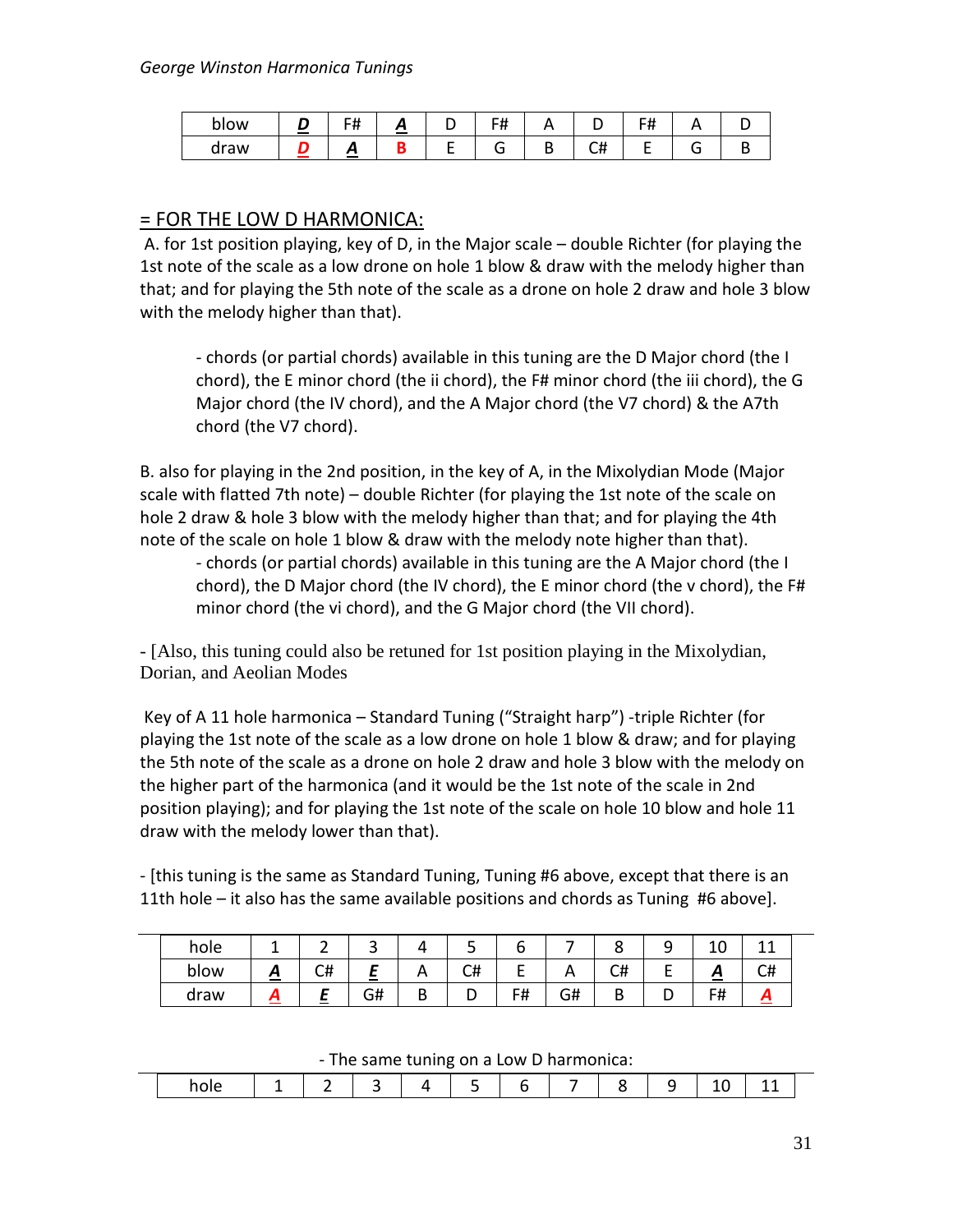| plow | - 11<br>$\boldsymbol{\pi}$ | -<br>. .<br>$\sim$ |   | $- \cdot \cdot$<br>. . |    | rц<br>                   | ___    | -<br> |
|------|----------------------------|--------------------|---|------------------------|----|--------------------------|--------|-------|
| draw | ≃                          |                    | _ |                        | ◡╥ | $\overline{\phantom{a}}$ | $\sim$ |       |

11. Key of A 11 hole harmonica - Based on Standard Tuning ("Straight harp"), for playing in the 1st position - triple Richter (for playing the first note on hole 1 blow & draw and playing the melody higher than that; for playing the 5th note of the scale in 1st position playing as a drone on hole 2 draw & hole 3 blow with the melody higher than that; and for playing the 1st note of the scale on hole 10 blow and hole 11 draw with the melody lower than that).

- [this tuning is the same as Standard Tuning, Tuning #7 above, except the hole 11 with the Richter – it also has the same available positions and chords as Tuning #7 above].

| hole |   |    | $\overline{\phantom{a}}$ |   | ے  |    |    | ັ      | ັ | ∸                   |        |
|------|---|----|--------------------------|---|----|----|----|--------|---|---------------------|--------|
| blow | n | C# | -                        |   | C# | -  | n  | C#     |   | ~<br><u>. п. н.</u> | п<br>◡ |
| draw |   |    | G#                       | ◡ | ັ  | F# | G# | D<br>D | ັ | F#                  |        |

| hole |                                            |    | ັ                |   | ັ                    |                       |    | ີ  | ۔        | ∸ |    |  |
|------|--------------------------------------------|----|------------------|---|----------------------|-----------------------|----|----|----------|---|----|--|
| blow | <b>Contract Contract Contract Contract</b> | F# | ≖<br>~<br>$\sim$ | ັ | г.<br><del>ח</del> ו | $\mathbf{\mathsf{m}}$ | ັ  | F# | <u>r</u> | ັ | F# |  |
| draw |                                            | Ξ  | C#               | - |                      | D<br>D                | C# | -  | п        |   |    |  |

- I often also use this tuning on a Low D 11 hole harmonica:

12. Key of A 10 hole harmonica, a variation of the "Rick Epping/ Ted Folsolm 2&3 Draw Lowered Tuning" – single Richter (for playing the 1st note of the scale as a high drone on hole 8 blow & draw with the melody lower, and also higher than that.

A. for playing in the 3rd position, key of B Major, in the Major Scale

- Available chords (or partial chords) are B Major (the I chord), C# minor (the ii chord), D# minor (the iii chord), F# Major (the V chord), and G# minor (the vi chord).

| hole |       |    | ◠  |    |    | ь  |    | Ο                        | q          |         |
|------|-------|----|----|----|----|----|----|--------------------------|------------|---------|
| blow | G#    | C# |    | A# | C# | E  | A# | $\underline{\mathbf{B}}$ | C#         | G#      |
|      | $-or$ |    |    |    |    |    |    |                          | $-$ or $E$ | -or $E$ |
|      | A#    |    |    |    |    |    |    |                          |            |         |
| draw | В     | D# | F# | B  | D# | F# | G# | <u>В</u>                 | D#         | F#      |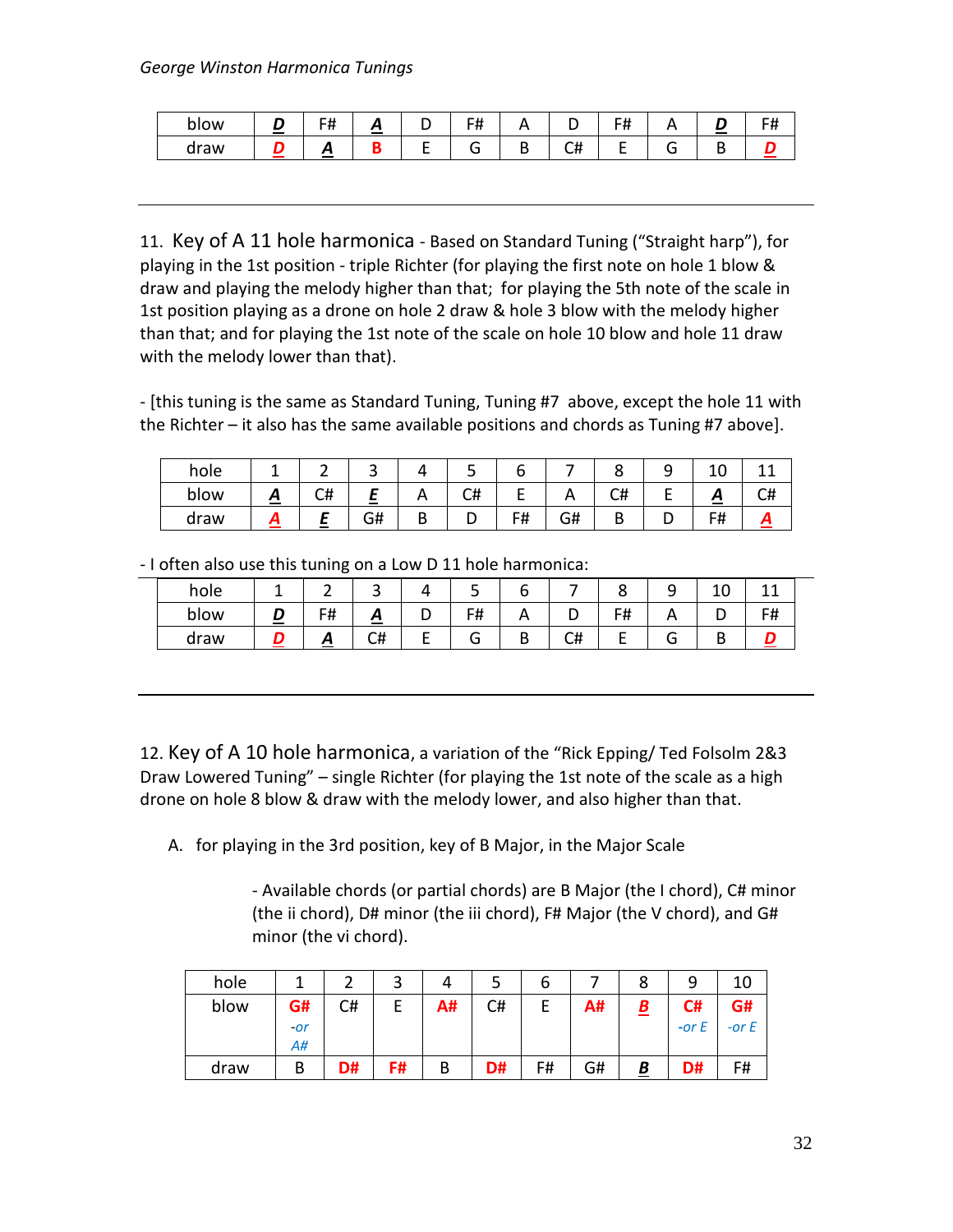B. I also use this tuning on a Low D harmonica - for playing in the 3rd position, key of E Major, in the Major Scale

| hole |     |    | ◠ |    |    | ь |    |       | 10    |
|------|-----|----|---|----|----|---|----|-------|-------|
| blow | C#  | F# |   | D# | F# | Α | D# | F#    | C#    |
|      | -or |    |   |    |    |   |    | -or A | -or A |
|      | D#  |    |   |    |    |   |    |       |       |
| draw |     | G# | Β |    | G# | В | C# | G#    |       |

- available chords (or partial chords) are E Major (the I chord), C# minor (the F# chord), G# minor (the iii chord), B Major (the V chord), and C# minor (the vi chord).

13. Key of D 10 hole harmonica, a variation of the "Rick Epping/ Ted Folsolm 2&3 Draw Lowered Tuning" - for playing in the 3rd position, key of E Major, in the Major Scale – single Richter (for playing the 1st note of the scale as a high drone on hole 8 blow & draw with the melody lower, and also higher than that.

- available chords (or partial chords) are E Major (the I chord), F# minor (the ii chord), G# minor (the iii chord), B Major (the V chord), C# minor (the vi chord).

| hole |       |    | ◠ |    |    | o |    |         |     |
|------|-------|----|---|----|----|---|----|---------|-----|
| blow | C#    | F# | A | D# | F# | Α | C# | F#      | Ā   |
|      | $-or$ |    |   |    |    |   |    | -or $A$ | -or |
|      | D#    |    |   |    |    |   |    |         | D#  |
| draw |       | G# | в |    | G# | B | D# | G#      |     |

14. Key of D 10 hole harmonica, a variation of the "Rick Epping/ Ted Folsolm 2&3 Draw Lowered Tuning" – for playing in the 3rd position, key of B Major, in the Major Scale - single Richter (for playing the 1st note of the scale as a high drone on hole 8 blow & draw with the melody lower, and also higher than that

- available chords (or partial chords) are B Major (the I chord), C# minor (the ii chord), D# minor (the iii chord), F# Major (the V chord), G# minor (the vi chord).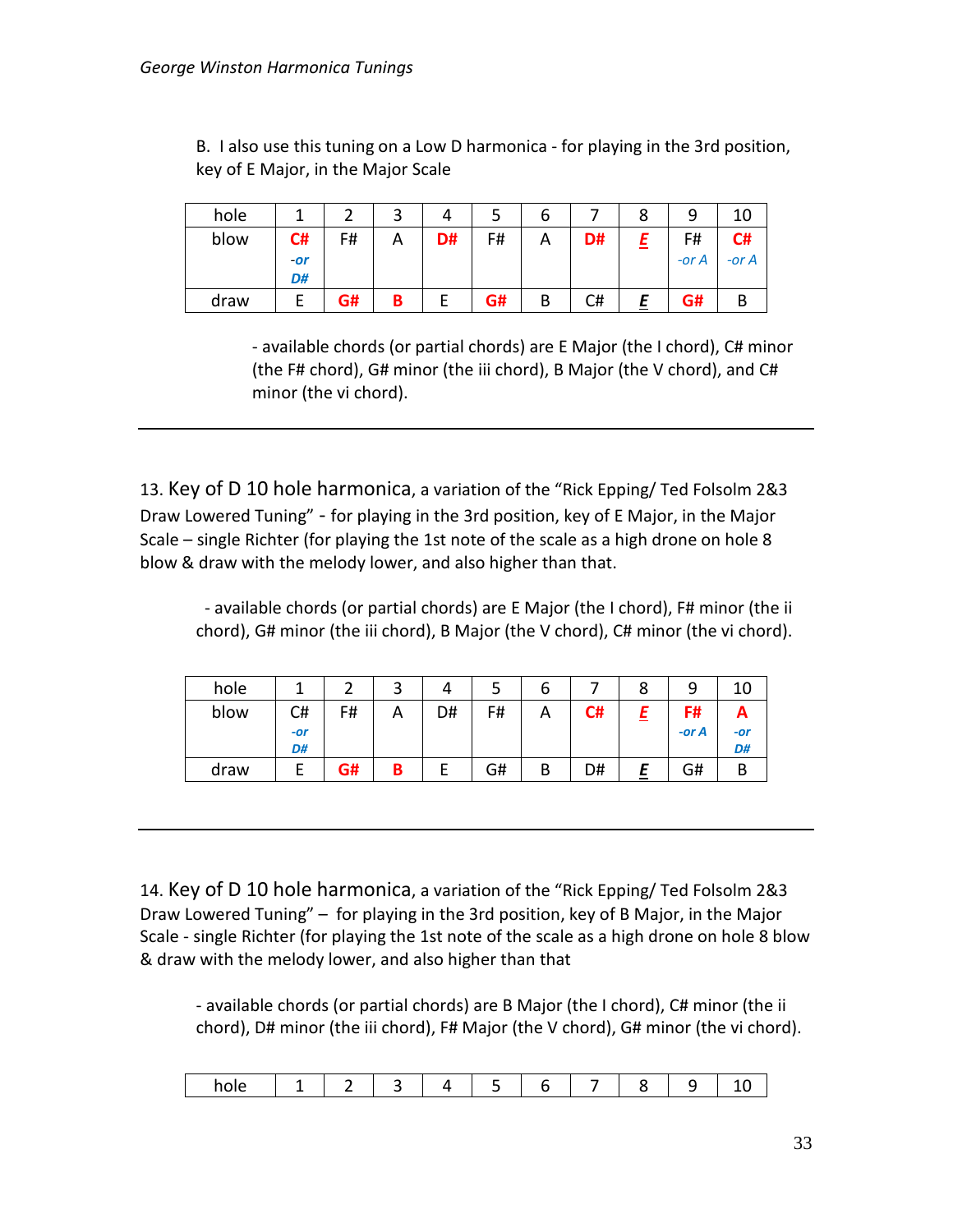| blow | F# | A      | D# | F# | А | C# | D# | F#    |           |
|------|----|--------|----|----|---|----|----|-------|-----------|
|      |    |        |    |    |   |    |    | -or A | -or<br>D# |
| draw | G# | D<br>D |    | G# | В | D# |    | G#    |           |

15. Low D 10 hole harmonica - ---take out line just below

A. for playing in the 1st position, key of D Major in the Major Scale - single Richter (for playing the 1st note of the scale on hole 7 blow & draw with the melody lower and higher than that; and for playing the 5th note of the scale as a drone on hole 2 draw & hole 3 blow with the melody higher than that. ---take out line just below

> - chords (or partial chords) available are D Major (the I chord), G Major (the IV chord), A Major (the V chord), E minor (the ii chord), F# minor (the iii chord), and B minor (the vi chord).

| hole |                                   |                          | ٮ                | ٮ  | O |                | Ο  |   |   |
|------|-----------------------------------|--------------------------|------------------|----|---|----------------|----|---|---|
| blow |                                   | F#                       | А                | F# |   | $\overline{D}$ | F# | n |   |
| draw | E<br>-or $\underline{\mathbf{D}}$ | G<br>-or $\underline{A}$ | В<br>$-or$<br>C# | u  | D | D<br>=         |    | G | D |

B. and for playing in the 1st position, key of A Major - single Richter (for playing the 5th note of the scale on hole 2 draw & hole 3 blow with the melody higher than that).

> - chords (or partial chords) available in this tuning are the A Major chord (the I chord), the B minor chord (the ii chord), the partial C# minor chord (the III chord), the D Major chord (the IV chord), the E Major chord & the E Dominant 7th chord (the V chord & the V7 chord), and the F# minor chord (the vi chord).

| hole |       |         | ີ   |   |    | O  |          | Ο  | a |    |
|------|-------|---------|-----|---|----|----|----------|----|---|----|
| blow |       | C#      |     | А | C# |    | <u>А</u> | C# |   |    |
| draw | B     | n       | F#  | В | υ  | F# | <u>д</u> | D  |   | F# |
|      | $-0r$ | -or $E$ | -or |   |    |    |          |    |   |    |
|      |       |         | G#  |   |    |    |          |    |   |    |

## 16. Low D 10 hole harmonica

A. for playing in the 1st position, key of D Major - single Richter (for playing the 1st note of the scale on hole 7 blow & hole 8 draw with the melody lower and higher than that; and for playing the 5th note of the scale as a drone on hole 2 draw & hole 3 blow with the melody higher than that.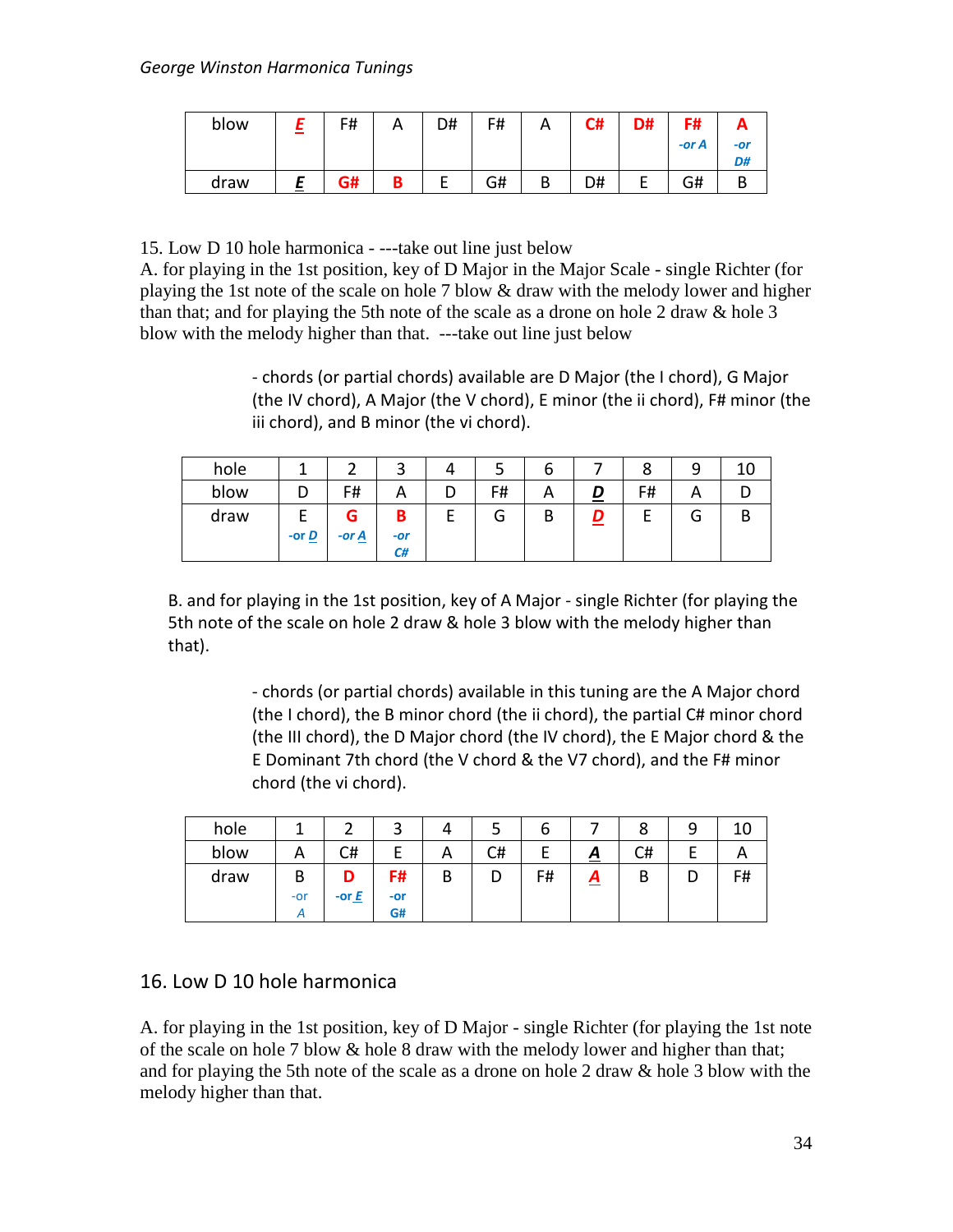- chords (or partial chords) available are D Major (the I chord), G Major (the IV chord), A Major (the V chord), E minor (the ii chord), F# minor (the iii chord), and B minor (the vi chord).

| hole |         |                     | ⌒<br>ت | 4 | ت  | о      |    |          |   |   |
|------|---------|---------------------|--------|---|----|--------|----|----------|---|---|
| blow |         | F#                  | А      | D | F# |        |    | F#       | ⌒ |   |
| draw |         | G                   | B      | E | G  | D<br>D | C# | <u>D</u> | G | D |
|      | -or $D$ | -or $\underline{A}$ | $-or$  |   |    |        |    |          |   |   |
|      |         |                     | C#     |   |    |        |    |          |   |   |

B. and for playing in the 1st position, key of A Major - single Richter (for playing the 5th note of the scale on hole 2 draw & hole 3 blow with the melody higher than that).

- chords (or partial chords) available in this tuning are the A Major chord (the I chord), the B minor chord (the ii chord), the partial C# minor chord (the III chord), the D Major chord (the IV chord), the E Major chord & the E Dominant 7th chord (the V chord & the V7 chord), and the F# minor chord (the vi chord).

| hole |       |                        | ت     |          |    | O  |          | Ο  | a |    |
|------|-------|------------------------|-------|----------|----|----|----------|----|---|----|
| blow |       | C#                     | -     | <u>r</u> | C# |    | <u>д</u> | C# |   |    |
| draw | B     | D                      | F#    | В        | D  | F# | G#       | ~  |   | F# |
|      | $-0r$ | $-$ or $\underline{E}$ | $-0r$ |          |    |    |          |    |   |    |
|      |       |                        | G#    |          |    |    |          |    |   |    |

17. Low D harmonica – (used to play "Gertrude: Kath's Dream" by Alex Davidson, as recorded by the Poozies; and to play Oliver Schroer's "Hummingbirds and Unicorns")

For playing in the key of D in the Major scale, and for having available bass notes for the D chord (the I chord), the G chord (the IV chord), and the A chord (the V chord)

A. – double Richter (for playing the 4th note of the scale as a low drone on hole 1 blow & hold 2 draw with the melody higher than that; and for playing the 5th note of the scale as a drone on hole 2 blow & hole 3 draw with the melody higher than that).

- chords (or partial chords) available in this tuning are the D Major chord (the I chord), the G Major chord (the IV chord), the A Major chord (the V chord), the E minor chord (the ii chord), and the F# minor chord (the iii chord).

B. also for playing in the 2nd position, in the key of A, in the Mixolydian Mode (Major scale with a flatted 7th note) – double Richter (for playing the 1st note of the scale on hole 2 draw & hole 3 blow with the melody higher than that; and for playing the 7th note of the scale on hole 1 blow & draw with the melody note higher than that).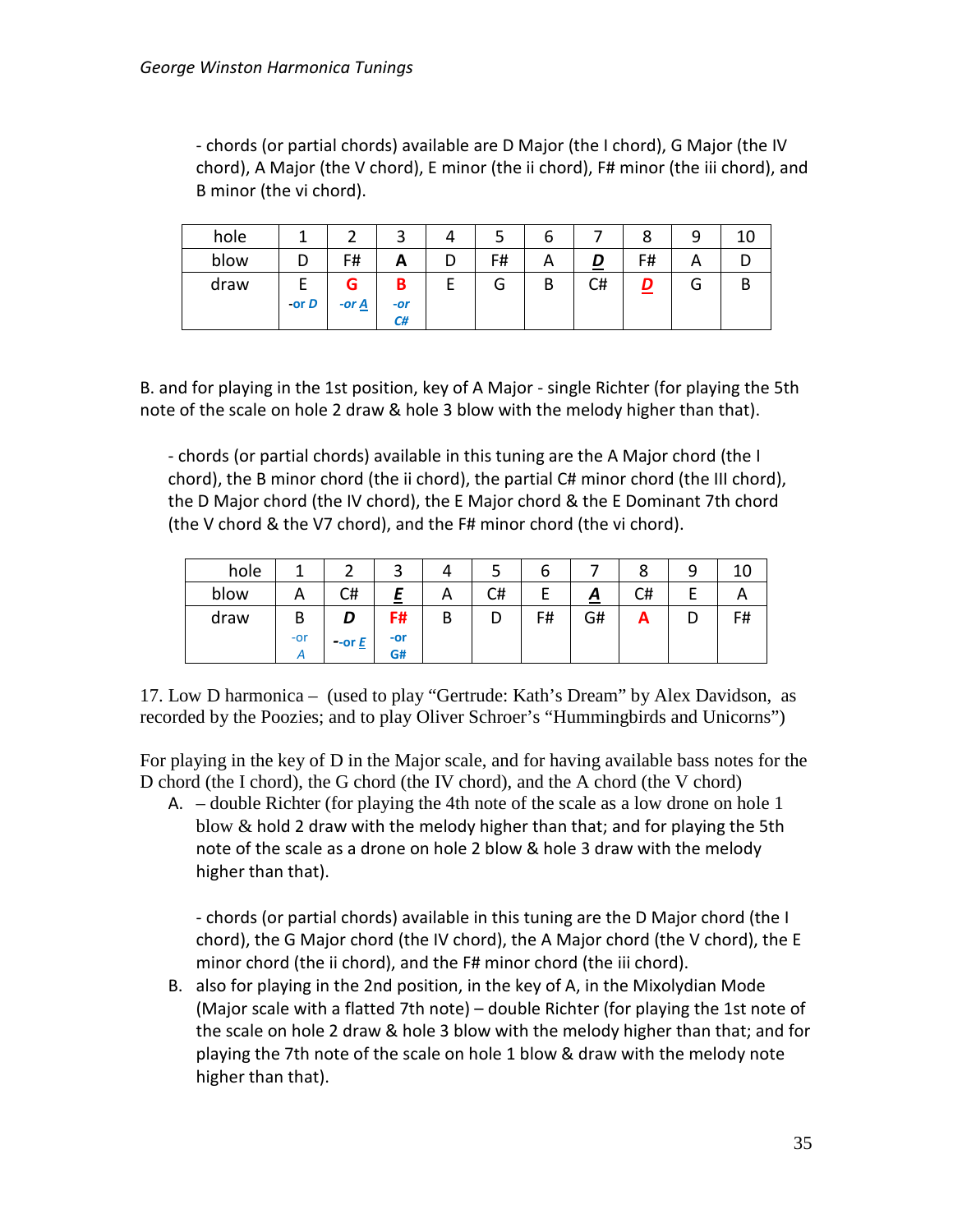- chords (or partial chords) available in this tuning are the A Major chord (the I chord), the D Major chord (the IV chord), the G Major chord (the VII chord), the E minor chord (the v chord), and the F# minor chord (the vi chord.

18. Low D harmonica – for playing in the key of G in the 7th position playing (aka the 12th position in the chromatic language), in the Major scale (this indirectly

| hole |  | ٮ                | ے          |          |          |                  | ۔ |  |
|------|--|------------------|------------|----------|----------|------------------|---|--|
| blow |  | ~<br>--          | F#<br>דד ו | <u>r</u> | ∽        | -4<br>$\bm{\pi}$ |   |  |
| draw |  | <b>___</b><br>C# | л          | D<br>D   | r#<br>៶π |                  |   |  |

corresponds with the 7th position in the chromatic language tuning the notes for the A flat Major scale – there are less notes to retune for making it the Major scale for the key of G then for the 7th position key of A flat – see in the *Theoretical Tunings* section below, tunings #4, #6, #7, and #8 for more on the chromatic positions).

– double Richter (for playing the 1st note of the scale as a low drone on hole 2 blow & draw with the melody higher than that; and for playing the 5th note of the scale as a drone on hole 1 blow & draw and with the melody higher than that).

- chords (or partial chords) available in this tuning are the G Major chord (the I chord), the B minor chord (the iii chord), the C Major chord (the IV chord), the D Major chord (the V chord), and the E minor chord (the vi chord) .

| hole | 1                 | 2        | 3 | 4 | 5  | 6 |   | 8  | 9 | 10       |
|------|-------------------|----------|---|---|----|---|---|----|---|----------|
| blow | D                 | <u>G</u> | В | D | F# | Α | D | F# | A | $-$ or D |
| draw | D<br>=<br>-or $E$ | <u>G</u> | C | E | G  | B | C | E  | G | B        |

#### **II. MIXOLYDIAN MODE TUNING GROUP** (Major scale with the 7th note flatted):

19. Low D 10 hole harmonica - for playing in the 2nd position, key of A, in the Mixolydian Mode (Major scale with the 7th note flatted).– single Richter (for playing the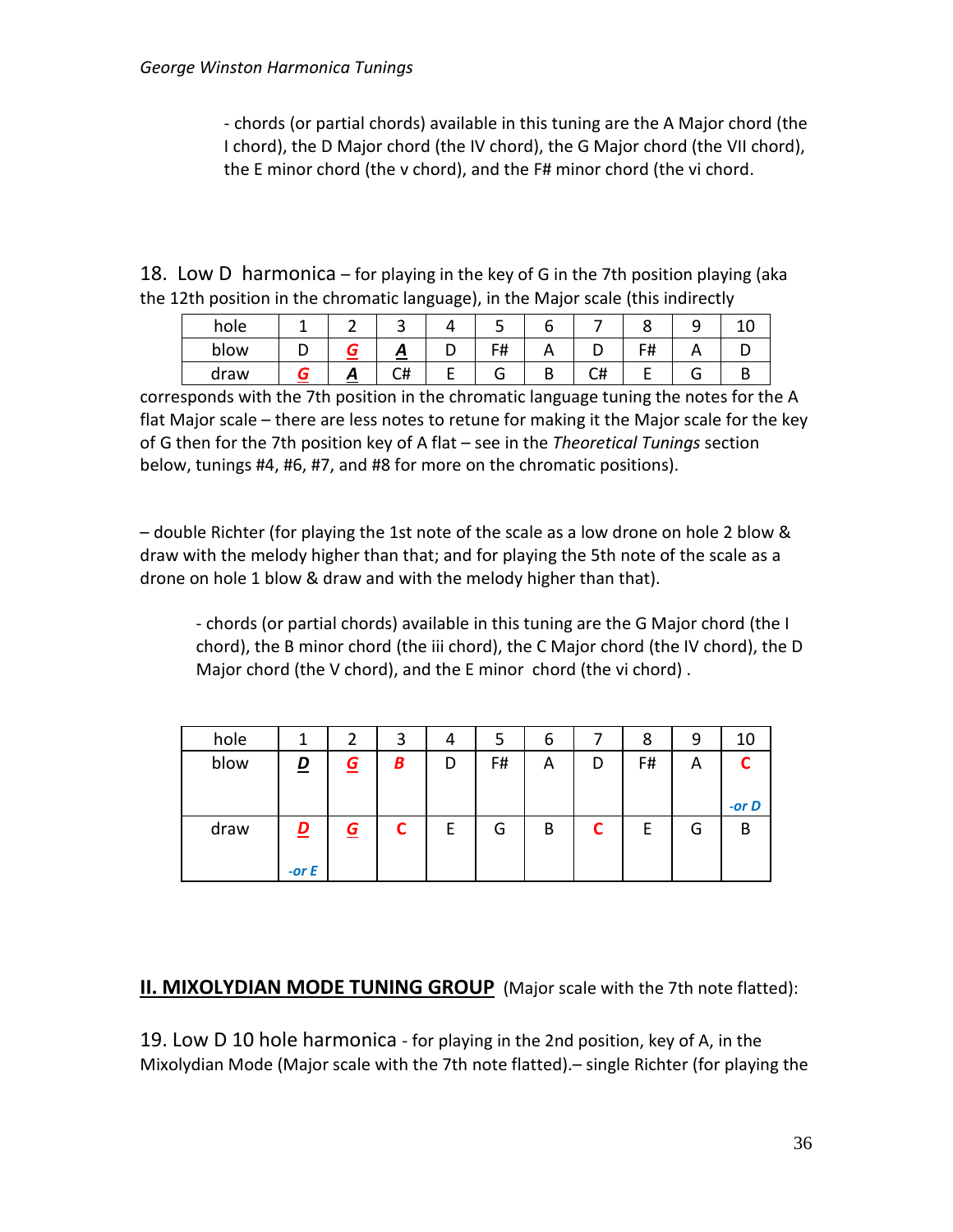#### *George Winston Harmonica Tunings*

1st note of the scale as a drone on hole 2 draw & hole 3 blow with the melody higher than that).

– chords (or partial chords) available in the 2nd position are the A Major chord (the I chord), the C# minor chord (the iii chord), the D Major chord (the IV chord), E minor chord (the V chord), the F# minor (the vi chord), and the G Major chord (the VII chord).

| hole |            |    |   |    |   |         |    |  |
|------|------------|----|---|----|---|---------|----|--|
| blow | F#         | ≏  | ້ | F# |   |         | сн |  |
| draw | $\sqrt{ }$ | C# | - | Ō  | υ | ′#<br>ີ |    |  |

| hole |   |          |    |    |                                |          |   | 40       |
|------|---|----------|----|----|--------------------------------|----------|---|----------|
| blow | е | F#       | −  | F# | о                              | E#<br>гл |   | - "<br>₩ |
| draw |   | -<br>$-$ | C# | G  | $\mathsf{C}^{\mathsf{H}}$<br>₩ |          | - |          |

-----chart crossed off just above

20.Low D 10 hole harmonica - for playing in the 2nd position, key of A, in the Mixolydian Mode (Major scale with the 7th note flatted) – double Richter (for playing the 1st note of the scale as a drone on hole 2 draw & hole 3 blow with the melody higher than that; and for playing the 5th note of the scale on hole 2 blow & hole 1 draw with the melody higher than that) - (for playing the Afghanistan dance tune "Aton Mele").

- chords (or partial chords) available in this position are the A Major chord (the I chord), the D Major chord (the IV chord), the E minor chord (the v chord), the G Major chord (the VII chord, the C# minor chord (the iii chord), and the F# minor chord (the vi chord).

- this tuning could also be used also for playing in the 3rd position, in the key of E minor, in the Dorian Mode (minor scale with flatted 3rd & 7th notes) – double Richter (for playing the 1st note of the scale as a drone on hole 1 draw & hole 2 blow with the melody higher than that; and for playing the 4th note of the scale on hole 2 blow & hole 3 draw, with the melody higher than that).

- chords (or partial chords) available in this position are the E minor chord (the I chord), the A Major chord (the IV chord), the D Major chord (the VII chord), the G Major chord (the III chord), the C# minor chord (the vi chord), and the F# minor chord (the ii chord).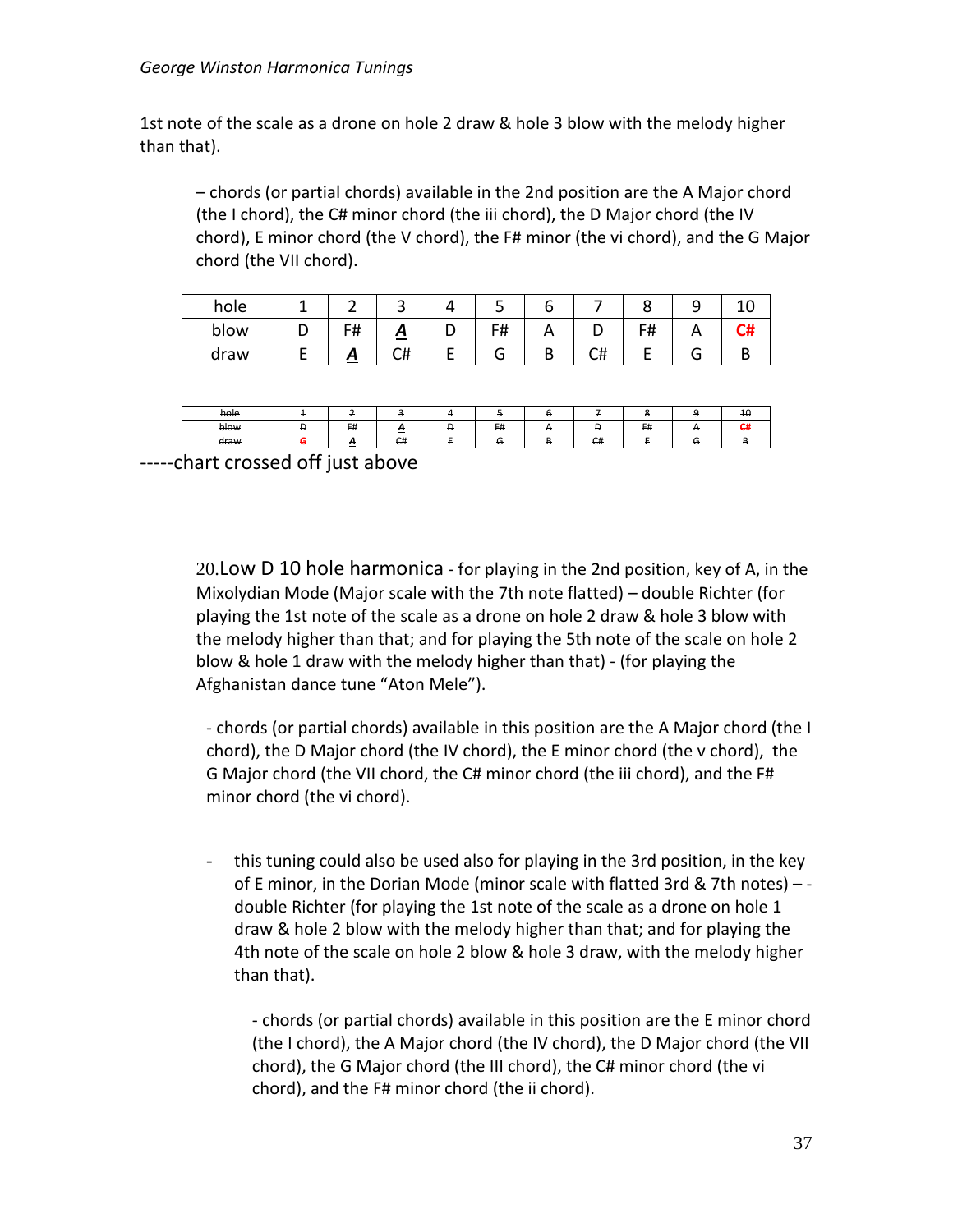| hole |   |          | ⌒        | 4 |        | ь |    | ٥  |        | 10 |
|------|---|----------|----------|---|--------|---|----|----|--------|----|
| blow |   |          | <u>A</u> | D | F#     | А |    | F# | n      | C# |
| draw | 느 | <u>A</u> | C#       | E | ⌒<br>u | B | C# |    | ⌒<br>G | В  |
|      |   |          | $-$ or B |   | -or    |   |    |    |        |    |
|      |   |          |          |   | G#     |   |    |    |        |    |

21. Low D 12 hole harmonica - for playing in the 2nd position, key of A Mixolydian Mode (Major scale with the 7th note flatted).- triple Richter (for playing the 1st note of the scale as a drone one hole 1 blow & draw with the melody higher than that; and for playing a low drone on hole 3 draw & hole 4 blow with the melody higher than that; and for playing the 3rd note of the scale as a high drone on hole 11 blow & hole 12 draw with the melody lower than that).

- [this is the same tuning as tuning #19 above with holes 1 and 12 added –see tuning #19 above – it also has the same available positions and chords as tuning #19 above].

| hole |          |         | ◠<br>ت                               | 4               |   | b  |   | 8  | 9       | 10 | 44        |                   |
|------|----------|---------|--------------------------------------|-----------------|---|----|---|----|---------|----|-----------|-------------------|
| blow | <u>д</u> | υ       | F#<br>- or $G$                       | $\underline{A}$ | D | F# | Α | D  | F#      | А  | <u>C#</u> |                   |
| draw | <u>A</u> | -or $G$ | $\overline{\mathbf{A}}$<br>- or<br>G | C#              | - | G  | В | C# | -<br>c. | G  | B         | $\underline{C}$ # |

22. Low D 10 hole harmonica - for playing in the 2nd position, key of A Mixolydian Mode (Major scale with the 7th note flatted).– single Richter (for playing the 1st note of the scale as a drone on hole 2 draw & hole 3 blow with the melody higher than that).

– chords (or partial chords) available in the 2nd position are the A Major chord (the I chord), the C# minor chord (the iii chord), the D Major chord (the IV chord), E minor chord (the V chord), the F# minor (the vi chord), , and the G Major chord (the VII chord).

- [hole 2 blow is tuned up a half step so that a low G partial chord can be played, in addition to the low A Major chord].

| hole |   |   | ت        |    | o |          |    |   |       |
|------|---|---|----------|----|---|----------|----|---|-------|
| blow | ◡ | G | <u>д</u> | F# |   |          | F# | n | ∼     |
|      |   |   |          |    |   |          |    |   | -or D |
| draw |   | Ξ | C#       | э  | D | r#<br>ັບ |    | G |       |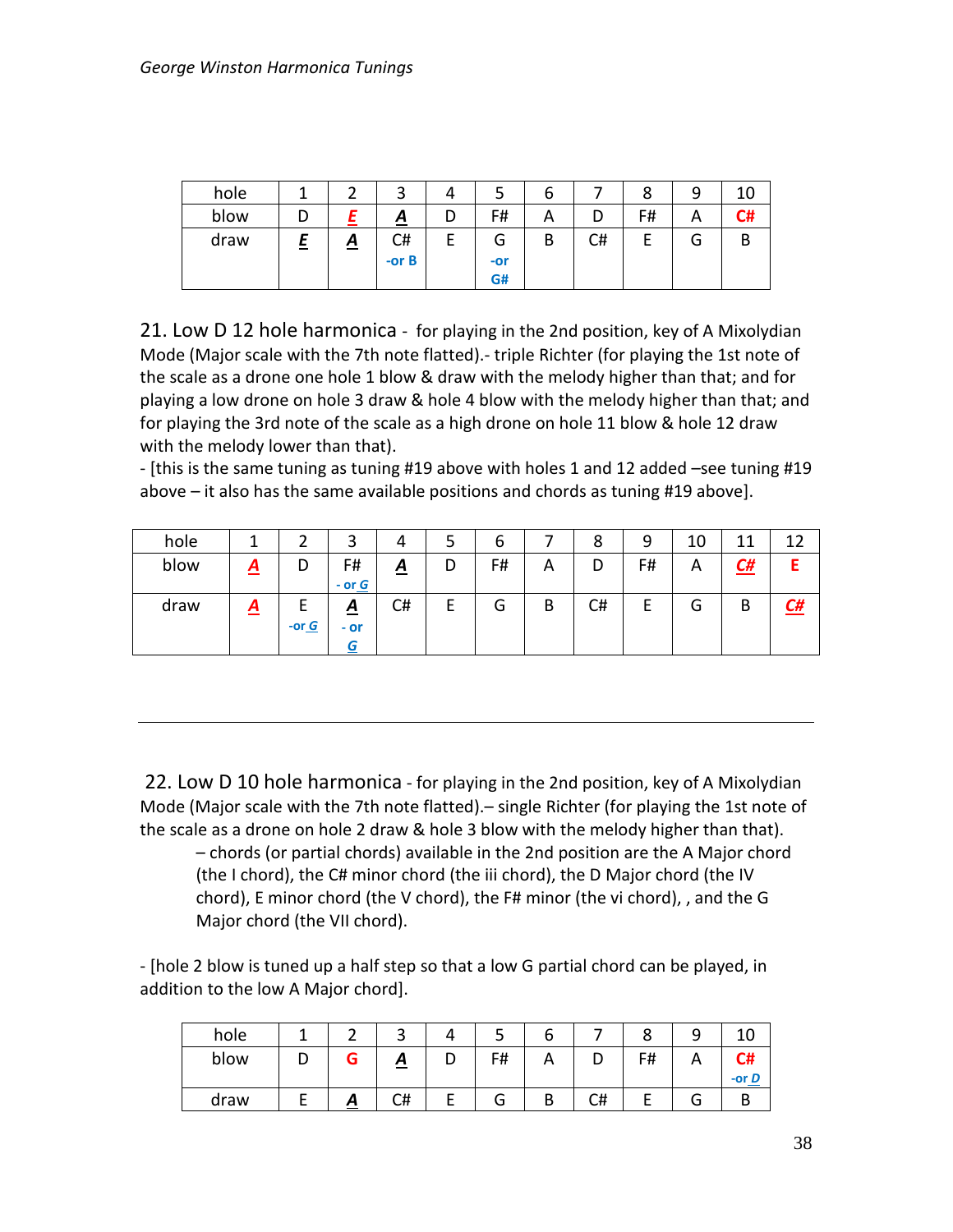23. Low D 10 hole harmonica - for playing in the 2nd position, key of A Mixolydian Mode (Major scale with the 7th note flatted) – double Richter (for playing the 1st note of the scale as a drone on hole 2 draw & hole 3 blow with the melody higher than that; and for playing the 1st note of the scale on hole 9 blow & hole 10 blow, with the melody lower than that).

– chords (or partial chords) available in the 2nd position are the A Major chord (the I chord), the C# minor chord (the iii chord), the D Major chord (the IV chord), E minor chord (the V chord), the F# minor (the vi chord), and the G Major chord (the VII chord).

– [hole 2 blow is tuned up a half step so that a low G partial chord can be played, in addition to the low A Major chord].

| hole |  |          |   | ــ                  |   |    |    |  |
|------|--|----------|---|---------------------|---|----|----|--|
| blow |  | $\sim$   | ັ | F#<br>$\cdot$ $\pi$ |   |    | с# |  |
| draw |  | r#<br>८π | _ | J.                  | ш | ◡╥ |    |  |

24. Low D 10 hole harmonica - for playing in the 2nd position, key of A Mixolydian Mode (Major scale with the 7th note flatted) – double Richter (for playing the 1st note of the scale as a drone on hole 2 draw & hole 3 blow with the melody higher than that; and for playing the 1st note of the scale on hole 9 blow & hole 10 blow, with the melody lower than that).

– chords (or partial chords) available in the 2nd position are the A Major chord (the I chord), the C# minor chord (the iii chord), the D Major chord (the IV chord), E minor chord (the V chord), the F# minor (the vi chord), , and the G Major chord (the VII chord).

| hole |    |    |   |    |   |    |    |   |  |
|------|----|----|---|----|---|----|----|---|--|
| blow | F# | ≏  | ັ | F# |   |    | r# | ◠ |  |
| draw |    | C# |   | ت  | D | U# |    |   |  |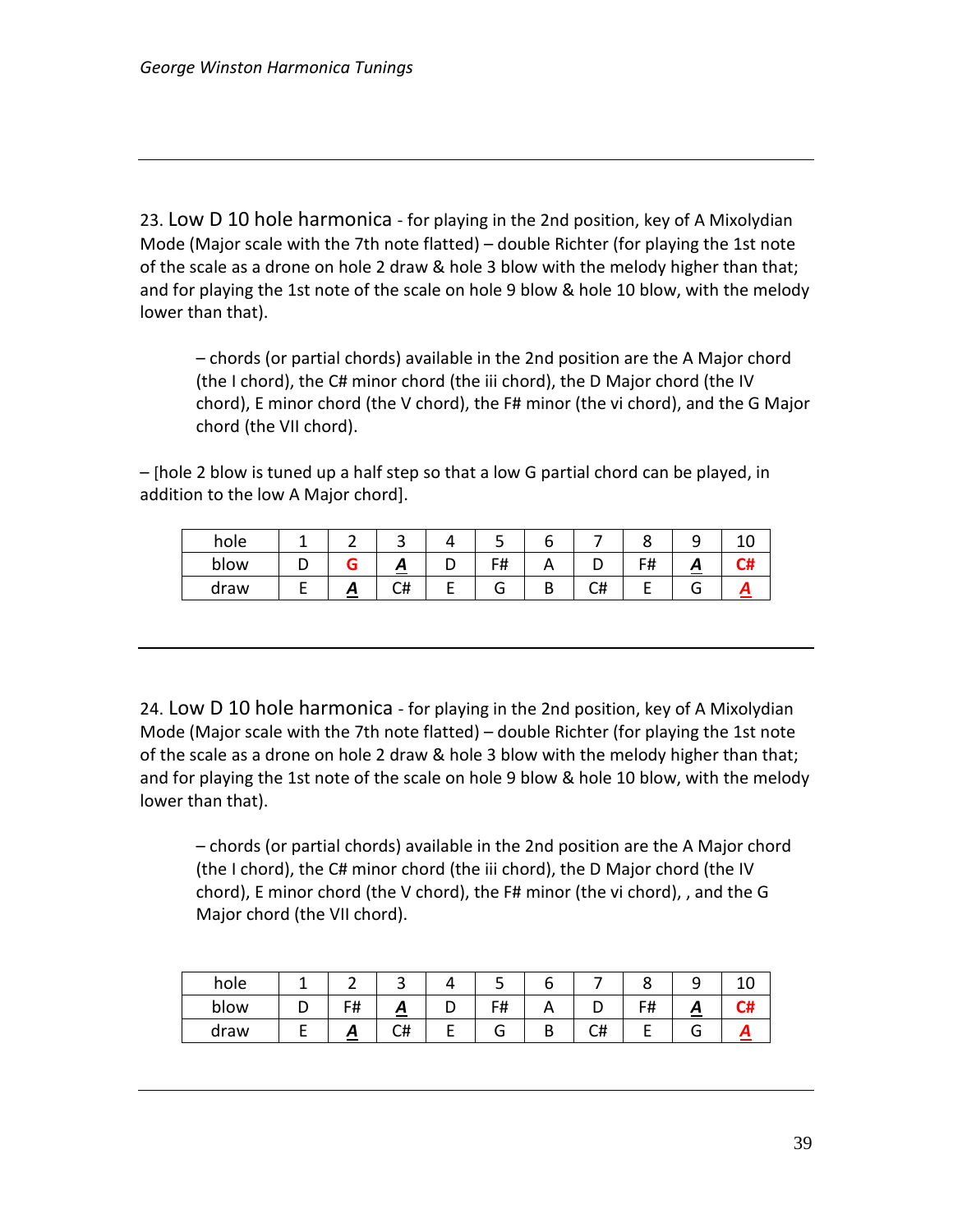25. Low D 10 hole harmonica - Tuning based on the Rick Epping "5&9 Draw Raised Notes Tuning" on a 10 hole harmonica

A. for playing in the 2nd position, key of A, in the Mixolydian Mode (Major scale with the 7th note flatted) – single Richter (for playing the 1st note of the scale as a drone on hole 2 draw & hole 3 blow with the melody higher than that; and for playing the  $7<sup>th</sup>$ note of the scale as a low drone on hole 1 draw & hole 2 blow with the melody higher than that).

– chords (or partial chords) available in the 2nd position are the A Major chord (the I chord), the G Major chord (the VII chord), the C# minor chord (the iii chord), the D Major chord (the IV chord), the E minor chord (the v chord), and the F# minor (the vi chord).

B. for playing in the 1st position, key of D, in the Major scale – single Richter (for playing the 5th note of the scale as a drone on hole 2 draw & hole 3 blow with the melody higher than that; and for playing the 4th note of the scale as a low drone on hole 1 draw & hole 2 blow with the melody higher than that).).

– chords (or partial chords) available in the 1st position are the D Major chord (the I chord), the G Major chord (the IV chord), the A Major chord (the V chord), the E minor chord (the ii chord), the F# minor (the iii chord), and the C# minor chord (the vii chord),

| hole |   |    |   | ٮ  |   |    |         | - |  |
|------|---|----|---|----|---|----|---------|---|--|
| blow |   | ≏  | ັ | F# |   |    | с#<br>. |   |  |
| draw | - | C# |   | ت  | υ | C# |         |   |  |

26. Low D 10 hole harmonica – Tuning based on the Rick Epping "5&9 Draw Raised Notes Tuning" on a 10 hole harmonica

A. for playing in the 3rd position, in the key of E, in the Mixolydian Mode (Major scale with the 7th note flatted) - double Richter (for playing the 1st note of the scale as a drone on hole 1 draw & hole 2 blow with the melody higher than that; and for playing the 4th note of the scale on hole 2 draw & hole 3 blow, with the melody higher than that).

- chords (or partial chords) available in this position are the E Major chord (the I chord), the A Major chord (the IV chord), the D Major chord (the VII chord, the C# minor chord (the vi chord), and the F# minor chord (the ii chord).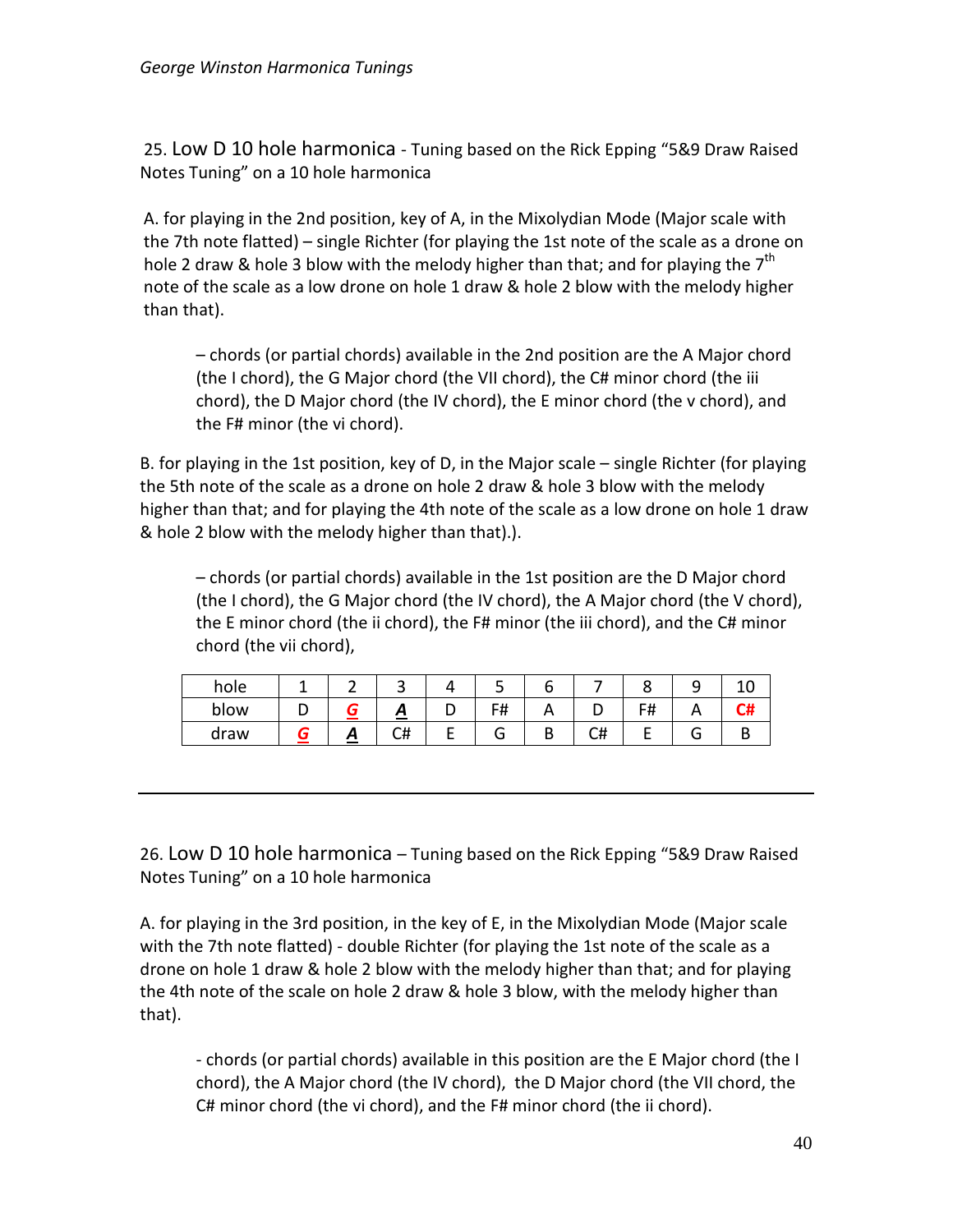B. also for playing in the 2nd position, in the key of A, in the Major Scale – - double Richter (for playing the 1st note of the scale as a drone on hole 2 draw & hole 3 blow with the melody higher than that; and for playing the 5th note of the scale on hole 1 blow & hole 3 draw, with the melody higher than that).

- chords (or partial chords) available in this position are the A Major chord (the I chord), the E Major chord (the V chord), the D Major chord (the IV chord, the C# minor chord (the iii chord), and the F# minor chord (the vi chord).

| hole |   | ັ  |   | ٮ                  |   |         |            |    |  |
|------|---|----|---|--------------------|---|---------|------------|----|--|
| blow |   | ≏  | ັ | <b>C</b> #<br>דד ו |   |         | F#<br>דד ו |    |  |
| draw | ≏ | C# | - | ~<br>vп            | D | r#<br>๛ |            | G# |  |

#### 27. Low D 10 hole harmonica –

A. for 1st position playing, key of D, in the Mixolydian Mode (Major scale with the 7th note flatted) – double Richter (for playing the 1st note of the scale as a low drone on hole 1 blow & draw with the melody higher than that; and for playing the 5th note of the scale as a drone on hole 2 draw and hole 3 blow with the melody higher than that).

- chords (or partial chords) available in this tuning are the D Major chord (the I chord), the E minor chord (the ii chord), the F# minor chord (the iii chord), the G Major chord (the IV chord), and the A minor chord (the v chord).

B. also for playing in the 2nd position, in the key of A, in the Dorian Mode (minor scale with a flatted 3rd & 7th notes) – double Richter (for playing the 1st note of the scale on hole 2 draw & hole 3 blow with the melody higher than that; and for playing the 4th note of the scale on hole 1 blow & draw with the melody note higher than that).

- chords (or partial chords) available in this tuning are the A minor chord (the i chord), the D Major chord (the IV chord), the E minor chord (the v chord), the F# minor chord (the vi chord), and the G Major chord (the VII chord).

|             |                             | -<br>-   |        |   | -<br>. .           | -<br>n |   | c                   | ے          |  |
|-------------|-----------------------------|----------|--------|---|--------------------|--------|---|---------------------|------------|--|
| <b>DIOM</b> | <b>Service</b> Construction | FШ.<br>. | ≏<br>_ | - | с#<br>$\mathbf{H}$ | n.     | - | ⊤<br><del>ח</del> ו | $\sqrt{ }$ |  |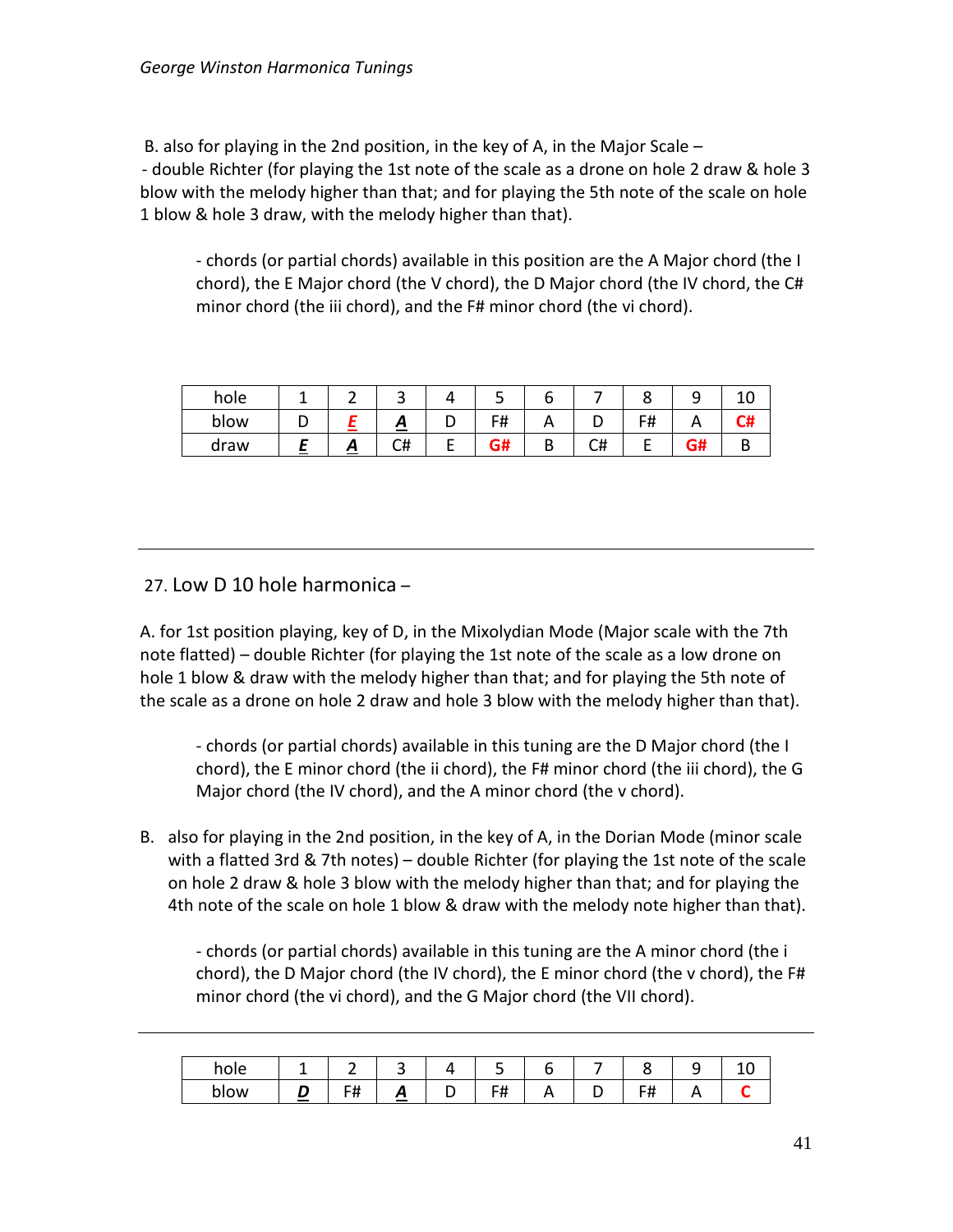|      |        |          |            |        |   |   |   |        | $-0r$ |
|------|--------|----------|------------|--------|---|---|---|--------|-------|
| draw | D<br>— | <u>A</u> | ∽<br>$-0r$ | ⌒<br>٠ | B | ⌒ | Е | ⌒<br>J | $-0r$ |

- I also use this tuning on a Low D 11 hole harmonica (with an extra high Richter on holes 10 & 11):

| hole |   | when an extra might menter on noies to $\alpha$ ttp. |                 |    | υ |    |   | 10           |    |
|------|---|------------------------------------------------------|-----------------|----|---|----|---|--------------|----|
| blow |   | F#                                                   | $\underline{A}$ | F# |   | F# | A | -or $C$      | F# |
| draw | D | <u>A</u>                                             |                 | G  | В |    | G | B<br>-or $C$ |    |

28. Low D 10 hole harmonica – used to play the traditional Cajun piece "Allons Boire un Coup" , as recorded by Steve Riley & the Mamou Playboys (so that can play the harmonica in the keys of D and implied G for this piece)

A. for 1st position playing, key of D, in the Mixolydian Mode (Major scale with the 7th note flatted) – double Richter (for playing the 1st note of the scale as a low drone on hole 1 blow & draw with the melody higher than that; and for playing the 5th note of the scale as a drone on hole 2 draw and hole 3 blow with the melody higher than that).

- chords (or partial chords) available in this tuning are the D Major chord (the I chord), the E minor chord (the ii chord), the F# minor chord (the iii chord), the G Major chord (the IV chord), and the A minor chord (the v chord).

B. also for playing in the 2nd position, in the key of A, in the Dorian Mode (minor scale with a flatted 3rd & 7th notes) – double Richter (for playing the 1st note of the scale on hole 2 draw & hole 3 blow with the melody higher than that; and for playing the 4th note of the scale on hole 1 blow & draw with the melody note higher than that).

- chords (or partial chords) available in this tuning are the A minor chord (the i chord), the D Major chord (the IV chord), the E minor chord (the v chord), the F# minor chord (the vi chord), and the G Major chord (the VII chord).

| hole |          | ∽  | ⌒<br>ٮ            |   | ت  | b          | c<br>Ο | q<br>ے                | ∸     |  |
|------|----------|----|-------------------|---|----|------------|--------|-----------------------|-------|--|
| blow | <u>ப</u> | F# | $\mathbf{\Omega}$ | υ | F# | $\sqrt{ }$ | F#     | $\mathbf{\mathsf{m}}$ |       |  |
|      |          |    |                   |   |    |            |        |                       | $-0r$ |  |
|      |          |    |                   |   |    |            |        |                       |       |  |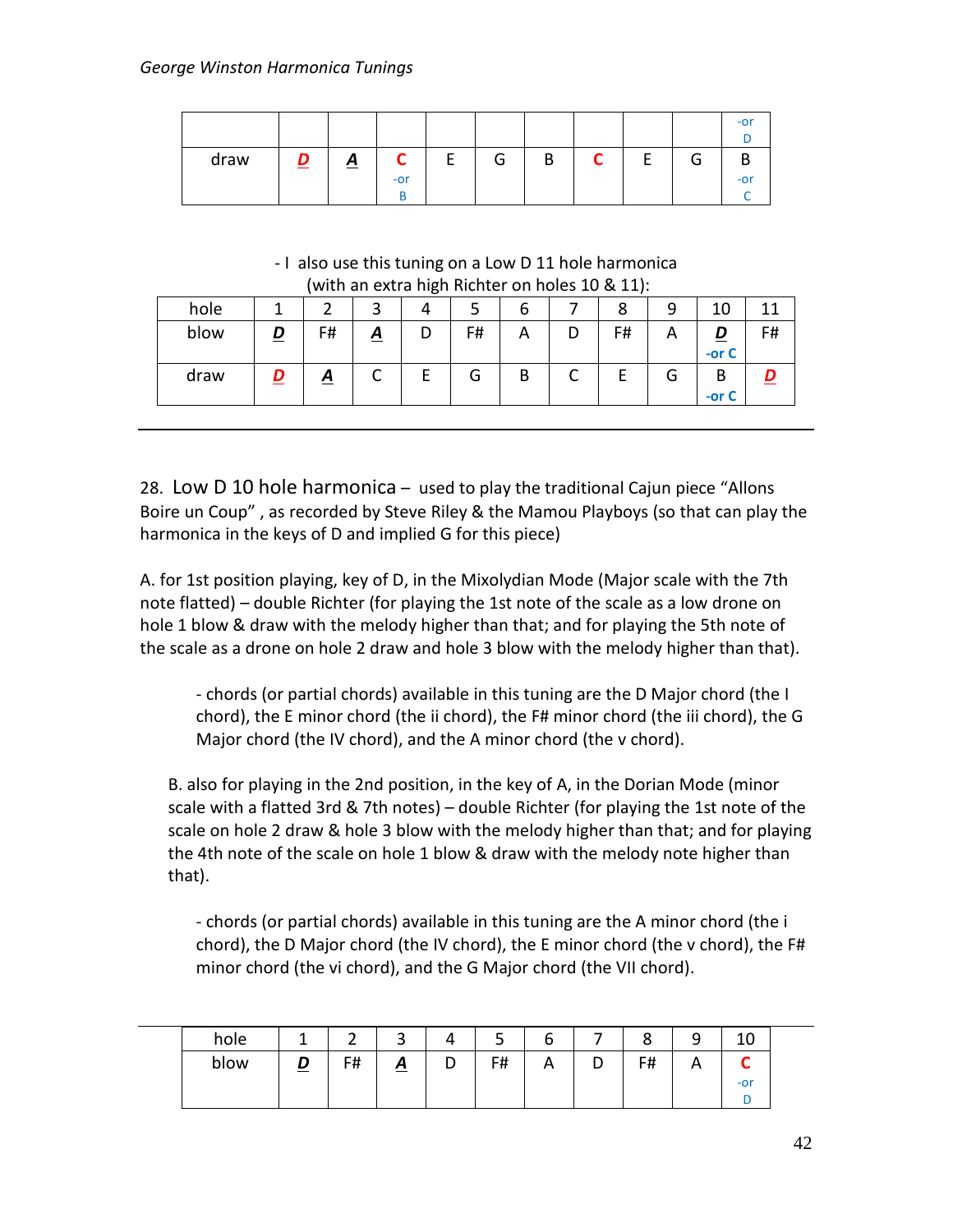| draw | <u>A</u> | R | - | G | D | ∼ | - | $\subseteq$ |  |
|------|----------|---|---|---|---|---|---|-------------|--|
|      |          |   |   |   |   |   |   |             |  |
|      |          |   |   |   |   |   |   |             |  |

29. Low D 10 hole harmonica - for playing in the 1st position, key of D Major, in the Mixolydian Mode (Major scale with the 7th note flatted) – single Richter (for playing the 1st note of the scale on hole 7 blow & draw with the melody lower and higher than that; and for playing the 5th note of the scale as a drone on hole 2 draw & hole 3 blow with the melody higher than that.

- chords (or partial chords) available are D Major (the I chord), G Major (the IV chord), E minor (the ii chord), A minor (the v chord), C Major (the VII chord).

| O | 8                             | q |  |
|---|-------------------------------|---|--|
|   | F#<br>$\overline{\mathbf{D}}$ | Α |  |
|   |                               | G |  |
|   |                               |   |  |

- Could also use this tuning on a Low D 11 hole harmonica (with extra low notes on hole 1 blow and draw):

| hole |                              |                                          | -                        | ٮ             | 4 | ٮ      | o |   | ٥  | q<br>┘                    | ⊥∪ |
|------|------------------------------|------------------------------------------|--------------------------|---------------|---|--------|---|---|----|---------------------------|----|
| blow | Ē                            | י                                        | F#                       | Α             | υ | F#     | Α | ≗ | F# | $\boldsymbol{\mathsf{A}}$ |    |
| draw | -or $\underline{\mathbf{D}}$ | <u>.</u><br>-or $\underline{\mathbf{D}}$ | G<br>-or $\underline{A}$ | -<br>$-$ or-B | - | ∽<br>u | ∽ | = |    | ∽<br>u                    |    |

30. Low D 10 hole harmonica - for playing in the 1st position, key of D Major – single Richter (for playing the 1st note of the scale on hole 7 blow & hole 8 draw with the melody lower and higher than that; and for playing the 5th note of the scale as a drone on hole 2 draw & hole 3 blow with the melody higher than that.

- chords (or partial chords) available are D Major (the I chord), G Major (the IV chord), E minor (the ii chord), A minor (the v chord), C Major (the VII chord).

| hole |                              |               | ٮ |   | ب  |   |    |   |  |
|------|------------------------------|---------------|---|---|----|---|----|---|--|
| blow |                              | F#            | A | ◡ | F# |   | F# |   |  |
| draw | -or $\underline{\mathbf{D}}$ | G<br>$-$ or A |   | c | G  | D |    | u |  |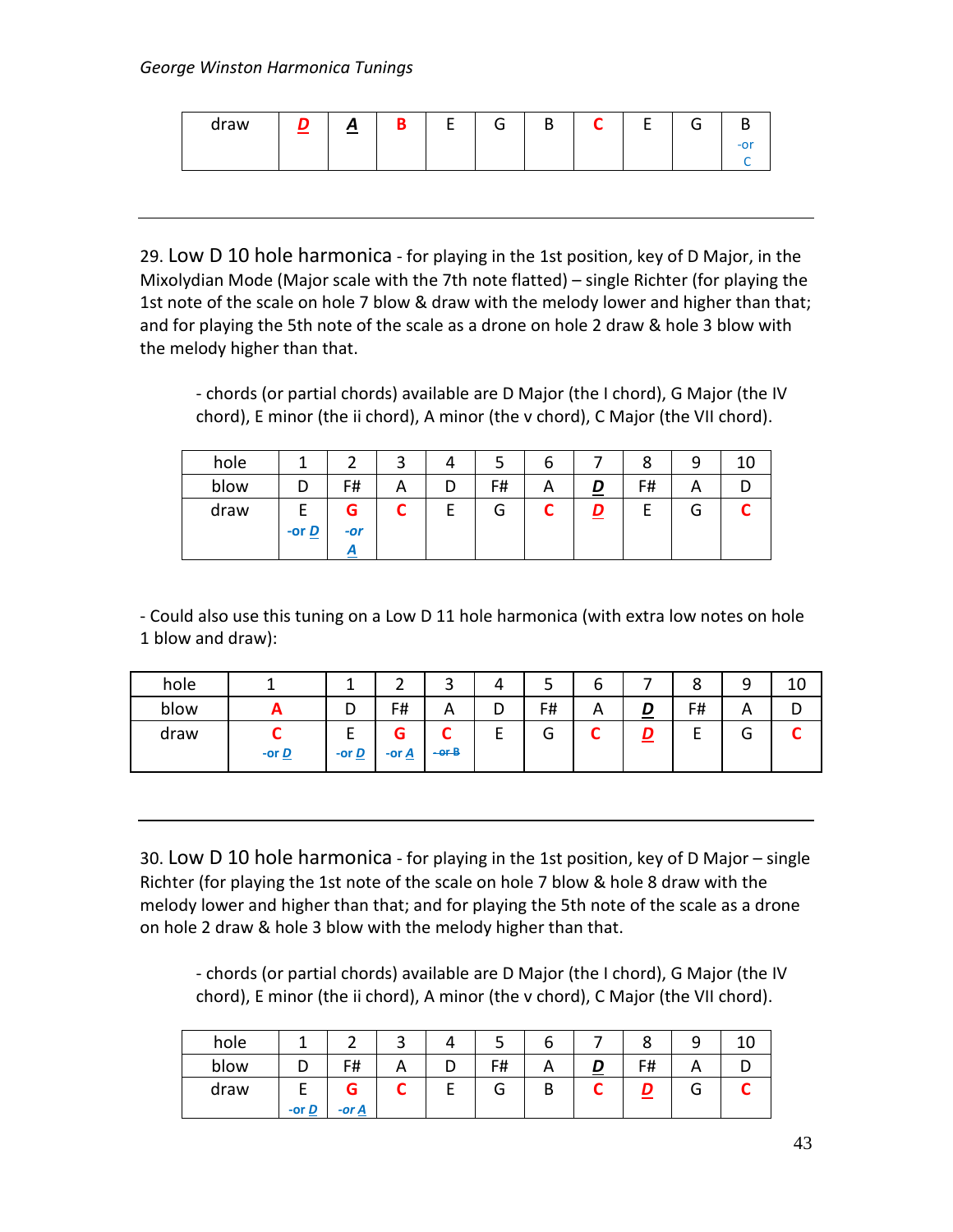31. Low D 10 hole harmonica -

A. retuned to play in the key of **E** – for playing in the 3rd position in the key of E, in the Mixolydian Mode (Major scale with the 7th note flatted) – single Richter with the 1st note of the scale on hole 8 blow & draw, with the melody below, and also above that.

- chords (or partial chords) available in this position are E Major (the I chord), A Major (the IV chord), D Major (the VII chord); as well as partial chords for F# minor (the ii chord), G# minor (the iii chord), B minor (the v chord), and C# minor (the vi chord)

B. can also be played in the second position in the key of A, in the Major scale – single Richter with the 5th note of the scale on hole 8 blow & draw

- chords (or partial chords) available in this position are A Major (the I chord), D Major (the IV chord), as well as partial chords for F# minor (the vi chord), G# minor (the vii chord), B minor (the ii chord), and C# minor (the iii chord)

| hole |   |           | 3  | 4 | 5  | 6 |    | 8 | 9         | 10                  |
|------|---|-----------|----|---|----|---|----|---|-----------|---------------------|
| blow | D | G#        | B  | D | F# | А | C  |   | A         |                     |
|      |   | $-or$     |    |   |    |   |    |   | $-or$     | -or $\underline{A}$ |
|      |   | <u>F#</u> |    |   |    |   |    |   | <u>F#</u> |                     |
| draw |   | A         | C# | E | G# | B | C# | E | G#        | B                   |
|      |   | $-or$     |    |   |    |   |    |   |           |                     |
|      |   | G#        |    |   |    |   |    |   |           |                     |

32. Low D 10 hole harmonica, retuned to play in the key of **E** – for playing in the 3rd position in the key of E in the Mixolydian Mode (Major scale with the 7th note flatted) – single Richter with the 1st note of the scale on hole 1 blow & draw.

- chords (or partial chords) available in this position are E Major (the I chord), A Major (the IV chord), D Major (the VII chord); as well as partial chords for F# minor (the ii chord), G# minor (the iii chord), B minor (the v chord), and C# minor (the vi chord)

| ∼              | _ | ے |   |        |  |  |  |
|----------------|---|---|---|--------|--|--|--|
| .ow<br>ונ<br>ຼ |   |   | - | -<br>. |  |  |  |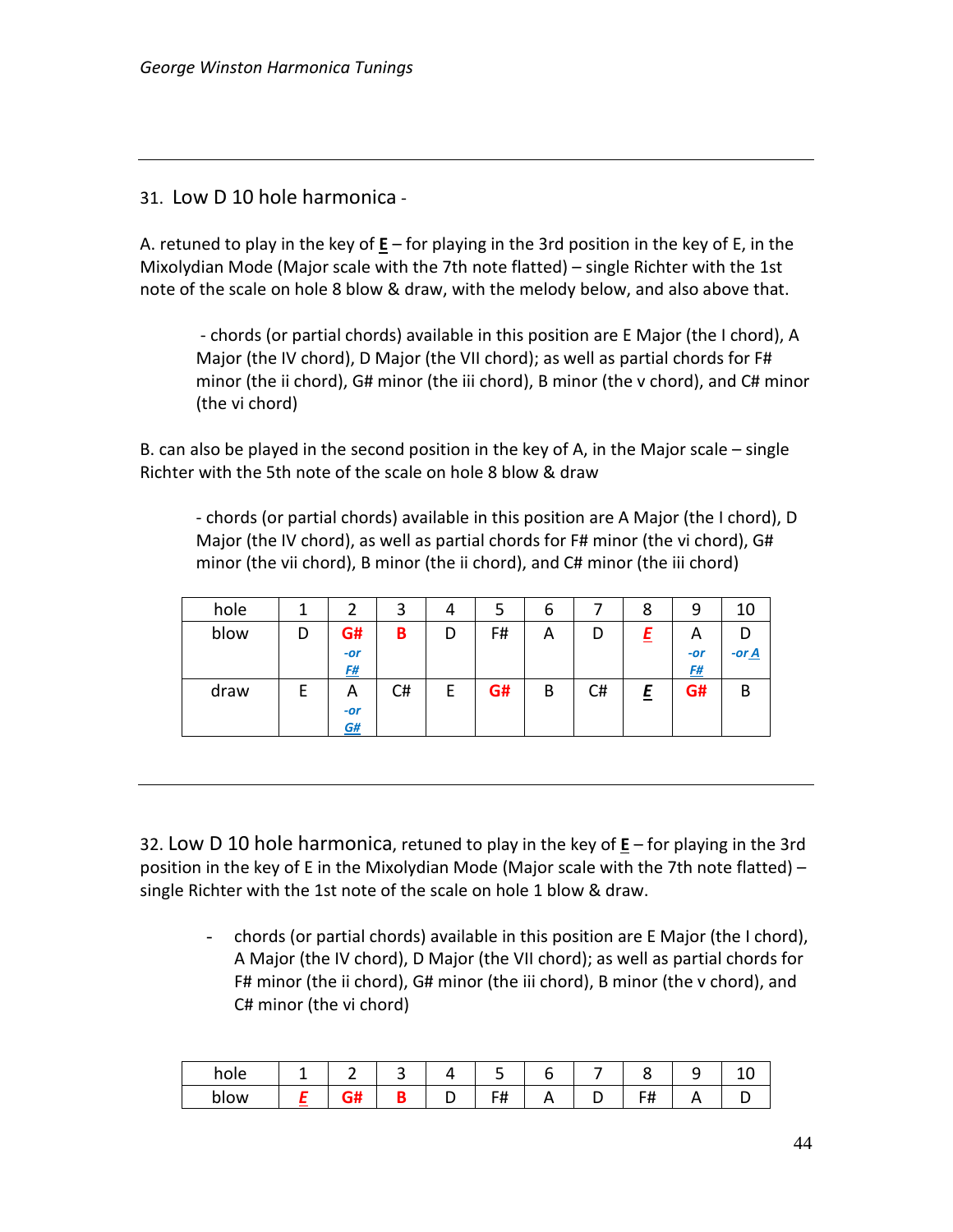|      |   | $-0r$<br>F#                 |    |   |    |   |    |   |    | $-$ or<br>C# |
|------|---|-----------------------------|----|---|----|---|----|---|----|--------------|
| draw | ⋍ | $\mathsf{A}$<br>$-0r$<br>G# | C# | г | G# | B | C# | - | G# | В            |

33. Low D 10 hole harmonica, a variation of the "Rick Epping/ Ted Folsolm 2&3 Draw Lowered Tuning" – single Richter (for playing the 1st note of the scale as a high drone on holes 1 blow & draw with the melody lower, and also higher than that.

for playing in the 3rd position, key of E Minor, Dorian Mode (minor scale with flatted 3rd and 7th notes).

- available chords (or partial chords) are E Major (the I chord), D Major (the VII chord), F# minor (the ii chord), G minor (the iii chord), A Major (the IV chord), B minor (the v chord), and C# minor (the vi chord).

| hole |    | ◠<br>ີ | -  | ь |    |    |    |  |
|------|----|--------|----|---|----|----|----|--|
| blow | F# |        | F# | Α | ◡  | F# |    |  |
| draw | G# | В      | G# | В | C# |    | G# |  |

**III. DORIAN MODE TUNING GROUP** (scale with flatted 3rd and 7th scale notes):

34. Low D 13 hole harmonica  $-$  (used to play the minor key version of "Shady" Grove")

A. for playing in the 2nd position, key of A minor, in the Dorian Mode (minor scale with flatted 3rd and 7th notes) – triple Richter (for playing the 1st note of the scale as a very low drone on hole 1 blow & draw with the melody higher than that; and for playing the 1st note of the scale as a low drone on hole 3 draw & hole 4 blow with the melody higher than that; and for playing the 1st note of the scale as a high drone on hole 10 blow & draw with the melody lower or higher than that).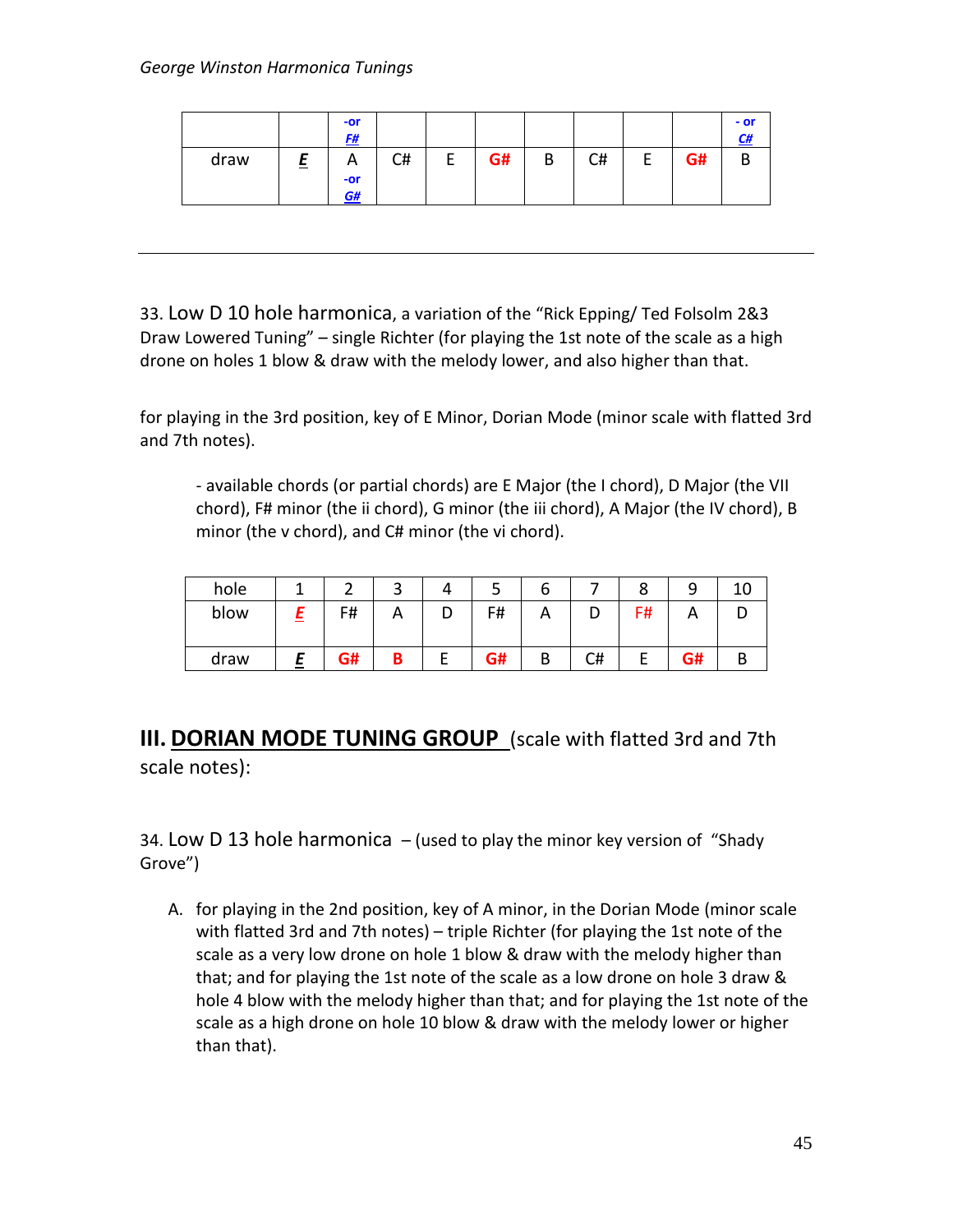- chords (or partial chords) available are A minor (the I chord), C Major (the III chord), D Major (the IV chord), E minor (the v chord), and G Major (the VII chord)

B. and for playing in the 1st position in the key of D, in the Mixolydian Mode (Major scale with flatted 7th note) – triple Richter (for playing the 5th note of the scale as a drone one hole 1 blow & draw with the melody higher than that; and for playing the 5th note of the scale as a low drone on hole 3 draw & hole 4 blow with the melody higher than that; and for playing the 5th note of the scale as a high drone on hole 10 blow & draw with the melody lower & higher than that).

> – chords (or partial chords) available are D Major (the I chord), E minor (the ii chord), G Major (the IV chord), A minor (the v chord), and C Major (the VII chord).

C. This tuning could also be used for playing in the 3rd position, key of E minor, in the Aeolian Mode (minor scale with flatted 3rd, 6th, & 7th notes)

> – chords (or partial chords) available are E minor (the I chord), G Major (the III chord), A minor (the iv chord), C Major (the VI chord), and D Major (the VII chord

D. This tuning could also be used for playing in the 7th position (aka the 12th position in the chromatic language), key of G Major, in the Major scale

> – chords (or partial chords) available are G Major (the I chord), A minor (the ii chord), C Major (the IV chord), D Major (the V chord), and especially nice E minor partial chords (the vi chord).

- [hole 2 blow is tuned up a half step so that a low G partial chord can be played, in addition to the low A minor chord].

| hole |                          |            | 3        |                 | כ | b  |   | 8 | 9                | 10                  | 11           | 12           | 13 |
|------|--------------------------|------------|----------|-----------------|---|----|---|---|------------------|---------------------|--------------|--------------|----|
| blow | $\underline{\mathbf{A}}$ | D          | G        | $\underline{A}$ | D | F# | Α | D | G<br>$-0r$<br>F# | <u>A</u>            | ∽            | Ε            | Α  |
| draw | <u>A</u><br>-or $E$      | $-0r$<br>÷ | <u>A</u> | ◚               | E | G  | B | ∼ | E.               | <u>A</u><br>$-or_G$ | B<br>-or $A$ | D<br>$-or_B$ | G  |

- [for a normal 10 hole harmonica, it would be the same tuning without holes 1, 12, & 13

– double Richter (for playing the 1st note of the scale as a drone on hole 2 draw & hole 3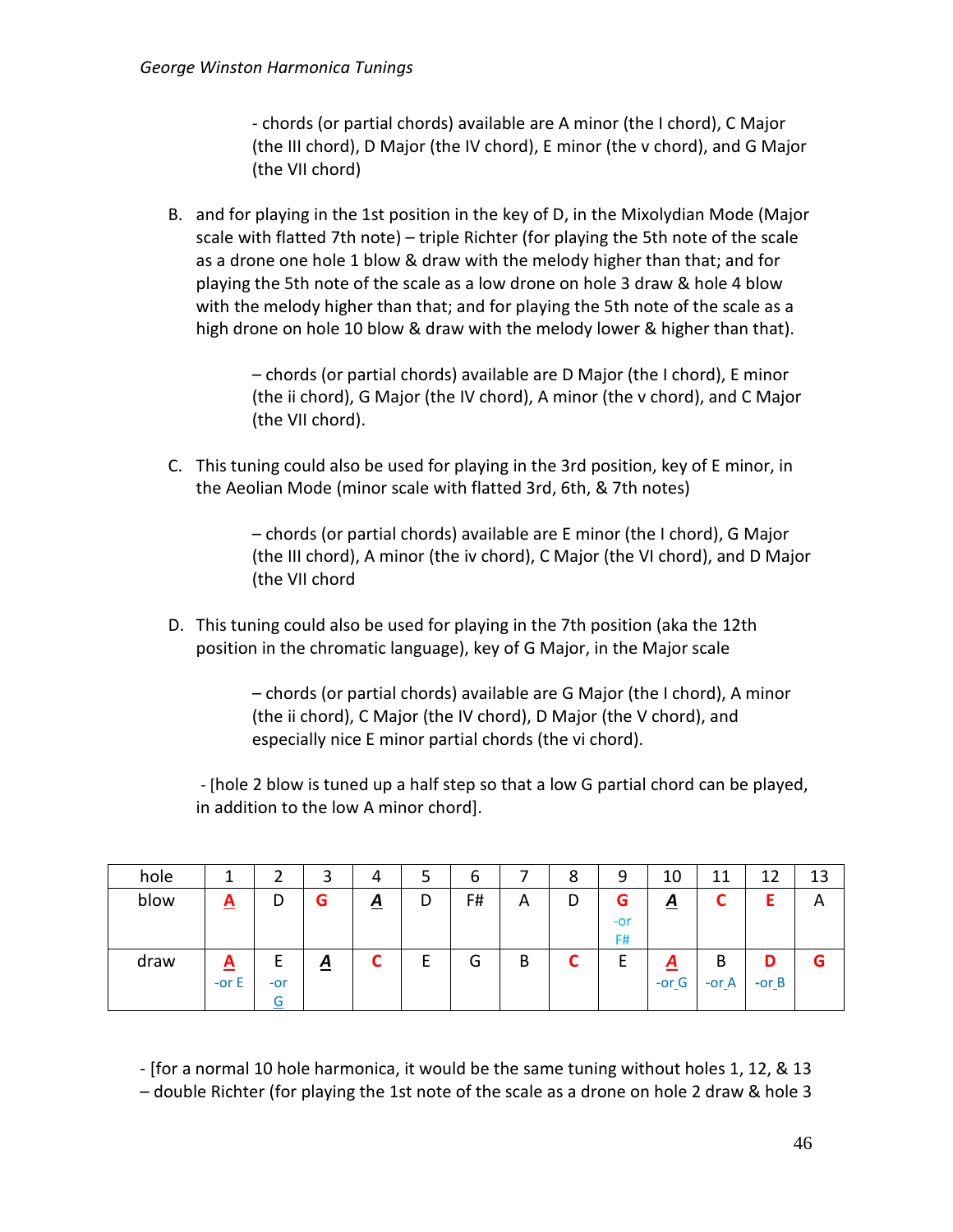blow; and for playing the 1st note of the scale on hole 9 blow & draw, with the melody played lower than that) – it would also have the same positions and available chords].

| hole |   | 2                | 3                          | 4 | 5  | b | 8                | 9                          | 10        |
|------|---|------------------|----------------------------|---|----|---|------------------|----------------------------|-----------|
| blow | D | G<br>$-0r$<br>F# | $\underline{A}$<br>-or $B$ | D | F# | A | G<br>$-0r$<br>F# | <u>A</u>                   |           |
| draw | E | $\underline{A}$  | C                          | E | G  | B | E                | $\underline{A}$<br>-or $G$ | B<br>or A |

–An alteration of Tuning # 2 to use a HIGH drone note with the melody below it (I actually use a key of Low A Hohner Thunderbird harmonica for this, to play in the second position in the key of E, so it is referenced in two keys here), tuned for the Dorian Mode [minor scale with flatted 3rd &7th notes]) – (used to play "Shady Grove")

#### - Low A 10 hole harmonica

| hole |   |                  | ີ                        | 4 | ͻ  | b  |   | 8 | 9      | 10 |
|------|---|------------------|--------------------------|---|----|----|---|---|--------|----|
| blow | A | D<br>$-0r$<br>C# | <u>-E</u><br>$-0r$<br>F# | А | C# | F  | А | D | E<br>= | G  |
| draw | B | 느                | G                        | B | D  | F# | G | В |        | F# |

A. for playing in the 2nd position, key of A minor, in the Dorian Mode (minor scale with flatted 3rd and 7th notes) – triple Richter (for playing the 1st note of the scale as a very low drone on hole 1 blow & draw with the melody higher than that; and for playing the 1st note of the scale as a low drone on hole 3 draw & hole 4 blow with the melody higher than that; and for playing the 1st note of the scale as a high drone on hole 10 blow & draw with the melody lower or higher than that).

> - chords (or partial chords) available are A minor (the I chord), C Major (the III chord), D Major (the IV chord), E minor (the v chord), and G Major (the VII chord)

B. and for playing in the 1st position in the key of D, in the Mixolydian Mode (Major scale with flatted 7th note) – triple Richter (for playing the 5th note of the scale as a drone one hole 1 blow & draw with the melody higher than that; and for playing the 5th note of the scale as a low drone on hole 3 draw & hole 4 blow with the melody higher than that; and for playing the 5th note of the scale as a high drone on hole 10 blow & draw with the melody lower & higher than that).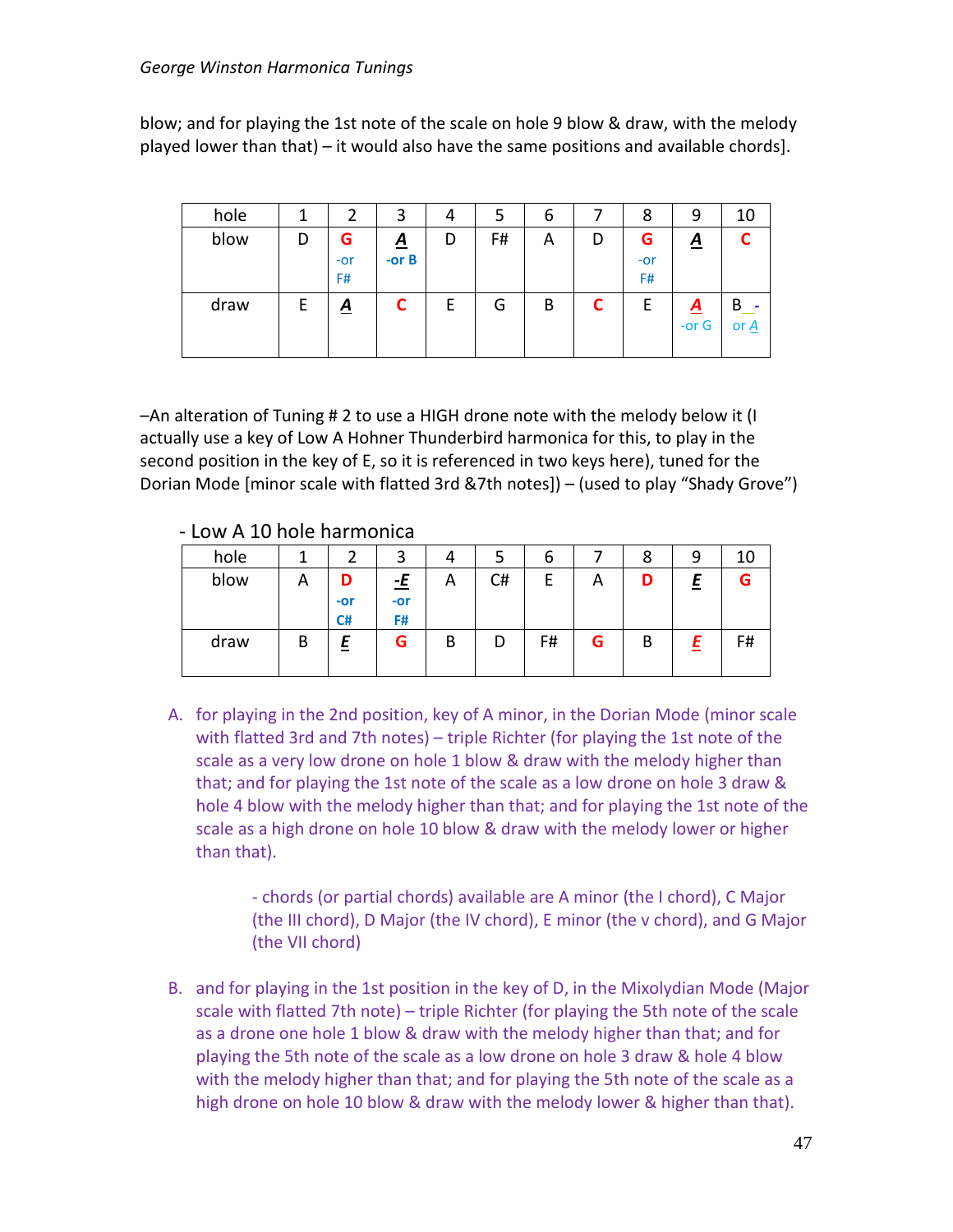– chords (or partial chords) available are D Major (the I chord), E minor (the ii chord), G Major (the IV chord), A minor (the v chord), and C Major (the VII chord).

C. This tuning could also be used for playing in the 3rd position, key of E minor, in the Aeolian Mode (minor scale with flatted 3rd, 6th, & 7th notes)

> – chords (or partial chords) available are E minor (the I chord), G Major (the III chord), A minor (the iv chord), C Major (the VI chord), and D Major (the VII chord

D. This tuning could also be used for playing in the 7th position (aka the 12th position in the chromatic language), key of G Major, in the Major scale

– chords (or partial chords) available are G Major (the I chord), A minor (the ii chord), C Major (the IV chord), D Major (the V chord), and especially nice E minor partial chords (the vi chord).

- [hole 2 blow is tuned up a half step so that a low G partial chord can be played, in addition to the low A minor chord].

#### 35. Low D 10 hole harmonica -

A. for playing in the 2nd position, key of A minor, in the Dorian Mode (minor scale with flatted 3rd and 7th notes) – double Richter (for playing the 1st note of the scale as a low drone on hole 2 draw & hole 3 blow with the melody higher than that; And for playing the 7th note of the scale on hole 1 draw & hole 2 blow with the melody higher than that).

-.chords (or partial chords) available are A minor (the I chord), C Major (the III chord), D Major (the IV chord), E minor (the v chord), and G Major (the VII chord).

B. and for playing in the 1st position in key of D, in the Mixolydian Mode (Major scale with flatted 7th note) – single Richter (for playing the 5th note of the scale on hole 2 draw & hole 3 blow with the melody higher than that).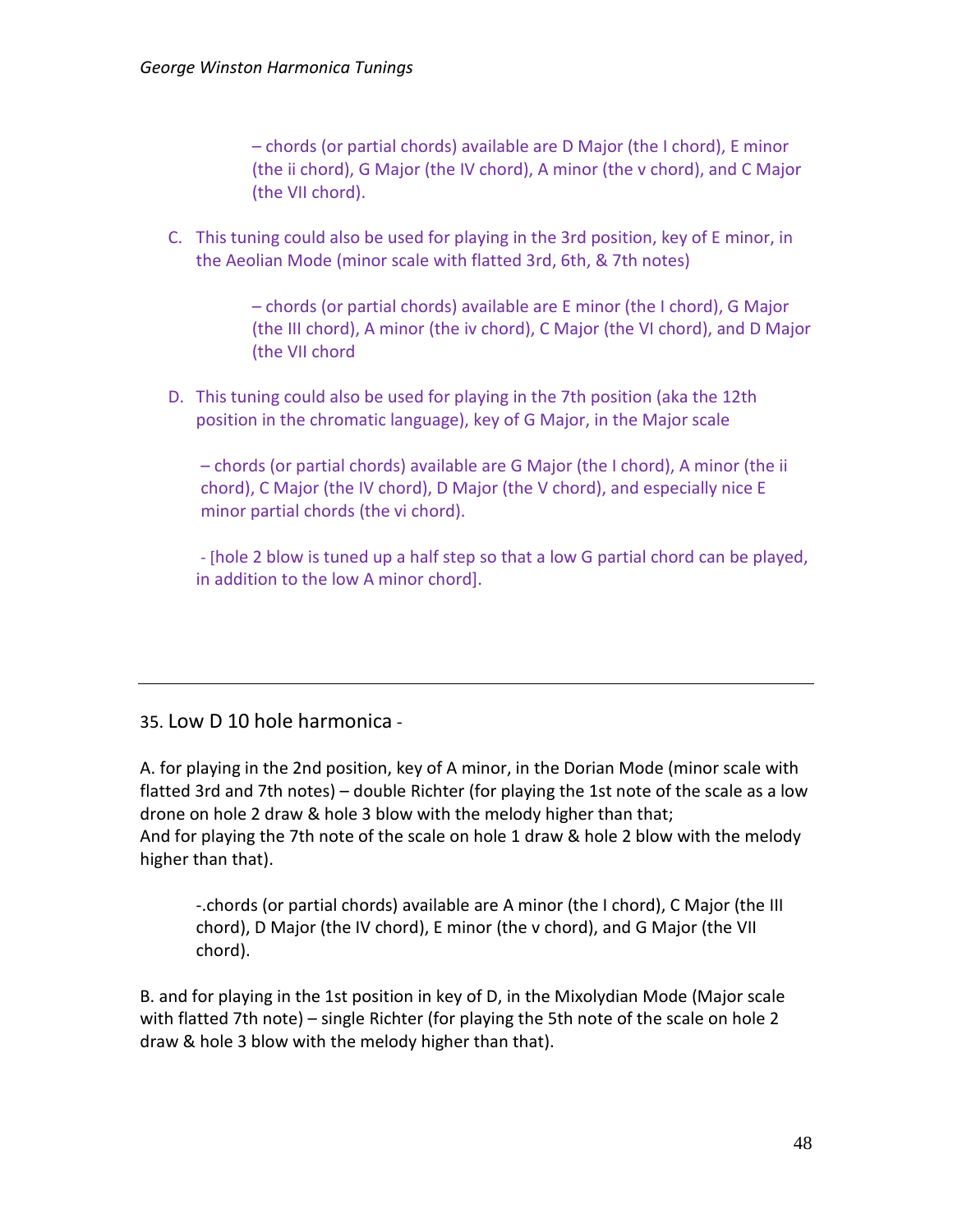– chords (or partial chords) available are D Major (the I chord), E minor (the ii chord), G Major (the IV chord), A minor (the v chord), and C Major (the VII chord).

C. This tuning could also be used for playing in the 3rd position, key of E minor, in the Aeolian mode (minor scale with flatted 3rd, 6th, & 7th notes).

– chords (or partial chords) available are E minor (the I chord), G Major (the III chord), A minor (the iv chord), C Major (the VI chord), and D Major (the VII chord).

D. This tuning could also by used for playing in the 7th position (aka the 12th position in the chromatic language), key of G Major, in the Major scale.

– chords (or partial chords) available are G Major (the I chord), A minor (the ii chord), C Major (the IV chord), D Major (the V chord), and especially nice E minor partial chords (the vi chord).

| hole |   |                 | ົ               | 4 |    | b |   | 8  | a |   |
|------|---|-----------------|-----------------|---|----|---|---|----|---|---|
| blow |   | G               | $\underline{A}$ |   | F# | А |   | F# |   |   |
| draw | G | $\underline{A}$ | C               | E | G  | B | ∼ | E  | G | מ |

## 36. Low D 10 hole harmonica -

A. for playing in the 2nd position, Key of A minor, in the Dorian Mode (minor scale with flatted 3rd and 7th notes) – double Richter (for playing the 1st note of the scale as a drone on hole 2 draw & hole 3 blow with the melody higher than that; and for playing the 5th note of the scale on hole 1 draw & hole 2 blow with the melody higher than that)

– chords (or partial chords) available are A minor (the i chord), C Major (the III chord), D Major (the IV chord), and especially nice E minor partial chords (the v chord), and G Major (the VII chord).

B. This tuning could also be used for playing in the 3rd position in the key of E minor

– chords (or partial chords) available are E minor (the i chord), C Major (the IV chord), D Major (the VII chord), and G Major (the III chord).

| hole | - | ے      |   | -                   |          |  |  |
|------|---|--------|---|---------------------|----------|--|--|
| blow |   | ≖<br>≃ | ັ | FЩ<br>$\cdot$ $\pi$ | <u>n</u> |  |  |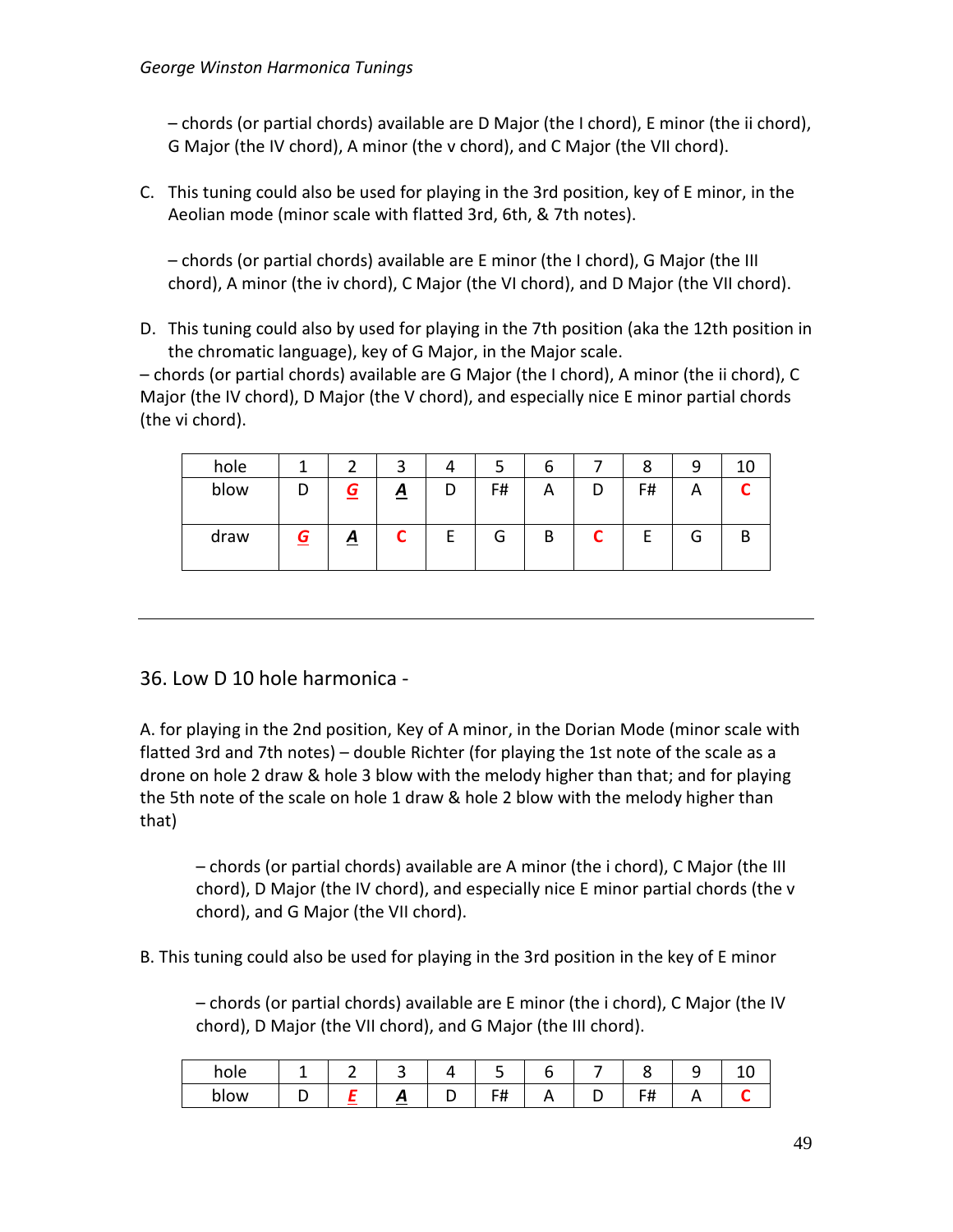melody higher than that)

| draw | <u>. на п</u> | $\mathbf{\Omega}$ | $-$ or B | ∽ | n |  |  |
|------|---------------|-------------------|----------|---|---|--|--|

---------------------------------------------------------------------------------------------------------------------

37. Low D 10 hole harmonica - for playing in the 2nd position, key of A minor, in the Dorian Mode (minor scale with flatted 3rd and 7th notes) – double Richter (for playing the 1st note of the scale as a drone on hole 2 draw & hole 3 blow with the

– chords (or partial chords) available are A minor (the i chord), C Major (the III chord), D Major (the IV chord), and especially nice E minor partial chords (the v chord), G Major (the VII chord)

- [hole 2 blow is tuned up a half step so that low A and G 4ths can be played]

| hole |   |   |               |   | ٮ  | b            |   |    |                   |  |
|------|---|---|---------------|---|----|--------------|---|----|-------------------|--|
| blow | ш |   | ≏<br>$-$ or B | י | F# | $\mathsf{H}$ | ┕ | F# | $\mathbf{\Omega}$ |  |
| draw |   | г |               |   | G  | В            |   |    |                   |  |

38. Low D 10 hole harmonica - for playing in the 2nd position, key of A minor, in the Dorian Mode (minor scale with flatted 3rd and 7th notes) – double Richter (for playing the 1st note of the scale as a drone on hole 2 draw & hole 3 blow with the melody higher than that; and for playing the 1st note of the scale on hole 9 blow & hole 10 draw, with the melody lower than that).

- chords (or partial chords) available are A minor (the i chord), C Major (the III chord), D Major (the IV chord), and especially nice E minor partial chords (the v chord), G Major (the VII chord).

- [hole 2 blow is tuned up a half step so that a low G partial chord can be played, in addition to the low A minor chord].

| hole |  |  | . . |  |  |  |  |  |
|------|--|--|-----|--|--|--|--|--|
|------|--|--|-----|--|--|--|--|--|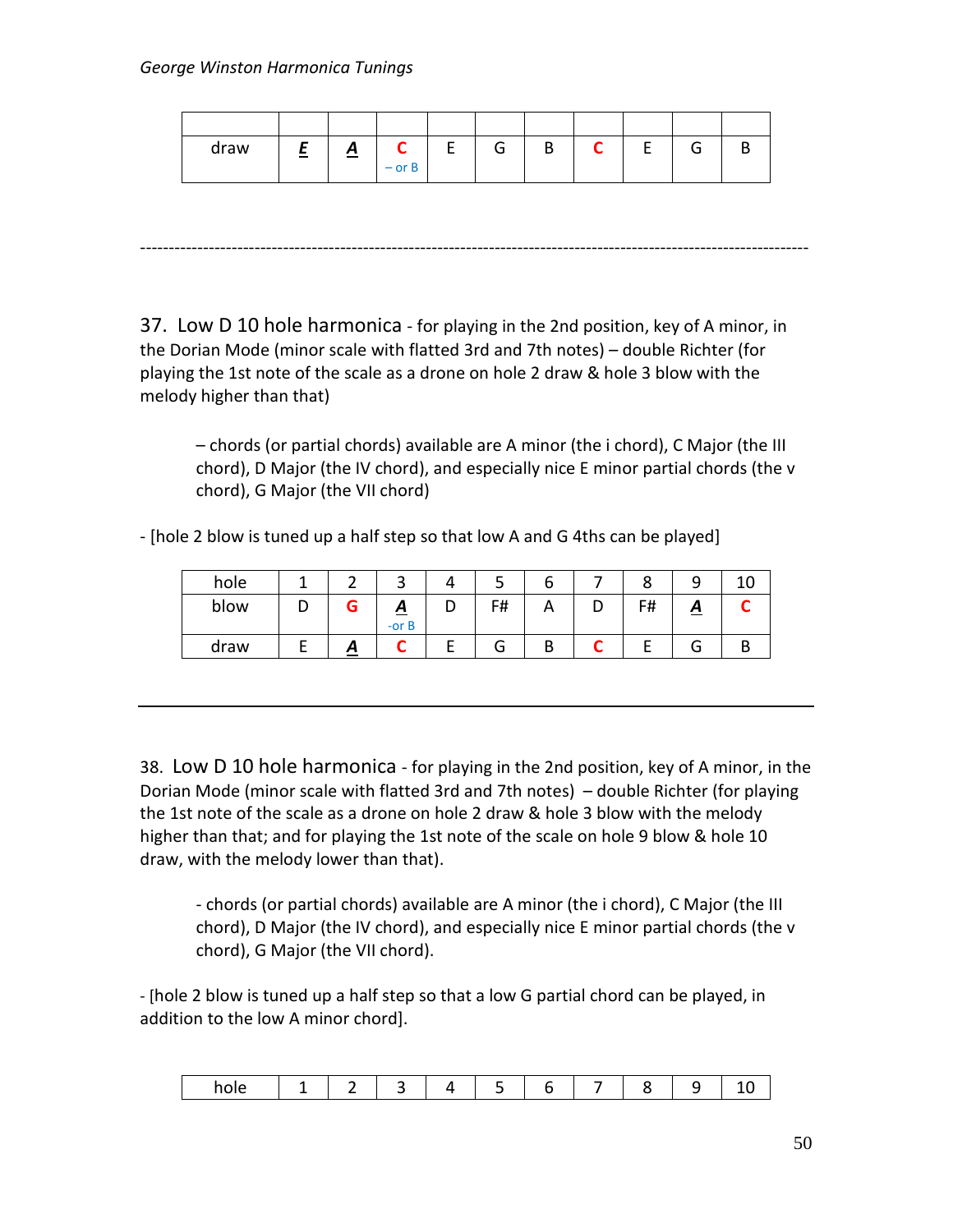| blow |   | . . | - 11<br>.<br>. |   | -<br>. . |  |
|------|---|-----|----------------|---|----------|--|
| draw | ≃ |     |                | - |          |  |

39. Low D 10 hole harmonica - for playing in the 2nd position, key of A, in the Dorian Mode (minor scale with flatted 3rd and 7th notes) – double Richter (for playing the 1st note of the scale as a drone on hole 2 draw & hole 3 blow with the melody higher than that; and for playing the 1st note of the scale on hole 9 blow & hole 10 draw, with the melody lower than that).

- chords (or partial chords) available are A minor (the i chord), C Major (the III chord), D Major (the IV chord), and especially nice E minor partial chords (the v chord).

| hole |                     |          | سه         |  |             |  |
|------|---------------------|----------|------------|--|-------------|--|
| blow | ᄃᆎ<br>$\cdot$ $\pi$ | <u>.</u> | F₩<br>דד ו |  | - 11<br>. . |  |
| draw |                     |          |            |  |             |  |

40. Low D 10 hole harmonica - for playing in the 2nd position, key of A, in the Dorian Mode (minor scale with flatted 3rd and 7th notes) – double Richter (for playing the 1st note of the scale as a drone on hole 2 draw & hole 3 blow with the melody higher than that; and for playing the 1st note of the scale on hole 9 blow & draw, with the melody lower than that).

- chords (or partial chords) available are A minor (the i chord), C Major (the III chord), D Major (the IV chord), and especially nice E minor partial chords (the v chord), G Major (the VII chord).

| hole |            | - |   |    |         |         |   |  |
|------|------------|---|---|----|---------|---------|---|--|
| blow | F#<br>דד ו | ≏ | ັ | F# | $\cdot$ | г#<br>. | - |  |
| draw | ≏          |   |   | ت  |         |         |   |  |

41. Low D 10 hole harmonica -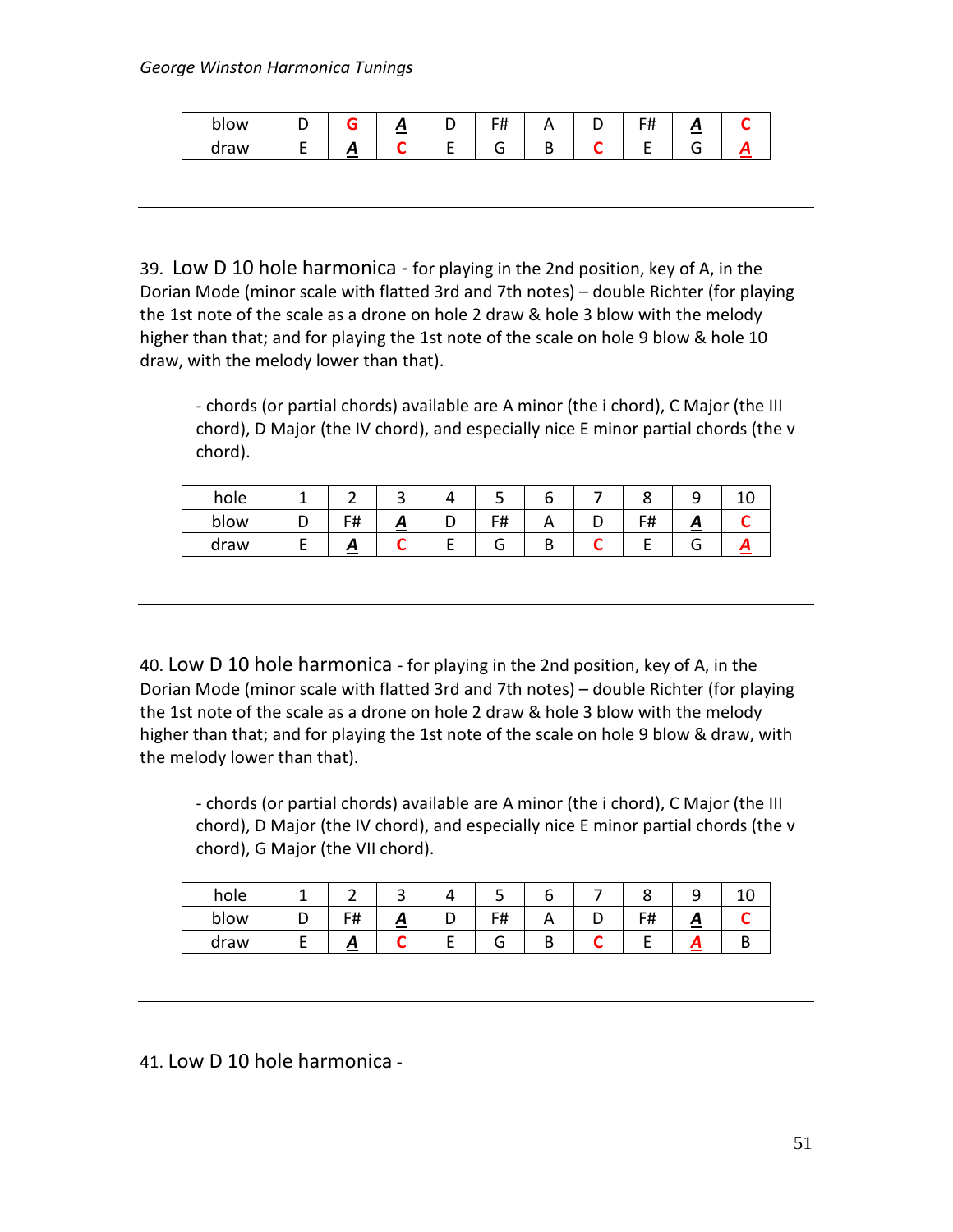A. for playing in the 2nd position, key of A minor, in the Dorian Mode (minor scale with flatted 3rd and 7th notes) – double Richter (for playing the 1st note of the scale as a low drone on hole 2 draw & hole 3 blow with the melody higher than that); and for playing the 7th note of the scale as a low drone on hole 1 draw & hole 2 blow with the melody higher than that).

- chords (or partial chords) available are A minor (the i chord), G Major (the VII chord), C Major (the III chord), D Major (the IV chord), and E minor (the v chord).

B. this tuning could also be used for playing in the 3rd position, key of E minor, in the Aeolian mode (minor scale with flatted 3rd, 6th, & 7th notes).

– chords (or partial chords) available are E minor (the I chord), G Major (the III chord), A minor (the iv chord), C Major (the VI chord), and D Major (the VII chord).

C. This tuning could also be used for playing in the 7th position (aka the 12th position in the chromatic language), key of G Major, in the Major scale.

– chords (or partial chords) available are G Major (the I chord), A minor (the ii chord), C Major (the IV chord), D Major (the V chord), and especially nice E minor partial chords (the vi chord).

| hole |   |   |   | ے  |   |                  |  |
|------|---|---|---|----|---|------------------|--|
| blow |   | Ξ | ັ | F# | n | c#<br>$\bm{\pi}$ |  |
| draw | Л |   |   | O  | ש |                  |  |

42. Key of A 10 hole harmonica, the "Rick Epping/ Ted Folsolm 2&3 Draw Lowered Tuning" – (used to play "Shenandoah Falls")

A. for playing in the 3rd position, key of B Minor, Dorian Mode (minor scale with flatted 3rd and 7th notes).

- available chords (or partial chords) are B minor (the i chord), A Major (the VII chord), C# minor (the ii chord), D Major (the III chord), and G# minor (the vi chord).

B. **and** for playing in the 1st position, key of A, Major scale

- available chords (or partial chords) are A Major (the I chord), B minor (the ii chord), C# minor (the iii chord), D Major (the IV chord), and G# minor (the vii chord).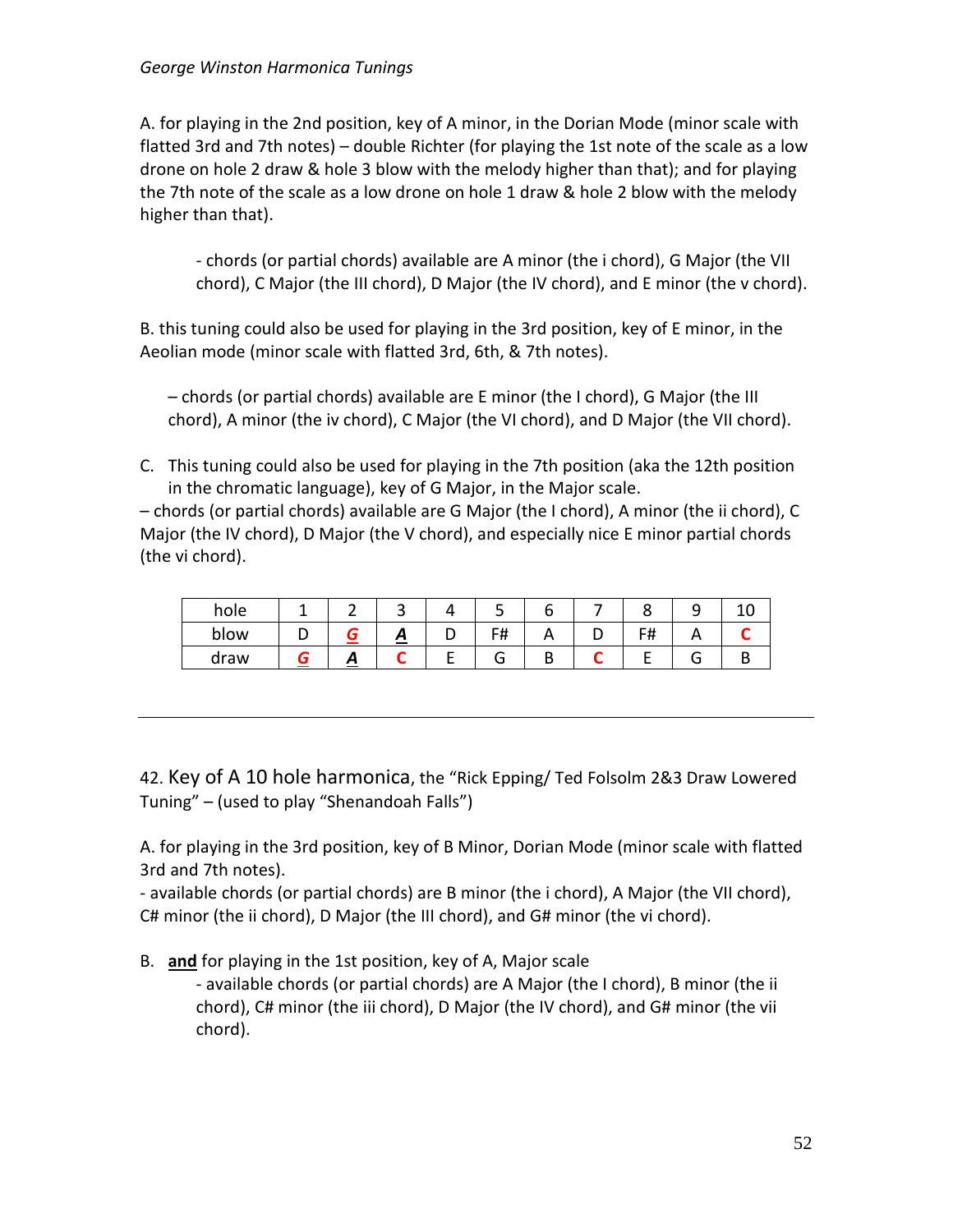C. also for playing in the 7th position (aka 12th position in the chromatic language), key of D Major Pentatonic scale (five note scale with the 1st, 2nd, 3rd, 5th, & 6th notes, avoiding the hole 7 draw).

> - available chords (or partial chords) are D Major (the I chord), A Major (the IV chord), B minor (the vi chord), and C# minor (the vii chord).

| hole |    | ⌒<br>ے |    | ັ  | o  |    |    | - |    |
|------|----|--------|----|----|----|----|----|---|----|
| blow | C# |        | n. | C# |    |    | C# |   |    |
| draw |    | F#     | D  |    | F# | G# |    |   | F# |

- for a Low D harmonica

| hole |    |  |    | o |    |    |        |  |
|------|----|--|----|---|----|----|--------|--|
| blow | F# |  | F# | ⌒ |    | F# |        |  |
| draw |    |  | G  | В | C# |    | -<br>J |  |

A. for playing in the 3rd position, key of E Minor, Dorian Mode (minor scale with flatted 3rd and 7th notes).

- available chords (or partial chords) are E minor (the i chord), D Major (the VII chord), F# minor (the ii chord), G Major (the III chord), and C# minor (the vi chord).

B. and for playing in the 1st position, key of D, Major scale

- available chords (or partial chords) are D Major (the I chord), E minor (the ii chord), F# minor (the iii chord), G Major (the IV chord), and C# minor (the vii chord).

C. also for playing in the 7th position (aka 12th position in the chromatic language), key of G Major Pentatonic scale (five note scale with the 1st, 2nd, 3rd, 5th, & 6th notes, avoiding the hole 7 draw).

> - available chords (or partial chords) are G Major (the I chord), A Major (the IV chord), B minor (the vi chord), and C# minor (the vii chord).

43. Key of A 10 hole harmonica, the "Rick Epping/ Ted Folsolm 2&3 Draw Lowered Tuning" – single Richter (for playing the 1st note of the scale as a low drone on hole 1 draw & hole 2 blow with the melody higher than that).

A. for playing in the 3rd position, key of B Minor, Dorian Mode (minor scale with flatted 3rd and 7th notes)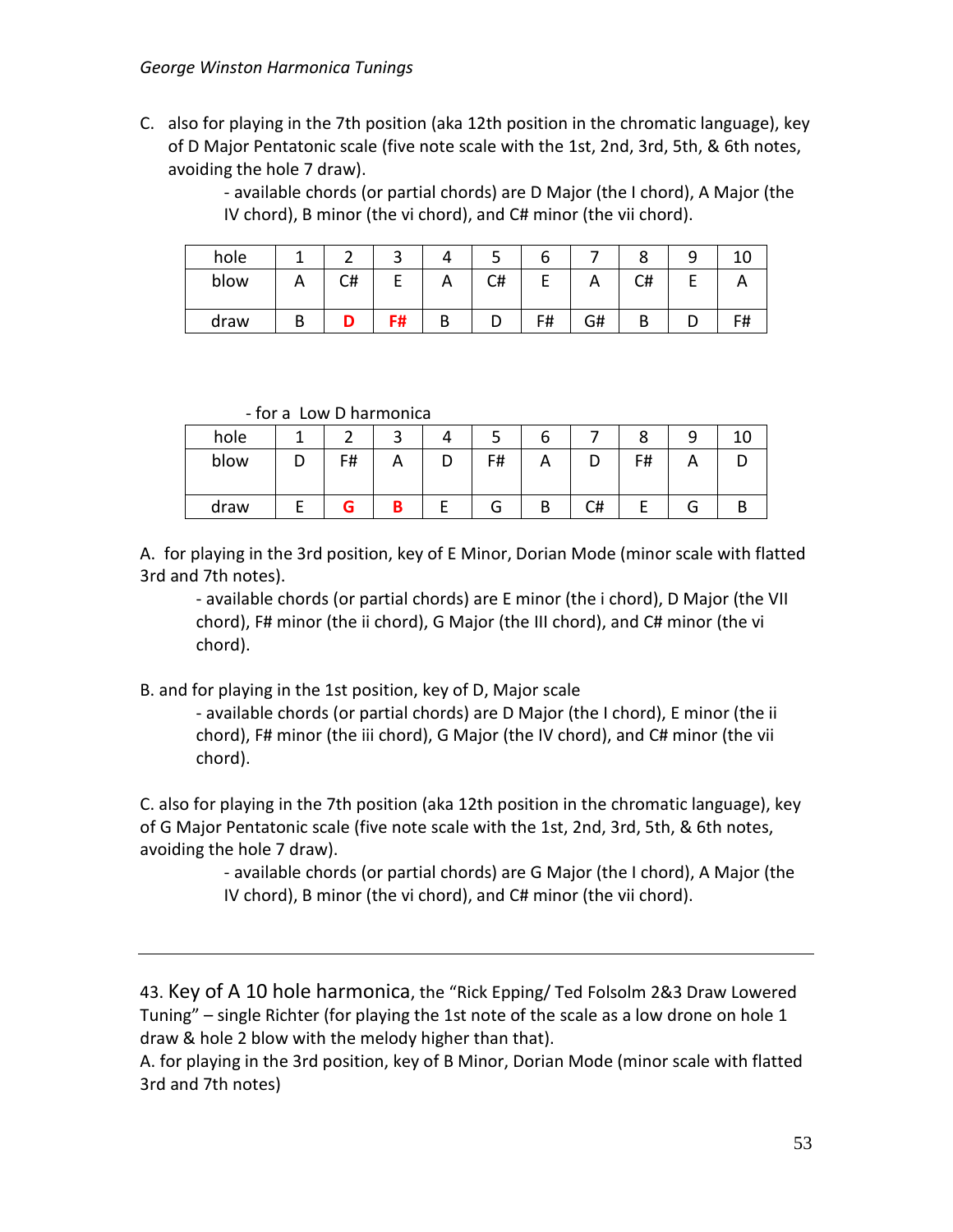- available chords (or partial chords) are B minor (the i chord), A Major (the VII chord), C# minor (the ii chord), D Major (the III chord), and G# minor (the vi chord).

- B. **and** for playing in the 1st position, key of A, Major scale - available chords (or partial chords) are A Major (the I chord), B minor (the ii chord), C# minor (the iii chord), D Major (the IV chord), and G# minor (the vii chord).
- C. also for playing in the 7th position (aka 12th position in the chromatic language), key of D Major Pentatonic scale (five note scale with the 1st, 2nd, 3rd, 5th, & 6th notes, avoiding the hole 7 draw).

- available chords (or partial chords) are D Major (the I chord), A Major (the IV chord), B minor (the vi chord), and C# minor (the vii chord).

| hole |  |          | ٮ  | ∼                     |    |    | ۔ |  |
|------|--|----------|----|-----------------------|----|----|---|--|
| blow |  | $\cdots$ | C# | -                     |    | C# |   |  |
| draw |  | D<br>◡   | ◡  | F#<br>ı <del>11</del> | G# |    |   |  |

- for a Low D harmonica

| hole |  |          | -  | ь                         |    |    |        |  |
|------|--|----------|----|---------------------------|----|----|--------|--|
| blow |  | <u>r</u> | F# | $\boldsymbol{\mathsf{A}}$ | ◡  | F# |        |  |
| draw |  |          | G  | В                         | C# |    | ∽<br>J |  |

A. for playing in the 3rd position, key of B Minor, Dorian Mode (minor scale with flatted 3rd and 7th notes)

- available chords (or partial chords) are B minor (the i chord), A Major (the VII chord), C# minor (the ii chord), D Major (the III chord), and G# minor (the vi chord).

B. and for playing in the 1st position, key of A, Major scale

- available chords (or partial chords) are A Major (the I chord), B minor (the ii chord), C# minor (the iii chord), D Major (the IV chord), and G# minor (the vii chord).

C. also for playing in the 7th position (aka 12th position in the chromatic language), key of D Major Pentatonic scale (five note scale with the 1st, 2nd, 3rd, 5th, & 6th notes, avoiding the hole 7 draw).

- available chords (or partial chords) are D Major (the I chord), A Major (the IV chord), B minor (the vi chord), and C# minor (the vii chord).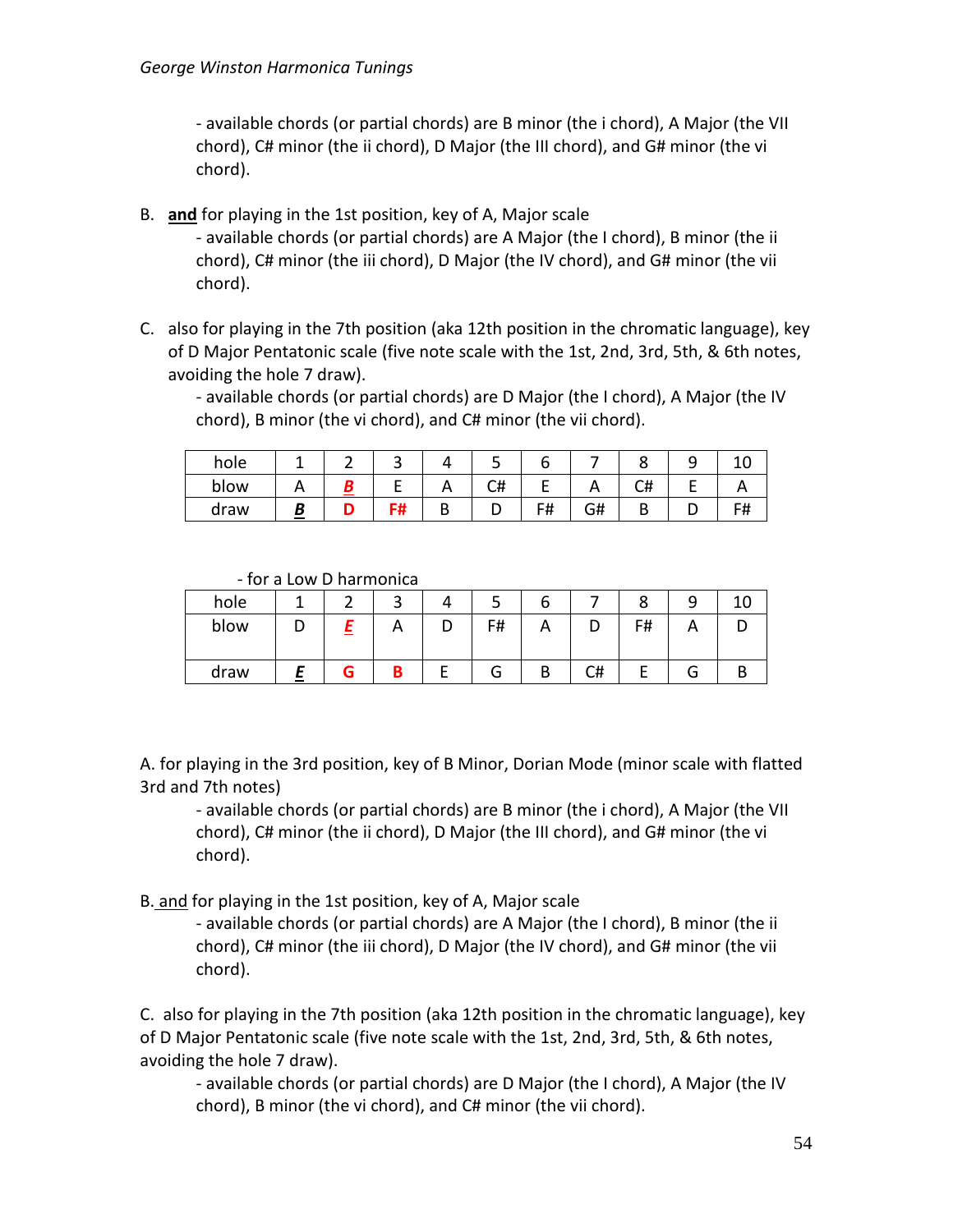:

44. Key of A 10 hole harmonica, the "Rick Epping/ Ted Folsolm 2&3 Draw Lowered Tuning" – double Richter (for playing the 1st note of the scale as a low drone on hole 1 draw & hole 2 blow with the melody higher than that; and for playing the 1st note of the scale as a high drone on hole 8 blow & draw with the melody lower than that).

A. for playing in the 3rd position, key of B Minor, Dorian Mode (minor scale with flatted 3rd and 7th notes).

- available chords (or partial chords) are B minor (the i chord), A Major (the VII chord), C# minor (the ii chord), D Major (the III chord), and G# minor (the vi chord).

| hole |          |          | ٮ  |    |    | ۔ |    |
|------|----------|----------|----|----|----|---|----|
| blow | r#<br>∽⊤ | $\cdots$ | C# |    |    |   |    |
| draw |          |          |    | F# | G# |   | F# |

- and on a 12 hole harmonica it would be – triple Richter (for playing the 7th note of the scale as a low drone on hole 1 blow & draw with the melody higher than that; for playing the 1st note of the scale on hole 1 blow & draw with the melody note higher than that; and for playing the 1st note of the scale as a high drone on hole 8 blow & draw with the melody note lower or higher than that).

B. for playing in the 3rd position, key of B Minor, Dorian Mode (minor scale with flatted 3rd and 7th notes).

- available chords (or partial chords) are B minor (the i chord), A Major (the VII chord), C# minor (the ii chord), D Major (the III chord), and G# minor (the vi chord).

| hole        |          |                          | ર<br>ت | 4       | ͻ | ь  |    | 8  | 9                        | 10 | 44 | 1 ว |
|-------------|----------|--------------------------|--------|---------|---|----|----|----|--------------------------|----|----|-----|
| <b>Blow</b> | <u>д</u> | $\underline{\mathbf{B}}$ | C#     | -<br>ь. | A | C# |    | Α  | $\underline{\mathbf{B}}$ | C# |    | A   |
| draw        |          | B                        |        | F#      | B | D  | F# | G# | Β                        | D  | F# | в   |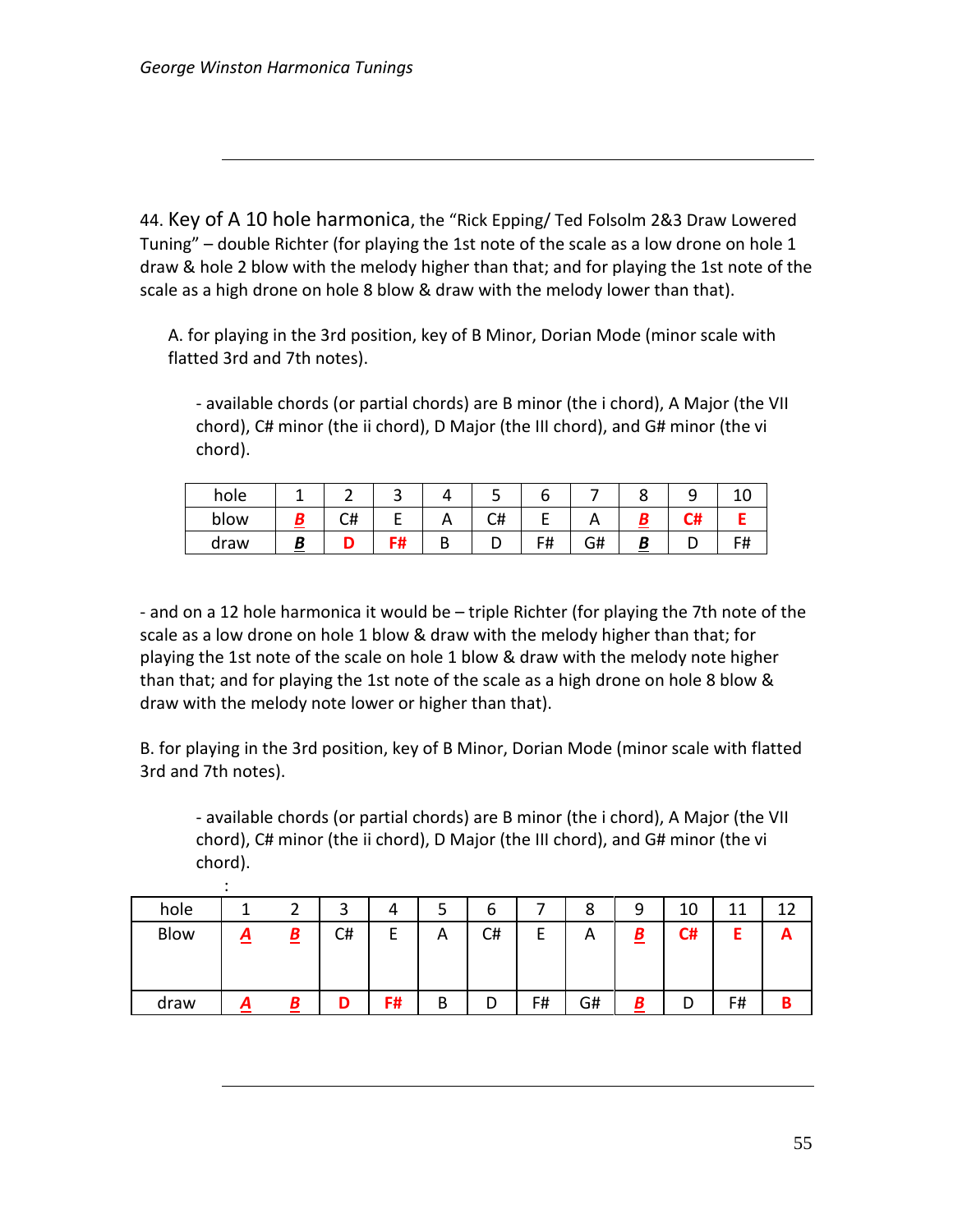57. Key of A 10 hole harmonica, a variation of the "Rick Epping/ Ted Folsolm 2&3 Draw Lowered Tuning" – single Richter (for playing the 1st note of the scale as a high drone on hole 8 blow & draw with the melody lower, and also higher than that.

A. for playing in the 3rd position, key of B Minor, in the Aeolian Mode (minor scale with flatted 3rd, 6th, and 7th notes).

- available chords (or partial chords) are B minor (the i chord), A Major (the VII chord), C# minor (the ii chord), D Major (the III chord), F# minor (the v chord), and G Major (the VI chord).

B. can also be played in the second position in the key of E minor, in the Dorian Mode (minor scale with the flatted 2nd and 7th notes) – single Richter with the 5th note of the scale on hole 8 blow & draw

- available chords (or partial chords) are E minor (the i chord), B minor (the v chord), A Major (the IV chord), C# minor (the vi chord), D Major (the VII chord), and G Major (the iii chord).

| hole |   |    | າ  | 4 |    | ь  |           |                           |         |         |
|------|---|----|----|---|----|----|-----------|---------------------------|---------|---------|
| blow | A | C# |    | A | C# | F  |           | $\underline{\mathcal{B}}$ | C#      |         |
|      |   |    |    |   |    |    | or G      |                           | -or $E$ | -or $E$ |
| draw | D |    | F# | B | D  | F# | G<br>or A | <u>B</u>                  |         | F#      |

| hole |    | ٮ        | ັ  |   |   |       |          |
|------|----|----------|----|---|---|-------|----------|
| blow | F# | <u>r</u> | F# | n | ◡ | F#    | Ē        |
|      |    |          |    |   |   | -or A | $-$ or D |
| draw |    |          | G  | D |   | J     |          |

- I also use this tuning on a Low D harmonica

A. for playing in the 3rd position, key of E Minor, in the Aeolian Mode (minor scale with flatted 3rd, 6th, and 7th notes).

- available chords (or partial chords) are E minor (the i chord), D Major (the VII chord), F# minor (the ii chord), G Major (the III chord),B minor (the v chord), and C Major (the VI chord).

B. can also be played in the second position in the key of A minor, in the Dorian Mode (minor scale with the flatted 2nd and 7th notes) – single Richter with the 5th note of the scale on hole 8 blow & draw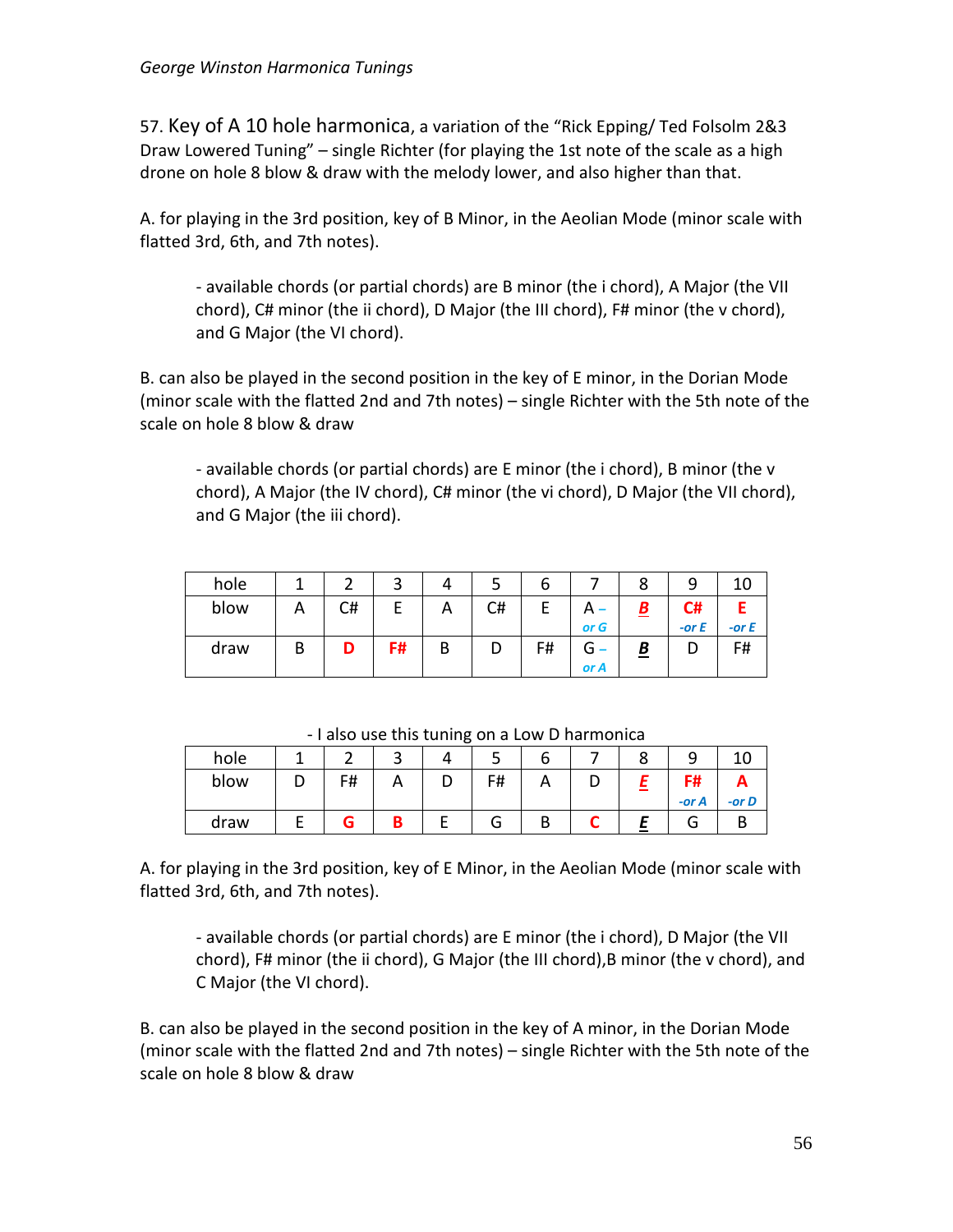- available chords (or partial chords) are A minor (the i chord), E minor (the v chord), D Major (the IV chord), F# minor (the vi chord), G Major (the VII chord), and C Major (the iii chord).

58. Key of A 10 hole harmonica, a variation of the "Rick Epping/ Ted Folsolm 2&3 Draw Lowered Tuning" – single Richter (for playing the 1st note of the scale as a high drone on hole 8 blow & draw with the melody lower, and also higher than that.

A. for playing in the 3rd position, key of B Minor, Aeolian Mode (minor scale with flatted 3rd, 6th, and 7th notes).

- available chords (or partial chords) are B minor (the i chord), A Major (the VII chord), C# minor (the ii chord), D Major (the III chord), F# minor (the v chord), and G Major (the VI chord).

| hole |    |                   |          | ٮ  |    |   |          |         |
|------|----|-------------------|----------|----|----|---|----------|---------|
| blow | C# |                   | <u>r</u> | C# |    |   | C#       |         |
|      |    |                   |          |    |    |   | $-$ or E | -or $E$ |
| draw |    | - 4<br>. .<br>. п | B        | ◡  | F# | O |          | F#      |

- I also use this tuning on a Low D harmonica

| hole |    | ٮ | ັ | ٮ  | O |   | u |                |          |
|------|----|---|---|----|---|---|---|----------------|----------|
| blow | F# |   |   | F# | ⌒ | ◡ |   | F#<br>$-$ or A | $-$ or D |
| draw |    |   |   | ٠  | В |   |   | п              |          |

B. for playing in the 3rd position, key of E Minor, Aeolian Mode (minor scale with flatted 3rd, 6th, and 7th notes).

- available chords (or partial chords) are E minor (the i chord), D Major (the VII chord), F# minor (the ii chord), G Major (the III chord),B minor (the v chord), and C Major (the VI chord).

45. Key of A 10 hole harmonica, the "Rick Epping/ Ted Folsolm 2&3 Draw Lowered Tuning" – triple Richter (for playing the 1st note of the scale as a low drone on hole 1 draw & hole 2 blow with the melody higher than that; and for playing the 7th note of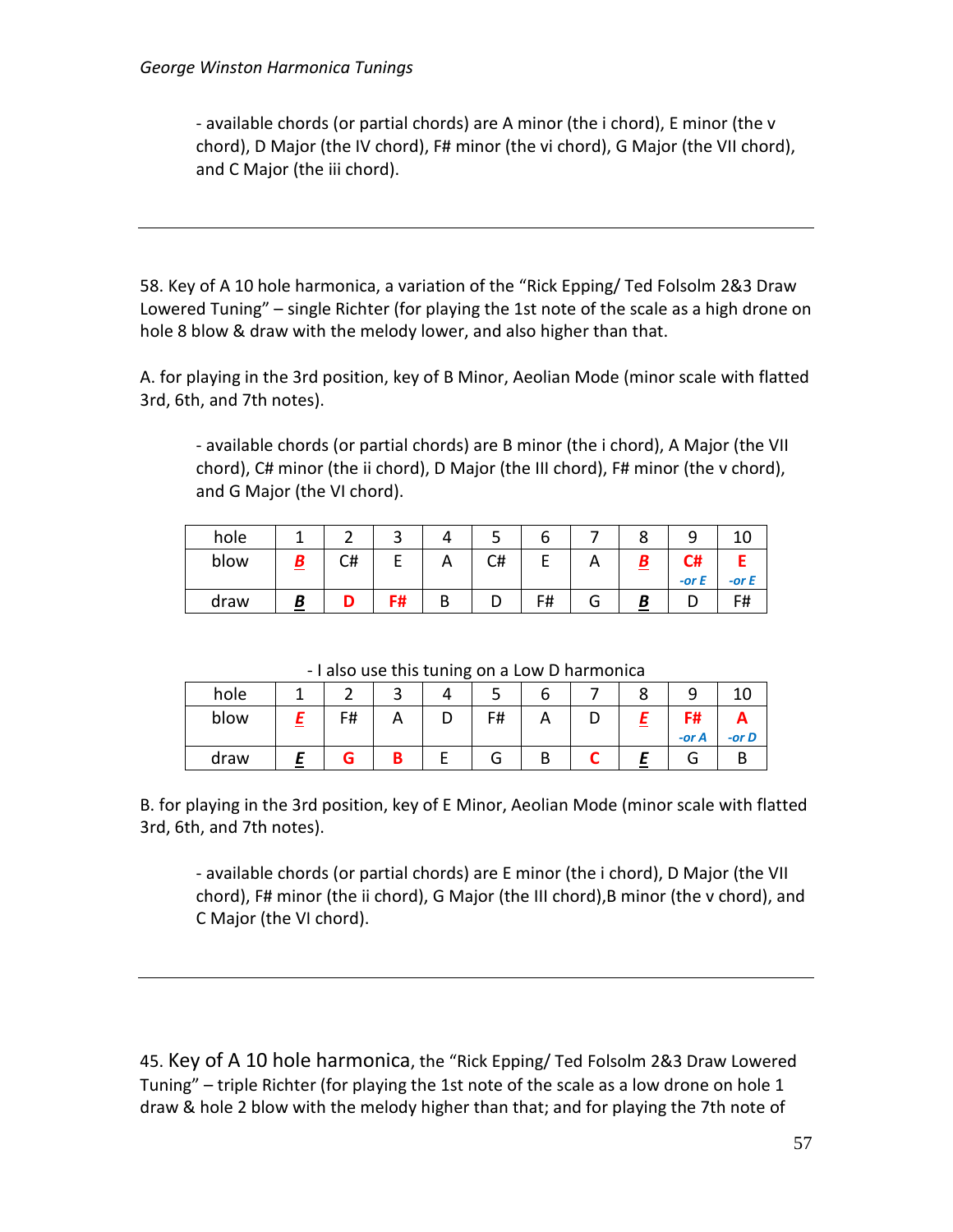the scale as a high drone on hole 7 blow & draw with the melody lower than that; and for playing the 1st note of the scale as a high drone on hole 8 blow & draw with the melody lower than that).

A. for playing in the 3rd position, key of B Minor, Dorian Mode (minor scale with flatted 3rd and 7th notes).

- available chords (or partial chords) are B minor (the i chord), A Major (the VII chord), C# minor (the ii chord), D Major (the III chord), and G# minor (the vi chord).

| hole |  |   | س  |    |                   |      |  |
|------|--|---|----|----|-------------------|------|--|
| blow |  | − | C# |    | $\mathbf{\Gamma}$ | - 77 |  |
| draw |  |   |    | F# | Ā                 |      |  |

- and on a 12 hole harmonica it would be – quadruple Richter (for playing the 7th note of the scale as a low drone on hole 1 draw & blow with the melody higher than that; and for playing the 1st note of the scale as a low drone on hole 2 blow & draw with the melody note higher than that; and for playing the 7th note of the scale as a high drone on hole 8 blow & draw with the melody note lower or higher than that; and for playing the 1st note of the scale as a high drone on hole 9 blow & draw with the melody note lower or higher than that).

A. for playing in the 3rd position, key of B Minor, Dorian Mode (minor scale with flatted 3rd and 7th notes).

- available chords (or partial chords) are B minor (the i chord), A Major (the VII chord), C# minor (the ii chord), D Major (the III chord), and G# minor (the vi chord).

B. can also be played in the second position in the key of E, in the Mixolydian Mode scale (Major scale with the flatted 7th note) – single Richter with the 5th note of the scale on hole 8 blow & draw

- available chords (or partial chords) are E Major (the I chord), b minor (the v chord), A Major (the IV chord), C# minor (the vi chord), C Major (the VII chord), and G# minor (the iii chord).

| hole |   |                          | ົ  |        | ┍<br>ٮ | ∽<br>ь |             | o        | a<br>╯ | 1 በ<br>⊥∪ | $\overline{A}$ |  |
|------|---|--------------------------|----|--------|--------|--------|-------------|----------|--------|-----------|----------------|--|
| blow | ▱ | $\mathbf{\underline{B}}$ | C# | -<br>- | A      | C#     | −<br>⊢<br>- | <u>д</u> | D<br>= | C#        |                |  |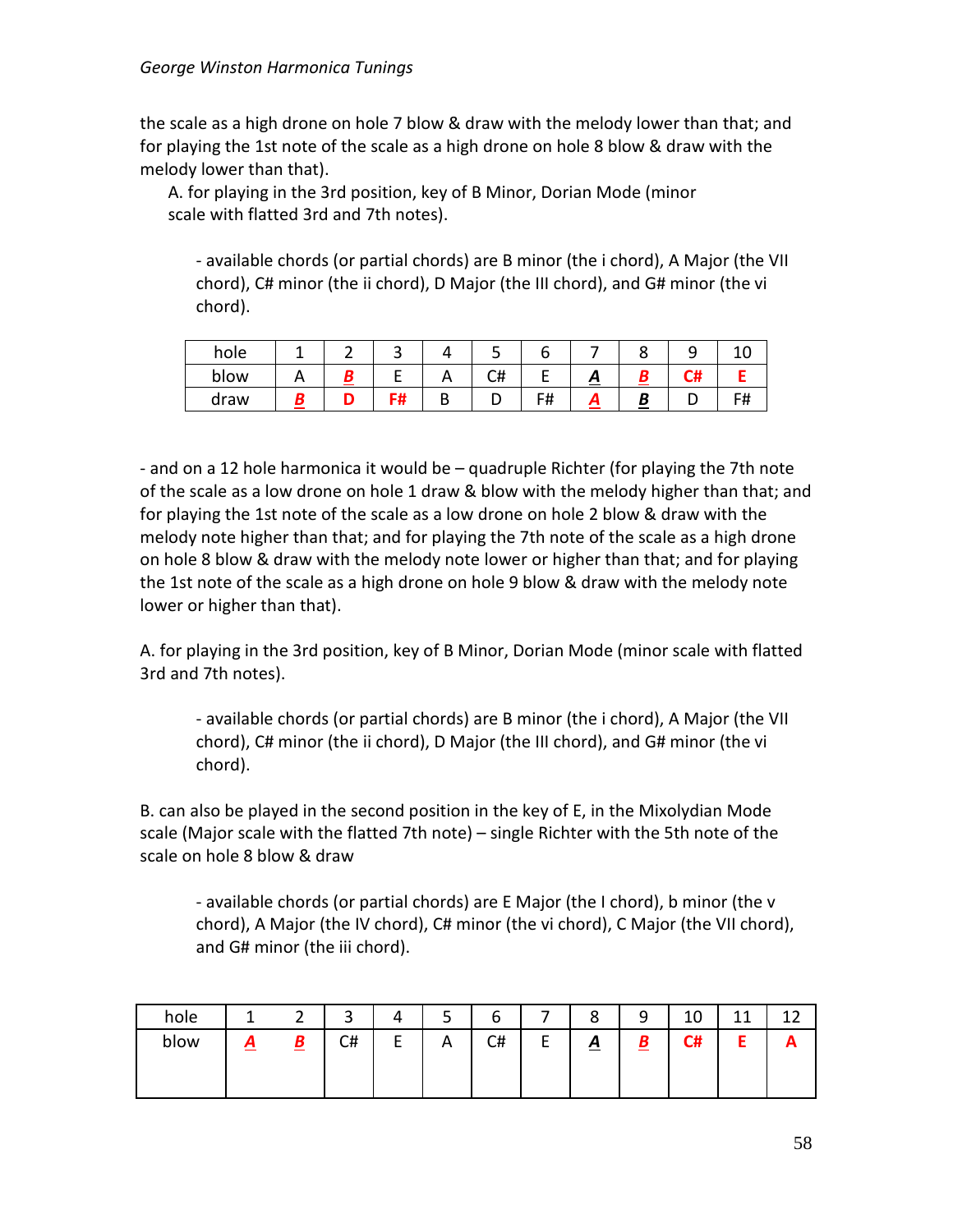| draw |  | - |   | -            | $- \cdot \cdot$<br>$  \tau$ |           |  | - 11<br>. . |  |
|------|--|---|---|--------------|-----------------------------|-----------|--|-------------|--|
|      |  | . | - | . .<br><br>- | n                           | - -<br>__ |  |             |  |

46. Key of A 10 hole harmonica, a variation of the "Rick Epping/ Ted Folsolm 2&3 Draw Lowered Tuning" - (for playing Cajun fiddler Wayne Perry's Old Joe Clark") – single Richter (for playing the 1st note of the scale as a high drone on hole 8 blow & draw with the melody lower, and also higher than that.

A. for playing in the 3rd position, key of B Minor, in the Dorian Mode (minor scale with flatted 3rd and 7th notes).

- available chords (or partial chords) are B minor (the i chord), A Major (the VII chord), C# minor (the ii chord), D Major (the III chord), and G# minor (the vi chord).

| hole |   |    | ົ  |   |    | ь  |    |   |           |         |
|------|---|----|----|---|----|----|----|---|-----------|---------|
| blow | n | C# |    | A | C# | F  | n  | D |           |         |
|      |   |    |    |   |    |    |    |   | -or<br>C# | -or $E$ |
| draw | D |    | F# | В | υ  | F# | G# | Β |           | F#      |

- I also use this tuning on a Low D harmonica

| hole |    | ⌒   |    | ь |    | o | a     |         |
|------|----|-----|----|---|----|---|-------|---------|
| blow | F# | ┌ \ | F# | ⌒ |    |   | n     |         |
|      |    |     |    |   |    |   | $-0r$ | -or $A$ |
|      |    |     |    |   |    |   | F#    |         |
| draw |    | B   | G  | В | C# |   | п     |         |

A. for playing in the 3rd position, key of E Minor, in the Dorian Mode (minor scale with flatted 3rd and 7th notes).

- available chords (or partial chords) are E minor (the i chord), D Major (the VII chord), F# minor (the ii chord), G Major (the III chord), and C# minor (the vi chord).

B. can also be played in the second position in the key of A, in the Mixolydian Mode scale (Major scale with the flatted 7th note) – single Richter with the 5th note of the scale on hole 8 blow & draw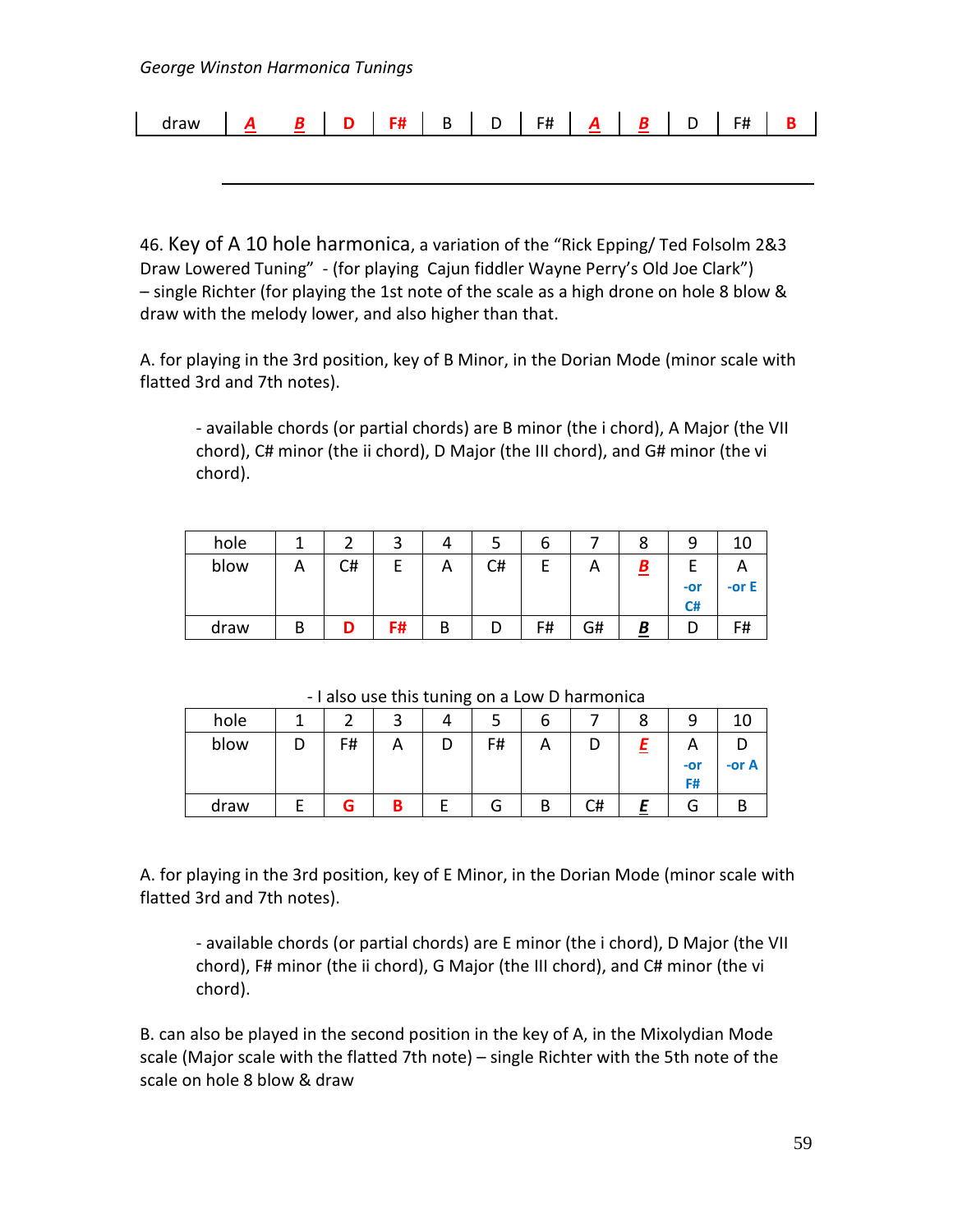- available chords (or partial chords) are A Major (the I chord), E minor (the v chord), D Major (the IV chord), F# minor (the vi chord), G Major (the VII chord), and C# minor (the iii chord).

47. Key of A 10 hole harmonica, a variation of the "Rick Epping/ Ted Folsolm 2&3 Draw Lowered Tuning" (with hole 7 draw lowered two half steps, actually making this a just six note scale harmonica [with no 6th note of the scale present}, so that it is in the key of B minor, but is actually *neither* the Dorian or the Aeolian Mode).

A. for playing in the 3rd position, key of B Minor, Dorian Mode (minor scale with flatted 3rd and 7th notes and flatted 3rd) - **and** for playing in 1st position, key of A, Major pentatonic (five note scale with the 1st, 2nd, 3rd, 5th, & 6th notes)

- available chords (or partial chords) are B minor (the I chord), A Major (the VII chord), and D Major (the III chord)

B. for playing in the 1st position, key of A Major

- available chords (or partial chords) are A Major (the I chord), B minor (the ii chord), and D Major (the IV chord)

| hole |          |                                    | ے    |   | ٮ  | ь  |                           |    |   |    |
|------|----------|------------------------------------|------|---|----|----|---------------------------|----|---|----|
| blow | <u>n</u> | C#<br>-or $\underline{\mathbf{B}}$ |      | A | C# | –  | $\boldsymbol{\mathsf{A}}$ | C# |   |    |
| draw |          |                                    | - 11 | D | ◡  | F# | F#                        |    | ◡ | F# |

48. Low D 10 hole harmonica -

A. for 1st position playing, key of D, in the Dorian Mode (minor scale with flatted 3rd & 7th notes) – double Richter (for playing the 1st note of the scale as a low drone on hole 1 blow and draw with the melody higher than that; and for playing the 5th note of the scale as a drone on hole 2 draw and hole 3 blow with the melody higher than that). – (for playing Curt Bouterse's "Felicita", with the main verse in the key of D, with the mode of: the 1st note of the scale, the 2nd note, the 4th note, the 5th note, and the 7 note [the notes D, E, G, A, and C] , and the chorus in the key of A minor, with the minor pentatonic mode [with the notes A, C, D, E, and G ]).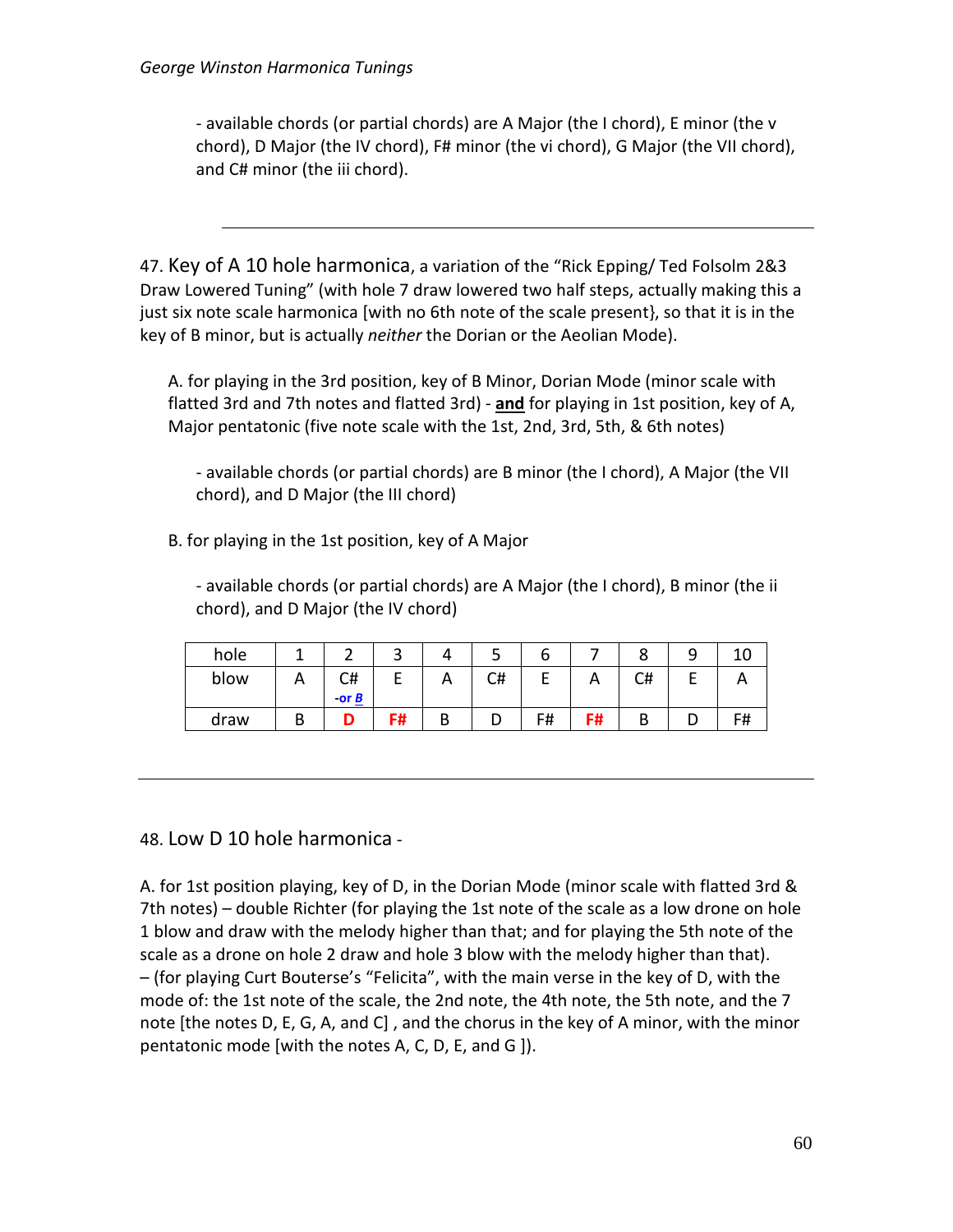- chords (or partial chords) available in this tuning are the D minor chord (the i chord), the E minor chord (the ii chord), the F Major chord (the III chord), the G Major chord (the IV chord), and the A minor chord (the v chord).

B. also for playing in the 2nd position, in the key of A, in the Aeolian Mode (with flatted 3rd, 6th & 7th notes) – double Richter (for playing the 1st note of the scale on hole 2 draw & hole 3 blow with the melody higher than that; and for playing the 4th note of the scale on hole 1 blow and hole 1 draw with the melody note higher than that).

- chords (or partial chords) available in this tuning are the A minor chord (the i chord), the D minor chord (the iv chord), the E minor chord (the v chord), the F Major chord (the VI chord), and the G Major chord (the VII chord).

| hole |          | ◠        |        | O | Ο | ۵      |       |
|------|----------|----------|--------|---|---|--------|-------|
| blow |          | <u>A</u> |        | ⌒ |   |        |       |
|      |          |          |        |   |   |        | -or   |
| draw | <u>A</u> |          | ∽<br>G | В |   | ∽<br>G |       |
|      |          |          |        |   |   |        | -or B |

- I often also use this tuning on a Low D 11 hole harmonica (with an extra high Richter on holes 10 & 11):

| hole | -- |   | ے                   |   |   | ۔ | ⊥∪     |  |
|------|----|---|---------------------|---|---|---|--------|--|
| blow |    |   | <u>г.</u><br>$\sim$ |   | ັ |   | $\sim$ |  |
| draw |    | ~ |                     | ∽ | ∽ |   |        |  |

49. Low D 10 hole harmonica - for playing in the 1st position, key of D minor in the Dorian Mode (minor scale with flatted 3rd & 7th notes) – single Richter (for playing the 1st note of the scale on hole 7 blow & draw with the melody lower and higher than that; and for playing the 5th note of the scale as a drone on hole 2 draw & hole 3 blow with the melody higher than that.

- chords (or partial chords) available are D Minor (the I chord) , A minor (the v chord), C Major (the VII chord), and E minor (the ii chord).

| hole |                              |                     | ت | 4 |   | O      |          | 8 | 9 | 10      |
|------|------------------------------|---------------------|---|---|---|--------|----------|---|---|---------|
| blow | D                            |                     | A | D |   |        | <u>D</u> | г | А |         |
|      |                              |                     |   |   |   |        |          |   |   | -or $C$ |
| draw |                              | G                   |   | E | G | ∽<br>◡ | D<br>_   | E | G |         |
|      | -or $\underline{\mathbf{D}}$ | -or $\underline{A}$ |   |   |   |        |          |   |   | -or $B$ |
|      |                              |                     |   |   |   |        |          |   |   |         |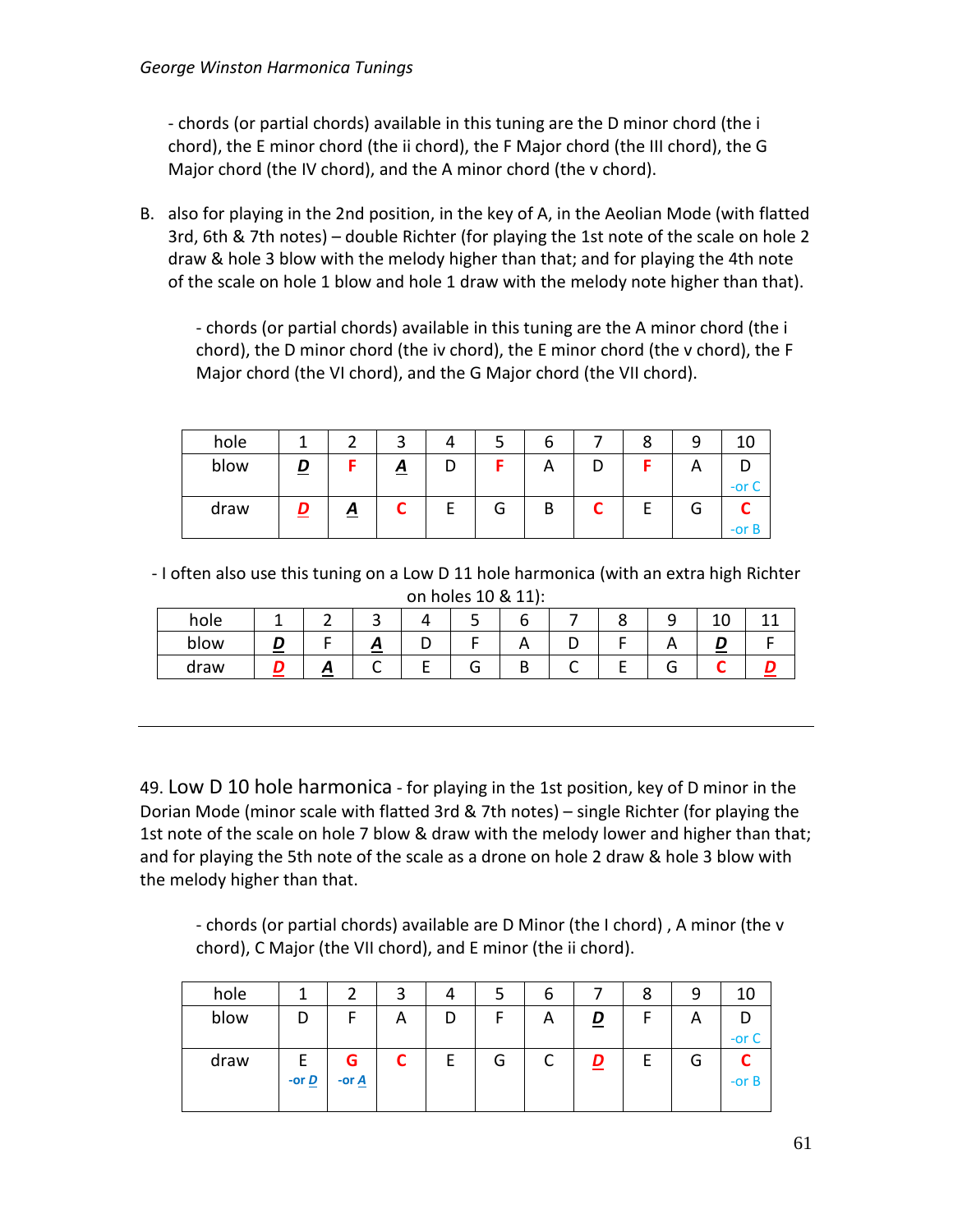- Could also use this tuning on a Low D 11 hole harmonica (with extra low notes on hole 1 blow and draw):

| hole | ◠                            | 3        | 4 | O |   | 8        | 9      | 10 | 11       |
|------|------------------------------|----------|---|---|---|----------|--------|----|----------|
| blow |                              | г        | A | - | Α | <u>D</u> | ┍      | A  |          |
|      |                              |          |   |   |   |          |        |    | -or C    |
| draw |                              | G        |   | G |   | D<br>=   | −<br>E | G  |          |
|      | -or $\underline{\mathbf{D}}$ | $-$ or A |   |   |   |          |        |    | $-$ or B |
|      | $-$ or C                     |          |   |   |   |          |        |    |          |

50. Low D 10 hole harmonica - for playing in the 1st position, key of D minor in the Dorian Mode (minor scale with flatted 3rd & 7th notes) – single Richter (for playing the 1st note of the scale on hole 7 blow & hole 8 draw with the melody lower and higher than that; and for playing the 5th note of the scale as a drone on hole 2 draw & hole 3 blow with the melody higher than that.

- chords (or partial chords) available are D Minor (the I chord) , A minor (the v chord), C Major (the VII chord), and E minor (the ii chord).

| hole |              |                     | ⌒ | 4 |        |   |   | О | a       |       |
|------|--------------|---------------------|---|---|--------|---|---|---|---------|-------|
| blow |              |                     | Α | ◡ |        | Ħ | = |   | ⌒       |       |
|      |              |                     |   |   |        |   |   |   |         | -or C |
| draw |              | G                   |   | E | ⌒<br>G | В |   |   | ⌒<br>Ĺ٦ |       |
|      | -or <u>D</u> | -or $\underline{A}$ |   |   |        |   |   |   |         | -or B |

# **IV. AEOLIAN MODE TUNING GROUP** (scale with flatted 3rd, 6th & 7th scale notes):

51. Low D 10 hole harmonica – (used to play the Japanese song "Kazoe-Uta") - for playing in the 1st position, key of D minor, in the Japanese based Aeolian Mode (minor scale with flatted 3rd, 6th & 7th notes) - double Richter (for playing the 1st note of the scale on hole 7 blow & draw with the melody lower and higher than that; for playing the 5th note of the scale as a drone on hole 2 draw & hole 3 blow with the melody higher than that; - [and theoretically for playing the 5th note of the scale on hole 9 blow & draw with the melody lower than that]).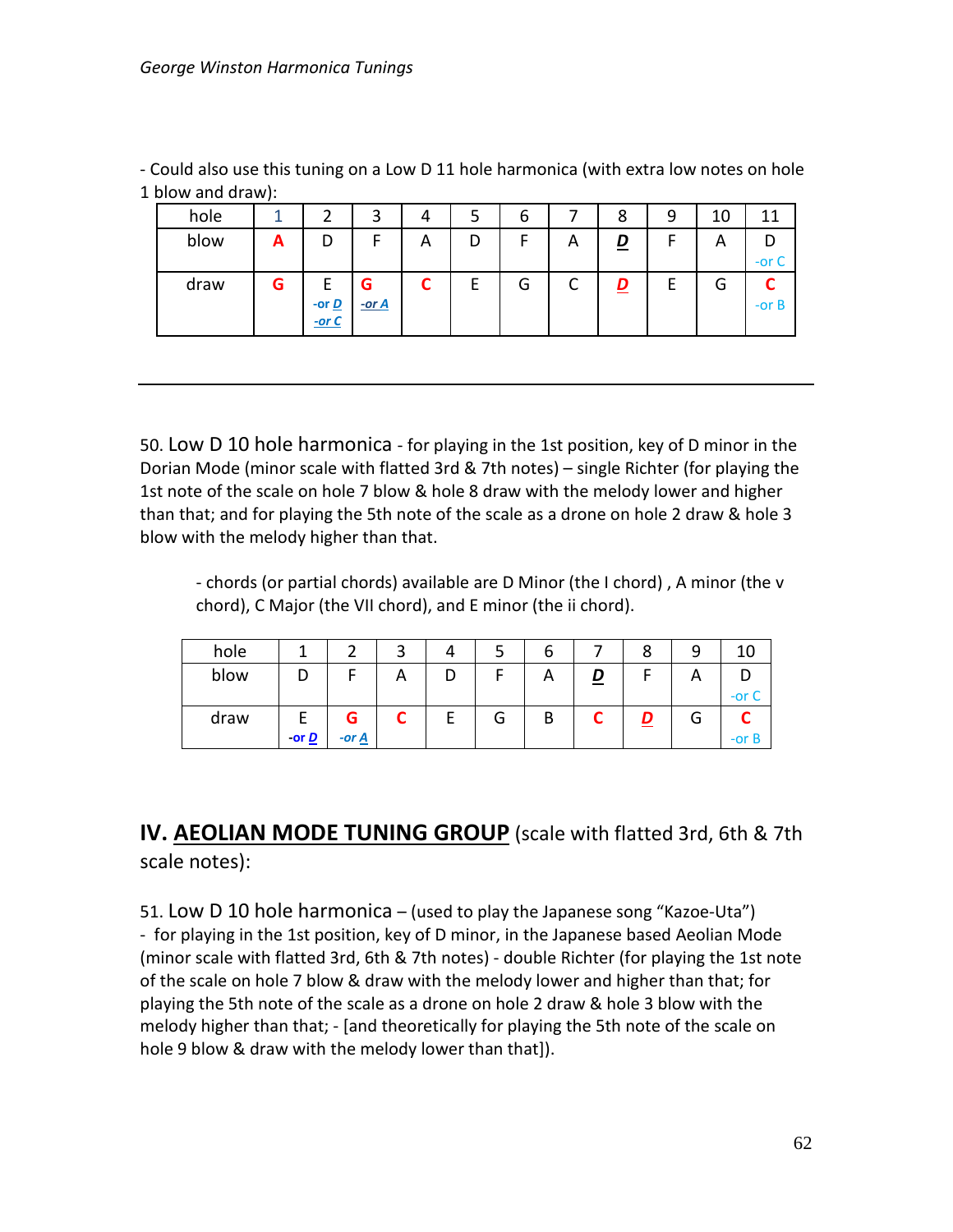- chords (or partial chords) available are D minor (the I chord), G minor (the iv chord), and F Major (the III chord).

| hole |         |            |    |    | ب | o         |          | c |                          | ιv        |
|------|---------|------------|----|----|---|-----------|----------|---|--------------------------|-----------|
| blow | ◡       |            | n  | ◡  |   |           | =        |   |                          |           |
| draw | -or $D$ | G<br>-or A | Bb | E, | G | <b>Bb</b> | <u>_</u> | - | u<br>-or $\underline{A}$ | <b>DD</b> |

- Could also use this tuning on a Low D 11 hole harmonica (with extra low notes on hole 1 blow and draw):

| hole | (11)     |          |          | ے         |   | ے | o         |        | u | ے          | ∸  |
|------|----------|----------|----------|-----------|---|---|-----------|--------|---|------------|----|
| blow | Ā        | ◡        |          | A         | ◡ |   | A         |        |   |            |    |
| draw | $-$ or G | $-$ or D | $-$ or A | <b>Bb</b> |   | O | <b>Bb</b> | D<br>— | ▃ | u<br>-or A | Bр |

52. Low D 10 hole harmonica - for playing in the 1st position, key of D minor, in the Japanese based Aeolian Mode (minor scale with flatted 3rd, 6th & 7th notes) - double Richter (for playing the 1st note of the scale on hole 7 blow & draw with the melody lower and higher than that; for playing the 5th note of the scale as a drone on hole 2 draw & hole 3 blow with the melody higher than that; - [ and theoretically for playing the 5th note of the scale on hole 9 blow & draw with the melody lower than that).

– {and technically this tuning has the harmonic minor scale, with the sharp 7 note, here the C# note, on hole 7 draw.}

- chords (or partial chords) available are D minor (the I chord), G minor (the iv chord), and F Major (the III chord).

| hole |                              |               | ٮ         | 4 | ٮ | O         |    | Ο |                   |    |
|------|------------------------------|---------------|-----------|---|---|-----------|----|---|-------------------|----|
| blow |                              |               | Α         | ◡ |   |           | ≝  |   | ≏                 |    |
| draw | -or $\underline{\mathbf{D}}$ | G<br>$-$ or A | <b>Bb</b> |   | G | <b>Bb</b> | C# | ⋍ | G<br><u>-or A</u> | вp |

53. Low D 10 hole harmonica -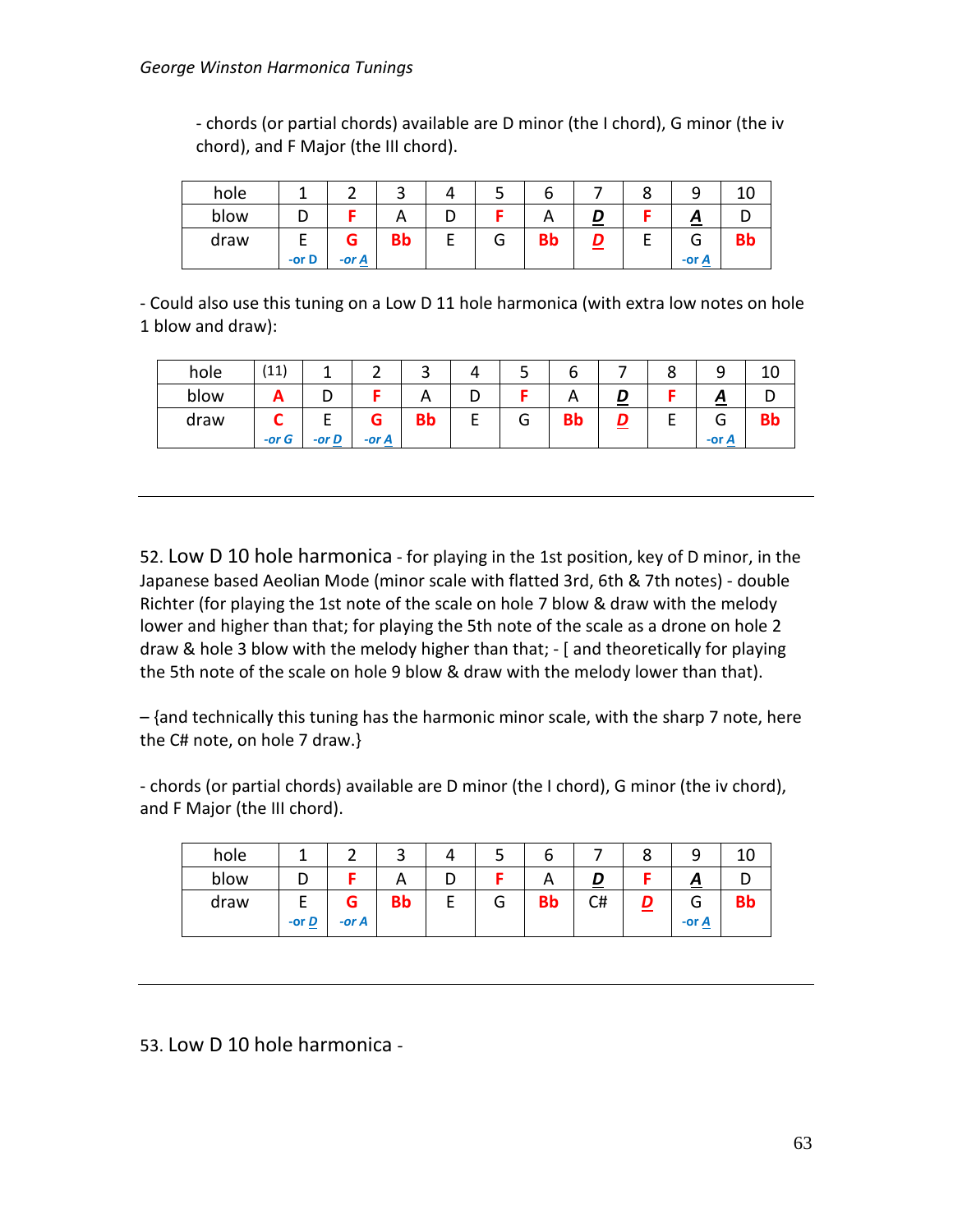A. for playing in the 2nd position, key of A, in the Aeolian Mode (minor scale with flatted 3rd, 6th & 7th notes) – double Richter (for playing the 1st note of the scale as a drone on hole 2 draw & hole 3 blow with the melody higher than that; and for playing the 1st note of the scale on hole 9 blow & draw with the melody lower than that).

- chords (or partial chords) available are A minor (the i chord), C Major (the III chord), D Major (the IV chord), and especially nice E minor partial chords (the v chord), F Major (tie VI chord), and G Major (the VII chord).

B. and for playing in the 1st position, key of D minor, in the Dorian Mode (minor scale with flatted 3rd & 7th) - double Richter (for playing the 5th note of the scale as a drone on hole 2 draw & hole 3 blow with the melody higher than that; and for playing the 5th note of the scale on hole 9 blow & draw with the melody lower than that).

- chords (or partial chords) available are D minor (the I chord), E minor (the ii chord), F Major (the III chord), G Major (the IV chord), A minor (the v chord), and C Major (the VII chord).

| hole |          | ◠                                               | 4 |                      | O | Ο |                         |   |
|------|----------|-------------------------------------------------|---|----------------------|---|---|-------------------------|---|
| blow | -or $G$  | $\underline{A}$<br>-or $\underline{\mathbf{B}}$ | υ |                      | Α |   | $\underline{A}$         |   |
| draw | <u>A</u> |                                                 | t | ⌒<br>G<br>$-or$<br>A | B |   | $\overline{\mathbf{A}}$ | B |

#### 54. Low D 10 hole harmonica –

A. for playing in the 2nd position, in the key of A, in the Aeolian Mode (minor scale with the 3rd, 6th & 7th notes flatted) - double Richter (for playing the 1st note of the scale as a drone on hole 2 draw & hole 3 blow with the melody higher than that; and for playing the 5th note of the scale on hole 1 draw & hole 2 blow, with the melody higher than that).

- chords (or partial chords) available in this position are the A minor chord (the i chord), the D minor chord (the iv chord), the E minor chord (the v chord), the G Major chord (the VII chord, the C Major chord (the VI chord), and the F Major chord (the VI chord).

| hole |                |    | ັ                     |   |   |  |  |
|------|----------------|----|-----------------------|---|---|--|--|
| blow |                |    | $\mathbf{\mathsf{m}}$ |   |   |  |  |
| draw | <b>Service</b> | -- |                       | п | υ |  |  |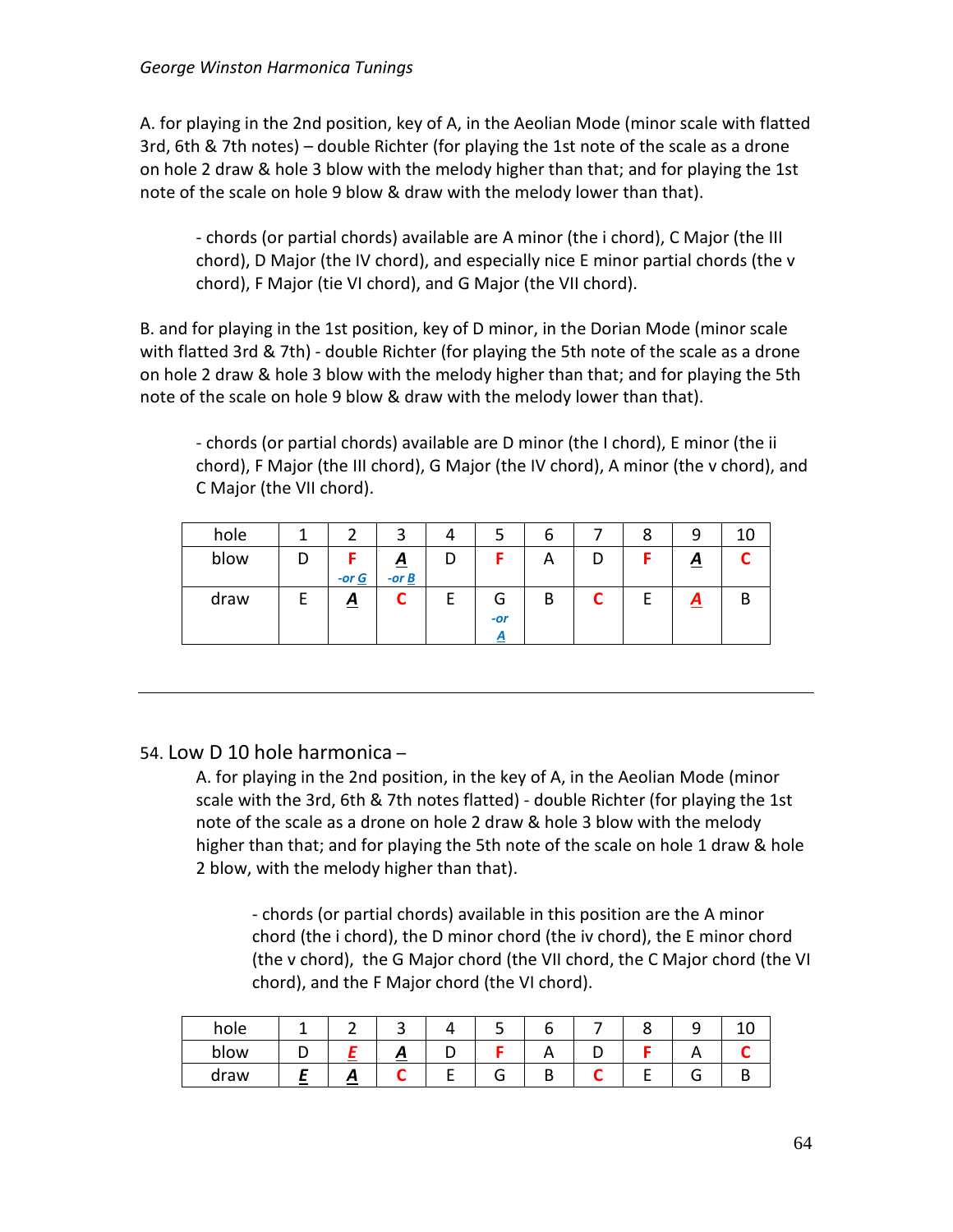55. Key of A 10 hole harmonica, a variation on the "Rick Epping/ Ted Folsolm 2&3 Draw Lowered Tuning" (with hole 7 draw tuned down a half step).

- A. for playing in the 3rd position, key of B Minor, Aeolian Mode (minor scale with flatted 3rd, 6th, & 7th notes).
	- in the key of B minor (3rd position playing), available chords are B minor (the I chord), A Major (the VII chord), and D Major (partial chord – the IV chord).
- B. **and** for playing in 1st position, key of A, Mixolydian Mode (Major scale with flatted 7th note)

- in the key of A Major, available chords are A Major (the I chord), B minor (the ii chord), and D Major (partial chord - the IV chord).

C. and for playing in 7th position (aka 12th position in the chromatic language), key of D, Major scale

– in the key of D Major, available chords are D Major (partial chord - the I chord), A Major (the V chord), and B minor (the vi chord).

| hole |   |    | است. |          | ٮ  | O                        |   | $\circ$ |    |
|------|---|----|------|----------|----|--------------------------|---|---------|----|
| blow |   | C# |      | <u>r</u> | C# | $\overline{\phantom{a}}$ | n | C#      |    |
| draw | י |    | F#   | В        | ◡  | F#                       |   |         | F# |

56. Key of A 10 hole harmonica, a variation on the "Rick Epping/ Ted Folsolm 2&3 Draw Lowered Tuning" (with hole 7 draw tuned down a half step).

A. for playing in the 3rd position, key of B Minor, Aeolian Mode (minor scale with flatted 3rd, 6th, & 7th) - single Richter with the  $1^{st}$  note of the scale on hole 1 draw & hole 2 blow, with the melody played higher than that.

- in the key of B minor, available chords are B minor (the I chord), A Major (the VII chord), and D Major (partial chord – the IV chord).

B. **and** for playing in 1st position, key of A, Mixolydian Mode (Major scale with flatted 7th note)

- in the key of A Major, available chords (or partial chords)are A Major (the I chord), B minor (the ii chord), and D Major (partial chord - the IV chord).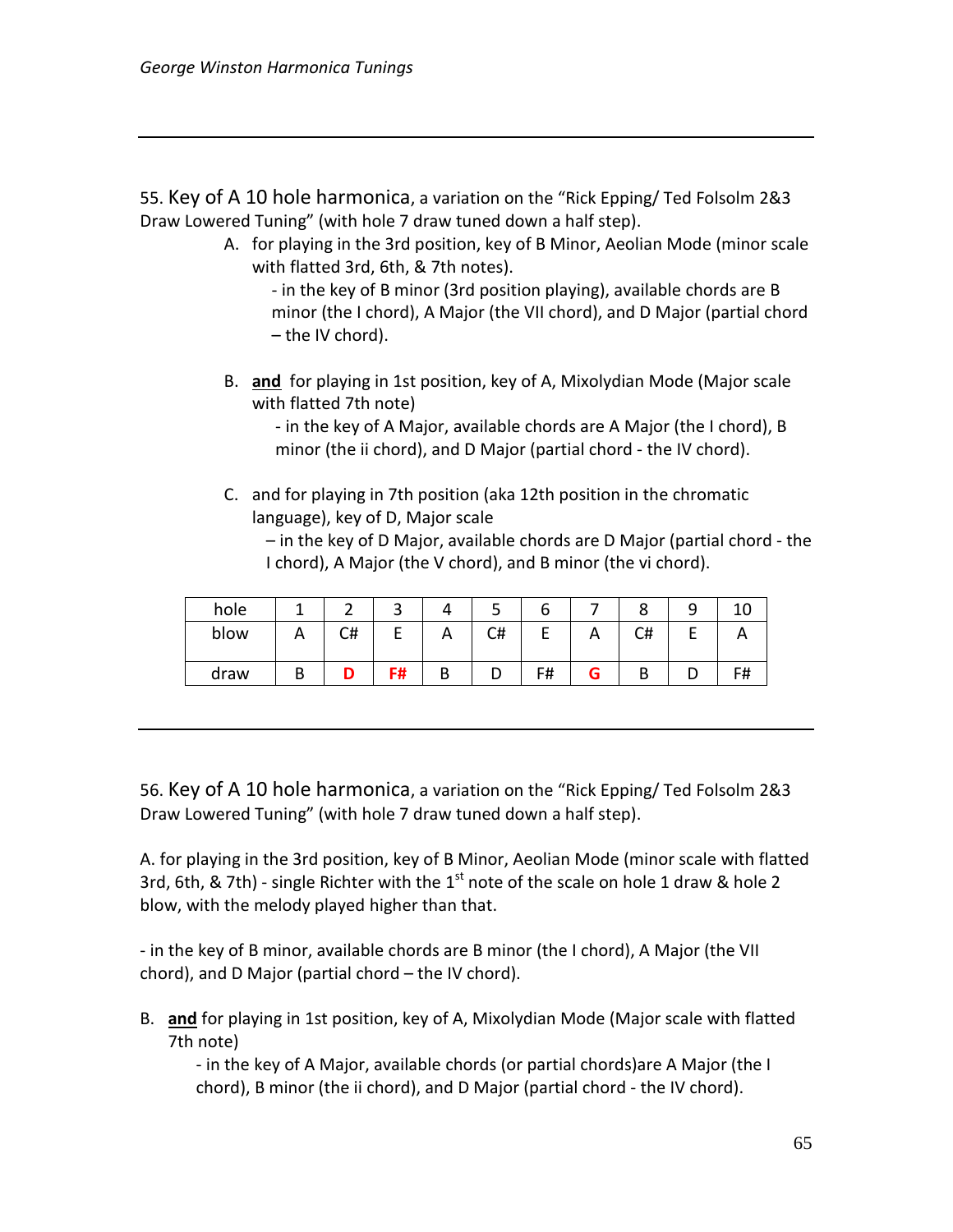C. and for playing in 7th position (aka  $12<sup>th</sup>$  position in the chromatic language), key of D, Major scale

– in the key of D Major, available chords (or partial chords) are D Major (partial chord - the I chord), A Major (the V chord), and B minor (the vi chord).

| hole |   | ے         |            | ٮ  |            |    | ۔ |    |
|------|---|-----------|------------|----|------------|----|---|----|
| blow |   |           | <u>r v</u> | C# |            | #ب |   |    |
| draw | п | - 4<br>ıπ | n          | ັ  | Г#<br>דד ו |    |   | F# |

57. Key of A 10 hole harmonica, a variation of the "Rick Epping/ Ted Folsolm 2&3 Draw Lowered Tuning" – single Richter (for playing the 1st note of the scale as a high drone on hole 8 blow & draw with the melody lower, and also higher than that.

A. for playing in the 3rd position, key of B Minor, in the Aeolian Mode (minor scale with flatted 3rd, 6th, and 7th notes).

- available chords (or partial chords) are B minor (the i chord), A Major (the VII chord), C# minor (the ii chord), D Major (the III chord), F# minor (the v chord), and G Major (the VI chord).

B. can also be played in the second position in the key of E minor, in the Dorian Mode (minor scale with the flatted 2nd and 7th notes) – single Richter with the 5th note of the scale on hole 8 blow & draw

- available chords (or partial chords) are E minor (the i chord), B minor (the v chord), A Major (the IV chord), C# minor (the vi chord), D Major (the VII chord), and G Major (the iii chord).

| hole |   |    | ີ  | 4 |    | ь  |      | 8        |         |         |
|------|---|----|----|---|----|----|------|----------|---------|---------|
| blow |   | C# |    | А | C# |    |      |          | C#      |         |
|      |   |    |    |   |    |    | or G |          | -or $E$ | -or $E$ |
| draw | В |    | F# | В | υ  | F# | G    | <u>B</u> |         | F#      |
|      |   |    |    |   |    |    | or A |          |         |         |

- I also use this tuning on a Low D harmonica

| hole |    | ـ | ب  | ь            |  |       |       |
|------|----|---|----|--------------|--|-------|-------|
| blow | F# |   | F# | $\mathsf{A}$ |  | -     |       |
|      |    |   |    |              |  | -or A | -or D |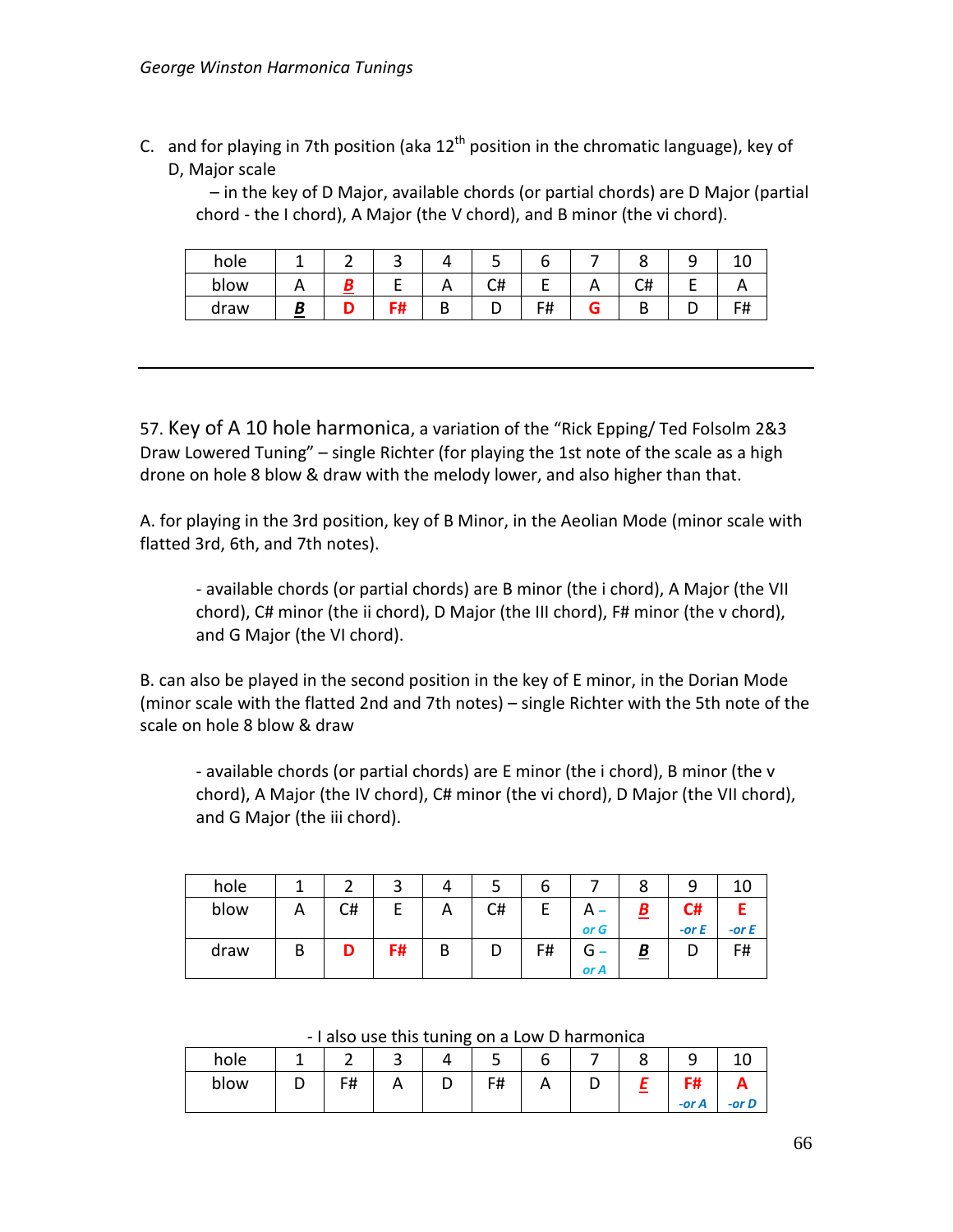| .<br>araw |  |  |  |
|-----------|--|--|--|
|-----------|--|--|--|

A. for playing in the 3rd position, key of E Minor, in the Aeolian Mode (minor scale with flatted 3rd, 6th, and 7th notes).

- available chords (or partial chords) are E minor (the i chord), D Major (the VII chord), F# minor (the ii chord), G Major (the III chord),B minor (the v chord), and C Major (the VI chord).

B. can also be played in the second position in the key of A minor, in the Dorian Mode (minor scale with the flatted 2nd and 7th notes) – single Richter with the 5th note of the scale on hole 8 blow & draw

- available chords (or partial chords) are A minor (the i chord), E minor (the v chord), D Major (the IV chord), F# minor (the vi chord), G Major (the VII chord), and C Major (the iii chord).

-----------------------------------------------------------------------------------------------------------------

58. Key of A 10 hole harmonica, a variation of the "Rick Epping/ Ted Folsolm 2&3 Draw Lowered Tuning" – single Richter (for playing the 1st note of the scale as a high drone on hole 8 blow & draw with the melody lower, and also higher than that.

A. for playing in the 3rd position, key of B Minor, Aeolian Mode (minor scale with flatted 3rd, 6th, and 7th notes).

- available chords (or partial chords) are B minor (the i chord), A Major (the VII chord), C# minor (the ii chord), D Major (the III chord), F# minor (the v chord), and G Major (the VI chord).

| hole |    |      |   | ت  | o  |   | О |            |         |
|------|----|------|---|----|----|---|---|------------|---------|
| blow | C# |      |   | C# |    |   |   | C#         |         |
|      |    |      |   |    |    |   |   | $-$ or $E$ | -or $E$ |
| draw |    | - 11 | ח |    | F# | u | B |            | F#      |

| hole |                          |    | ٮ        |    | O |   | ് |       |          |
|------|--------------------------|----|----------|----|---|---|---|-------|----------|
| blow |                          | F# | $\cdots$ | F# | Α | ч |   | F#    |          |
|      |                          |    |          |    |   |   |   | -or A | $-$ or D |
| draw | $\overline{\phantom{a}}$ |    |          | u  | В |   |   | J     |          |

- I also use this tuning on a Low D harmonica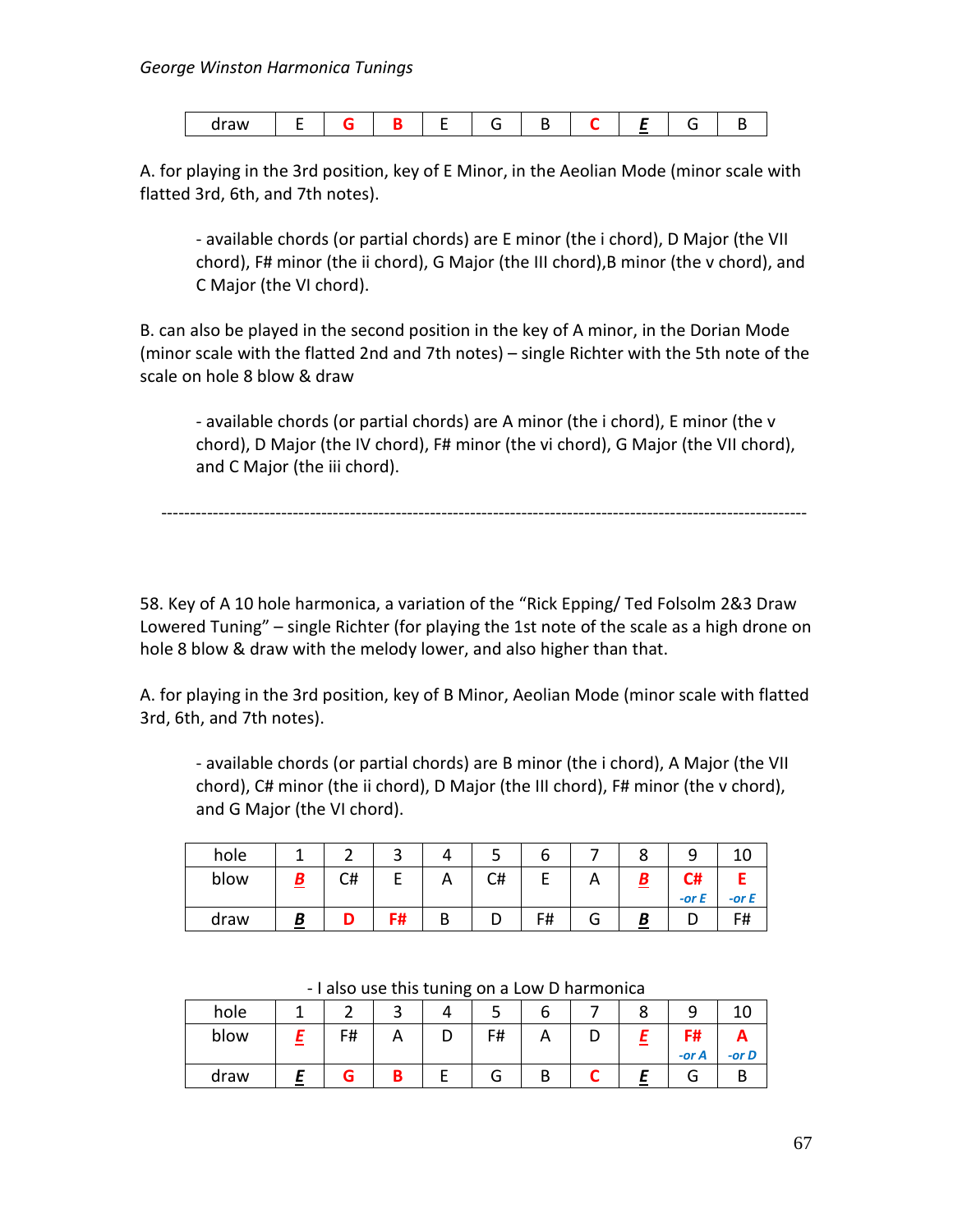B. for playing in the 3rd position, key of E Minor, Aeolian Mode (minor scale with flatted 3rd, 6th, and 7th notes).

- available chords (or partial chords) are E minor (the i chord), D Major (the VII chord), F# minor (the ii chord), G Major (the III chord),B minor (the v chord), and C Major (the VI chord).

### 59. Low D 10 hole harmonica -

A. for 1st position playing, key of D, in the Aeolian Mode (minor scale with flatted 3rd, 6th, & 7th notes) – double Richter (for playing the 1st note of the scale as a low drone on hole 1 blow and draw with the melody higher than that; and for playing the 5th note of the scale as a drone on hole 2 draw and hole 3 blow with the melody higher than that).

- chords (or partial chords) available in this tuning are the D minor chord (the i chord), the partial E minor chord (the ii chord), the F Major chord (the III chord), the G minor chord (the ii chord), and the A minor chord (the v chord).

| hole |   |   |   |   |  |  |
|------|---|---|---|---|--|--|
| blow |   | ≏ | ້ | n |  |  |
| draw | ≏ |   |   | ◡ |  |  |

- I often also use this tuning on a Low D 11 hole harmonica (with an extra high Richter on holes 10 & 11):

| hole |   |   |        |    |   |          | ⊥∪ |  |
|------|---|---|--------|----|---|----------|----|--|
| blow |   | ≏ |        |    | ◡ | <u>r</u> | ◡  |  |
| draw | ≏ |   | ∽<br>J | Bb |   | п.       | Bb |  |

## 60. Key of A 10 hole harmonica –

A. for 1st position playing, key of A minor, in the Aeolian Mode (minor scale with flatted 3rd, 6th, & 7th notes) – double Richter (for playing the 1st note of the scale as a high drone on hole 7 blow & draw blow with the melody lower & higher than that; and for playing the 5th note of the scale as a drone on hole 2 draw and hole 3 blow with the melody higher than that).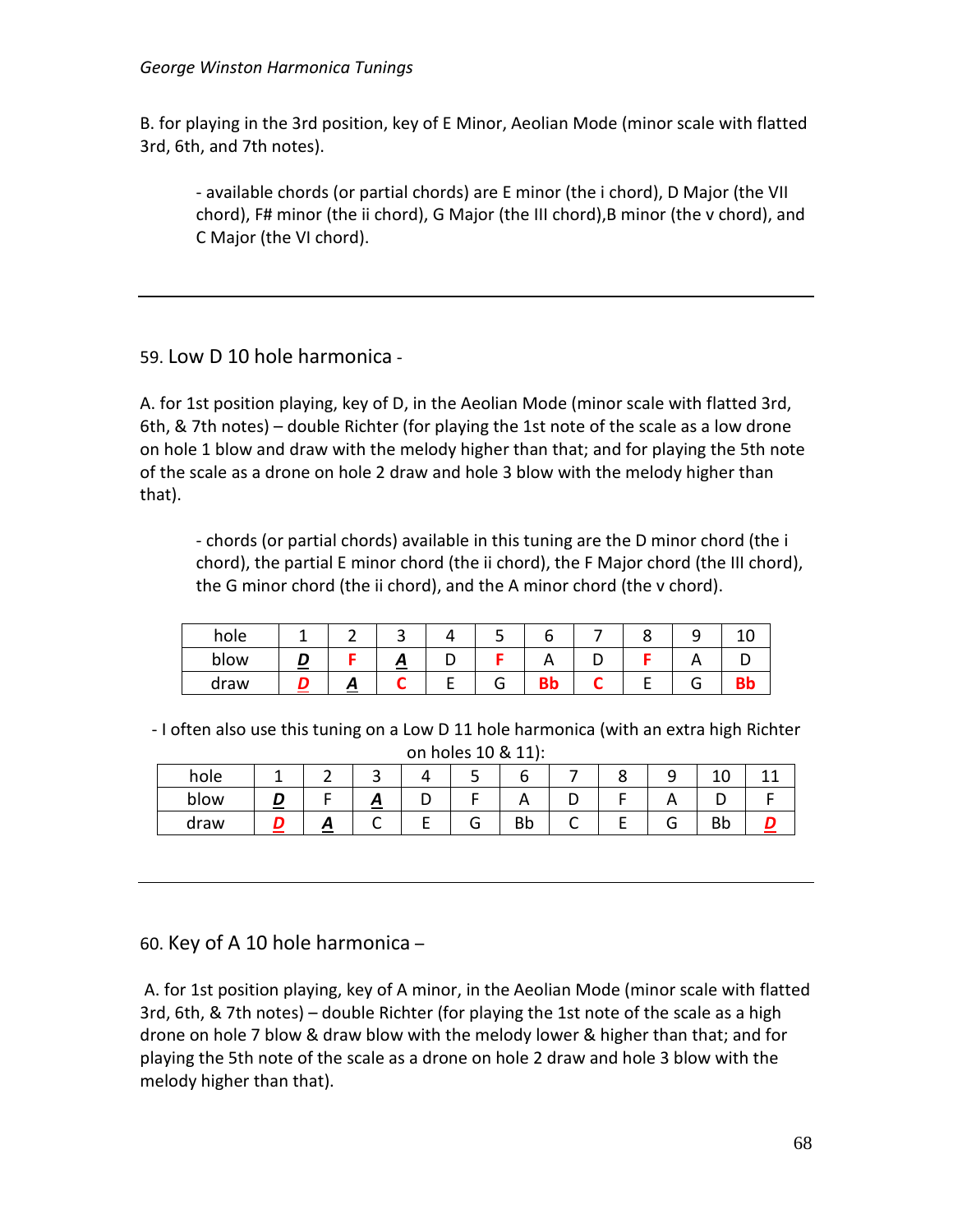- chords (or partial chords) available in this tuning are the minor chord (the i chord), the partial C Major chord (the III chord), the D minor chord (the iv chord), and the F Major chord (the VI chord).

| hole |            |     | ◠ |   |   | O |                 | Ο |  |
|------|------------|-----|---|---|---|---|-----------------|---|--|
| blow | −          | -   | = | Α |   | − | $\underline{A}$ |   |  |
| draw | В          | =   |   | В | υ |   | <u>д</u>        | D |  |
|      | $-or$<br>A | -or |   |   |   |   |                 |   |  |

**V. HARMONIC MINOR SCALE TUNING** (minor scale with flatted 3rd & 6th notes, and with the *Major* 7th note):

### 61. Key of A 10 hole harmonica -

A. for 1st position playing, key of A minor, in the Harmonic minor scale (minor scale with flatted 3rd & 6th notes, and with the Major 7th note) - single Richter for playing the 5th note of the scale as a drone on hole 2 draw & hole 3 blow with the melody higher than that.

- chords (or partial chords) available are A minor (the i chord), C Major (the III chord), D minor (the iv chord), and E Major (the V chord).

**-** this tuning could also be used for playing part of the Aeolian Mode (minor scale with flatted 3rd & 6th & 7th notes) by avoiding the hole 7 draw note, so that the scale would have no 7th –this tuning is used by players in Japan to play traditional songs that use the Aeolian Mode with no 7th).

B. for 5th position playing, key of E Major, in the Major Phrygian Mode (scale with the Major 3rd, and the flatted 2nd, flatted 6th, and flatted 7th notes) - single Richter for playing the 1st note of the scale as a drone on hole 2 draw & hole 3 blow with the melody higher than that.

- chords (or partial chords) available are E Major (the I chord), G# minor (the iii chord), A minor (the iv chord), B minor (the v chord), C Major (the VI chord), and D minor (the vii chord).

- *[note: this tuning is available commercially from Hohner Harmonicas and Lee Oskar Harmonicas.]*

| hole |  |                          |  |   |  |  |
|------|--|--------------------------|--|---|--|--|
| blow |  | $\overline{\phantom{a}}$ |  | _ |  |  |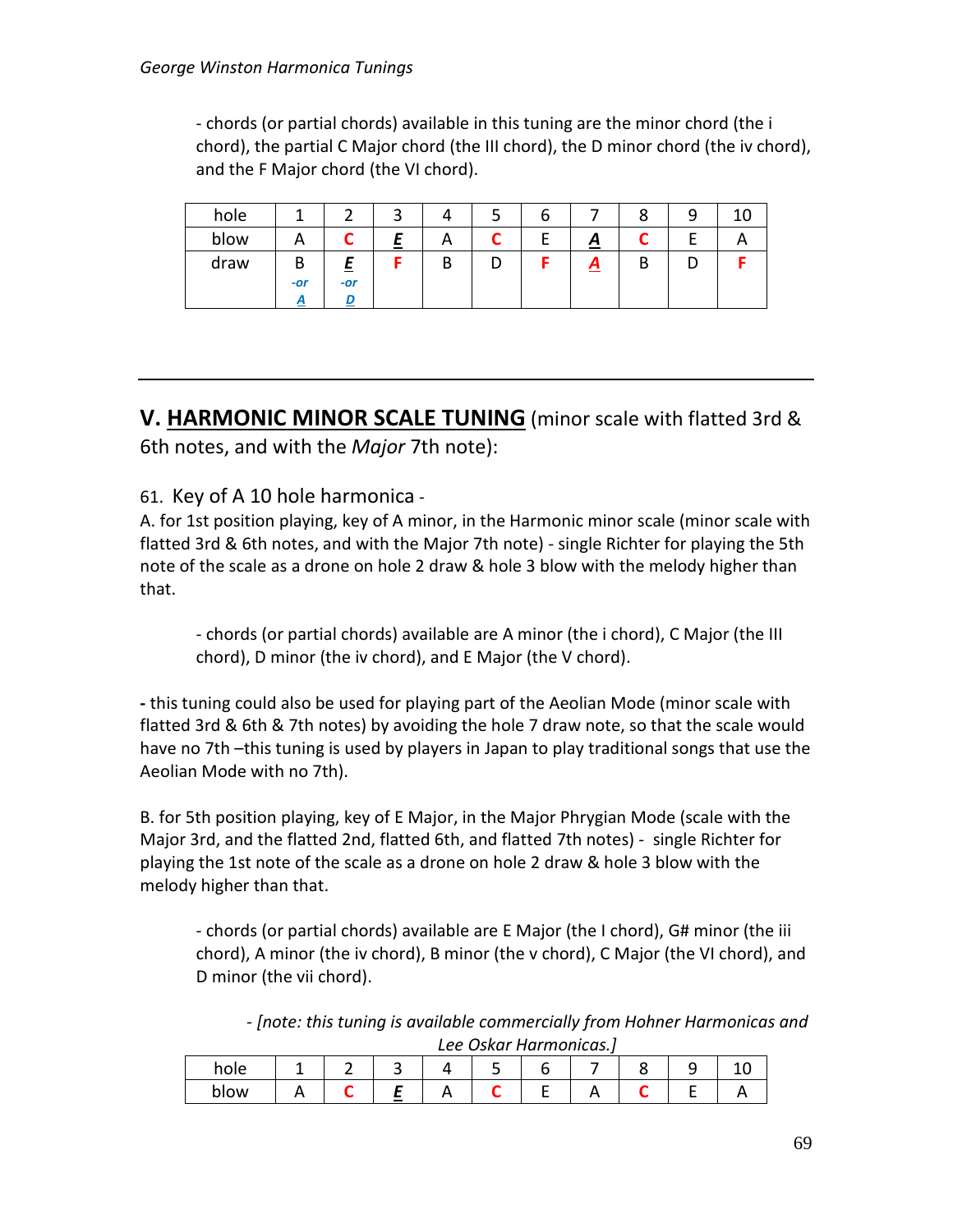| draw | -<br>D                          | $\sim$ | .<br>-<br>- 11<br>◡᠇ | D |  | $\sim$<br>◡╥ | ч                                    |  |
|------|---------------------------------|--------|----------------------|---|--|--------------|--------------------------------------|--|
|      | . .<br>$\overline{\phantom{a}}$ |        |                      |   |  |              | . .<br>Ð<br>$\overline{\phantom{a}}$ |  |

--- {also see tunings # 49 & 50 above in the Aeolian Mode section

62. Key of A 10 hole harmonica - (for playing "Carla's Shady Grove").

A. for 1st position playing, key of A minor, in the Harmonic minor scale (minor scale with flatted 3rd & 6th notes, and with the Major 7th note) - single Richter for playing the 5th note of the scale as a drone on hole 2 draw & hole 3 blow with the melody higher than that.

- chords (or partial chords) available are A minor (the i chord), C Major (the III chord), D minor (the iv chord), and E Major (the V chord).

| hole |   |    | 3 | 4       |    | ь |         | 8 | 9  | 10 |
|------|---|----|---|---------|----|---|---------|---|----|----|
| blow | D | F# | Α | D       | F# | Α | D#      | E | F# | A  |
|      |   |    |   | -or $C$ |    |   | -or $C$ |   |    |    |
| draw |   | G  | B | F       | G  | B | ┍       | 트 | G  | B  |
|      |   |    |   |         |    |   | $-0r$   |   |    |    |
|      |   |    |   |         |    |   | D#      |   |    |    |

#### **THEORETICAL TUNINGS (ONES THAT I HAVEN'T ACTIVELY PLAYED, BUT THAT COULD BE USED FOR SOLO HARMONICA PLAYING):**

## **I. MAJOR SCALE TUNING GROUP:**

1. Low D 10 hole harmonica

 A. for playing in the 2nd position, key of A, in the Major scale – for implying a ii minor chord (B minor in the key of A) on holes 5 & 6 draw played together - double Richter (for playing the 1st note of the scale as a drone on hole 2 draw & hole 3 blow with the melody higher than that; and for playing the 6th note of the scale on hole 5 blow & draw with the melody lower than that).

A. also for playing in the 5th position, in the key of F# minor, in the Aeolian mode (minor scale with flatted 3rd, 6th, & 7th notes) - double Richter (for playing the 3rd note of the scale as a drone on hole 2 draw & hole 3 blow with the melody higher than that; and for playing the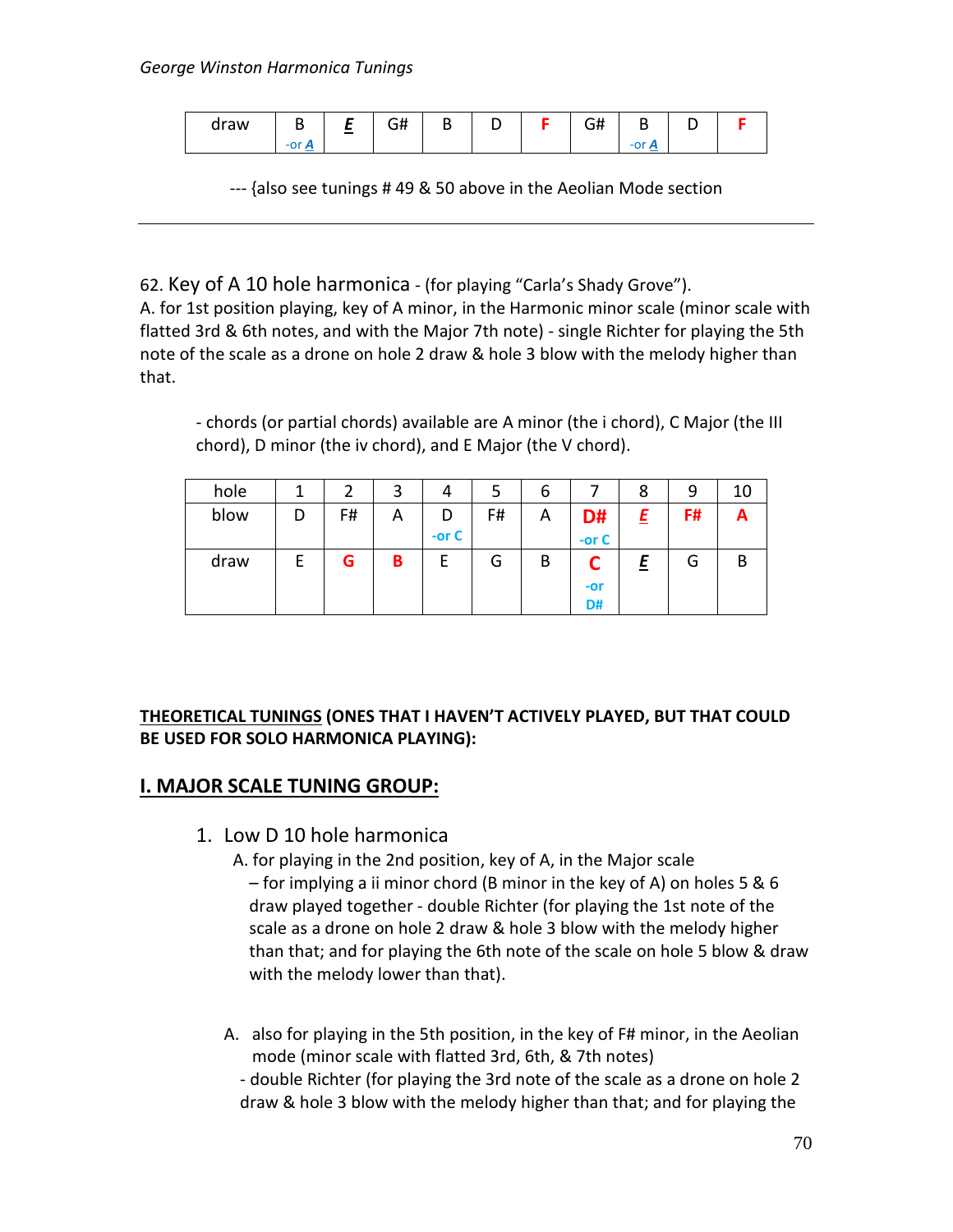1st note of the scale on hole 5 blow & draw with the melody lower than that).

– chords (or partial chords) available in this position are the F# minor chord (the I chord), the C# minor chord (the v chord), the D Major chord (the VI), and the E Major chord (the VII chord).

| hole |            | ٮ  |   | ے         | b      |              |                    |    |   |
|------|------------|----|---|-----------|--------|--------------|--------------------|----|---|
| blow | F#<br>- 11 | ≏  | L | <u>F#</u> |        |              | <b>C</b> #<br>דו ו |    | m |
| draw | ~          | C# | - | r4        | D<br>D | $\sim$<br>◡╥ |                    | ~… |   |

#### 2. Low D 10 hole harmonica

A. for playing in the 1st position, key of D, in the Major scale – double Richter – (for playing the 5th note of the scale as a low drone on hole 2 draw & hole 3 blow with the melody higher than that; and for playing the 5th note of the scale as a high drone on hole 9 blow & draw with the melody lower than that).

> - chords (or partial chords) available in this tuning are the D Major chord (the I chord), the E minor chord (the ii chord), the F# minor chord (the iii chord), the G Major chord (the IV chord), and the A Major chord (the V chord).

B. for playing in the 2nd position, in the key of A, in the Mixolydian Mode (Major scale with a flatted 7th note) - double Richter (for playing the 1st note of the scale on hole 2 draw & hole 3 blow; and for playing the 1st note of the scale as a high drone on hole 9 blow & draw with the melody lower than that).

- chords (or partial chords) available in this tuning are the A Major chord (the I chord), the C# minor chord (the iii chord), the D Major chord (the IV chord), the E minor chord (the v chord), the F# minor chord (the vi chord), and the G Major chord (the VII chord).

| hole |                     | ັ       |   | ر ـ |          |               |   |  |
|------|---------------------|---------|---|-----|----------|---------------|---|--|
| blow | г#<br>$\cdot$ $\pi$ | ≏       |   | F#  |          | $-11$<br>דד ו | ∼ |  |
| draw | ~                   | ∼#<br>∽ | - |     | า#<br>⊾π |               |   |  |

#### 3. Low D 11 hole harmonica

A. for playing in the 1st position, key of D, in the Major scale – double Richter (for playing the 5th note of the scale on hole 2 draw & hole 3 blow with the melody higher than that; and for playing the 1st note of the scale on hole 11 blow & draw with the melody lower than that).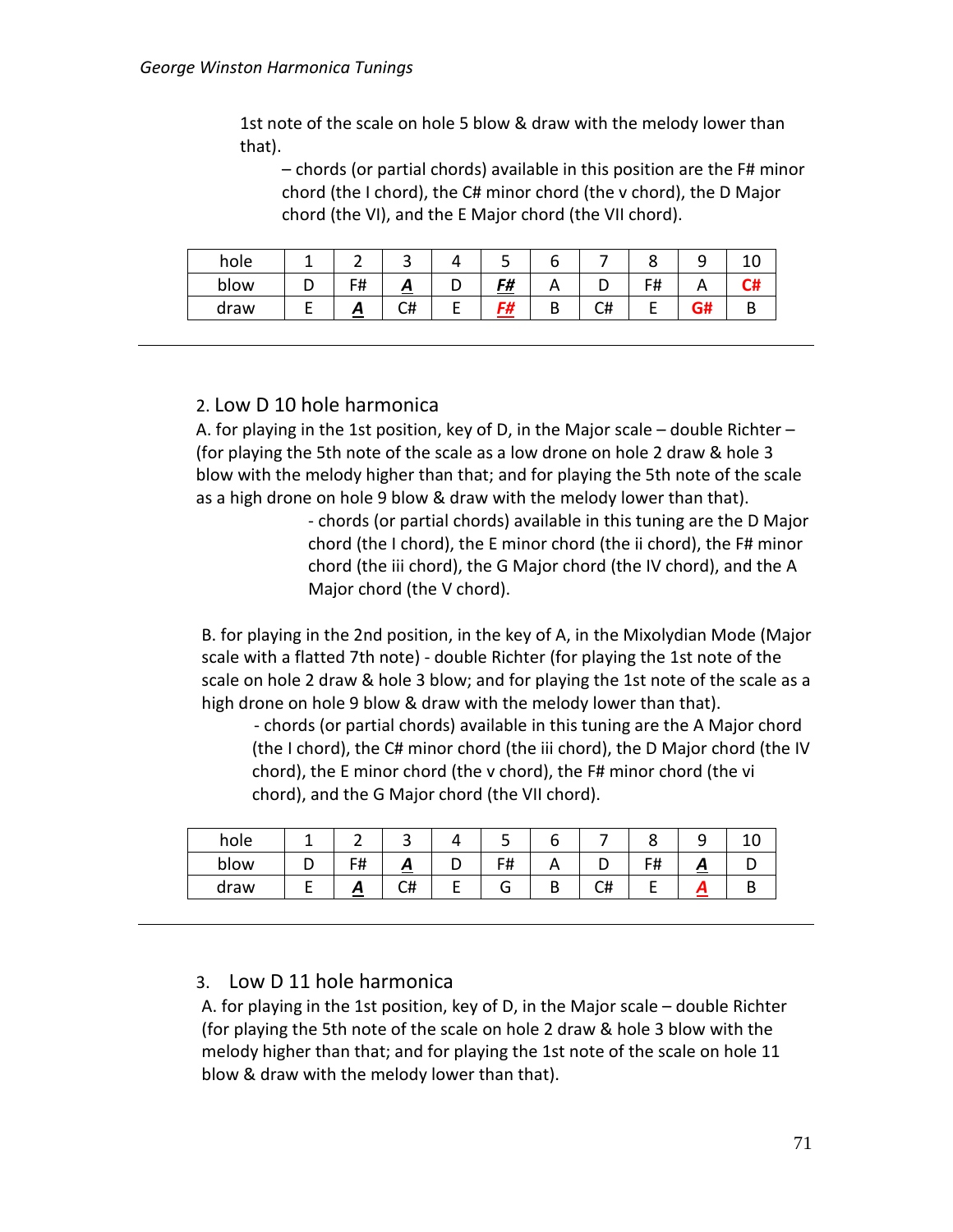- chords (or partial chords) available in this tuning are the D Major chord (the I chord), the E minor chord (the ii chord), the F# minor chord (the iii chord), the G Major chord (the IV chord), the A Major chord (the V chord), and the C# minor chord (the vii chord).

B. for playing in the 2nd position, in the key of A, in the Mixolydian Mode (Major scale with a flatted 7th note) - single Richter (for playing the 5th note of the scale on hole 2 draw & hole 3 blow with the melody higher than that).

- chords (or partial chords) available in this tuning are the A Major chord (the I chord), the C# minor chord (the iii chord),the D Major chord (the IV chord), the E minor chord (the v chord), the F# minor chord (the vi chord), and the G Major chord (the VII chord).

C. also for playing in the 3rd position, in the key of E minor, in the Dorian Mode (minor scale with flatted 3rd & 7th notes)

- chords (or partial chords) available in this tuning are the E minor chord (the i chord), the D Major chord (the VII chord), the F# minor chord (the ii chord), the G Major chord (the III chord), the A Major chord (the IV chord), and the C# minor chord (the vi chord).

| hole |   |                 | ⌒<br>ٮ          |   |    | O                        |         | 8  | a      | 10 | л |
|------|---|-----------------|-----------------|---|----|--------------------------|---------|----|--------|----|---|
| blow | D | F#              | $\underline{A}$ |   | F# | $\overline{\phantom{a}}$ |         | F# | A      | C# |   |
| draw |   | $\underline{A}$ | C#              | - | G  | B                        | C#<br>- |    | ⌒<br>u | В  |   |
|      |   |                 |                 |   |    |                          | or      |    |        |    |   |
|      |   |                 |                 |   |    |                          |         |    |        |    |   |

-----------------------------------------------------------------------------------------------------------------

4. D Harp – Rick Epping Natural minor "S" Tuning ("S" stands for "Solo", meaning here that the first 2 holes draw and the first 2 holes blow go up the first 5 scale notes - similar to the chromatic harmonica tuning blow 1st 3 holes blow and draw)

A. to play in the 6th position in the key of C, in the Major scale.

- chords (or partial chords) available in this tuning are the C Major chord (the I chord), the D minor chord (the ii chord),the E minor chord (the iii chord), the F Major chord (the IV chord), and the G Major chord (the V chord).

B. and to play in the 1st position in the key of D minor, in the Dorian Mode (minor scale with flatted 3rd & 7th notes).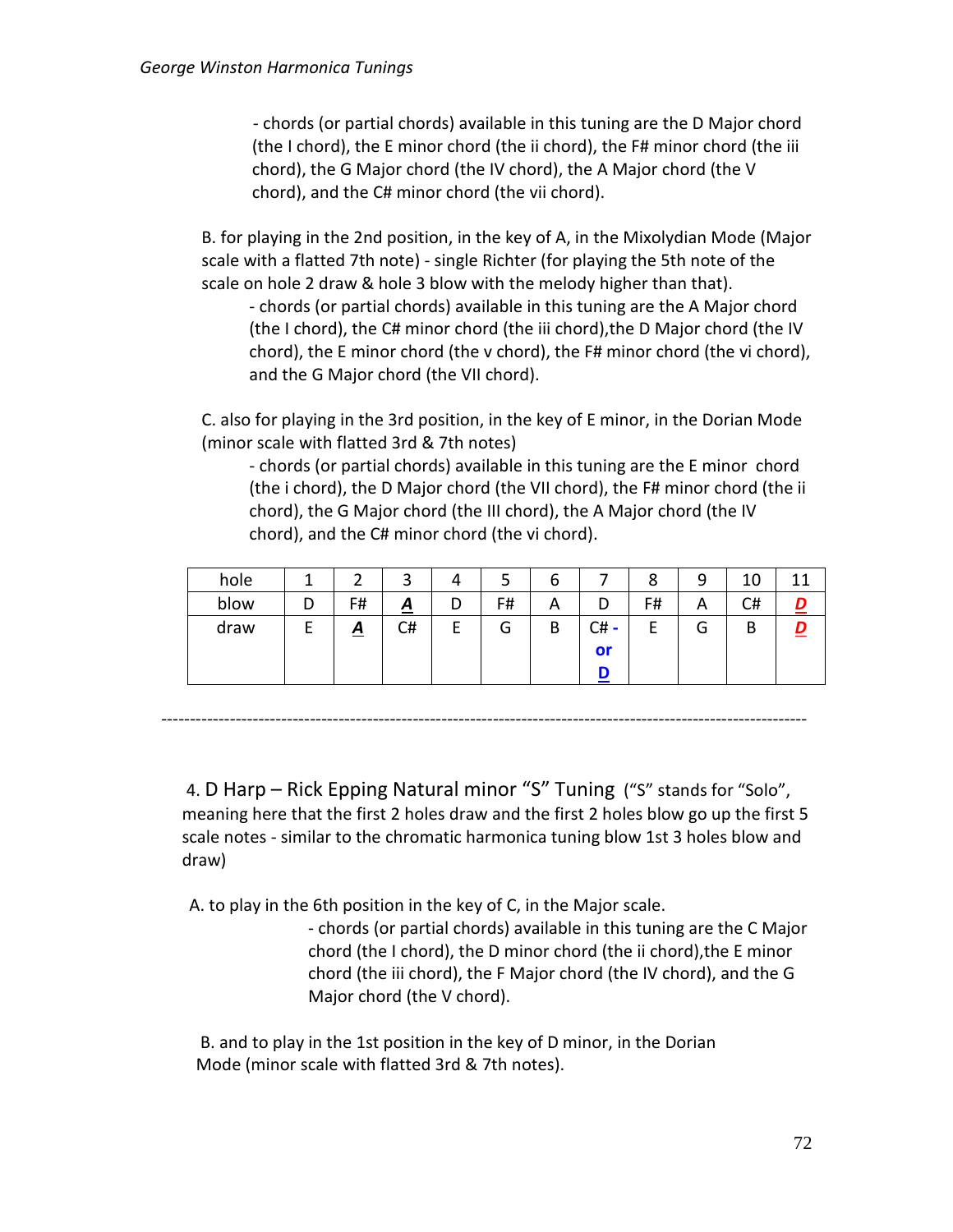- chords (or partial chords) available in this tuning the D minor chord (the i chord),the E minor chord (the ii chord), the F Major chord (the III chord), the G Major chord (the IV chord), and the C Major chord (the VII chord).

C. can also play in the 2nd position in the key of A minor, in the Aeolian Mode (minor scale with flatted 3rd, 6th, and 7th notes)

> - chords (or partial chords) available in this tuning are the C Major chord (the III chord), the D minor chord (the iv chord),the E minor chord (the v chord), the F Major chord (the VI chord), and the G Major chord (the VII Chord).

| hole |   |   |   |   | ر | O                     |   | 8  | 9 | 10  |
|------|---|---|---|---|---|-----------------------|---|----|---|-----|
| blow |   |   | Α | D |   | $\mathbf{\mathsf{m}}$ |   |    | A |     |
| draw | E | G | ◠ | г | G | B                     | ◚ | Þ. | G | B   |
|      |   |   |   |   |   | $-0r$                 |   |    |   | -or |
|      |   |   |   |   |   | $BB$                  |   |    |   |     |
|      |   |   |   |   |   |                       |   |    |   |     |

---------------------------------------------------------------------------------------------------------------

5. Low D 10 hole harmonica, retuned to play in the key of **E** – for playing in the 3rd position in the key of E in the Major scale (this somewhat corresponds with the 8th position in the chromatic language if you tuned the notes to make an E flat Major scale – there are less notes to retune for making it the Major scale for the 3rd position key of E, than for the 8th position key of E flat)

– double Richter with the 1st note of the scale on hole 1 blow & draw, and with the 5th note of the scale on hole 2 blow & hole 3 draw.

- chords (or partial chords) available in this position are E Major (the I chord), and B Major (the V chord), as well as partial chords for F# minor (the ii chord), G# minor (the iii chord), and C# minor (the vi chord).

| hole | ∽                        | ٮ        |    | ٮ  | o |    | 8      | 9  | 10 |
|------|--------------------------|----------|----|----|---|----|--------|----|----|
| blow | G#                       | <u>B</u> | D# | F# | A | D# | F#     | A  | C# |
| draw | $\underline{\mathbf{B}}$ | C#       |    | G# | B | C# | г<br>E | G# | В  |
|      | $-or$                    |          |    |    |   |    |        |    |    |
|      |                          |          |    |    |   |    |        |    |    |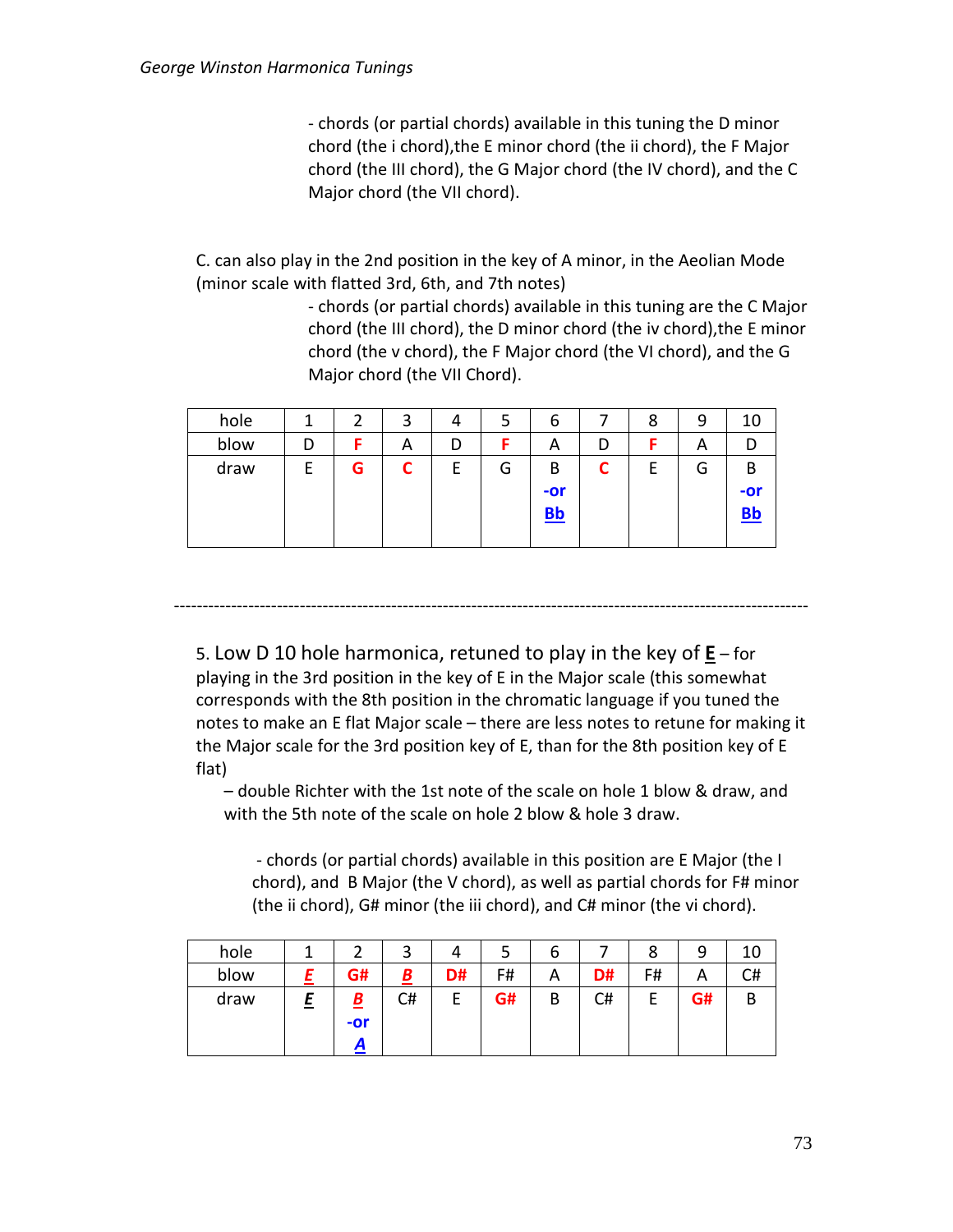-----------------------------------------------------------------------------------------------------------------

6. Low D 10 hole harmonica, retuned to play in the key of **F** – for playing in the 5th position in the key of F in the Major scale (this somewhat corresponds with the 10th position in the chromatic language tuning the notes for the F Major scale – there are less notes to retune for making it the Major scale for the 10th position key of F then for the 5th position key of F#)

– triple Richter with the 1st note of the scale on hole 1 draw & hole 2 blow; and with the 5th note of the scale on hole 3 draw & hole 4 blow; and with the 3rd note of the scale (or could be the 4th note) on hole 2 draw & hole 3 blow.

- chords (or partial chords) available in this position are F Major (the I chord), G minor (the ii chord), the partial A minor (the iii chord), the partial Bb Major (the IV chord), the C Major (the V chord), and a low D minor (the vi chord).

| hole |   | 2                              | 3                            | 4 | 5 | 6         |   | 8 | 9 | 10        |
|------|---|--------------------------------|------------------------------|---|---|-----------|---|---|---|-----------|
| blow | D | F                              | <u>A</u><br>-or<br><u>Bb</u> | ⊵ | F | A         |   |   | A |           |
| draw | E | <u>A</u><br>$-0r$<br><u>Bb</u> | <u>C</u>                     | Е | G | <b>Bb</b> | D | E | G | <b>Bb</b> |

-----------------------------------------------------------------------------------------------------------------

7. Low D 10 hole harmonica, retuned to play in the key of **C** for playing in the 6th position in the key of C in the Major scale (this somewhat corresponds with the 11th position in the chromatic language tuning the notes for the C Major scale – there are less notes to retune for making it the Major scale for the key of C then for the 6th position key of C#)

> - triple Richter with the 1st note of the scale on hole 3 draw & hole 4 blow; with the 5th note of the scale on hole 2 draw & hole 3 blow; and with the 4th note of the scale on hole 1 blow & hole 2 draw.

> > - chords (or partial chords) available in this position are C Major (the I chord), E minor (the iii chord), F Major (the IV chord), G Major (the V chord), and the partial A minor (the vi chord).

A. for playing in the 7th position (aka  $12<sup>th</sup>$  position in the chromatic language) in the key of G in the Mixolydian Mode ( Major scale with a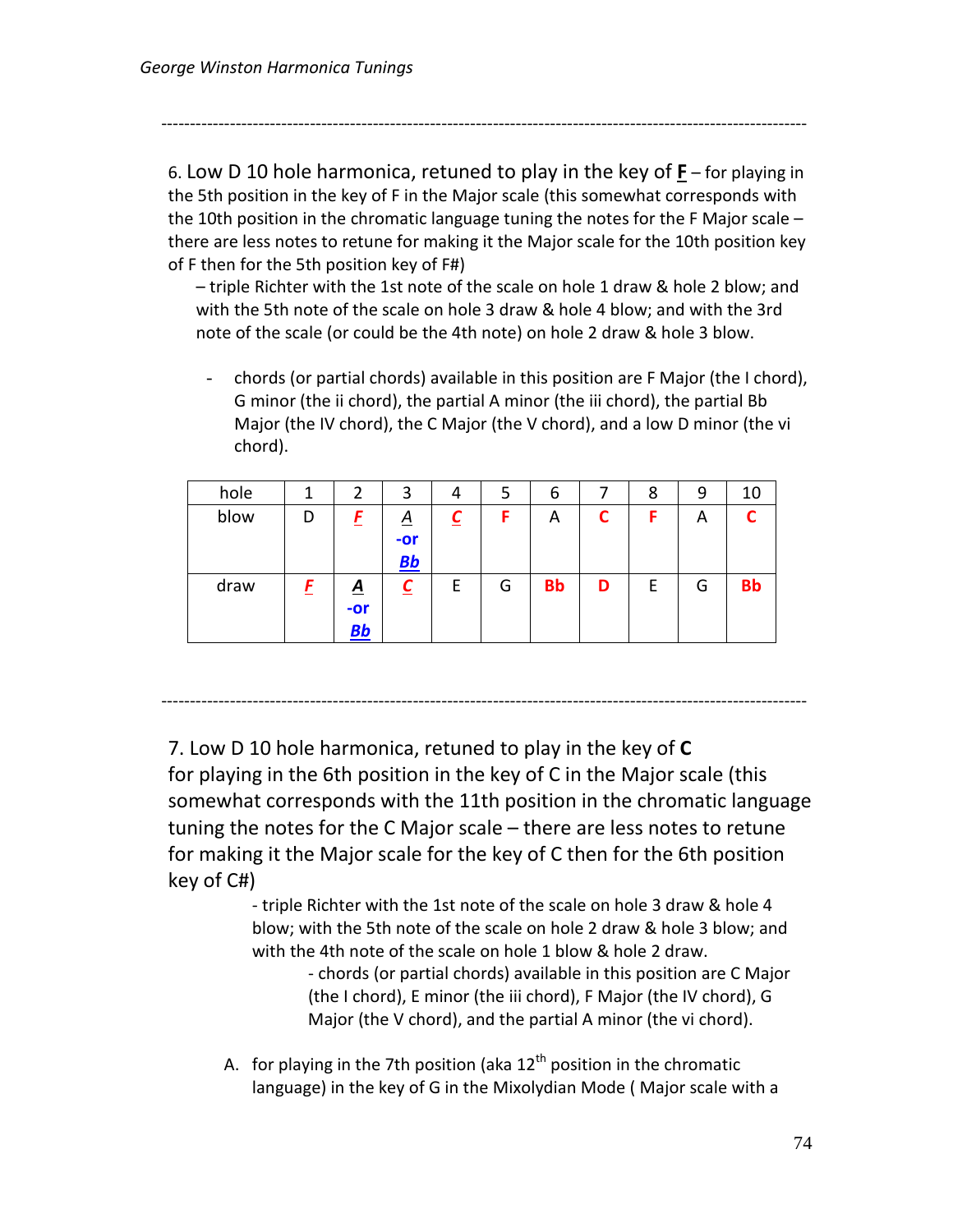flatted 7th note) – triple Richter with the 1st note of the scale on hole 2 draw & hole 3 blow; with the 4th note of the scale on hole 3 draw & hole 4 blow; and with the flatted 7th note of the scale on hole 1 blow & hole 2 draw.

- chords (or partial chords) available in this position are G Major (the I chord), the partial A minor (the ii chord), the partial B minor (the iii chord), C Major (the IV chord), E minor (the vi chord), and F Major (the VII chord).

| hole |        |             | 3        | 4 |   | b |   |   | ч | 10 |
|------|--------|-------------|----------|---|---|---|---|---|---|----|
| blow |        |             | <u>G</u> |   |   | A |   |   | A |    |
|      | $-$ or |             | $-or$    |   |   |   |   |   |   |    |
|      |        |             | <u>д</u> |   |   |   |   |   |   |    |
| draw |        | $\mathbf G$ |          |   | G | B | D | ۲ | G | R. |
|      |        | $-or$       |          |   |   |   |   |   |   |    |
|      |        | <u>д</u>    |          |   |   |   |   |   |   |    |

-----------------------------------------------------------------------------------------------------------------

# 8. Low D 10 hole harmonica, retuned to play in the key of **B**.

A. for playing in the 4th position in the key of B in the Major scale (this somewhat corresponds with the 9th position in the chromatic language tuning the notes for the B flat Major scale – there are less notes to retune for making it the Major scale for the key of B then for the 9th position key of B flat)

– double Richter with the 1st note of the scale on hole 1 draw & hole 2 blow, and with the 4th note of the scale on hole 2 draw & hole 3 blow. – chords (or partial chords) available in this position are B Major (the I chord), the partial C# minor (the ii chord), the partial D# minor (the iii chord, the partial E Major (the IV chord), and the partial F# Major (the V chord).

B. for playing in the 4th position in the key of F# in the Mixolydian Mode (Major scale with the 7th note flatted) – double Richter with the 1st note of the scale on hole 2 draw & hole 3 blow and with the 5th note of the scale on hole 1 draw & hole 2 blow.

– chords (or partial chords) available in this position are the partial F# Major (the I chord), the partial A# Major (the III chord, B Major (the IV chord), the partial C# minor (the v chord), the partial D# minor (the vi chord), and the partial E Major (the VII chord).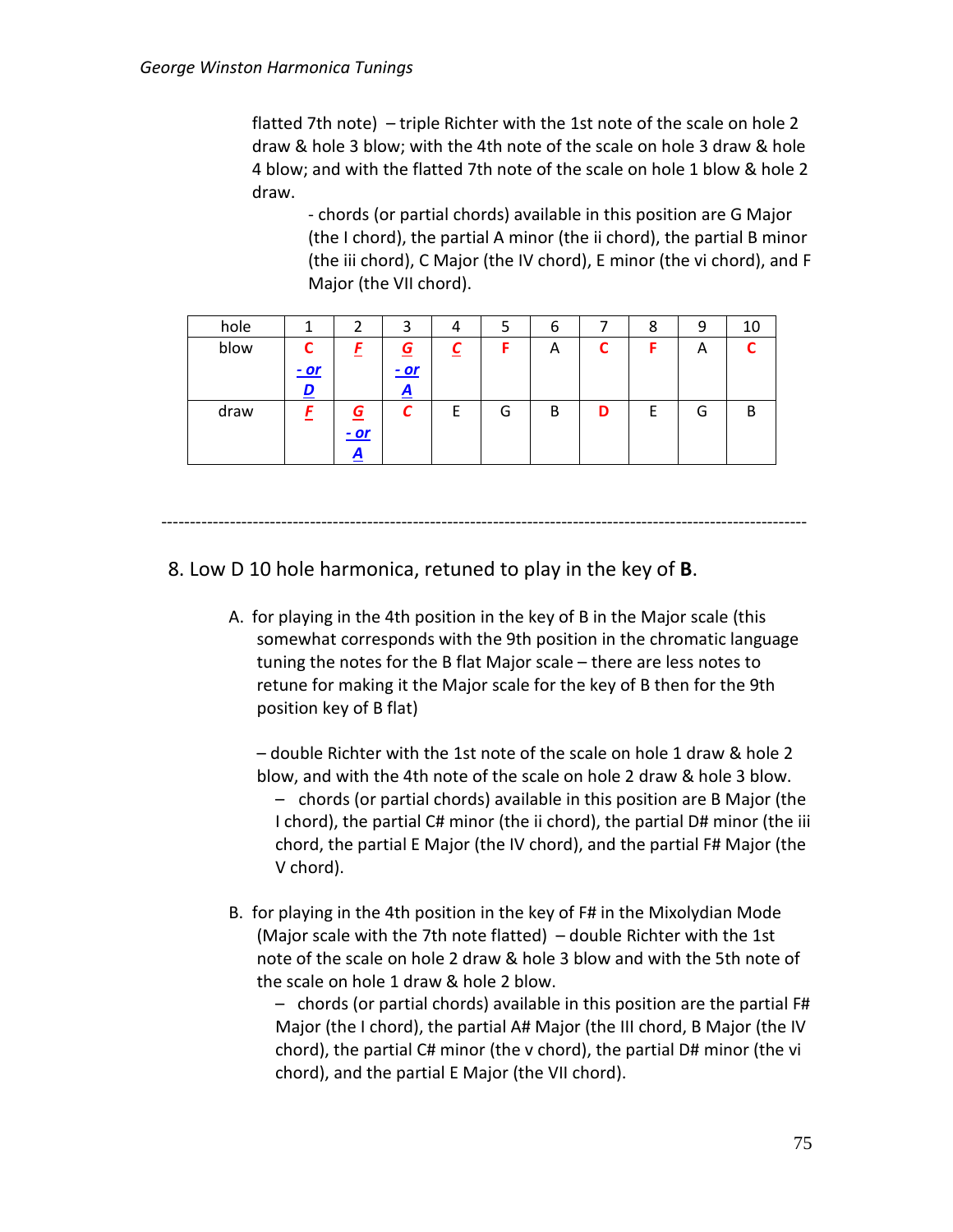#### *George Winston Harmonica Tunings*

| hole |    | -  | ັ  |    | ٮ  |    |          |    | پ  |    |
|------|----|----|----|----|----|----|----------|----|----|----|
| blow |    | F# |    | D# | F# |    | D#       | F# | D  | D# |
| draw | F# |    | C# |    | r# | A₩ | r#<br>८π | −  | J# | C# |

- this tuning could also be tuned down two half steps to the key of A (as if it was key of C harmonica in the 1st position):

| hole |  | ີ |      | ے         |           |   |    |      |
|------|--|---|------|-----------|-----------|---|----|------|
| blow |  | - | - '' |           |           | - | -- | - 77 |
| draw |  | D |      | c#<br>ד ו | G#<br>vn. | ◡ | .  |      |

A. for playing in the 4th position in the key of A in the Major scale – double Richter with the 1st note of the scale on hole 1 draw & hole 2 blow, and with the 4th note of the scale on hole 2 draw & hole 3 blow.

– chords (or partial chords) available in this position are A Major (the I chord), the partial B minor (the ii chord), the partial C# minor (the iii chord, the partial D Major (the IV chord), D Major (the IV chord), and the partial E Major (the V chord).

B. for playing in the 4th position in the key of E in the Mixolydian Mode (Major scale with the 7th note flatted) – double Richter with the 1st note of the scale on hole 2 draw & hole 3 blow and with the 5th note of the scale on hole 1 draw & hole 2 blow.

– chords (or partial chords) available in this position are the partial E Major (the I chord), the partial G# minor (the iii chord), A Major (the IV chord), the partial C# minor (the v chord), the partial B minor (the vi chord), and the partial D Major (the VII chord).

# **II. MIXOLYDIAN MODE TUNING GROUP** (Major scale with the 7th note flatted):

9. Key of A harp - 2&3 and 5&9 Tuning - for playing in the 3rd position, in the key of B Major, in the Mixolydian Mode (Major scale with the 7th note flatted)

| $\overline{\phantom{a}}$ |   |    |        |   |    |    |    |        |    |    |
|--------------------------|---|----|--------|---|----|----|----|--------|----|----|
| hole                     |   |    | ∽<br>ے |   | ັ  | ь  |    |        |    |    |
| blow                     |   | C# |        | Α | C# | E  | n  | C#     |    |    |
| draw                     | D | D# | F#     | B | D# | F# | G# | D<br>D | D# | F# |

- chords (or partial chords) available are B Major (the I chord), A (the VII chord).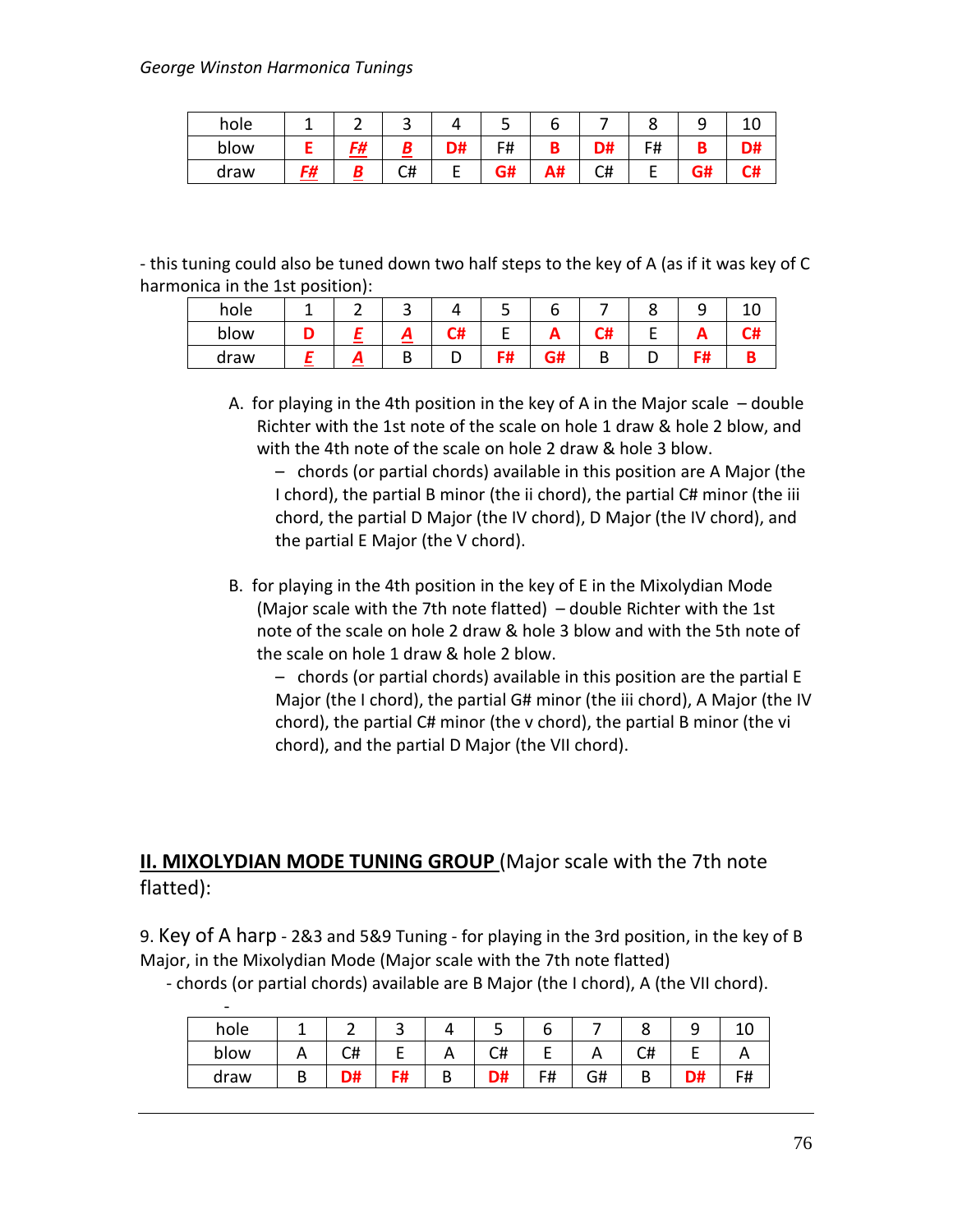10. D harp – Rick Epping Mixolydian 1st position Tuning----with hole 2 draw tuned down two half steps, and with holes 3 and 7 tuned down a half step

A. to play in the 1st position in the key of D, in the Mixolydian Mode (Major scale with the 7th note flatted)

> - chords (or partial chords) available in this tuning are the D Major chord (the I chord), the C Major chord (the VII chord), the E minor chord (the ii chord),the F# minor chord (the iii chord), and the G Major chord (the IV chord).

B. **and** to play in the 7th position (aka 12<sup>th</sup> position in the chromatic language) in the key of G, in the Major scale)

> - chords (or partial chords) available in this tuning are the G Major chord (the I chord), the C Major chord (the IV chord), especially nice voicings for the E minor chord (the vi chord), and the F# minor chord (the iii chord).

C. to play in the 2nd position in the key of A minor, in the Dorian Mode (minor scale with flatted 3rd & 7th notes)

> - chords (or partial chords) available in this tuning are the C Major chord (the III chord), the D Major chord (the IV chord), the E minor chord (the v chord), the F# minor chord (the vi chord), and the G Major chord (the VII chord).

D. to play in the 3rd position in the key of E minor, in the Aeolian Mode (minor scale with flatted 3rd, 6th, & 7th notes)

 - chords (or partial chords) available in this tuning are the E minor chord (the I chord), the F# minor chord (the ii chord), the G Major chord (the III chord), the C Major chord (the VI chord), and the D Major chord (the VII chord).

| hole |   |    |          |   |            |   |           | ۔ |  |
|------|---|----|----------|---|------------|---|-----------|---|--|
| blow |   | F# | $\cdots$ | ັ | F#<br>דד ו |   | <u> п</u> |   |  |
| draw | - |    |          | - | . п        | ш |           |   |  |

11. Low D 10 hole harmonica - for playing in the 2nd position, key of A, in the Mixolydian Mode (Major scale with the 7th note flatted) – single Richter (for playing the 1st note of the scale as a drone on hole 2 draw & hole 3 blow with the melody higher than that).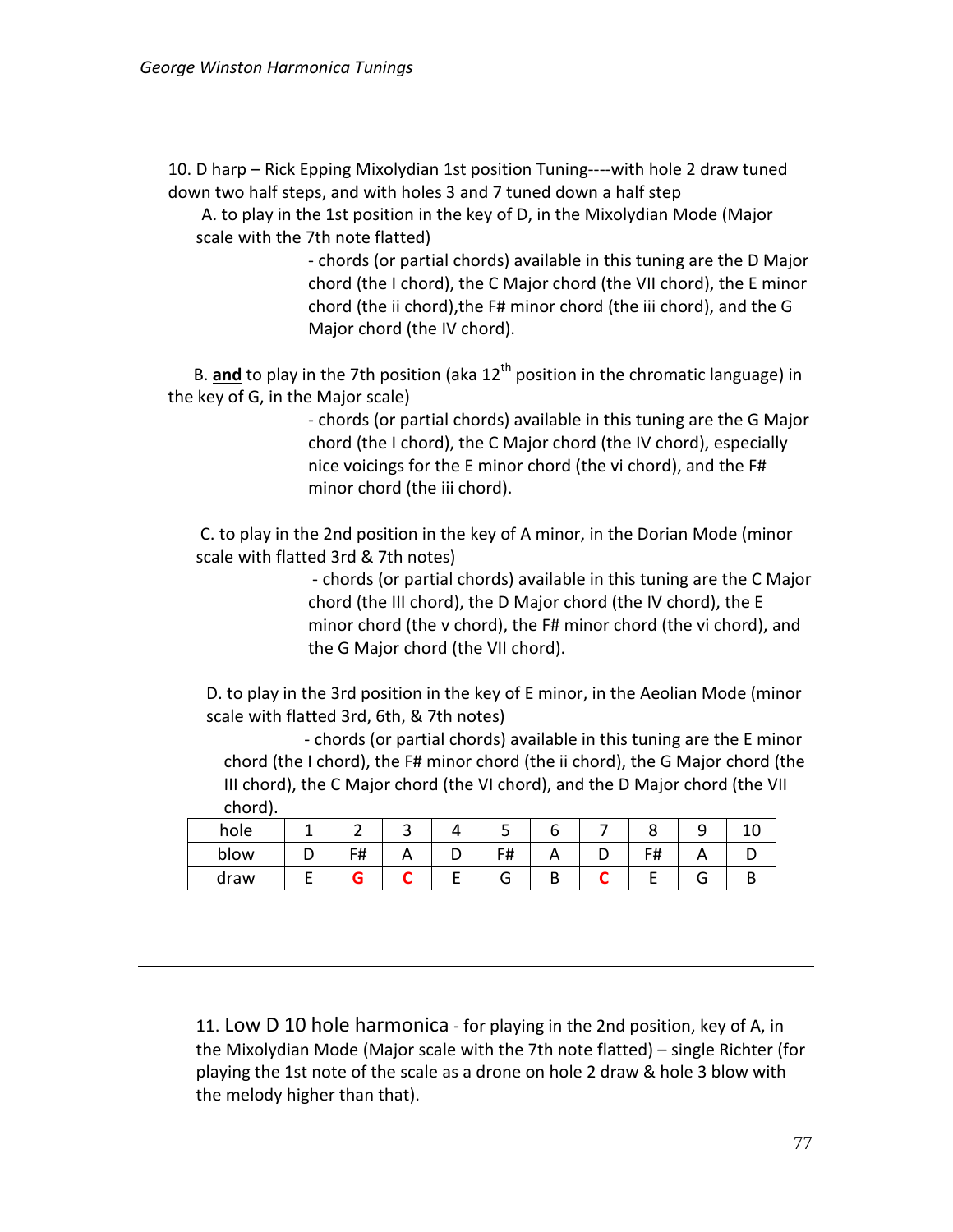– chords (or partial chords) available in the 2nd position are the A Major chord (the I chord), the C# minor chord (the iii chord), the D Major chord (the IV chord), E minor chord (the V chord), the F# minor (the vi chord), and the G Major chord (the VII chord).

| hole |         | ີ        |   | ب  |    |      |   |    |
|------|---------|----------|---|----|----|------|---|----|
| blow | г#<br>π | <u>a</u> |   | F# |    | דד ו |   | C# |
| draw | Ā       | C#       | - | O  | ∪# |      | J |    |

| hole |            | ີ       |   | ر ـ |        |      |  |
|------|------------|---------|---|-----|--------|------|--|
| blow | c#<br>דו ו | ≏       |   | F#  |        | דד ו |  |
| draw | Γ,         | r#<br>∽ | - |     | н<br>๛ |      |  |

 12. Low D 12 hole harmonica – for playing in the 2nd position in the key of A in the Mixolydian Mode (Major scale with the 7th note flatted) - triple Richter (for playing the 1st note of the scale as a drone one hole 1 blow & draw with the melody higher than that; and for playing a low drone on hole 3 draw & hole 4 blow with the melody higher than that; and for playing the 3rd note of the scale as a high drone on hole 11 blow & hole 12 draw with the melody lower than that).

> – chords (or partial chords) available in the 2nd position are the A Major chord (the I chord), the C# minor chord (the iii chord), the D Major chord (the IV chord), E minor chord (the V chord), the F# minor (the vi chord), and the G Major chord (the VII chord).

| hole |                 | 2               | 3        | 4               | כ      | 6  |   | 8  | 9  | 10 | 11        | 12                |
|------|-----------------|-----------------|----------|-----------------|--------|----|---|----|----|----|-----------|-------------------|
| blow | $\underline{A}$ | D               | F#       | $\underline{A}$ | D      | F# | Α | D  | F# | A  | <u>C#</u> |                   |
|      |                 |                 | $-or$    |                 |        |    |   |    |    |    |           |                   |
|      |                 |                 | G        |                 |        |    |   |    |    |    |           |                   |
| draw | $\mathbf{A}$    | E               | <u>A</u> | C#              | -<br>- | G  | B | C# | t  | G  | B         | $\underline{C}$ # |
|      |                 | $-Or$           |          |                 |        |    |   |    |    |    |           |                   |
|      |                 | $\underline{G}$ |          |                 |        |    |   |    |    |    |           |                   |

| hole |   |                  |          | ٮ |                          |          | ◡  | ື<br>ـ       | ∸        |         |  |
|------|---|------------------|----------|---|--------------------------|----------|----|--------------|----------|---------|--|
| blow | σ | F#<br>$\bm{\pi}$ | Ξ        |   | F#<br>$\boldsymbol{\pi}$ | $\cdots$ |    | г .<br>-<br> | $\cdots$ | ~"<br>п |  |
| draw |   | $\sqrt{ }$       | r#<br>◡₩ |   | J                        | D<br>D   | C# | -            | ∽        | -<br>n. |  |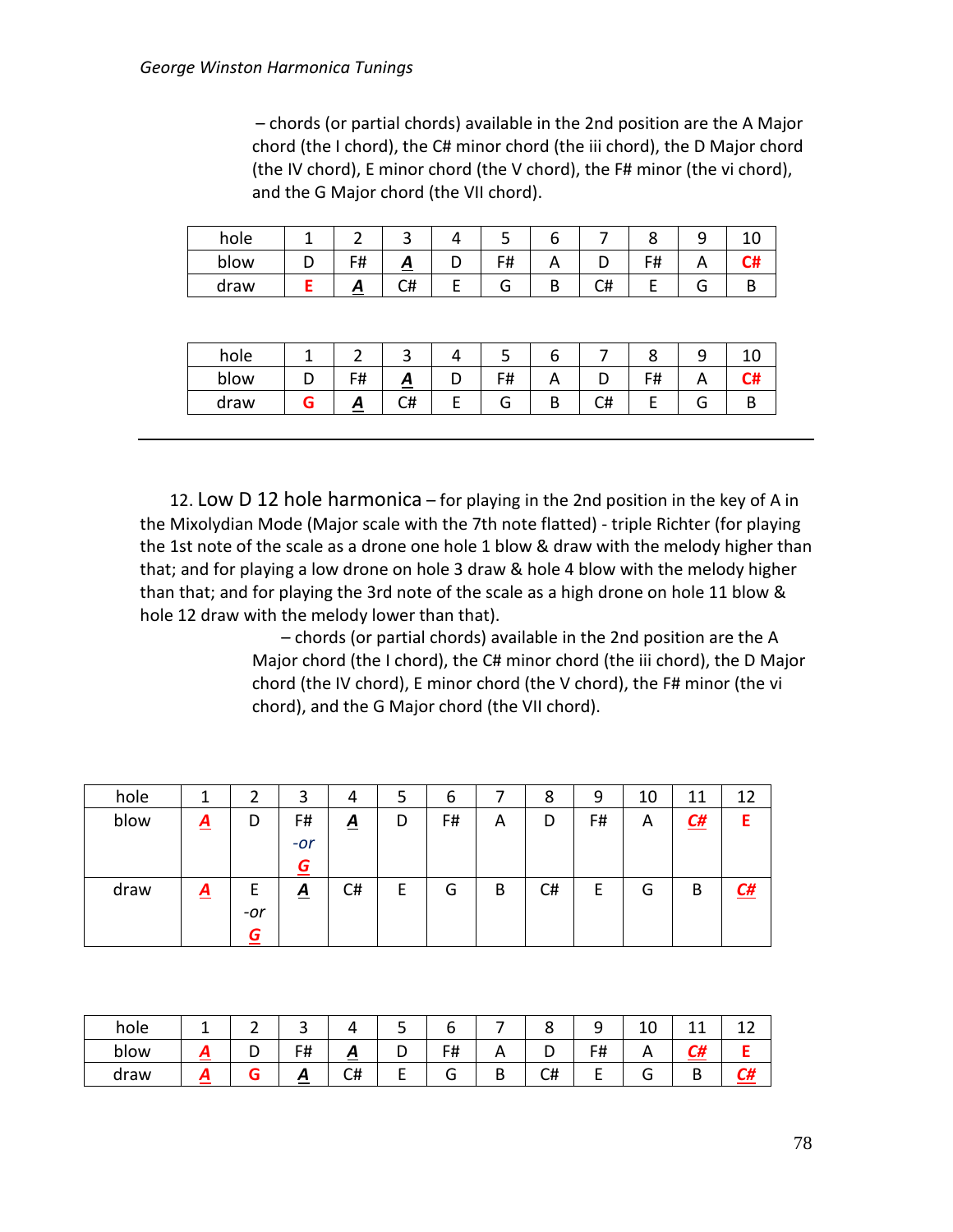----------------------------------------------------------------------------------------------------------------

## 13. Low D 10 hole harmonica

A. for playing in the 1st position, key of D, in the Mixolydian Mode (Major scale with a flatted 7th note) – double Richter – (for playing the 5th note of the scale as a low drone on hole 2 draw & hole 3 blow with the melody higher than that; and for playing the 5th note of the scale as a high drone on hole 9 blow & draw with the melody lower than that).

- chords (or partial chords) available in this tuning are the D Major chord (the I chord), the E minor chord (the ii chord), the F# minor chord (the iii chord), the G Major chord (the IV chord), the A minor chord (the v chord).

B. for playing in the 2nd position, in the key of A, in the Dorian Mode (mi scale with flatted 3rd & 7th notes) - double Richter (for playing the 1st note of the scale on hole 2 draw & hole 3 blow; and for playing the 1st note of the scale as a high drone on hole 9 blow & draw with the melody lower than that).

- chords (or partial chords) available in this tuning are the A minor chord (the I chord), the C Major chord (the III chord), the D Major chord (the IV chord), the E minor chord (the v chord), the F# minor chord (the vi chord), and the G Major chord (the VII chord).

| hole |                   |   | سه         |  |                        |  |
|------|-------------------|---|------------|--|------------------------|--|
| blow | F#                | ≏ | C#<br>דד ו |  | г#<br>. <del>. .</del> |  |
| draw | $\mathbf{\Omega}$ |   |            |  |                        |  |

14. Low D 10 hole harmonica, retuned to play in the key of **E** – for playing in the 3rd position in the key of E in the Mixolydian Mode (Major scale with the 7th note flatted) – double Richter with the 1st note of the scale on hole 1 blow & draw, and with the 5th note of the scale on hole 2 blow & hole 3 draw.

- chords (or partial chords) available in this position are E Major (the I chord), and B minor (the v chord), as well as partial chords for F# minor (the ii chord), G# minor (the iii chord), and C# minor (the vi chord).

| hole |    | ٮ  | ٮ          |   |   |                | ے  | ⊥∪ |
|------|----|----|------------|---|---|----------------|----|----|
| blow | G# |    | г.<br>דד ו |   |   | <del>ח</del> ו | n  | C# |
| draw |    | C# | ~<br>ЧП    | ப | ີ |                | G# |    |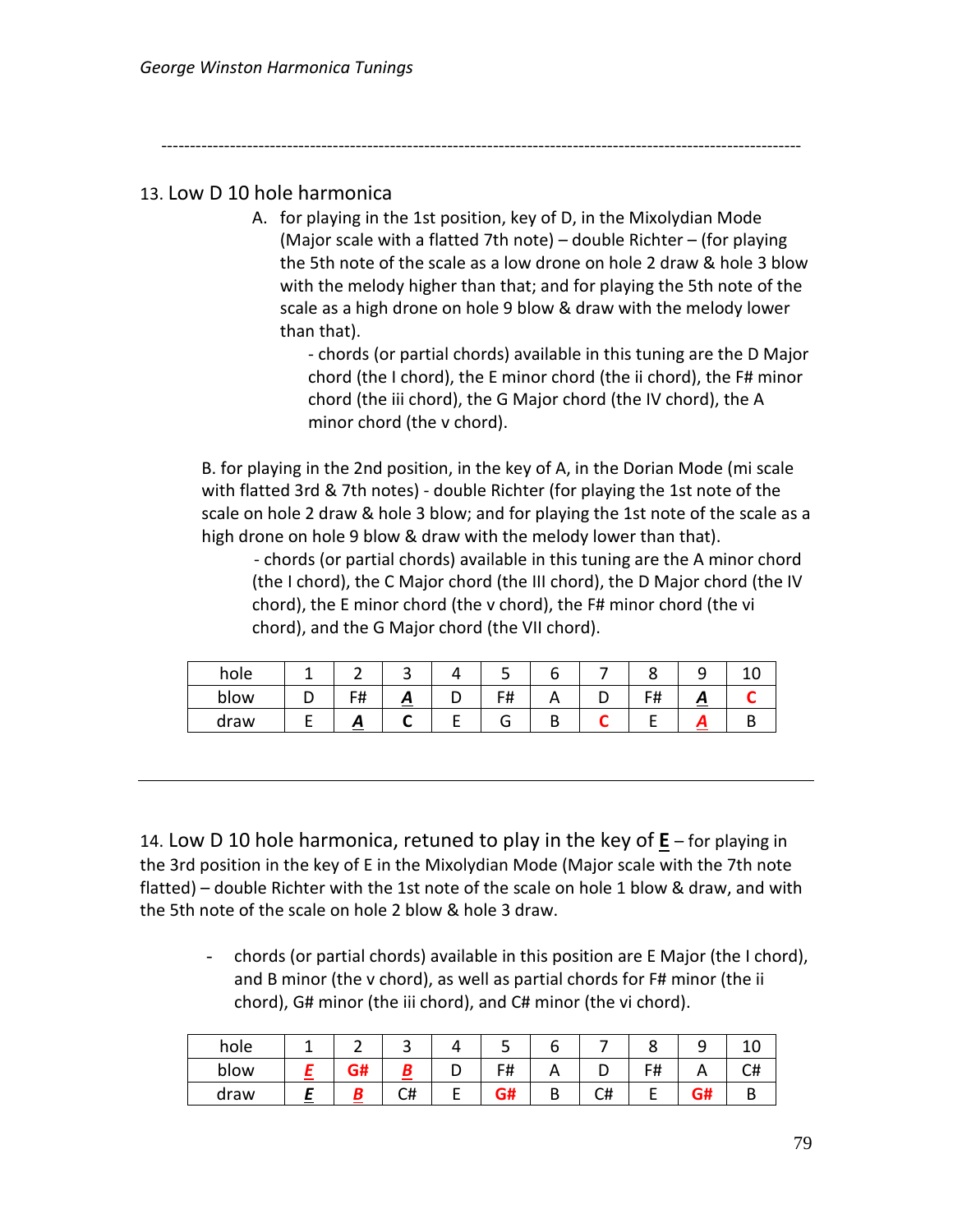|  | <b>OF</b> |  |  |  |  |
|--|-----------|--|--|--|--|
|  |           |  |  |  |  |

-----------------------------------------------------------------------------------------------------------------

15. Low D harmonica, retuned to play in the key of G - for playing in the 7th position (aka the 12th position in the chromatic language), key of G, in the Mixolydian Mode (Major scale with the 7th note flatted) – double Richter (for playing the 1st note of the scale as a low drone on hole 2 blow & draw with the melody higher than that; and for playing the 5th note of the scale as a drone on hole 1 blow & draw and with the melody higher than that).

- chords (or partial chords) available in this tuning are the G Major chord (the I chord), the B partial minor chord (the iii chord), the C Major chord (the IV chord), the D minor chord (the V chord), and the E minor chord (the vi chord) .

| hole | ∽ | -   |   |         |         |   |        |  |
|------|---|-----|---|---------|---------|---|--------|--|
| blow |   | . . |   |         |         |   |        |  |
| draw |   |     | - | ∽<br>п. | D<br>., | - | ∽<br>п |  |

16. Low D 10 hole harmonica, retuned to play in the key of **F** – for playing in the 5th position in the key of F in the Mixolydian Mode (Major scale with the 7th note flatted) – triple Richter with the 1st note of the scale on hole 1 draw & hole 2 blow; and with the 5th note of the scale on hole 3 draw & hole 4 blow; and with the 3rd note of the scale (or could be the 4th note) on hole 2 draw & hole 3 blow.

- chords (or partial chords) available in this position are F Major (the I chord), G minor (the ii chord), the partial A minor (the iii chord), the partial Bb Major (the IV chord), the C minor (the v chord), and a low D minor (the vi chord).

| hole |   | 2                              | 3                 |    | 5 | 6         |   | 8  | 9 | 10        |
|------|---|--------------------------------|-------------------|----|---|-----------|---|----|---|-----------|
| blow | D | E                              | <u>A</u><br>$-0r$ |    | F | A         | С | F  | Α |           |
|      |   |                                | Bb                |    |   |           |   |    |   |           |
| draw | E | <u>A</u><br>$-or$<br><u>Bb</u> | <u>C</u>          | Eb | G | <b>Bb</b> | D | Eb | G | <b>Bb</b> |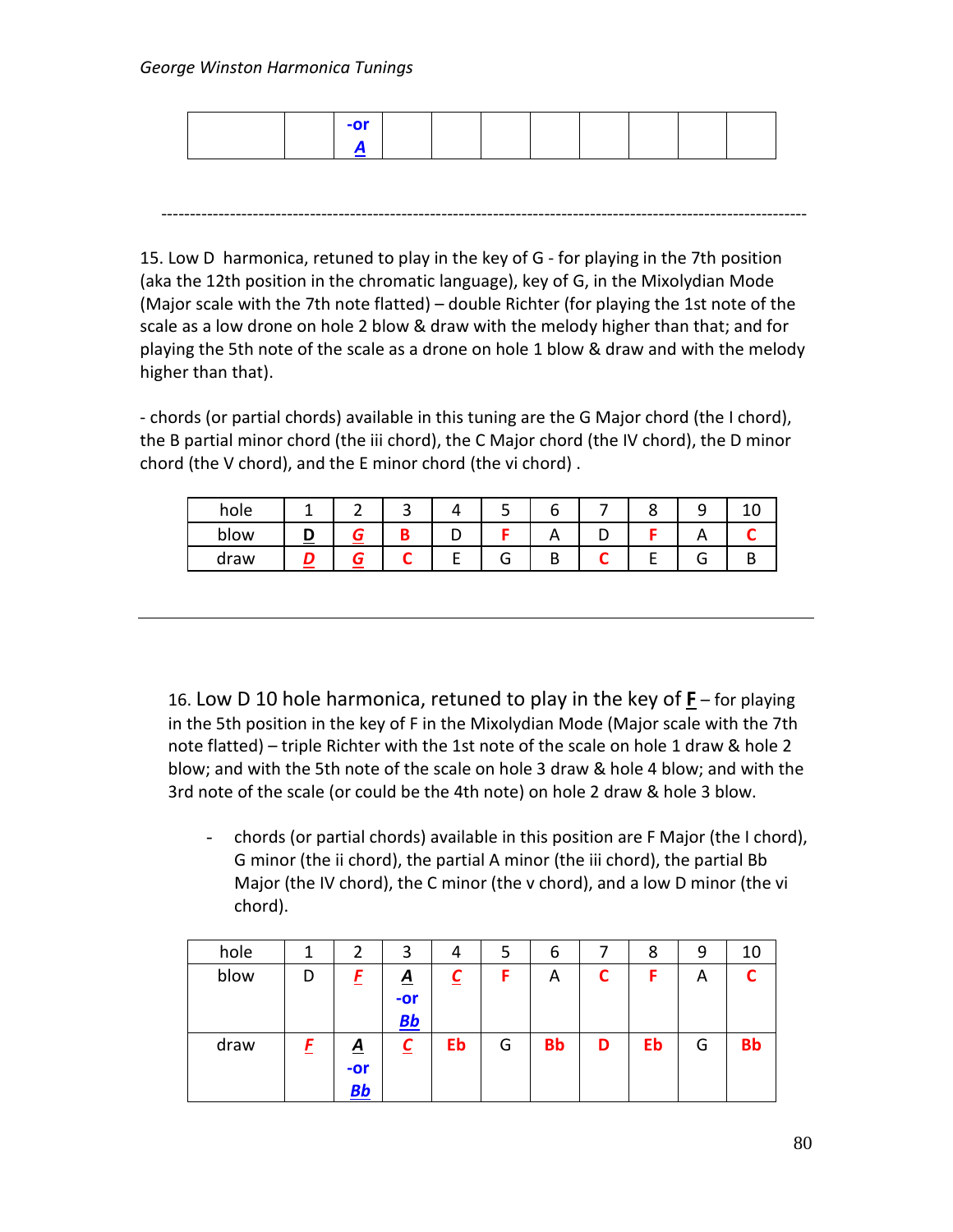-------------------------------------------------------------------------------------------------------------

17. Low D 10 hole harmonica, retuned to play in the key of **C** – for playing in the 6th position in the key of C in the Mixolydian Mode (Major scale with the 7th note flatted) – triple Richter with the 1st note of the scale on hole 3 draw & hole 4 blow; with the 5th note of the scale on hole 2 draw & hole 3 blow; and with the 4th note of the scale on hole 1 blow & hole 2 draw.

- chords (or partial chords) available in this position are C Major (the I chord), E minor (the iii chord), F Major (the IV chord), G minor (the v chord), and the partial A minor (the vi chord).

| hole |             | 2        | 3        | 4 | 5 | 6         |   | 8 | 9 | 10        |
|------|-------------|----------|----------|---|---|-----------|---|---|---|-----------|
| blow | С           |          | <u>G</u> |   | F | Α         |   | F | A |           |
|      | <u>- or</u> |          | $-or$    |   |   |           |   |   |   |           |
|      | D           |          | A        |   |   |           |   |   |   |           |
| draw |             | <u>G</u> | <u>C</u> | E | G | <b>Bb</b> | D | Ε | G | <b>Bb</b> |
|      |             | $- or$   |          |   |   |           |   |   |   |           |
|      |             | A        |          |   |   |           |   |   |   |           |

### 18. Low D 10 hole harmonica, retuned to play in the key of **B**.

A. for playing in the 4th position in the key of B in the Mixolydian Mode (Major scale with the 7th note flatted) – double Richter with the 1st note of the scale on hole 1 draw & hole 2 blow, and with the 4th note of the scale on hole 2 draw & hole 3 blow.

– chords (or partial chords) available in this position are B Major (the I chord), the partial C# minor (the ii chord), the partial D# minor (the iii chord, the partial E Major (the IV chord), the partial F# minor (the v chord), and the partial A Major (the VII chord).

B. for playing in the 4th position in the key of F# in the Dorian Mode (minor scale with flatted 3rd & 7th notes) – double Richter with the 1st note of the scale on hole 2 draw & hole 3 blow and with the 5th note of the scale on hole 1 draw & hole 2 blow.

– chords (or partial chords) available in this position are the partial F# minor (the i chord), the partial A Major (the III chord, B minor (the iv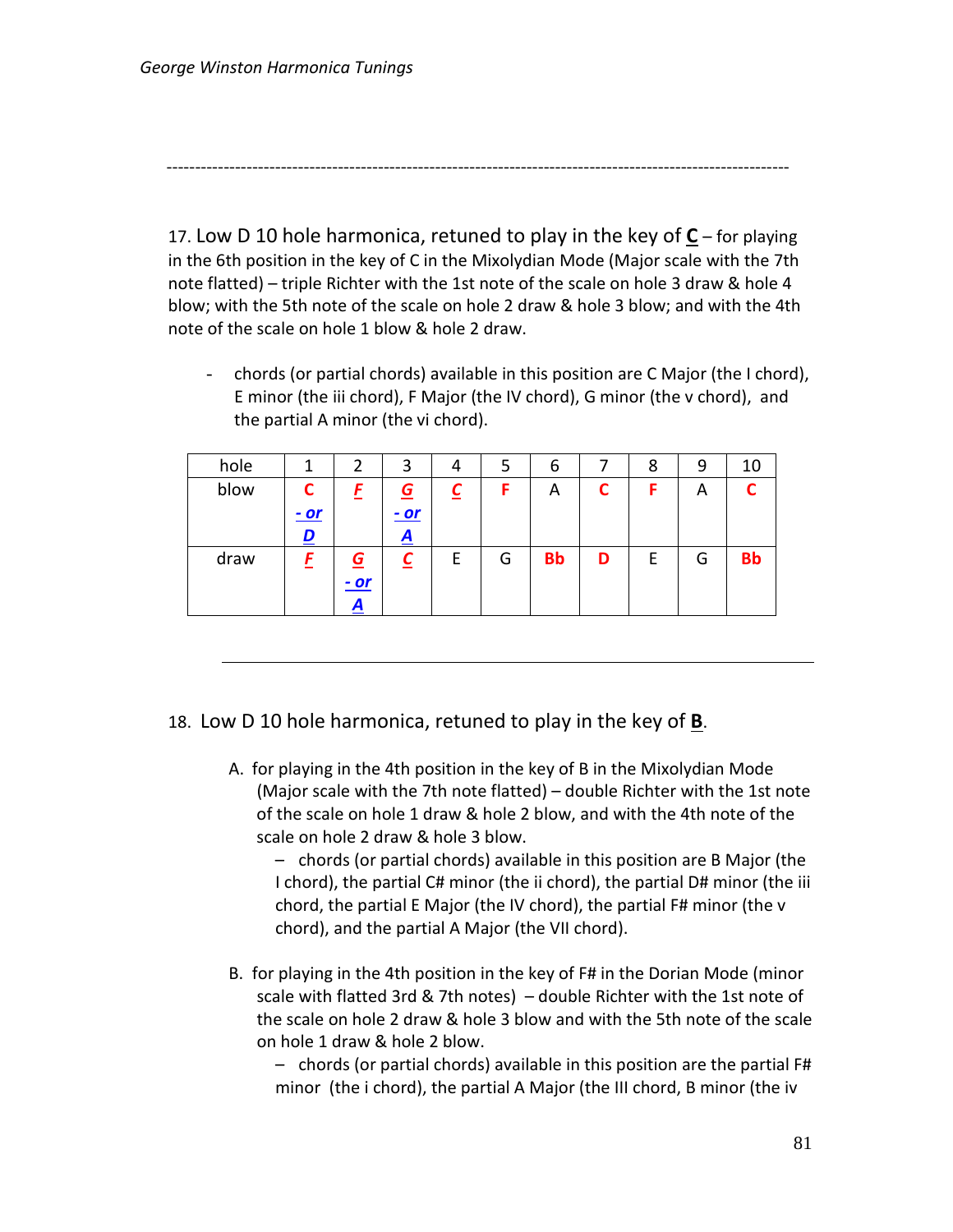| hole |    |    |    |   |    |   |    |    |           |  |
|------|----|----|----|---|----|---|----|----|-----------|--|
| blow |    | F# |    | ◡ | F# | D |    | F# |           |  |
| draw | C# |    | C# | ▃ | G# | Ē | C# |    | - "<br>5# |  |

chord), the partial C# minor (the v chord), the partial D Major (the VI chord), and the partial E Major (the VII chord).

- this tuning could also be tuned down two half steps to the key of A (as if it was key of C harmonica in the 1st position):

| hole |  | ັ |    |   |         |    |  |
|------|--|---|----|---|---------|----|--|
| blow |  | Л | C# |   | г.<br>- |    |  |
| draw |  | ט |    | - |         | ıπ |  |

A. for playing in the 4th position in the key of F# in the Mixolydian Mode (Major scale with the 7th note flatted) – double Richter with the 1st note of the scale on hole 1 draw & hole 2 blow, and with the 4th note of the scale on hole 2 draw & hole 3 blow.

– chords (or partial chords) available in this position are A Major (the I chord), the partial B minor (the ii chord), the partial C# minor (the iii chord, the partial D Major (the IV chord), D Major (the IV chord), and the partial E minor (the v chord).

- B. for playing in the 4th position in the key of E in the Mixolydian Mode (Major scale with the 7th note flatted).– double Richter with the 1st note of the scale on hole 2 draw & hole 3 blow and with the 5th note of the scale on hole 1 draw & hole 2 blow.
	- chords (or partial chords) available in this position are the partial E minor (the i chord), the partial G Major (the III chord), A Major (the IV chord), the partial B minor (the v chord), the partial C# minor (the vi chord), and the partial D Major (the VII chord).

# **III. DORIAN MODE TUNING GROUP (scale with flatted 3rd, & 7th scale notes):**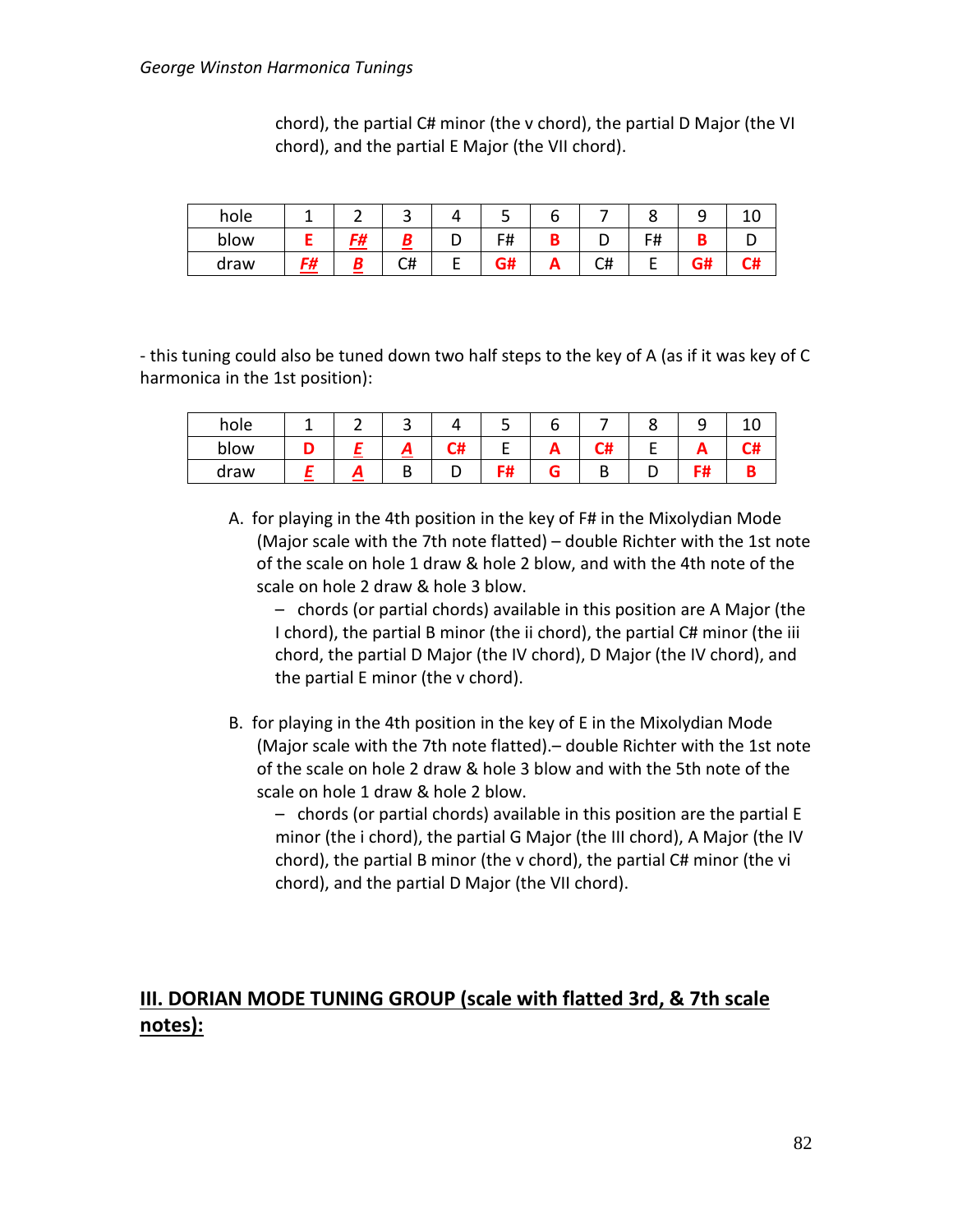19. Low D 12 hole D harp - the "Rick Epping/ Ted Folsolm 2&3 Draw Lowered Tuning"

> A. for playing in the 3rd position, key of E Minor, in the Dorian Mode (minor scale with flatted 3rd & 7th notes), single Richter with the 1st note of the scale on hole 11 blow & draw **(or on hole 11 blow and hole 12 draw)**

- available chords (or partial chords) are E minor (the I chord), D Major (the VII chord), F# minor (the ii chord), G Major (the III chord), and C# minor (the vi chord).

B. **and** for playing in 1st position, key of D, in the Major scale – single Richter (with the 2nd note of the scale on hole 11 blow & draw) **(or on hole 11 blow and hole 12 draw)**

> - available chords (or partial chords) are D Major (the I chord), E minor (the ii chord), F# minor (the iii chord), G Major (the IV chord), and C# minor (the vii chord).

C. And for playing in the 7th position (aka 12th position in the chromatic language), key of G, in the Major Pentatonic (5 note) scale (avoiding hole 7 draw) – single Richter (with the 3rd note of the scale on hole 11 blow & draw) **(or on hole 11 blow and hole 12 draw)**

 – available chords (or partial chords) are G Major (the I chord), B minor (the iii chord), D Major (the V chord), E minor (the vi chord), and F# minor (the vii chord).

| hole | ┻ | 2  | 3 | 4 | 5  | 6 |    | 8  | 9 | 10 | 11    | 12        |
|------|---|----|---|---|----|---|----|----|---|----|-------|-----------|
| blow | D | F# | A | D | F# | A | D  | F# | A | D  | Ε     | A         |
|      |   |    |   |   |    |   |    |    |   |    |       | $-or$     |
|      |   |    |   |   |    |   |    |    |   |    |       | <u>F#</u> |
| draw | F | G  | В | E | G  | B | C# | E  | G | B  | E     |           |
|      |   |    |   |   |    |   |    |    |   |    | $-0r$ | or        |
|      |   |    |   |   |    |   |    |    |   |    | C#    | C#        |
|      |   |    |   |   |    |   |    |    |   |    |       |           |

20. Key of D 10 hole harmonica - a variation on the "Rick Epping/ Ted Folsolm 2&3 Draw Lowered Tuning" (with hole 7 tuned down a half step)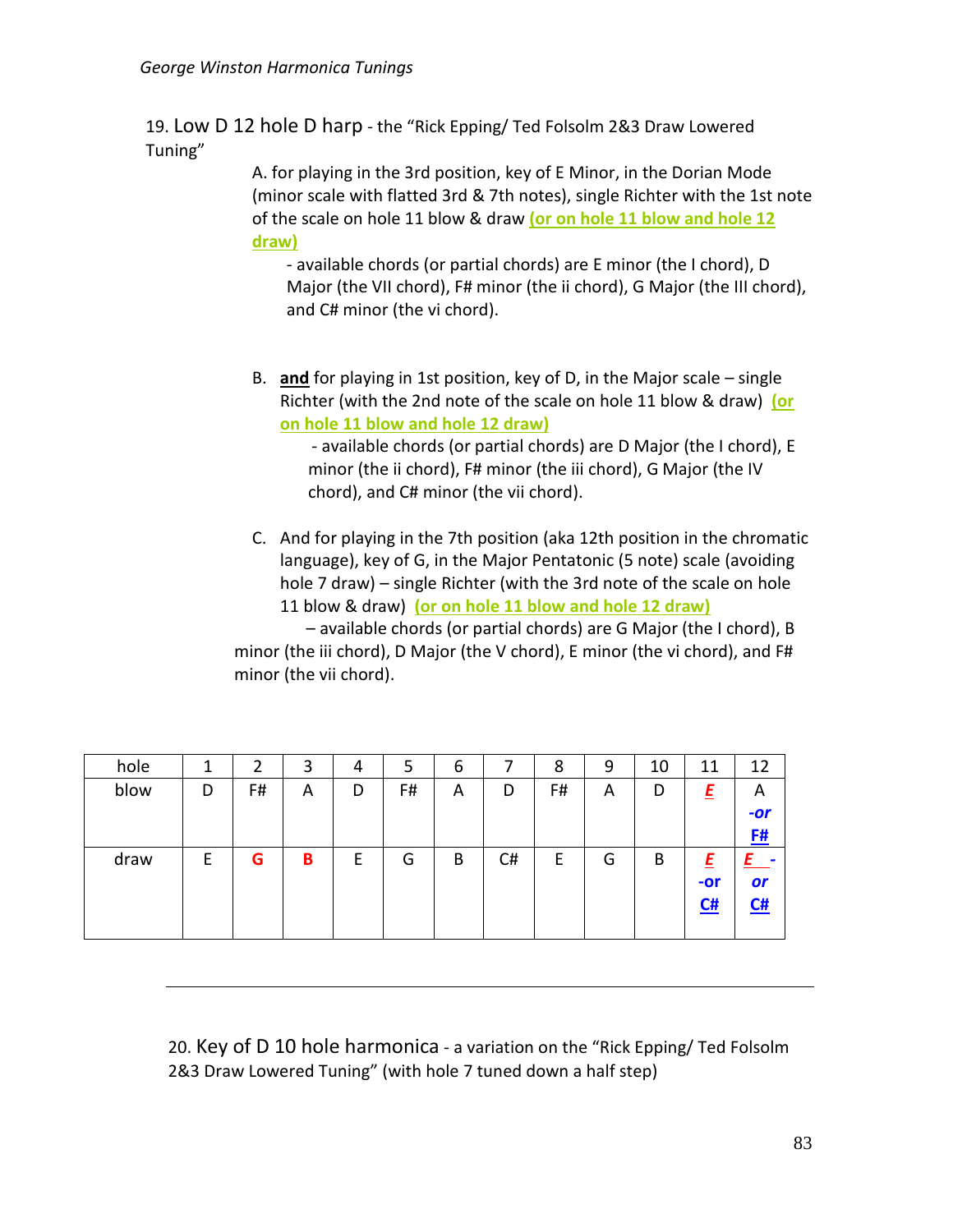A. for playing in the 3rd position, key of E Minor, in the Aeolian Mode (minor scale with flatted 3rd, 6th, & 7th notes)

- available chords (or partial chords) are E minor (the I chord), D Major (the VII chord), F# minor (the ii chord), G Major (the III chord), and C Major (the VI chord).

> A. for playing in 1st position, key of D, Mixolydian Mode (Major scale with flatted 7th note)

- available chords (or partial chords) are D Major (the I chord), E minor (the ii chord), F# minor (the iii chord), G Major (the IV chord), and C Major (the VII chord).

B. for playing in 7th position (aka 12th position in the chromatic language), key of G, Major scale

– available chords (or partial chords) are G Major (the I chord), B minor (the iii chord), C Major (the IV chord), D Major (the V chord), E minor (the vi chord), and F# minor (the vii chord).

| hole | ┸ | 2  | 3 | 4 | 5  | 6 |   | 8  | 9 | 10 | 11    | 12        |
|------|---|----|---|---|----|---|---|----|---|----|-------|-----------|
| blow | D | F# | A | D | F# | A | D | F# | A | D  | Ε     | A         |
|      |   |    |   |   |    |   |   |    |   |    |       | $-or$     |
|      |   |    |   |   |    |   |   |    |   |    |       | <u>F#</u> |
| draw | F | G  | B | F | G  | B | ┍ | E  | G | B  |       |           |
|      |   |    |   |   |    |   |   |    |   |    | $-or$ | $-or$     |
|      |   |    |   |   |    |   |   |    |   |    |       |           |
|      |   |    |   |   |    |   |   |    |   |    |       |           |

# 21. Low D 10 hole harmonica

A. for playing in the 1st position, key of D, in the Dorian Mode (minor scale with flatted 3rd & 7th notes) – double Richter – (for playing the 5th note of the scale as a low drone on hole 2 draw & hole 3 blow with the melody higher than that; and for playing the 5th note of the scale as a high drone on hole 9 blow & draw with the melody lower than that).

> - chords (or partial chords) available in this tuning are the D minor chord (the i chord), the E minor chord (the ii chord), the F Major chord (the III chord), the G Major chord (the IV chord), the A minor chord (the v chord).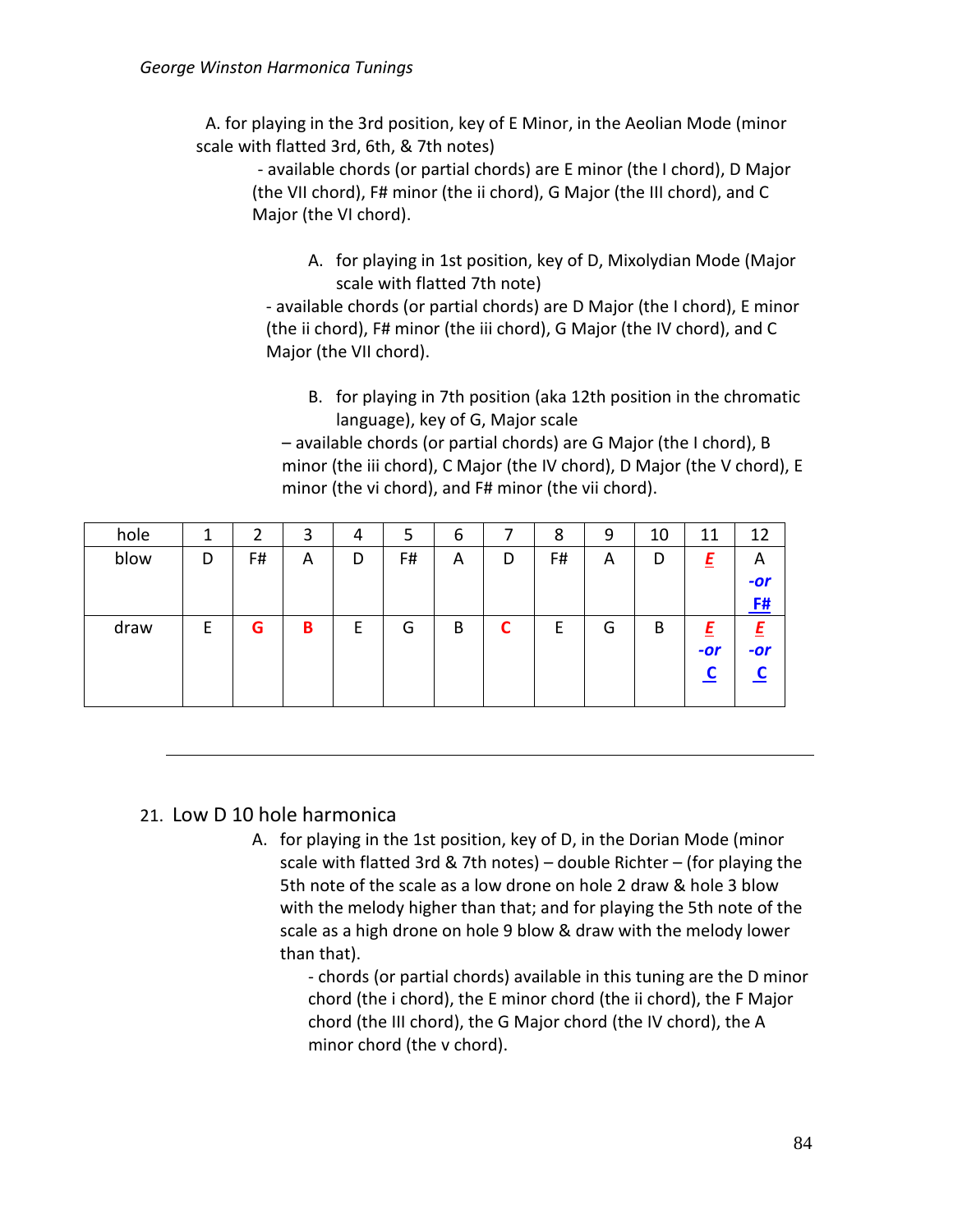- B. for playing in the 2nd position, in the key of A, in the Aeolian Mode (minor scale with flatted 3rd, 6th &7th notes) - double Richter (for playing the 1st note of the scale on hole 2 draw & hole 3 blow; and for playing the 1st note of the scale as a high drone on hole 9 blow & draw with the melody lower than that).
	- chords (or partial chords) available in this tuning are the A minor chord (the I chord), the C Major chord (the III chord), the D minor chord (the iv chord), the E minor chord (the v chord), the F Major chord (the VI chord), and the G Major chord (the VII chord).

| hole |    | $\tilde{\phantom{a}}$ |  |  |   |  |
|------|----|-----------------------|--|--|---|--|
| blow |    | ≏                     |  |  | ≃ |  |
| draw | г, |                       |  |  |   |  |

22. Low D 10 hole harmonica, retuned to play in the key of **D minor** – for playing in the 3rd position in the key of E minor in the Dorian Mode (minor scale with flatted 3rd & 7th notes) – double Richter with the 1st note of the scale on hole 1 blow & draw, and with the 5th note of the scale on hole 2 draw & hole 3 blow.

----------------------------------------------------------------------------------------------------------

- chords (or partial chords) available in this position are: D minor (the I chord), A minor (the v chord), C Major (the VII chord); as well as partial chords for E minor (the ii chord), F Major (the III chord), and B minor (the vi chord)

| hole |          |                                                  | 3 | 4 | 5 | b |          | 8 | 9 | 10 |
|------|----------|--------------------------------------------------|---|---|---|---|----------|---|---|----|
| blow | <u>D</u> | G                                                | B | D | F | A | <u>D</u> |   | A |    |
| draw | E        | A<br>$-$ or<br>$\underline{\mathbf{B}}$<br>$-CF$ | С | Е | G |   | D        | E | G |    |

### 11 hole harp for the same tuning (adding low notes):

|      | . . |            |                          | $\ddot{\phantom{0}}$ | $\tilde{\phantom{a}}$ |   | $\cdot$ |          |   |    |    |
|------|-----|------------|--------------------------|----------------------|-----------------------|---|---------|----------|---|----|----|
| hole | 1   | 2          | 3                        | 4                    | 5                     | ь |         | 8        | 9 | 10 | 11 |
| blow | B   | E          | E                        | A                    | D                     |   | A       | <u>D</u> | F | A  |    |
| draw | A   | F          | G                        |                      | E                     | G | ◚       | <u>D</u> | E | G  |    |
|      |     | $-0r$      | $-$ or                   |                      |                       |   |         |          |   |    |    |
|      |     | F          | $\underline{\mathbf{B}}$ |                      |                       |   |         |          |   |    |    |
|      |     | <u>-or</u> | $-er$                    |                      |                       |   |         |          |   |    |    |
|      |     | D          | G                        |                      |                       |   |         |          |   |    |    |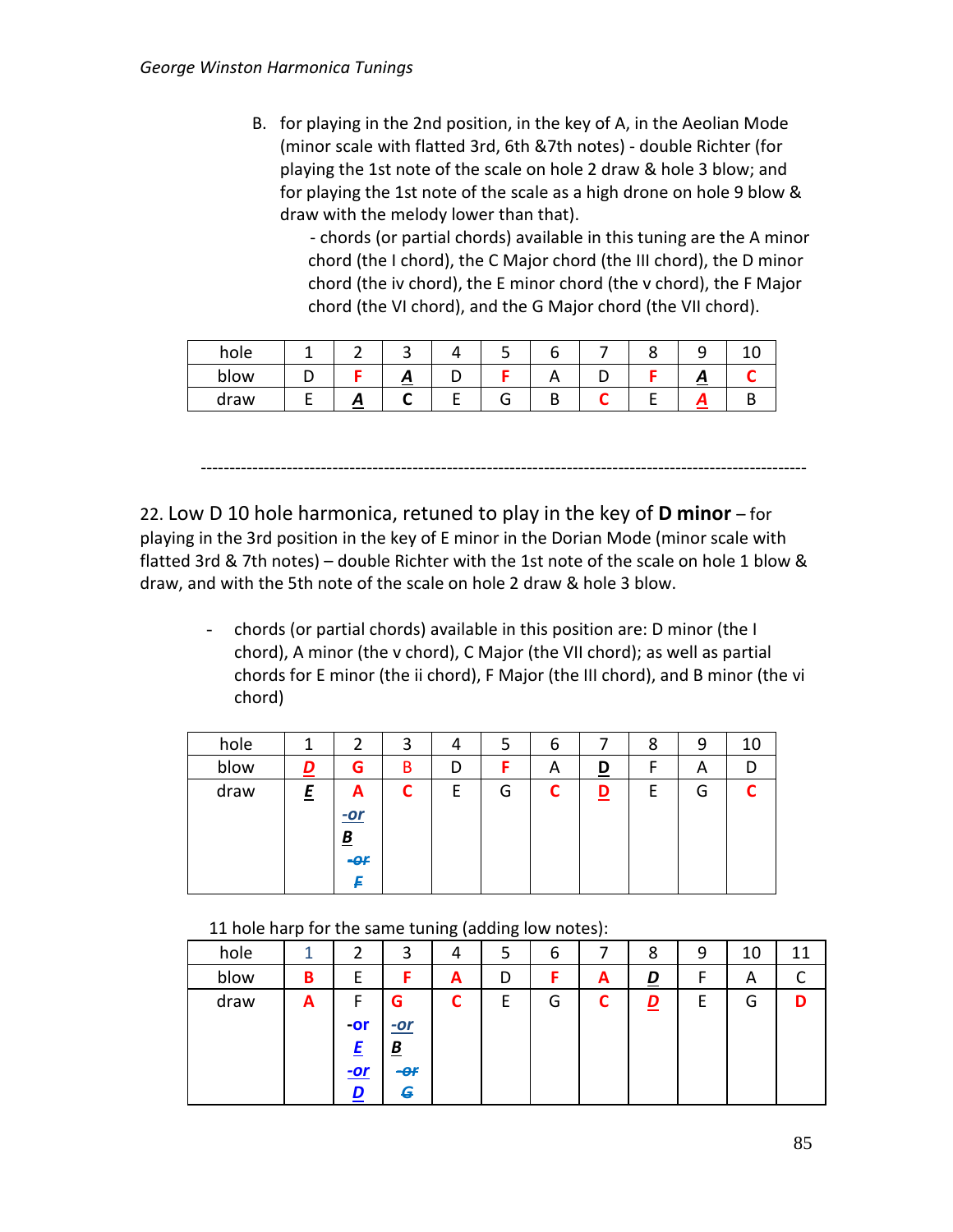23. Low D harmonica, retuned to play in the key of **G** - for playing in the 7th position (aka the 12th position in the chromatic language), key of G, in the Dorian Mode (minor scale with flatted 3rd & 7th notes) – double Richter (for playing the 1st note of the scale as a low drone on hole 2 blow & draw with the melody higher than that; and for playing the 5th note of the scale as a drone on hole 1 blow & draw and with the melody higher than that).

> - chords (or partial chords) available in this tuning are the G minor chord (the i chord), the Bb Major chord (the III chord), the C Major chord (the IV chord), the D minor chord (the v chord), and the F Major chord (the VII chord).

| hole | - |    |    |          |  |   |  |
|------|---|----|----|----------|--|---|--|
| blow |   | DЬ |    | $\cdots$ |  |   |  |
| draw |   |    | lп |          |  | ∽ |  |

24. Low D 10 hole harmonica, retuned to play in the key of **F** – for playing in the 5th position in the key of F in the Dorian Mode (minor scale with flatted 3rd & 7th notes) – triple Richter with the 1st note of the scale on hole 1draw & hole 2 blow; and with the 5th note of the scale on hole 3 draw & hole 4 blow; and with the 3rd note of the scale (or could be the 4th note) on hole 2 draw & hole 3 blow.

- chords (or partial chords) available in this position are F minor (the I chord), G minor (the ii chord), the partial Ab Major (the III chord), the partial Bb Major (the IV chord), the C minor (the v chord), and a low D minor (the vi chord).

| hole |   |                                                | 3                         | 4                       | 5 | 6         |   | 8  | 9  | 10        |
|------|---|------------------------------------------------|---------------------------|-------------------------|---|-----------|---|----|----|-----------|
| blow | D | E                                              | $\underline{\mathbf{Ab}}$ | $\overline{\mathsf{c}}$ | F | Ab        | C | F  | Ab |           |
|      |   |                                                | $-or$                     |                         |   |           |   |    |    |           |
|      |   |                                                | Bb                        |                         |   |           |   |    |    |           |
| draw | E | $\underline{\mathbf{A}}\underline{\mathbf{b}}$ | $\overline{\mathsf{c}}$   | Eb                      | G | <b>Bb</b> | D | Eb | G  | <b>Bb</b> |
|      |   | $-or$                                          |                           |                         |   |           |   |    |    |           |
|      |   | <u>Bb</u>                                      |                           |                         |   |           |   |    |    |           |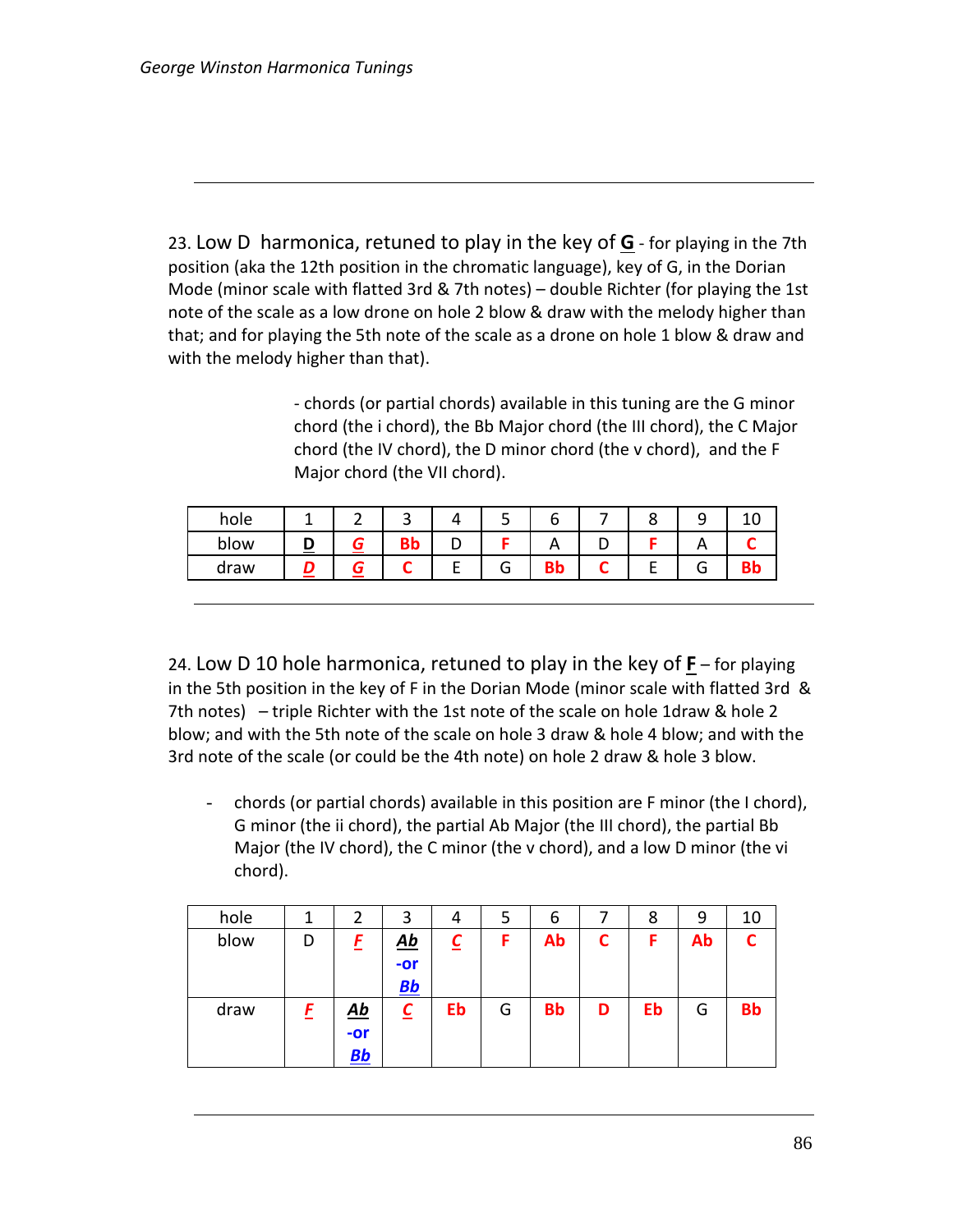25. Low D 10 hole harmonica, retuned to play in the key of **C** – for playing in the 6th position in the key of C in the Dorian Mode (minor scale with flatted & 3rd & 7th notes) – triple Richter with the 1st note of the scale on hole 3 draw & hole 4 blow; with the 5th note of the scale on hole 2 draw & hole 3 blow; and with the 4th note of the scale on hole 1 blow & hole 2 draw.

- chords (or partial chords) available in this position are C minor (the I chord), E Major (the III chord), F Major (the IV chord), G minor (the v chord), and the partial A minor (the vi chord).

| hole |       | 2              | 3           | 4                       | 5 | 6         |   | 8  | 9 | 10        |
|------|-------|----------------|-------------|-------------------------|---|-----------|---|----|---|-----------|
| blow | C     | E              | $\mathbf G$ | $\overline{\mathsf{c}}$ | F | Α         | C | F  | A | ⌒         |
|      | $-or$ |                | $-$ or      |                         |   |           |   |    |   |           |
|      | D     |                | A           |                         |   |           |   |    |   |           |
| draw |       | $\overline{G}$ | С           | Eb                      | G | <b>Bb</b> | D | Eb | G | <b>Bb</b> |
|      |       | <u>- or</u>    |             |                         |   |           |   |    |   |           |
|      |       | A              |             |                         |   |           |   |    |   |           |

26. Low D 10 hole harmonica, retuned to play in the key of **B**.

A. for playing in the 4th position in the key of B in the Dorian Mode (minor scale with the 3rd & 7th notes flatted) – double Richter with the 1st note of the scale on hole 1 draw & hole 2 blow, and with the 4th note of the scale on hole 2 draw & hole 3 blow.

– chords (or partial chords) available in this position are B minor (the i chord), the partial C# minor (the ii chord), the partial D Major (the III chord, the partial E Major (the IV chord), the partial F# minor (the v chord), and the partial A Major (the VII chord).

B. for playing in the 4th position in the key of F# in the Aeolian Mode (minor scale with flatted 3rd, 6th & 7th notes) – double Richter with the 1st note of the scale on hole 2 draw & hole 3 blow and with the 5th note of the scale on hole 1 draw & hole 2 blow.

– chords (or partial chords) available in this position are the partial F# minor (the i chord), the partial A Major (the III chord, B minor (the iv chord), the partial C# minor (the v chord), the partial D Major (the VI chord), and the partial E Major (the VII chord).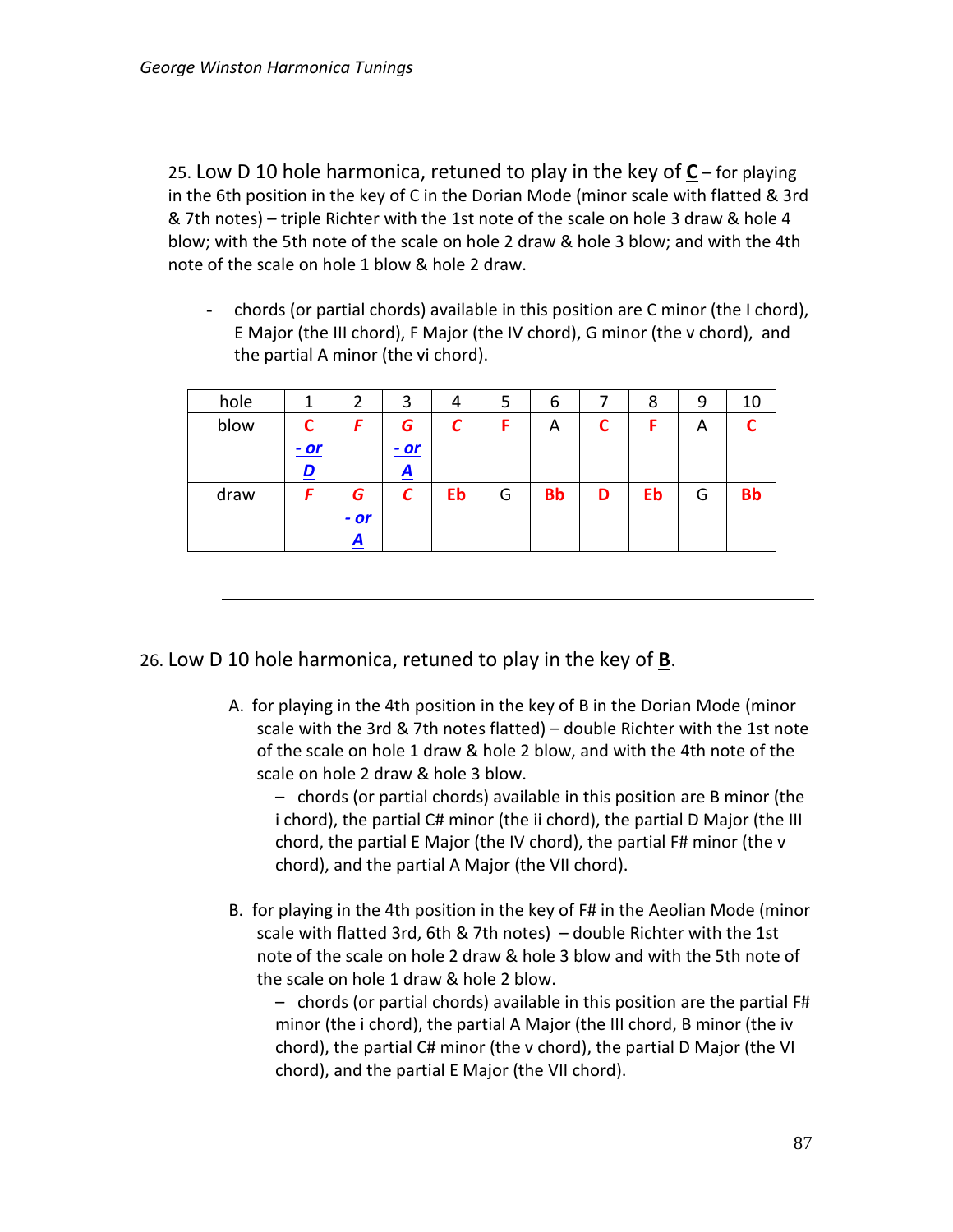#### *George Winston Harmonica Tunings*

| hole |    |     | ັ  |   | ╌          |    |      |    |    |
|------|----|-----|----|---|------------|----|------|----|----|
| blow |    | - 4 |    |   | F#         |    | דד ו |    |    |
| draw | F# |     | C# | - | ~ ''<br>5# | #ب | -    | n. | C# |

- this tuning could also be tuned down two half steps to the key of A (as if it was key of C harmonica in the 1st position):

| hole |  |   |    |  |  |  |
|------|--|---|----|--|--|--|
| blow |  |   |    |  |  |  |
| draw |  | ╌ | பா |  |  |  |

A. for playing in the 4th position in the key of F# in the Dorian Mode (minor scale with the 3rd & 7th notes flatted) – double Richter with the 1st note of the scale on hole 1 draw & hole 2 blow, and with the 4th note of the scale on hole 2 draw & hole 3 blow.

– chords (or partial chords) available in this position are A minor (the I chord), the partial B minor (the ii chord), the partial C Major (the III chord, the partial D Major (the IV chord), the partial E minor (the v chord), and the G Major (the VII chord).

B. for playing in the 4th position in the key of E in the Aeolian Mode (minor scale with flatted 3rd, 6th & 7th notes) – double Richter with the 1st note of the scale on hole 2 draw & hole 3 blow and with the 5th note of the scale on hole 1 draw & hole 2 blow.

– chords (or partial chords) available in this position are the partial E minor (the I chord), the partial G Major (the III chord), A Major (the IV chord), the partial B minor (the v chord), the partial C# minor (the vi chord), and the partial D Major (the VII chord).

# **IV. AEOLIAN MODE TUNING GROUP (scale with flatted 3rd, 6th & 7th scale notes):**

### 27. Low D 10 hole harmonica

A. for playing in the 2nd position, key of A, in the Aeolian Mode (minor scale with flatted 3rd, 6th & 7th notes) - single Richter (for playing the 1st note of the scale as a drone on hole 2 draw & hole 3 blow with the melody higher than that).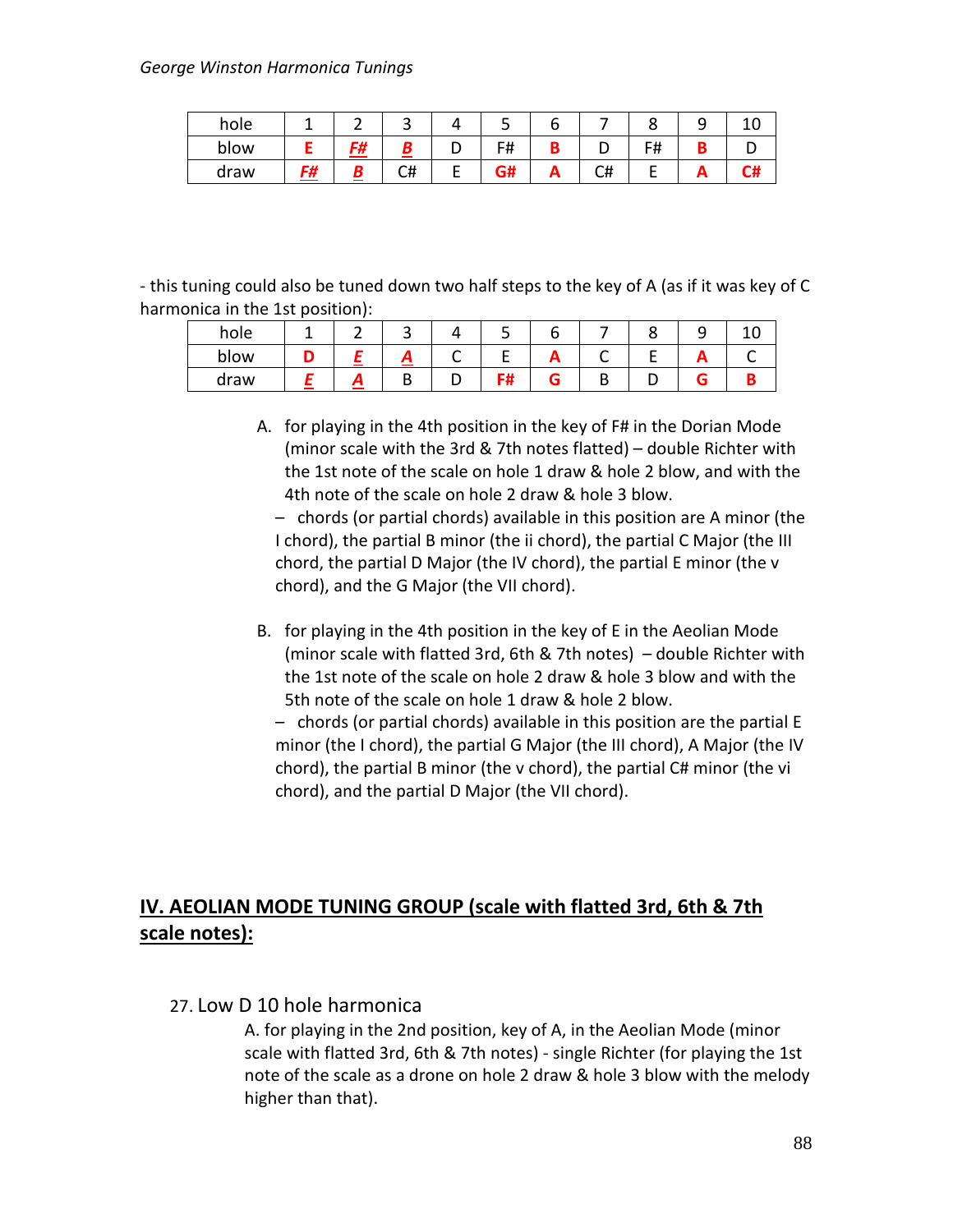- chords (or partial chords) available are A minor (the i chord), C Major (III chord), D minor (the iv chord), E minor (the v chord), F Major (the VI chord), and G Major the VII chord).

B. and for playing in the 1st position Dorian Mode (with flatted 3rd & 6th notes) - single Richter – single Richter (for playing the 5th note of the scale as a drone on hole 2 draw & hole 3 blow with the melody higher than that).

- chords (or partial chords) available are D minor (the I chord), E minor (the ii chord), F Major (the III chord), G Major (the IV chord), A minor (the v chord), and C Major (the VII chord).

- (this tuning is also called "Natural Minor Tuning" [except that the hole 10 is lowered two half steps from the Natural minor Tuning], and harmonicas in this tuning are available from Lee Oskar Harmonicas).

| hole |  |   |    |  |  |  |
|------|--|---|----|--|--|--|
| blow |  | ≃ |    |  |  |  |
| draw |  |   | л. |  |  |  |

# 28. Low D 10 hole harmonica

A. for playing in the 2nd position, key of A, in the Aeolian Mode (minor scale with flatted 3rd, 6th & 7th notes) - double Richter (for playing the 1st note of the scale as a drone on hole 2 draw & hole 3 blow with the melody higher than that; and for playing the 6th note of the scale on hole 2 blow & hole 1 draw with the melody note higher than that).

- chords (or partial chords) available are A minor (the i chord), F Major (the VI chord), C Major (III chord), D minor (the iv chord), E minor (the v chord), and G Major the VII chord).

B. and for playing in the 1st position Dorian Mode (with flatted 3rd & 6th notes) - single Richter – single Richter (for playing the 5th note of the scale as a drone on hole 2 draw & hole 3 blow with the melody higher than that).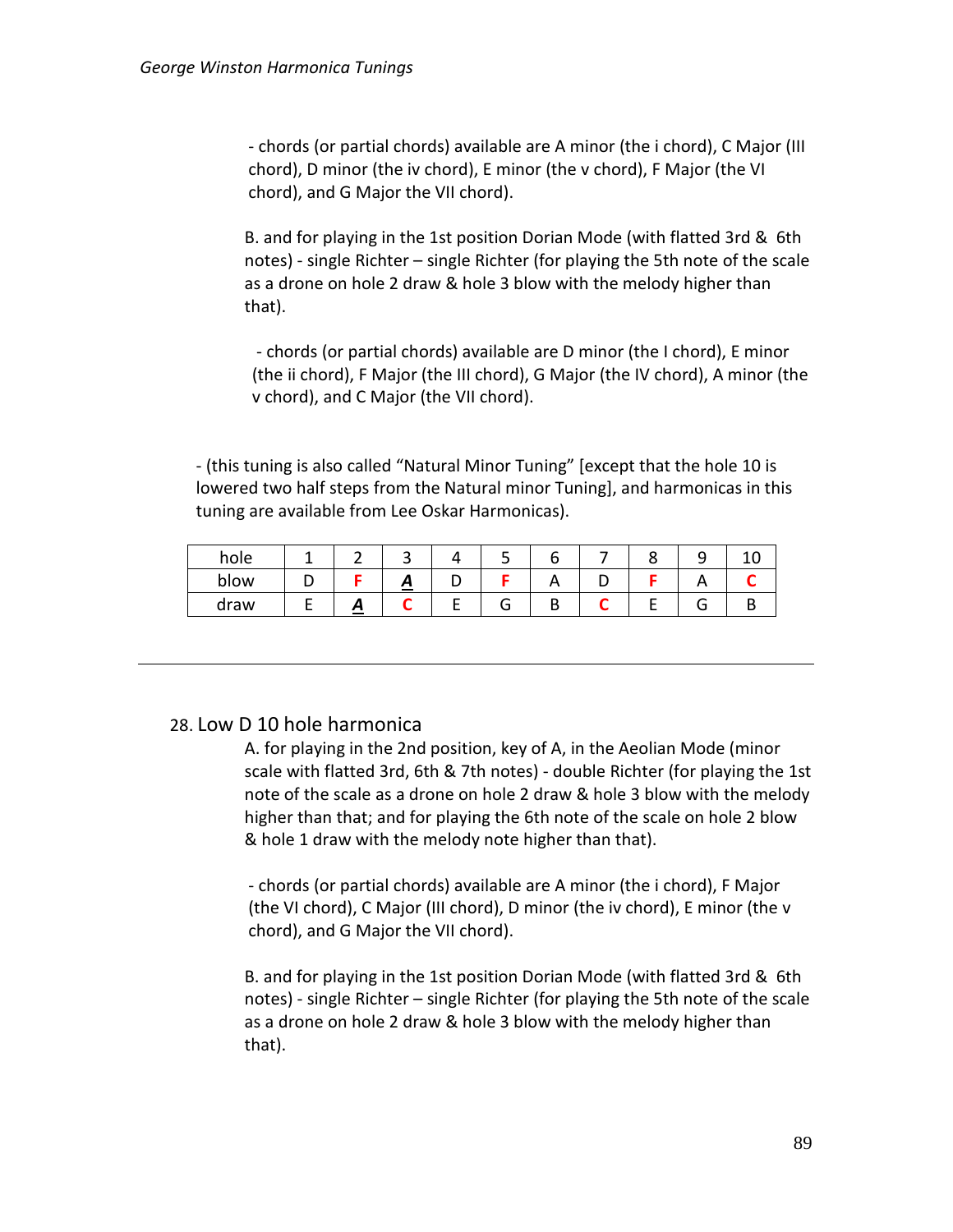- chords (or partial chords) available are D minor (the I chord), F Major (the III chord), E minor (the ii chord), G Major (the IV chord), A minor (the v chord), and C Major (the VII chord).

- (this tuning is also called "Natural Minor Tuning" [except that the hole 10 is lowered two half steps from the Natural minor Tuning], and harmonicas in this tuning are available from Lee Oskar Harmonicas).

| hole |                                                        |                   |   |    |          |  |  |
|------|--------------------------------------------------------|-------------------|---|----|----------|--|--|
| blow |                                                        | $\mathbf{\Gamma}$ | - |    | <u>r</u> |  |  |
| draw | <i>.</i><br><b>Contract Contract Contract Contract</b> |                   |   | п. | ш        |  |  |

### 29. Low D 10 hole harmonica

A. for playing in the 2nd position, key of A, in the Aeolian Mode (minor scale with flatted 3rd,  $6^{th}$ , & 7th notes) – single Richter (for playing the 1st note of the scale as a drone on hole 2 draw & hole 3 blow with the melody higher than that).

- chords (or partial chords) available are A minor (the i chord), C Major (III chord), D minor (the iv chord), E minor (the v chord), F Major (the VI chord), and G Major the VII chord).

B. and for playing in the 1st position Dorian Mode (minor scale with flatted 3rd & 6th notes) - single Richter (for playing the 5th note of the scale as a drone on hole 2 draw & hole 3 blow with the melody higher than that).

- chords (or partial chords) available are D minor (the I chord), E minor (the ii chord), F Major (the III chord), G Major (the IV chord), A minor (the v chord), and C Major (the VII chord).

- [hole 2 blow is tuned up a half step so that a low G partial chord can be played, in addition to the low A minor chord].

| hole |                   | ـ | ر ـ |  |  |  |
|------|-------------------|---|-----|--|--|--|
| blow |                   | ≏ |     |  |  |  |
| draw | $\mathbf{\Omega}$ |   |     |  |  |  |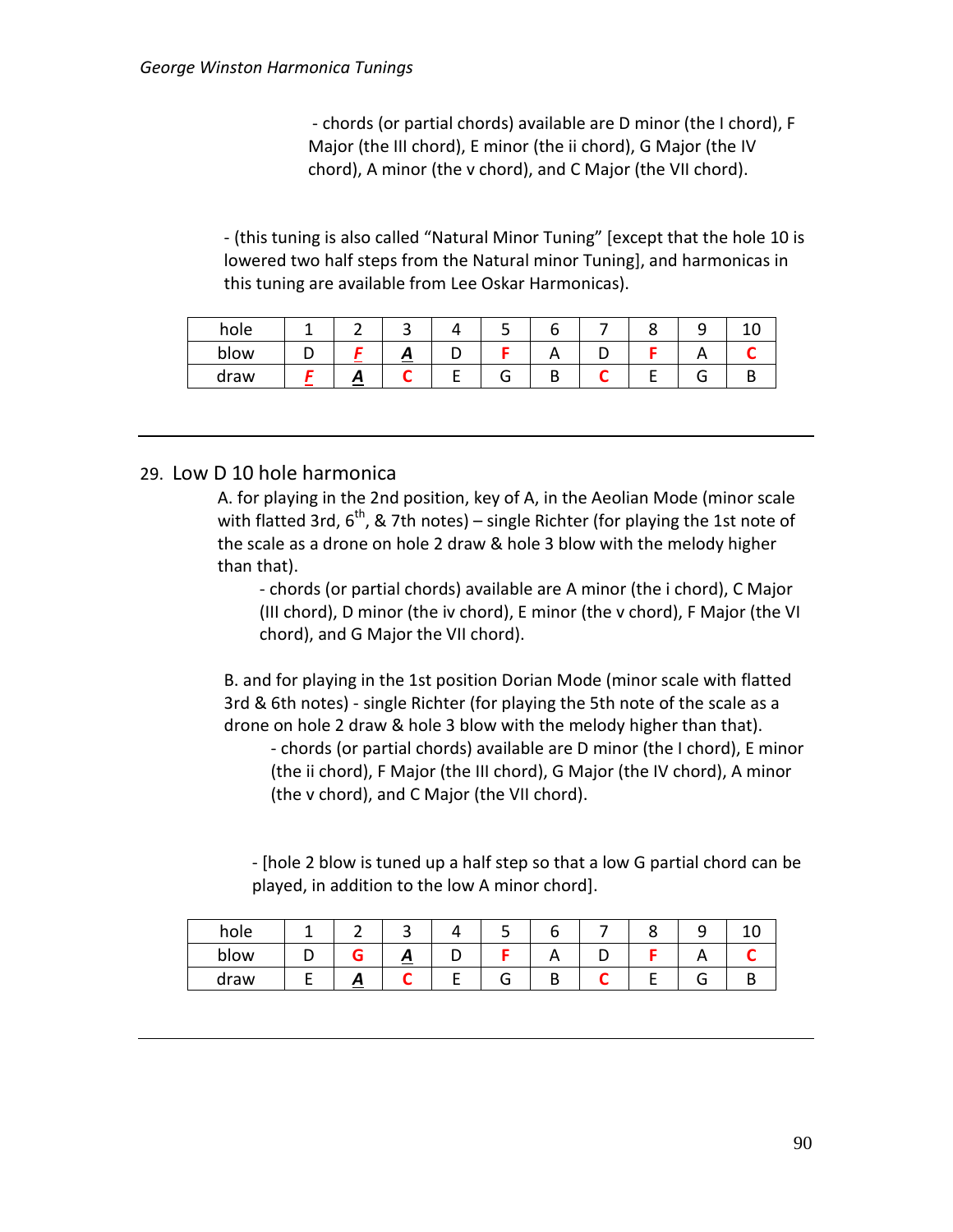## 30. Low D 10 hole harmonica

A. for playing in the 2nd position, key of A, in the Aeolian Mode (minor scale with flatted 3rd, 6th & 7th scale notes) - double Richter (for playing the 1st note of the scale as a drone on hole 2 draw & hole 3 blow with the melody higher than that; and for playing the 1st note of the scale on hole 9 blow & draw with the melody lower than that).

- chords (or partial chords) available are A minor (the i chord), C Major (III chord), D minor (the iv chord), E minor (the v chord), F Major (the VI chord), and G Major the VII chord).

B. and for playing in the 1st position Dorian Mode (minor scale with flatted 3rd & 7th notes) - double Richter (for playing the 5th note of the scale as a drone on hole 2 draw & hole 3 blow with the melody higher than that; and for playing the 1st note of the scale on hole 9 blow & draw with the melody lower than that).

- chords (or partial chords) available are D minor (the I chord), E minor (the ii chord), F Major (the III chord), G Major (the IV chord), A minor (the v chord), and C Major (the VII chord).

- [hole 2 blow is tuned up a half step so that a low G partial chord can be played, in addition to the low A minor chord].

| hole |                        |   |  |  | ۔ | ∸ |
|------|------------------------|---|--|--|---|---|
| blow |                        | ≃ |  |  | n |   |
| draw | $\mathbf{\mathcal{L}}$ |   |  |  |   |   |

### 31. Low D 10 hole harmonica

A. for playing in the 2nd position, key of A, in the Aeolian Mode (minor scale with flatted 3rd, 6th & 7th notes) - double Richter (for playing the 1st note of the scale as a drone on hole 2 draw & hole 3 blow with the melody higher than that; and for playing the 1st note of the scale on hole 9 blow & hole 10 draw with the melody lower than that).

- chords (or partial chords) available are A minor (the i chord), C Major (III chord), D minor (the iv chord), E minor (the v chord), F Major (the VI chord), and G Major the VII chord).

B. and for playing in the 1st position Dorian Mode (minor scale with flatted 3rd & 6th notes) - double Richter (for playing the 5th note of the scale as a drone on hole 2 draw & hole 3 blow with the melody higher than that; and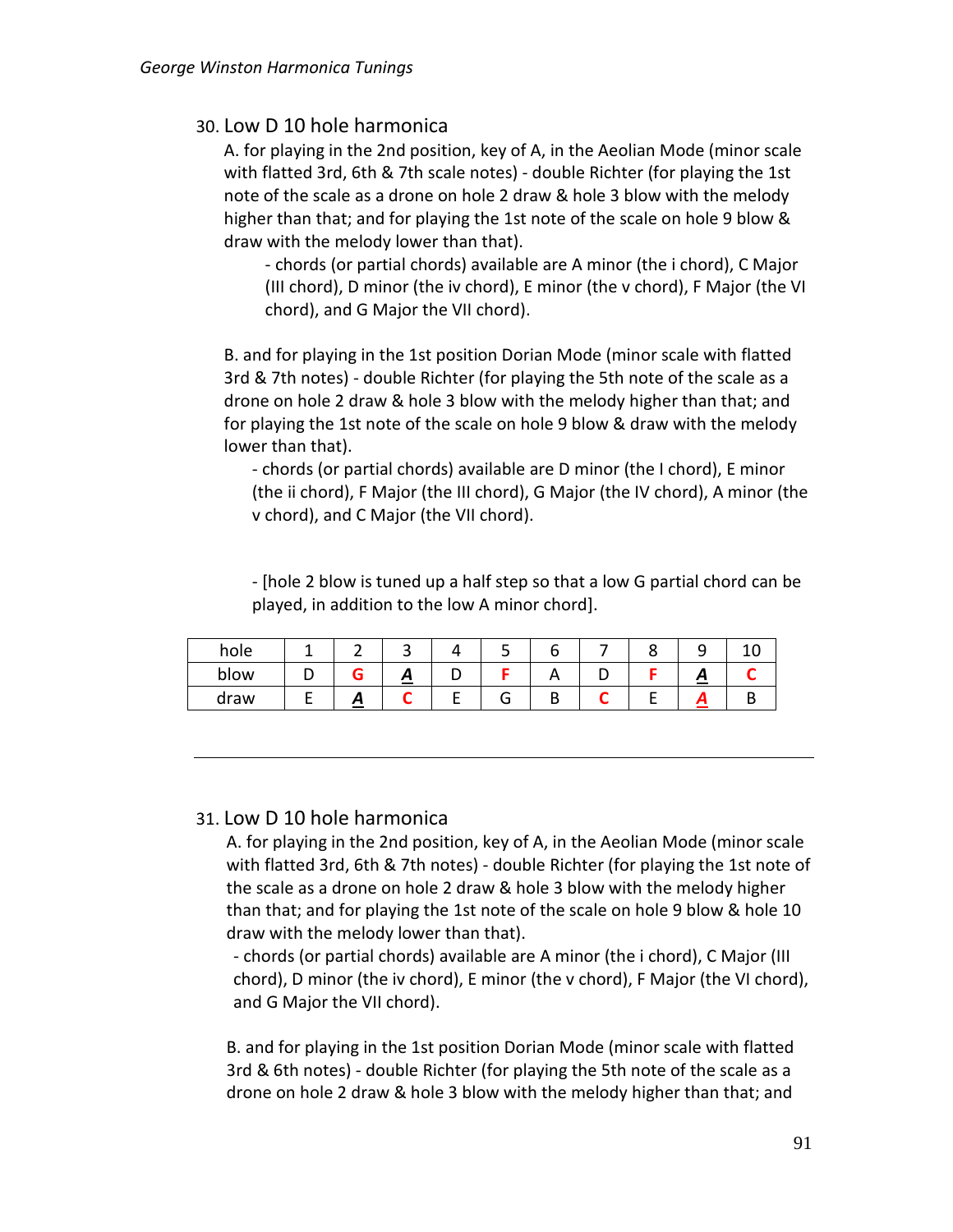for playing the 5thnote of the scale on hole 9 blow & hole 10 draw with the melody lower than that).

- chords (or partial chords) available are D minor (the I chord), E minor (the ii chord), F Major (the III chord), G Major (the IV chord), A minor (the v chord), and C Major (the VII chord).

 - [hole 2 blow is tuned up a half step so that a low G partial chord can be played, in addition to the low A minor chord].

| hole |          | ◠<br>ٮ         |   |   | o |  | Ω        |     |
|------|----------|----------------|---|---|---|--|----------|-----|
| blow | G        | $\overline{A}$ | D |   | A |  | <u>A</u> |     |
|      |          |                |   |   |   |  |          | -or |
|      |          |                |   |   |   |  |          |     |
| draw | <u>д</u> |                | - | G | B |  |          |     |

### 32. Low D 10 hole harmonica

 A. for playing in the 2nd position, key of A, in the Aeolian Mode (minor scale with flatted 3rd, 6th & 7th notes) - double Richter (for playing the 1st note of the scale as a drone on hole 2 draw & hole 3 blow with the melody higher than that; and for playing the 1st note of the scale on hole 9 blow & hole 10 draw with the melody lower than that).

> - chords (or partial chords) available are A minor (the i chord), C Major (III chord), D minor (the iv chord), E minor (the v chord), F Major (the VI chord), and G Major the VII chord).

 B. and for playing in the 1st position Dorian Mode (minor scale with flatted 3rd & 6th notes) - single Richter

- chords (or partial chords) available are D minor (the I chord), E minor (the ii chord), F Major (the III chord), G Major (the IV chord), A minor (the v chord), and C Major (the VII chord).

| hole |   |   |   |   |  |   |  |
|------|---|---|---|---|--|---|--|
| blow |   | ∼ | ້ |   |  | г |  |
| draw | ≏ |   |   | п |  |   |  |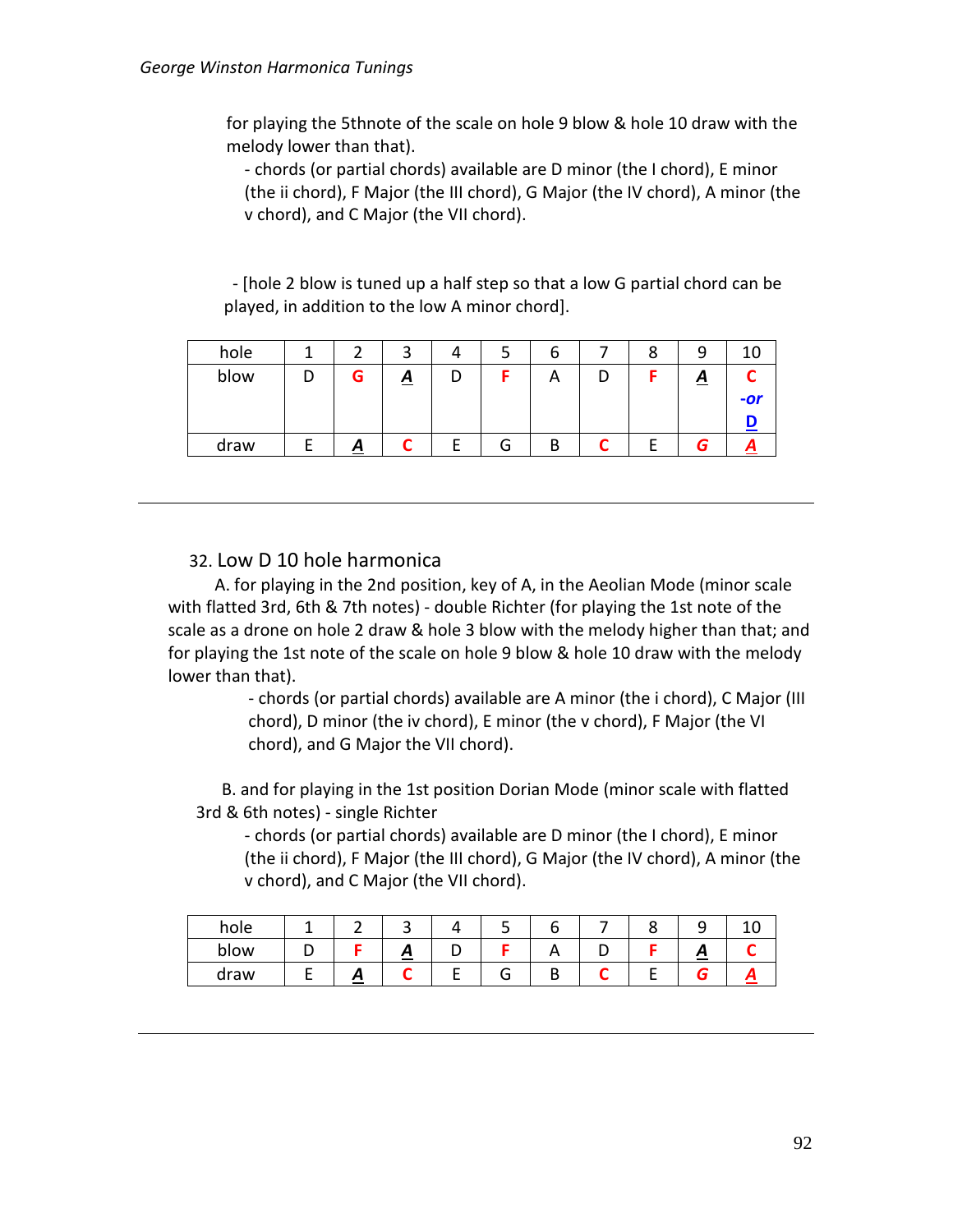33. Low D 13 hole harmonica - for playing in the 2nd position, key of A minor, in the Aeolian Mode (minor scale with flatted 3rd, 6th, & 7th notes) – triple Richter (for playing the 1st note of the scale as a very low drone one hole 1 blow & draw; and for playing the 1st note of the scale as a low drone on hole 3 draw & hole 4 blow; and for playing the 1st note of the scale as a high drone on hole 11 blow & hole 12 draw [or "on holes 11 blow & draw"] with the melody lower & higher than that).

> - [hole 2 blow is tuned up a half step so that a low G partial chord can be played, in addition to the low A minor chord].

| hole |          |   | 3               | 4               |   | b |   | 8 | 9     | 10                      | 11                 | 12  | 13  |
|------|----------|---|-----------------|-----------------|---|---|---|---|-------|-------------------------|--------------------|-----|-----|
| blow | <u>A</u> | D | G               | $\underline{A}$ | D |   | Α | D | G     | $\overline{\mathbf{A}}$ |                    |     | A   |
|      |          |   |                 |                 |   |   |   |   | $-0r$ |                         |                    |     |     |
|      |          |   |                 |                 |   |   |   |   |       |                         |                    |     |     |
| draw | <u>A</u> | E | $\underline{A}$ | ∼               |   | G | B |   |       | $\mathbf{A}$            | B                  |     | G   |
|      |          |   |                 |                 |   |   |   |   |       | $-0r$                   | or $\underline{A}$ | -or | -or |
|      |          |   |                 |                 |   |   |   |   |       | G                       |                    |     |     |

- [for a normal 10 hole harmonica, it would be the same tuning without holes 1, 12, & 13 –double Richter]

| hole |   |                 | 3        | 4 | ל | b |   | 8     | 9               | 10   |
|------|---|-----------------|----------|---|---|---|---|-------|-----------------|------|
| blow | D | G               | <u>A</u> | D | F | A | D | G     | <u>A</u>        |      |
|      |   |                 |          |   |   |   |   | $-0r$ |                 |      |
|      |   |                 |          |   |   |   |   |       |                 |      |
| draw | Е | $\underline{A}$ | r        | E | G | B | ◠ | F     | $\underline{A}$ | В    |
|      |   |                 |          |   |   |   |   |       | -or             | or A |
|      |   |                 |          |   |   |   |   |       | G               |      |

# 34. Low D 10 hole harmonica

A. for playing in the 1st position, key of D, in the Aeolian Mode (minor scale with flatted 3rd, 6th & 7th notes) – double Richter – (for playing the 5th note of the scale as a low drone on hole 2 draw & hole 3 blow with the melody higher than that; and for playing the 5th note of the scale as a high drone on hole 9 blow & draw with the melody lower than that).

- chords (or partial chords) available in this tuning are the D minor chord (the i chord), the E minor chord (the ii chord), the F Major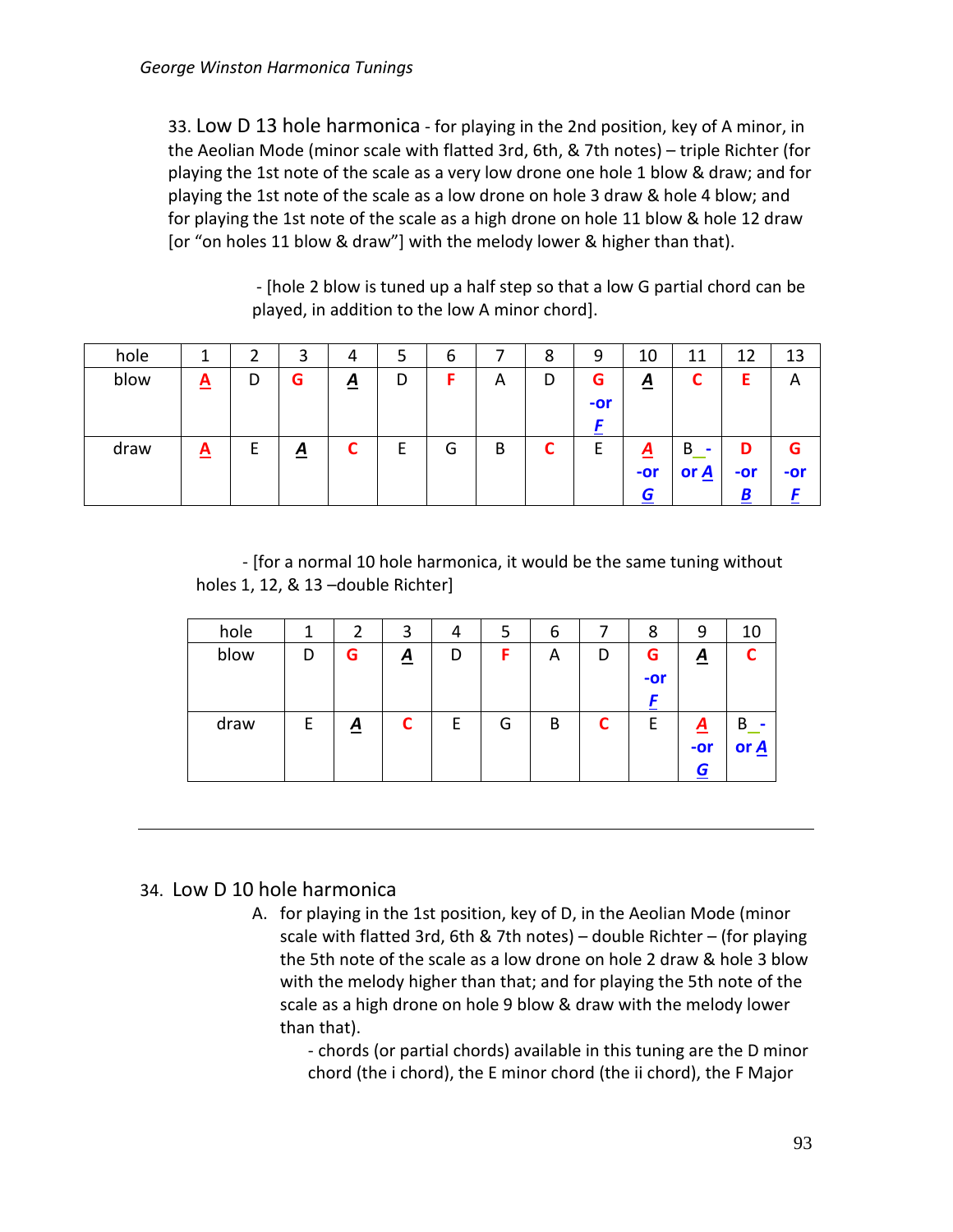#### *George Winston Harmonica Tunings*

chord (the III chord), the G minor chord (the iv chord), the A minor chord (the v chord).

| hole |    | ٮ                 | ر ـ |  | ے |  |
|------|----|-------------------|-----|--|---|--|
| blow |    | $\mathbf{\Omega}$ |     |  | ≏ |  |
| draw | Л, |                   |     |  |   |  |

--------------------------------------------------------------------------------------------------------------------

35. Key of D 10 hole harmonica - a variation on the "Rick Epping/ Ted Folsolm 2&3 Draw Lowered Tuning" (with hole 7 tuned down a half step)

A. for playing in the 3rd position, key of E Minor, in the Aeolian Mode (minor scale with flatted 3rd, 6th, & 7th notes)

- available chords (or partial chords) are E minor (the I chord), D Major (the VII chord), F# minor (the ii chord), G Major (the III chord), and C Major (the VI chord).

B. for playing in 1st position, key of D, Mixolydian Mode (Major scale with flatted 7th note)

> - available chords (or partial chords) are D Major (the I chord), E minor (the ii chord), F# minor (the iii chord), G Major (the IV chord), and C Major (the VII chord).

C. for playing in 7th position (aka 12th position in the chromatic language), key of G, Major scale

> – available chords (or partial chords) are G Major (the I chord), B minor (the iii chord), C Major (the IV chord), D Major (the V chord), E minor (the vi chord), and F# minor (the vii chord).

| hole |   | າ  | 3 | 4 | 5  | 6 |       | 8  | 9 | 10 | 11    | 12           |
|------|---|----|---|---|----|---|-------|----|---|----|-------|--------------|
| blow | D | F# | A | D | F# | A | D     | F# | A | D  | E     | $\mathsf{A}$ |
|      |   |    |   |   |    |   |       |    |   |    |       | $-or$        |
|      |   |    |   |   |    |   |       |    |   |    |       | <u>F#</u>    |
| draw | E | G  | В | E | G  | B | C#    | E  | G | B  |       |              |
|      |   |    |   |   |    |   | $-0r$ |    |   |    | $-0r$ | or           |
|      |   |    |   |   |    |   | ◠     |    |   |    |       |              |
|      |   |    |   |   |    |   |       |    |   |    |       |              |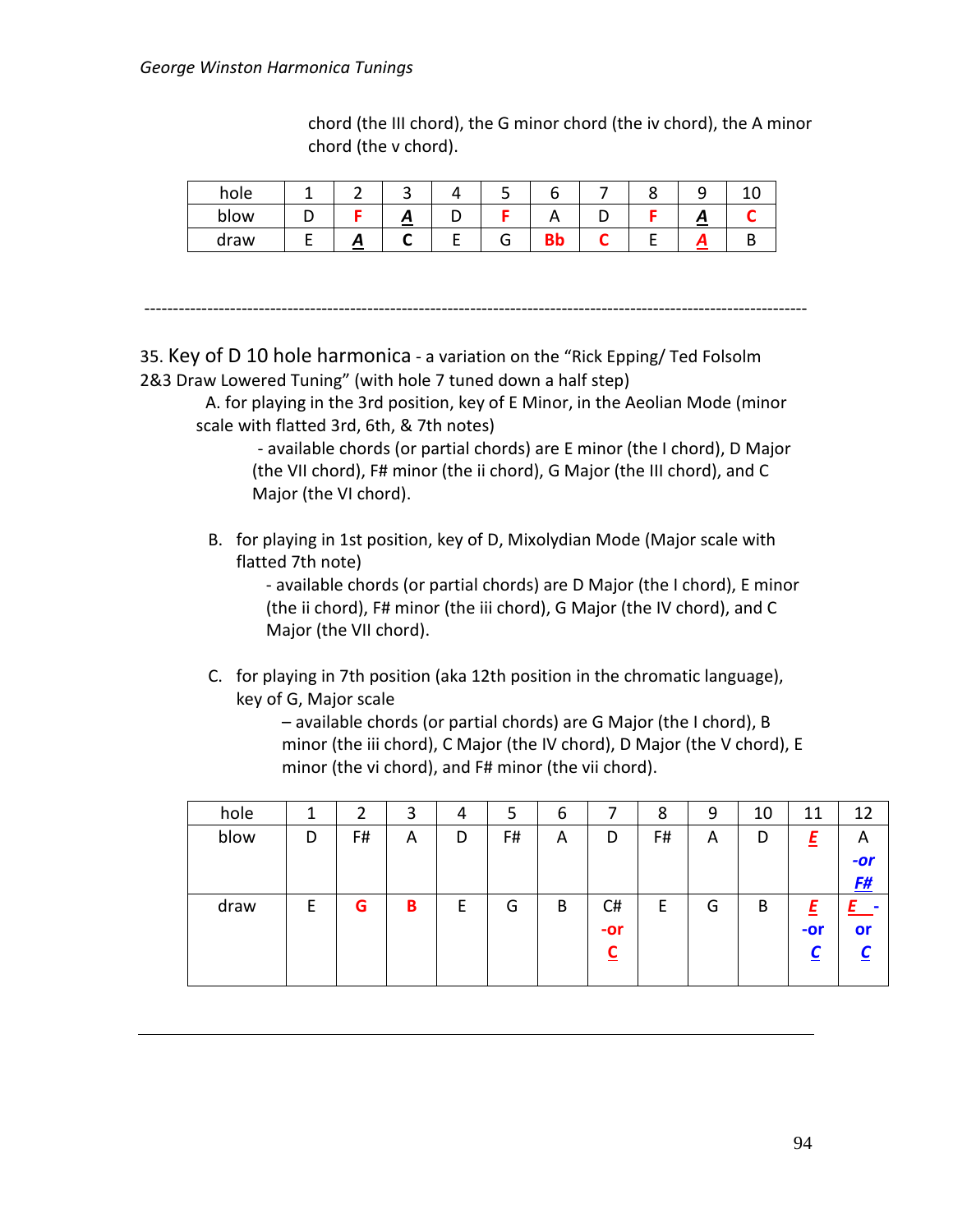36. Low D 10 hole harmonica, retuned to play in the key of **E minor** – for playing in the 3rd position in the key of E in the Aeolian Mode (minor scale with flatted 3rd, 6th & 7th notes) – double Richter with the 1st note of the scale on hole 1 blow & draw, and with the 5th note of the scale on hole 2 draw & hole 3 blow.

- chords (or partial chords) available in this position are E minor (the I chord), D Major (the VII chord); as well as partial chords for F# minor (the ii chord), G Major (the III chord), B minor (the v chord), and C Major (the VI chord)

| hole |   |                   | ◠        |   | ٮ      | o        |   | 8  | 9 | 10 |
|------|---|-------------------|----------|---|--------|----------|---|----|---|----|
| blow |   | G                 | <u>В</u> | D | F#     | <u>r</u> | ע | F# | Α |    |
| draw | E | <u>B</u><br>$-0r$ |          | г | ⌒<br>O | В        | ∽ | -  | G | ь  |

37. Low D harmonica, retuned to play in the key of **G** - for playing in the 7th position (aka the 12th position in the chromatic language), key of G, in the Aeolian Mode (minor scale with flatted 3rd, 6th & 7th notes) – double Richter (for playing the 1st note of the scale as a low drone on hole 2 blow & draw with the melody higher than that; and for playing the 5th note of the scale as a drone on hole 1 blow & draw and with the melody higher than that).

> - chords (or partial chords) available in this tuning are the G minor chord (the i chord), the Bb Major chord (the III chord), the C minor chord (the iv chord), the D minor chord (the v chord), the Eb Major chord (the VI chord), and the F Major chord (the VII chord).

| hole |   | ∽ |         |    |   |    |    |  |
|------|---|---|---------|----|---|----|----|--|
| blow | = |   | D<br>◡◡ |    |   |    |    |  |
| draw |   |   |         | Eb | u | BЮ | Eb |  |

38. Low D 10 hole harmonica, retuned to play in the key of **F** – for playing in the 5th position in the key of F in the Aeolian Mode (minor scale with flatted 3rd, 6th & 7th notes) – triple Richter with the 1st note of the scale on hole 1draw & hole 2 blow; and with the 5th note of the scale on hole 3 draw & hole 4 blow; and with the 3rd note of the scale (or could be the 4th note) on hole 2 draw & hole 3 blow.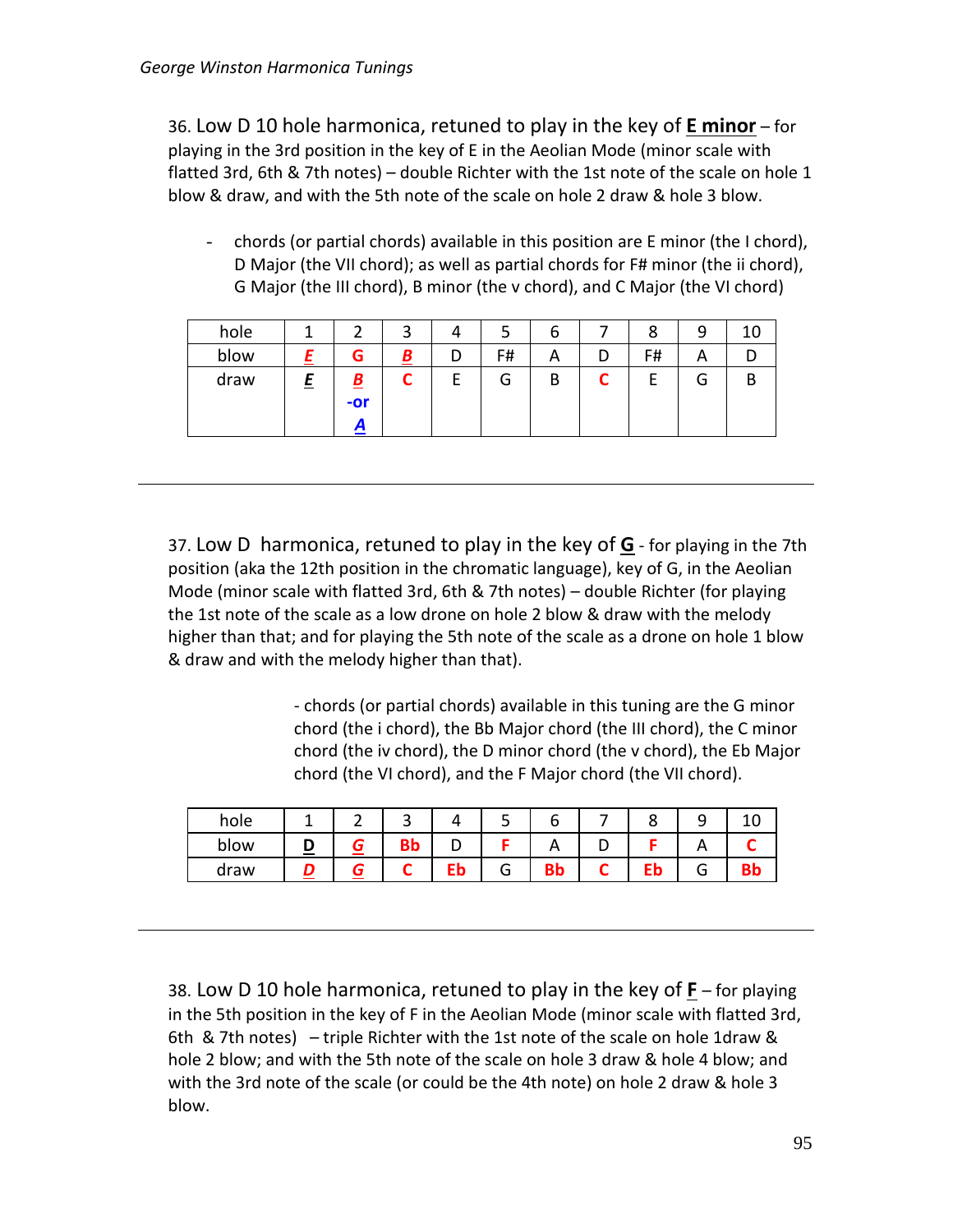- chords (or partial chords) available in this position are F minor (the I chord), the partial G minor (the ii chord), the partial Ab Major (the III chord), the partial Bb minor (the iv chord), and the C minor (the v chord).

| hole | 1           | 2         | 3                                              | 4        | 5 | 6         |    | 8  | 9  | 10        |
|------|-------------|-----------|------------------------------------------------|----------|---|-----------|----|----|----|-----------|
| blow | C           | E         | $\underline{\mathbf{A}}\underline{\mathbf{b}}$ | <u>C</u> | F | Ab        |    | F  | Ab | ◠         |
|      | <u>- or</u> | $-or$     |                                                |          |   |           |    |    |    |           |
|      | <u>D</u>    | $BB$      |                                                |          |   |           |    |    |    |           |
| draw | E           | <u>Ab</u> |                                                | Eb       | G | <b>Bb</b> | Db | Eb | G  | <b>Bb</b> |
|      |             | $-or$     |                                                |          |   |           |    |    |    |           |
|      |             | Bb        |                                                |          |   |           |    |    |    |           |

39. Low D 10 hole harmonica, retuned to play in the key of **C** – for playing in the 6th position in the key of C in the Aeolian Mode (minor scale with flatted & 3rd, 6th, & 7th notes) – triple Richter with the 1st note of the scale on hole 3 draw & hole 4 blow; with the 5th note of the scale on hole 2 draw & hole 3 blow; and with the 4th note of the scale on hole 1 blow & hole 2 draw.

- chords (or partial chords) available in this position are C minor (the I chord), E Major (the III chord), F minor (the iv chord), G minor (the v chord), the partial Ab Major (the VI chord), and a low partial D minor (the vi chord).

| hole |   | 2                      | 3                                         | 4  | 5 | 6         |   | 8  | 9  | 10        |
|------|---|------------------------|-------------------------------------------|----|---|-----------|---|----|----|-----------|
| blow | D |                        | $\overline{G}$<br><u>- or</u><br><u>А</u> |    | F | Ab        |   | F  | Ab |           |
| draw |   | <u>G</u><br>$-or$<br>A | С                                         | Eb | G | <b>Bb</b> | D | Eb | G  | <b>Bb</b> |

40. Low D 10 hole harmonica, retuned to play in the key of **B**. - for playing in the 4th position in the key of B in the Dorian Mode (minor scale with the 3rd & 7th notes flatted) – double Richter with the 1st note of the scale on hole 1 draw & hole 2 blow, and with the 4th note of the scale on hole 2 draw & hole 3 blow.

> – chords (or partial chords) available in this position are B minor (the i chord), the partial C# minor (the ii chord), the partial D Major (the III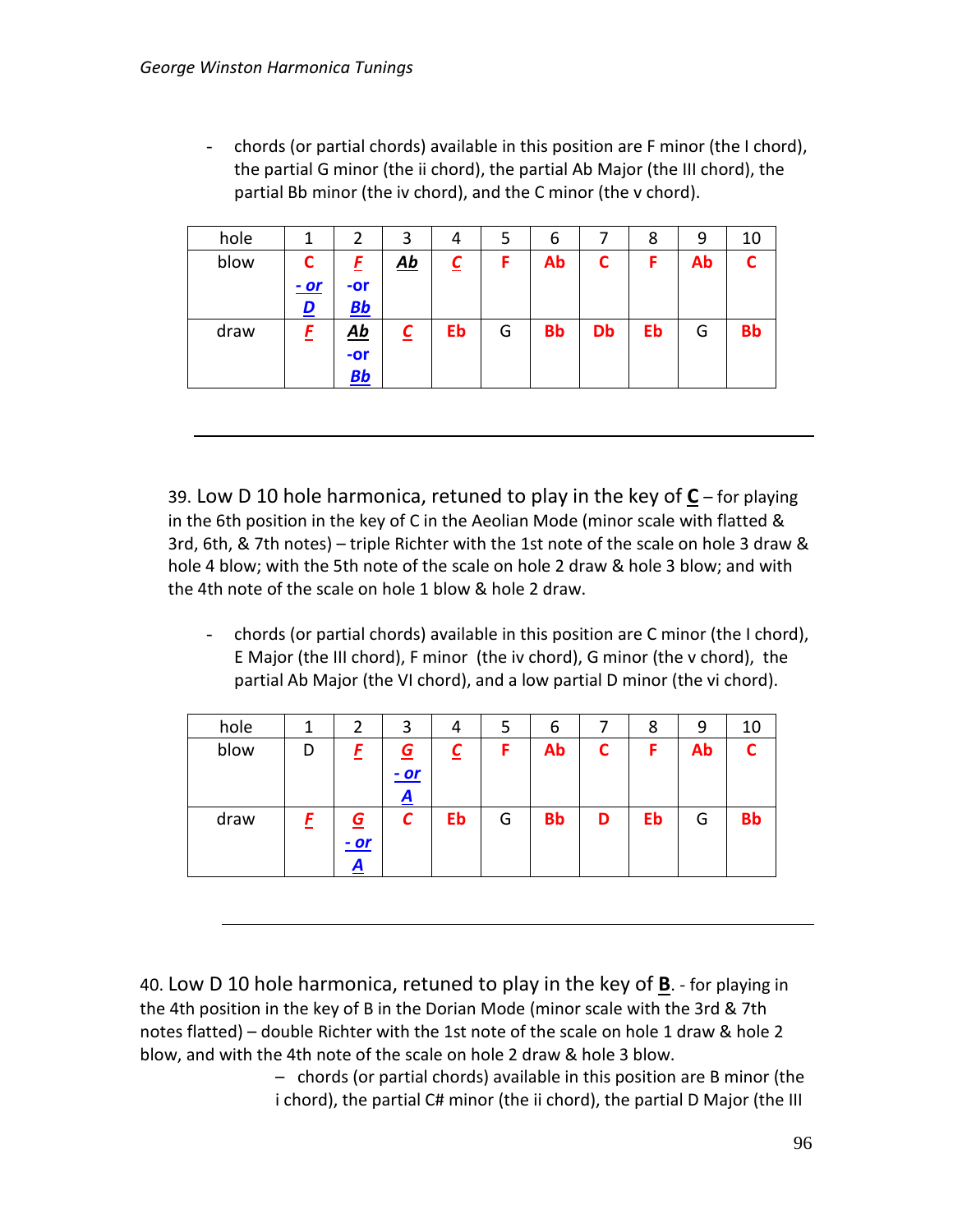| hole |    |           | ັ  |   |     |    |                    |  |
|------|----|-----------|----|---|-----|----|--------------------|--|
| blow |    | G#<br>,,, |    |   | F#  |    | rц<br>$^{\rm \pi}$ |  |
| draw | F# |           | C# | ┕ | . т | C# |                    |  |

chord, the partial E minor (the iv chord), the partial F# minor (the v chord), and the partial A Major (the VII chord).

- this tuning could also be tuned down two half steps to the key of A (as if it was key of C harmonica in the 1st position):

| hole |   | ັ |   |                          |  |  |
|------|---|---|---|--------------------------|--|--|
| blow |   | — | ∼ | $\overline{\phantom{a}}$ |  |  |
| draw | Ē | L |   |                          |  |  |

- for playing in the 4th position in the key of F# in the Dorian Mode (minor scale with the 3rd & 7th notes flatted) – double Richter with the 1st note of the scale on hole 1 draw & hole 2 blow, and with the 4th note of the scale on hole 2 draw & hole 3 blow.

> – chords (or partial chords) available in this position are A minor (the I chord), the partial B minor (the ii chord), the partial C Major (the III chord, the partial D minor (the iv chord), the partial E minor (the v chord), and the G Major (the VII chord).

41. Low D 10 hole harmonica - for playing in the 1st position, key of D minor, in the Japanese based Aeolian Mode (minor scale with flatted 3rd, 6th & 7th notes) - double Richter (for playing the 1st note of the scale on hole 7 blow & draw with the melody lower and higher than that; for playing the 5th note of the scale as a drone on hole 2 draw & hole 3 blow with the melody higher than that; - [ and theoretically for playing the 5th note of the scale on hole 9 blow & draw with the melody lower than that).

-----------------------------------------------------------------------------------------------------------------

- chords (or partial chords) available are D minor (the I chord), G minor (the iv chord), and F Major (the III chord).

| hole |       |   |           |        | O         |       | 8 | q              |    |
|------|-------|---|-----------|--------|-----------|-------|---|----------------|----|
| blow |       |   | A         |        | <u>r</u>  |       |   | $\overline{A}$ |    |
| draw |       | G | <b>Bb</b> | ∽<br>G | <b>Bb</b> |       |   | <u>A</u>       | Bb |
|      | $-0r$ |   |           |        |           | $-0r$ |   | $-$ or         |    |
|      |       |   |           |        |           | C#    |   | ſπ.            |    |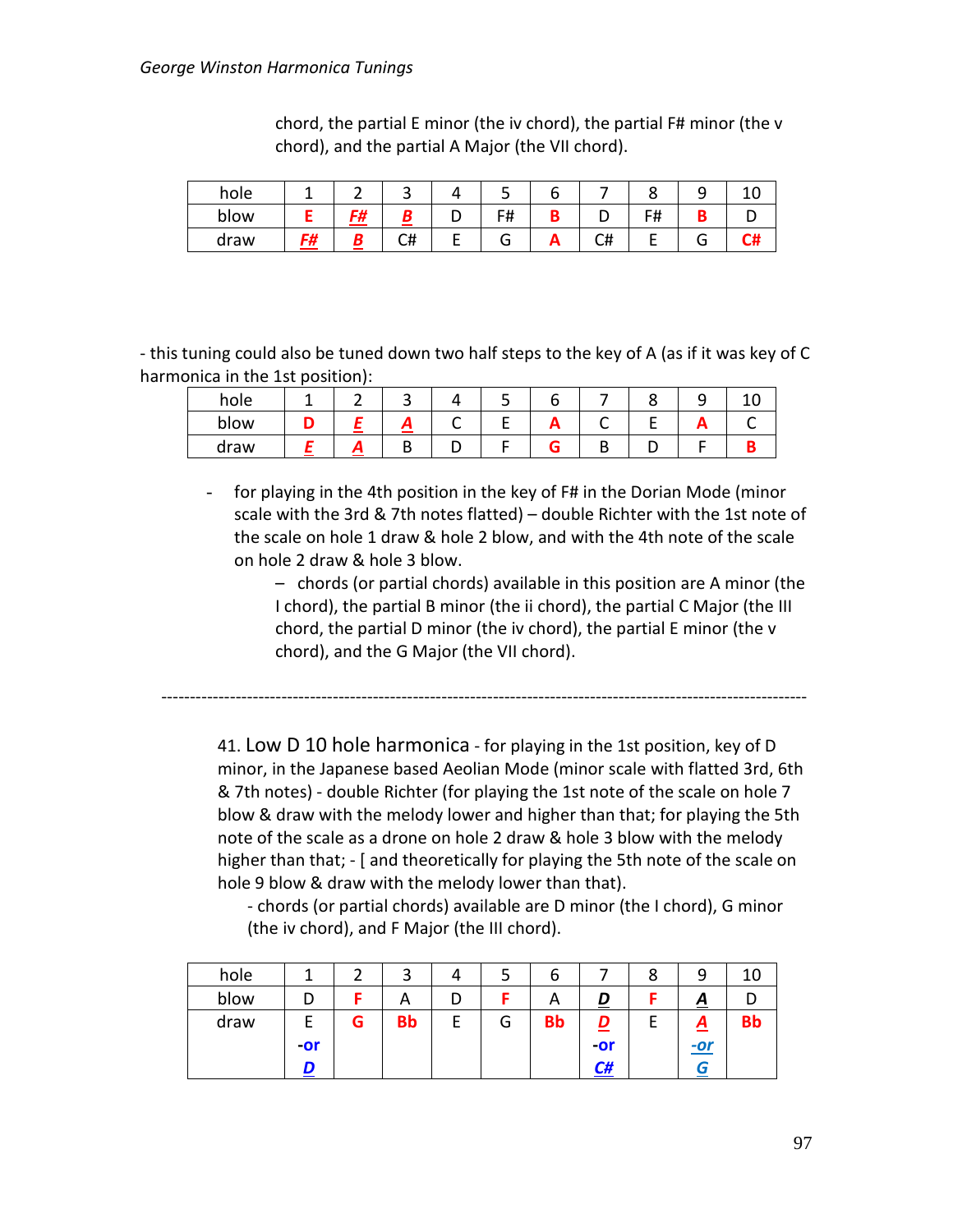# **V. TWO OTHER TUNINGS FOR PLAYING IN THE 4TH POSITION - in these**

**modes: Dorian** (minor scale with flatted 3rd & 7th notes) **and Aeolian** (minor scale with flatted 3rd, 6th, & 7th notes).

42. Melody Maker Tuning

D Harmonica (especially for 4th position) – the "Melody Maker" Tuning, with holes 5 & 9 draw tuned up one half step, and hole 3 blow tuned up two half steps.

- A. to play in the 4th position in the key of B minor, in the Dorian Mode (minor scale with flatted 3rd & 7th notes).
	- chords (or partial chords) available are B minor (the I chord), C# minor (the ii chord), D Major (the III chord), E Major (the IV chord), F# minor (the v chord), and A Major (the VII chord).
- B. to play in the 2nd position in the key of A, in the Major scale.
	- chords (or partial chords) available are A Major (the I chord), B minor (the ii chord), C# minor (the iii chord), D Major (the IV chord), E Major (the V chord), and F# minor (the vi chord).
- C. to play in the 3rd position in the key of E, in the Mixolydian Mode (Major scale with a flatted 7th note).
	- chords (or partial chords) available are E Major (the I chord), F# minor (the ii chord), A Major (the IV chord), B minor (the v chord), C# minor (the vi chord), and D Major (the VII chord).

Key of B minor - (4th position (originally a D harp)

| hole |    | ັ  |            |   |    |    |    |  |
|------|----|----|------------|---|----|----|----|--|
| blow | F# |    | F#<br>דז ו |   |    | F# |    |  |
| draw |    | C# | G#         | D | C# |    | G# |  |

and Key of E minor - (4th position (originally a G harp)

|      |          |   | ັ  |     |    |                     |    |  |
|------|----------|---|----|-----|----|---------------------|----|--|
| hole |          |   | ້  |     | ے  |                     |    |  |
| blow |          | υ |    | п   | ., |                     | n. |  |
| draw | $\cdots$ | ັ | F# | . . |    | c#<br>$\cdot$ $\pi$ |    |  |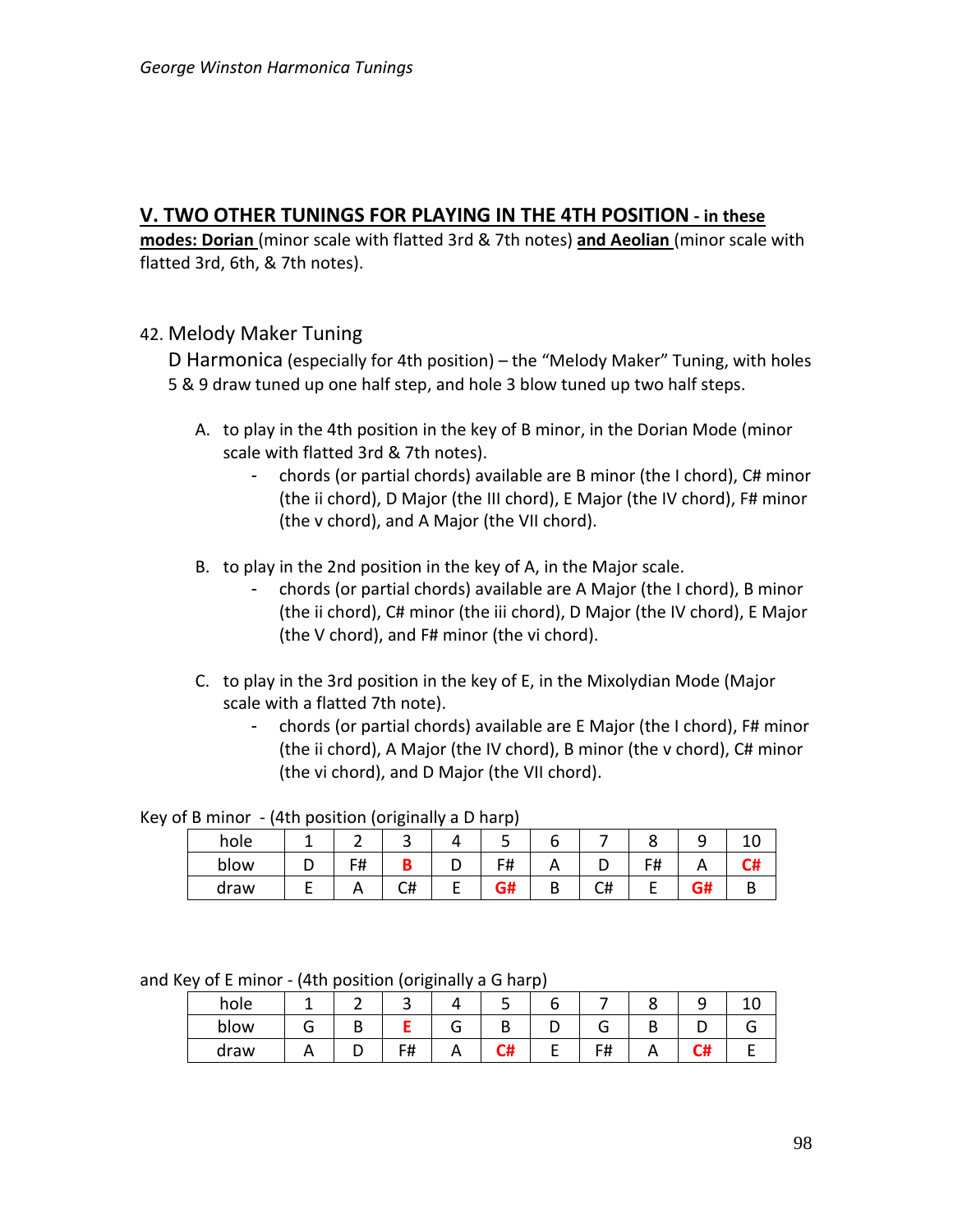- A. to play in the 4th position in the key of E minor, in the Dorian Mode (minor scale with flatted 3rd & 7th notes).
	- chords (or partial chords) available are E minor (the I chord), F# minor (the ii chord), G Major (the III chord), A Major (the IV chord), C# minor (the v chord), and D Major (the VII chord).
- B. to play in the 2nd position in the key of D, in the Major scale.
	- chords (or partial chords) available are D Major (the I chord), E minor (the ii chord), F# minor (the iii chord), G Major (the IV chord), A Major (the V chord), and B minor (the vi chord).
- C. to play in the 3rd position in the key of A, in the Mixolydian Mode (Major scale with a flatted 7th note).

- chords (or partial chords) available are A Major (the I chord), B minor (the ii chord), D Major (the IV chord), E minor (the v chord), F# minor (the vi chord), and G Major (the VII chord

---------------------------------------

43. D Harp (especially for 4th position) – Brendon Power's "Paddy Richter" Tuning, with hole 3 blow tuned up two half steps

A. to play in the 4th position in the key of B minor, in the Aeolian Mode (minor scale with flatted 3rd, 6th, & 7th notes).

> - chords (or partial chords) available are chords (or partial chords) available are B minor (the i chord), C# minor (the ii chord), D Major (the III chord), E minor (the iv chord), F# minor (the v chord), and A Major (the VII chord).

B. and can play in the 1st position in the key of D, in the Major scale.

- chords (or partial chords) available are D Major (the I chord), E minor (the ii chord), F# minor (the iii chord), G Major (the IV chord), A Major (the V chord), B minor (the vi chord), and C# minor (the vii chord).

C. and can play in the 2nd position in the key of A, in the Mixolydian Mode (Major scale with a flatted 7th note).

> - chords (or partial chords) available are A Major (the I chord), B minor (the ii chord), C# minor (the iii chord), D Major (the IV chord), E minor (the v chord), F# minor (the vi chord), and G Major (the VII chord).

D. and can play in the 3rd position in the key of E minor, in the Dorian Mode (minor scale with flatted 3rd & 7th notes).